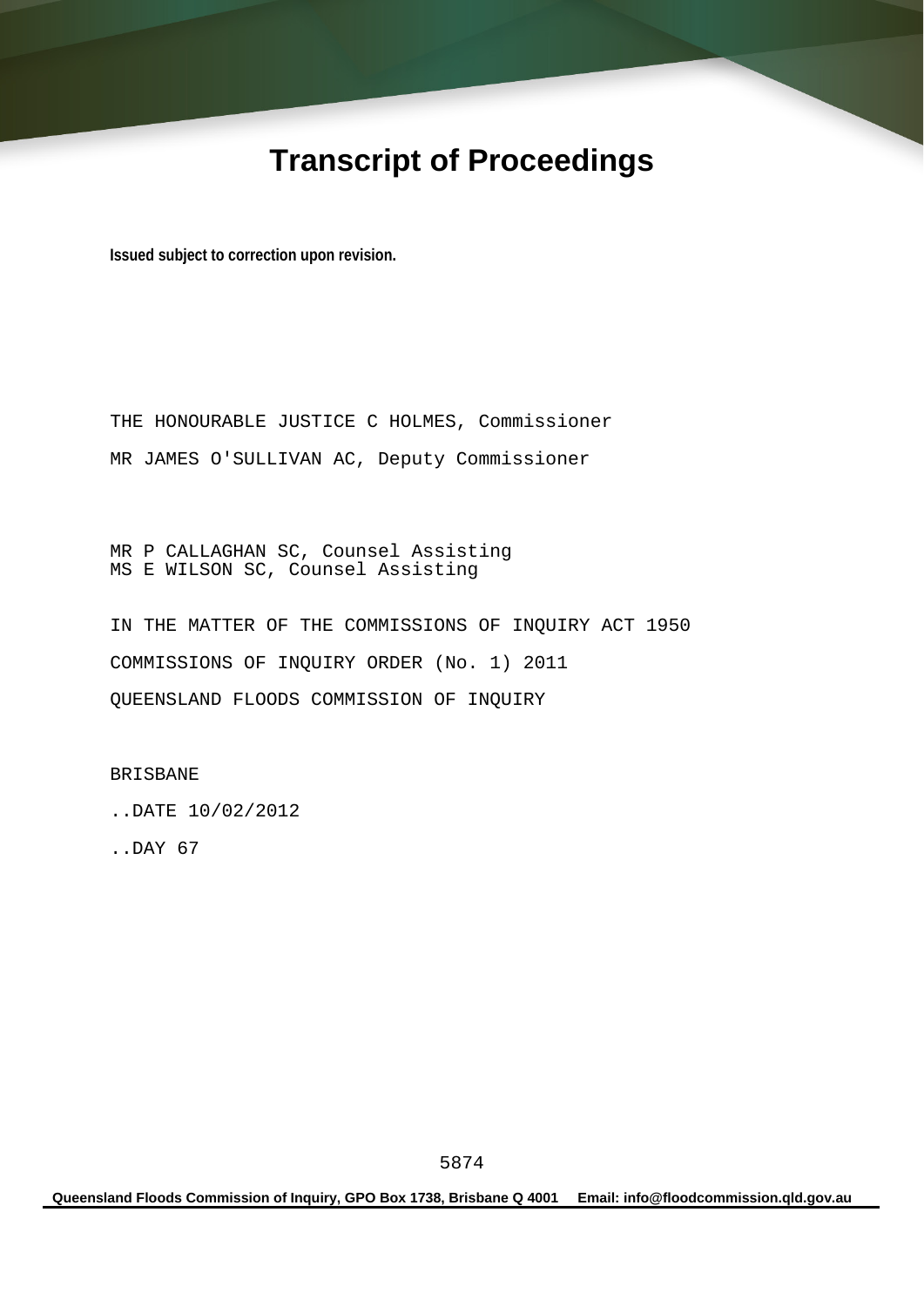THE COMMISSION RESUMED AT 8.59 A.M.

NEVILLE GEORGE ABLITT, CONTINUING:

COMMISSIONER: Yes, Mr Dunning?

MR DUNNING: I was going to continue, if that was convenient.

COMMISSIONER: Oh, I'm sorry. I have got my mind on something else, a couple of housekeeping matters I was just going to raise at the beginning. One is you should be letting us now know who you want for cross-examination. I think something went out last night. For example, we've got Mr Babister, whose role has been to do some extra modelling. I don't know if anybody wants to ask him about that, or whether he needs to be called at all. So you might sort out whether you do or you don't.

The other thing is the closing addresses. Now, Counsel Assisting has raised with me that there has been a suggestion of addresses in writing. I don't really have any strong views about this as long as it is done expeditiously, so I am open to suggestion on how you want to do it, which could be entirely orally, a mixture of writing and orally, or entirely in writing.

I did go back and look at what happened at the Bundaberg Hospital Inquiry, and what happened there was that the submissions I think were done in writing and were not published until the report was published, with Mr Davies taking out any bits where he actually hadn't made findings. That seems to me a fairly reasonable course, I must say, but, as I say, I'm happy to hear from the parties what you say is the best way to go and to make a decision after that.

So does anybody want to talk to me about that now or do you want to think about it and we will come back to it at lunchtime? What do you want to do?

MR BURNS: For us I can say that we're confident we can say all that we will need to say in writing, and we can do it by the timelines indicated previously.

**50**  And I don't know whether it is terribly helpful but I endorse, with respect, the approach taken by the former Justice Davies in that case. It would be inappropriate, given the seriousness of the allegations, to have a public ventilation through counsel's arguments. That's our position.

COMMISSIONER: Well, that has been pretty much the position of the Inquiry, to give draft findings but not publish them because if you're never going to make them it is not really appropriate that they be ventilated all over the place.

**1**

**10** 

**20** 

**30**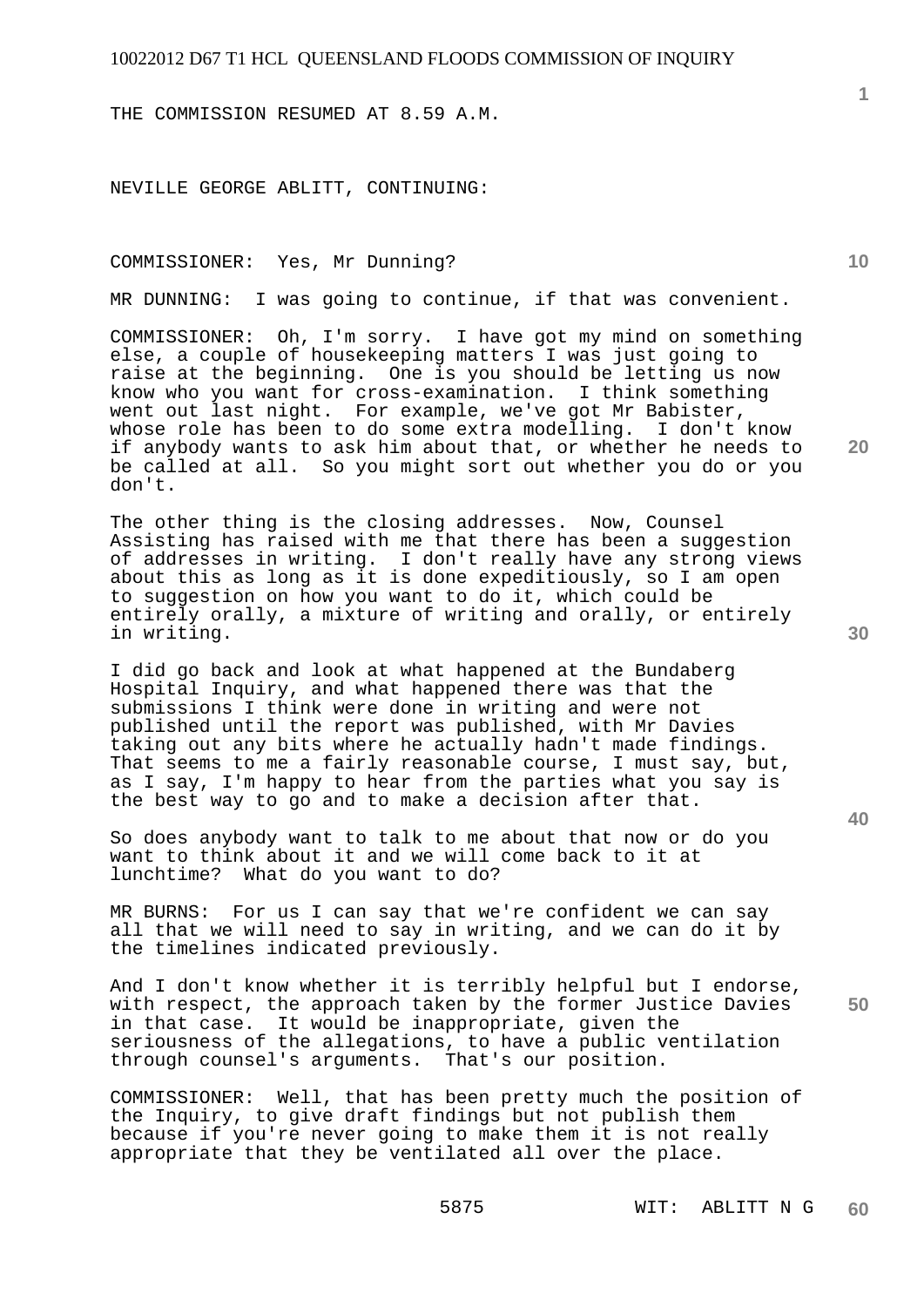MR BURNS: No.

COMMISSIONER: So I can see the sense in that. Mr Ambrose, do you have a view?

MR AMBROSE: Madam Commissioner, time constraints would argue in favour of written submissions. They will be precise, they will be concise, and hopefully they won't vary, so they won't be discursive.

COMMISSIONER: It is a pretty tight set of issues, so they shouldn't be huge, I wouldn't think.

MR AMBROSE: Precisely. Precisely. The other thing is it has got the advantage of preserving the interests of persons against whom allegations might be made and findings not made, and that is a real advantage to people in those circumstances. We can do it within the timelines, it will not extend the time, and in all the circumstances our submission would be that would be preferable.

COMMISSIONER: Mr O'Donnell, do you have a view?

MR O'DONNELL: We also favour written submissions. So far the history has been everything damning of the flood engineers gets in the press, everything in their defence isn't mentioned in the press. We think the same will result if there are oral submissions.

COMMISSIONER: Mr Sullivan?

MR SULLIVAN: Madam Commissioner, I endorse those statements. They accurately reflect my view.

COMMISSIONER: Okay.

**40**  MR MacSPORRAN: Commissioner, we endorse that approach as well, that the submissions be wholly in writing for the reasons you have articulated. The only thing we'd add is that it would be very helpful if we had some prior warning of the submissions of Counsel Assisting.

COMMISSIONER: What I had in mind was he provide his morning one day and you have to, say, midday the next day to respond, something like that.

MR MacSPORRAN: Yes, at least some notice before we sign off on ours.

COMMISSIONER: Certainly you've got to have them before your final submissions come in.

MR MacSPORRAN: Yes. Thank you.

COMMISSIONER: Mr Murdoch, you might have a contrary view?

MR MURDOCH: Commissioner, no dissent from my clients to that

**1**

**10** 

**20**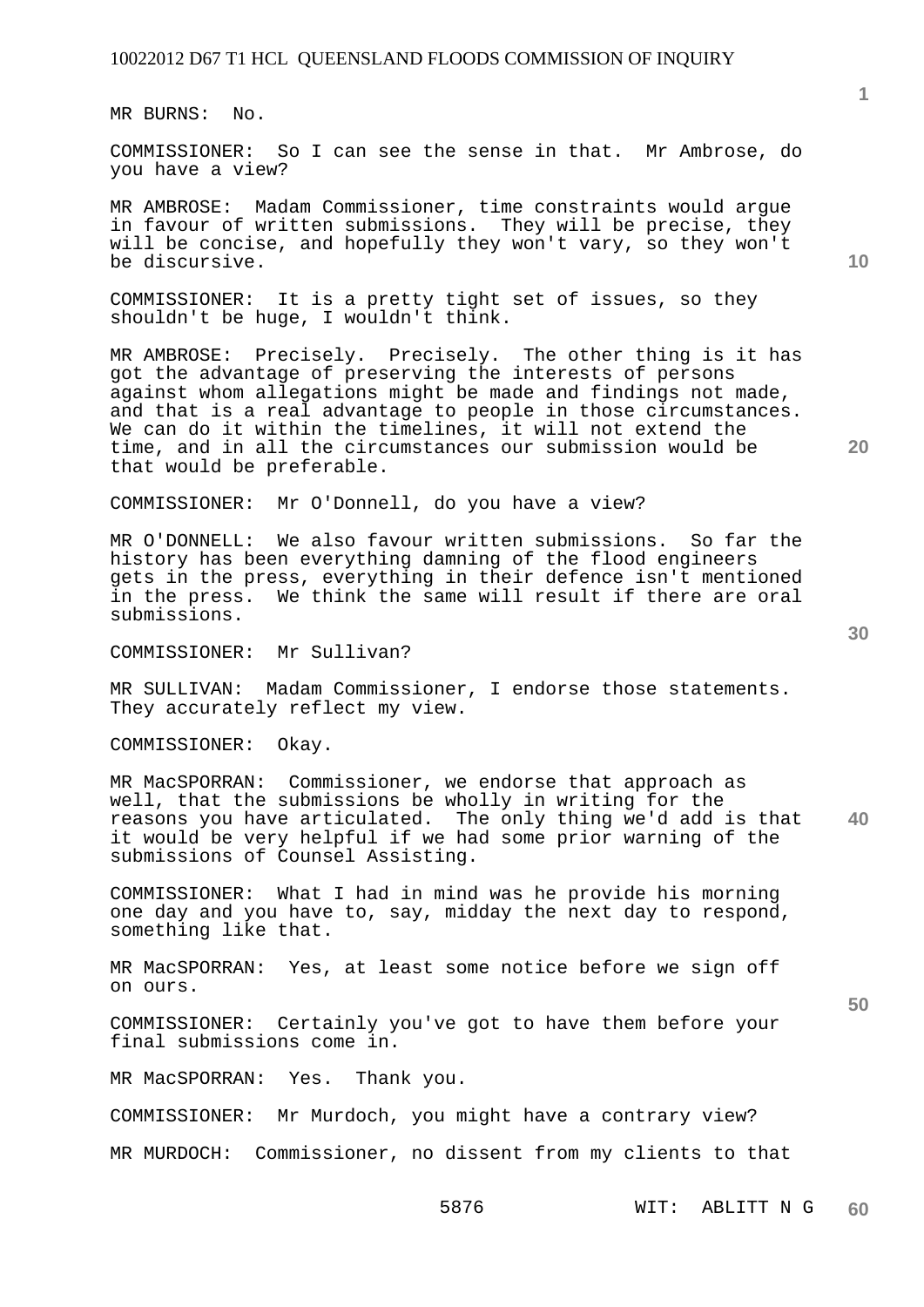approach.

COMMISSIONER: Okay. Mr Rangiah?

MR RANGIAH: I don't have any submissions to make on the issue.

COMMISSIONER: Mr Dunning?

**10**  MR DUNNING: We support the approach that's been articulated by the majority.

COMMISSIONER: Mr Callaghan, do you want to go out an a limb here?

MR CALLAGHAN: No, there is consensus, and there will be no difficulty with our submissions being provided in advance of any requirement for any other party to respond.

**20**  COMMISSIONER: All right. Thanks for that. Mr Dunning, you can go ahead.

MR DUNNING: Thank you. Mr Ablitt, when we broke yesterday, we had been talking a bit about the layout of the flood room-----?-- I can't hear you, I am sorry.

Sorry, when we broke yesterday you had explained to us a little of the physical attributes of the room in which you operate. I would now like to move to another topic, and that is can you tell us, please, your experience in the Flood Operations Centre? Sorry, am I speaking too loudly for you now?-- No, no, that's good. My major role, as I said in my statement, is to monitor the gauges that provide data into the model. There are two software programs that run in the Flood There are two software programs that run in the Flood Operations Centre. One is called FLOOD-Col and one is called FLOOD-Ops. My role is to work with FLOOD-Col and make sure that the data has integrity. If gauges aren't working, they are removed from the system so as not feeding data into the system. That data is then used by the flood engineer in FLOOD-Col and it produces modelling about what river heights might occur with incoming rain - well, rainfall that's falling on the ground, and that's how we work. So my role is to operate within FLOOD-Col and make sure the data from the stream gauges and rain gauges is operating. Secondary to that is answering the phone, sending faxes, doing whatever the flood engineer wants to do. My role is to support the flood engineer. That is my sole responsibility in that job. So I give him the right data for his model, I - if he wants a cup of tea I'll make a cup of tea. You know, it is whatever he needs to make himself comfortable, remembering that it is a very stressful situation at times in that room.

Certainly. And I am going to come to what you've just mentioned, but to start off with can you just tell me, please, what your experience is; that is, how long you've been there<br>in this particular job?-- I believe it was 1996. I could be in this particular job?-- I believe it was 1996. out by a year, but the contract was awarded to the organisation I worked for at the time to operate the - operate

**30** 

**50**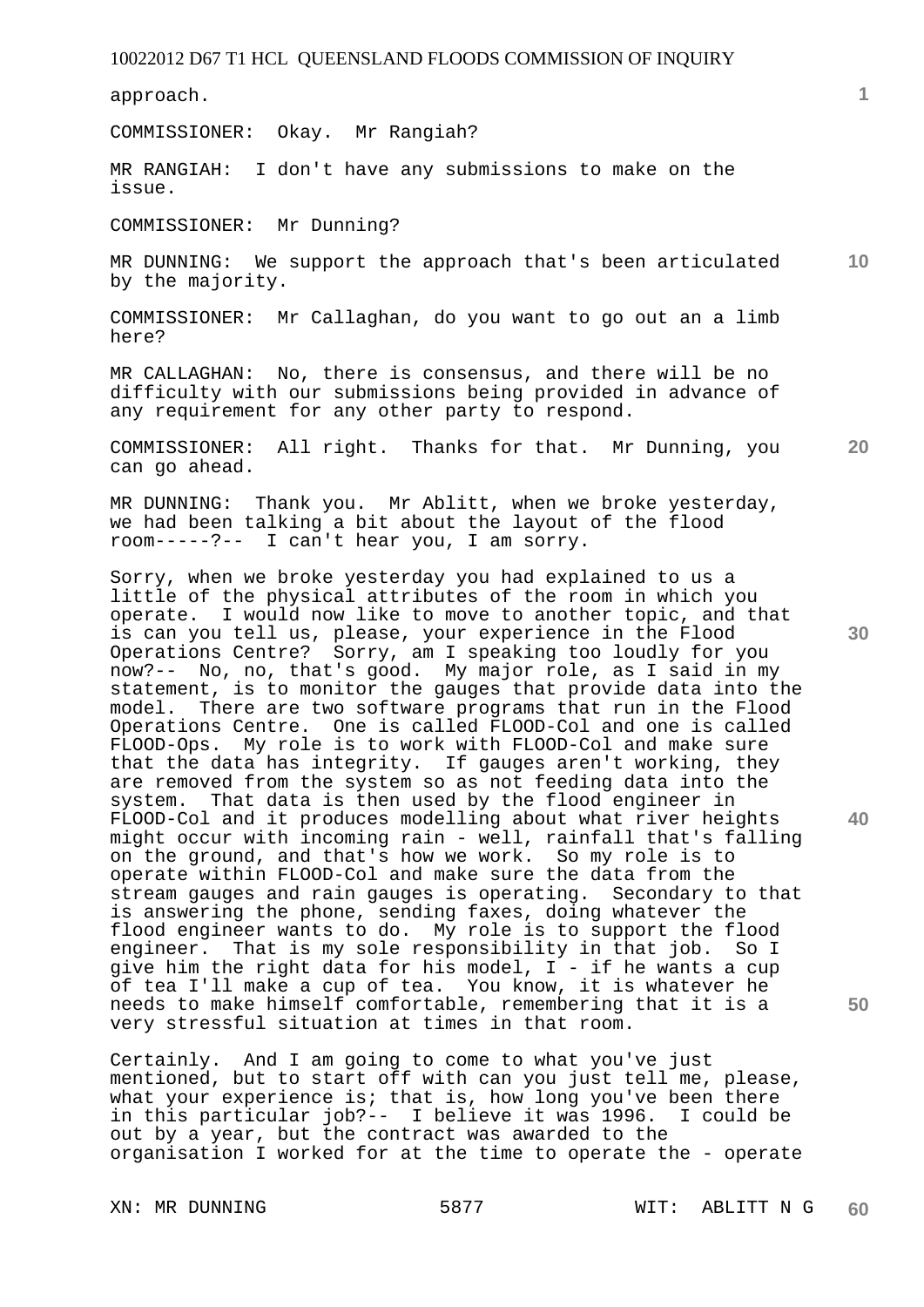and manage the three gated dams around Brisbane. I came on board about two months after that contract was awarded and I've been - except for a gap of a year between 2008 and 2009, I've been doing it off and on, yes.

So as and when the Flood Operations Centre is activated, you've been engaged in this particular role for approximately 15 years?-- Well, remembering that I have a real job - it is a standby job. It is one of those ones where there is no-one physically full-time. It is - when the event starts, they call people from normal operations.

I appreciate that. Obviously, then, you know something of the operation of the dam and the impact of releases downstream, agreed?-- Yes.

**20**  Right. And so you tell me if you don't agree with any of this. You would agree with me that lower level releases let's say, you know, in the hundreds of CUMECS - are most immediately felt immediately downstream of the dam, agreed?-- Yes.

And their most immediate consequences are the progressive inundation of downstream river crossing, bridges?-- In conjunction with the outflow from the Lockyer and the Bremer.

Yes?-- They are always taken into consideration.

**30**  All right. And so that when we look at those downstream communities, in effect the Somerset Regional Council areas are going to be the most immediately affected by dam releases because they're immediately downstream agreed?-- Yes.

And the biggest practical consequence is obviously inundation along and up the riverbank and the closure of bridges, agreed?-- Yes.

Okay. The next local authority that is impacted by the dam is the Ipswich City Council, agreed?-- Yes.

And it's impacted by releases in two ways: the loss of crossings or bridges, as is the case in Somerset, agreed?-- Yes. I am just trying to think which bridges are actually in Ipswich, but yes. I am just trying to think. Colleges, I think, is on the border.

Yes?-- Yes.

But it is also exposed to the consequences of urban flooding in the event of a larger event?-- I don't understand the question, sorry.

Well, Ipswich City Council is also exposed to the risk of urban inundation in the event of a large event causing large releases from Wivenhoe, agreed?-- No, I don't agree with that, because Ipswich is on the Bremer.

All right. And the third downstream council is the Brisbane

**10** 

**1**

**40**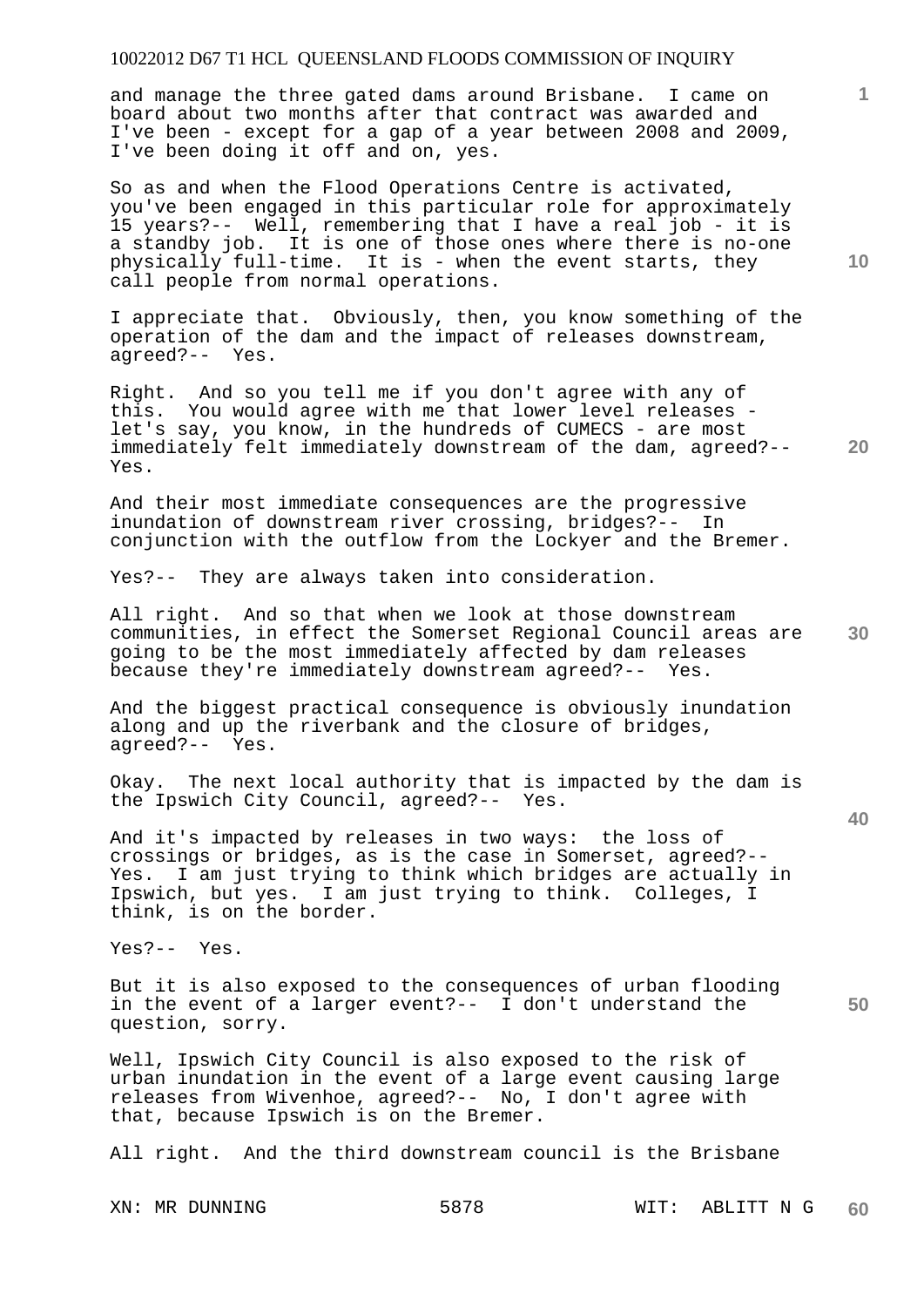City Council, agreed?-- Yes.

And the consequences, as you understand, for it are not in relation to loss of crossings, but, firstly, disruption to the use of its river. So the cessation of its ferry services, agree?-- Yes, but there are bridges that are affected by Brisbane. Colleges Crossing is on the border of Brisbane, and the Mt Crosby Weir Bridge is in the City of Brisbane.

Yes?-- They are two major traffic avenues that are used by the public - by the general public.

All right. So if you could just - I will come to that-----?-- Yes.

-----but if you can just try and follow my questions for me, it will speed it up?-- Yes, yes.

That when we talk about releases from Wivenhoe, the consequences in Brisbane are first felt by things like the cessation of ferry services, agreed?-- That's up to Emergency Services. I have nothing to do with the ferry services, I am sorry.

All right. So what you're telling me is you don't understand what the consequences of releases are for Brisbane? If that's your answer just say so and I will move on to something else?-- Well, I mean, depending on the flows, but I don't know at which point in time the Moggill ferry or the Brisbane council ferries cease operation because of flows. I can't answer that question.

Do you appreciate that they are the first consequences of elevated releases from Wivenhoe?-- In Brisbane you are talking about?

Yes?-- Yes, I would suggest - I would suggest the Moggill ferry is the first.

**40**  All right. And then after the cessation of ferry services, inundation of areas immediately adjacent to the Brisbane River within Brisbane?-- Yes, that would be a consequence of releasing, yes.

And then follow - and that starts to bring problems like the flooding of parked cars, and things like that. Do you appreciate that?-- Again, in conjunction with outflows from the Lockyer and the Bremer.

**50**  Of course. Then obviously in a very serious case like the one we had at the beginning of last year, urban inundation; that is, flooding of houses and businesses?-- Yes.

All right. Now, at the - you were asked some questions yesterday about a meeting you were a participant - or a meeting that you recorded at 3.30?-- Yes.

Between the flood engineers, and then some communications that

**1**

**20** 

**30**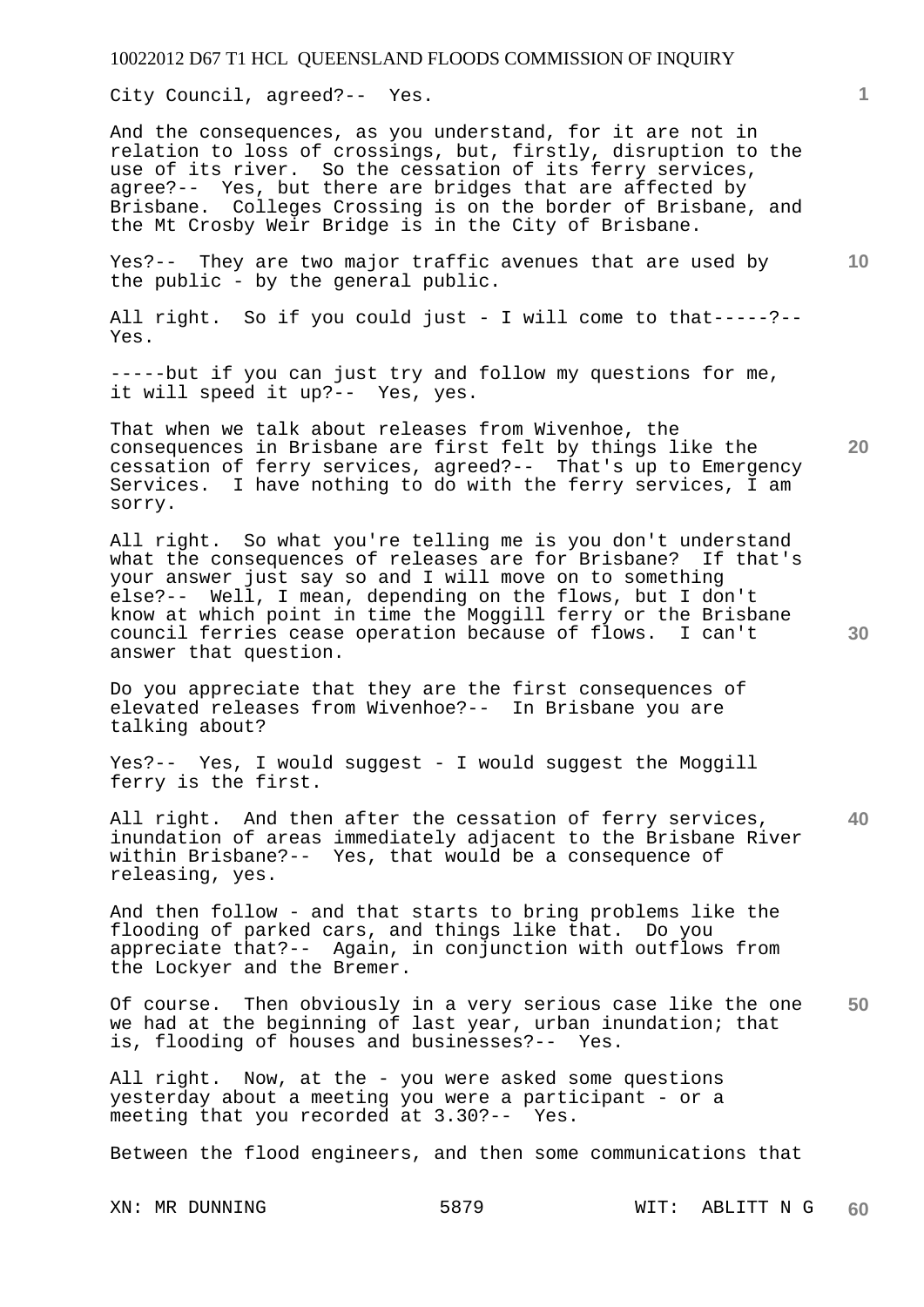were had by one of the flood engineers with the Brisbane City - with the councils-----?-- Yes.

-----shortly after. Do you remember that?-- Yes.

Now, by that stage you'd been on shift for about nine and a half hours, correct?-- Yes, it would appear so. Eight and a half, I think, but yes.

You started at 7, didn't you?-- 7.

Yes, eight and a half at the time of the-----?-- Meeting.

-----meeting. About nine and a half by the time the last of those calls are logged?-- Yes.

All right, thank you. Now, you knew on that Sunday when you arrived on shift that you had an escalating situation?-- It was beginning to escalate, yes. The serious escalation was later, but yes.

I was going to say. So you realised it was escalating in the morning -----?-- Yes.

-----but by afternoon it was apparent that a very serious situation was-----?-- Very late afternoon.

Yep, all right. Thank you. Now, you mentioned to me a little earlier in your evidence that it can be very busy in the Flood Operations Centre, correct?-- Yes, yes.

So are we safe to assume that by the afternoon on the Sunday and let's say by the time of that 3.30 telephone hookup between the three present flood engineers and the one by telephone, that the Flood Operations Centre was by that stage a busy, almost frenetic place?-- It was getting that direction, yes. I'd say it ramped up after that meeting. Like, I wasn't being given instructions at that point because the duty engineers were busy. So my recollection is that I was busying myself checking the gauges.

All right. Thank you. You were busily engaged in your primary activity in relation to the gauges?-- Yes.

Yes. And the flood engineers themselves were-----?-- In a huddle.

Were calculating what the consequences of that data were, discussing it amongst themselves?-- That's right.

All right. And after that 3.30 meeting, a decision is made to contact the downstream councils and inform them of the consequences of what was occurring, agree?-- Potential consequences, yes.

Potential consequences, yes. And also what the outlook was over the next couple of days?-- Well, based on the rainfall forecast.

**20** 

**10** 

**1**



**40**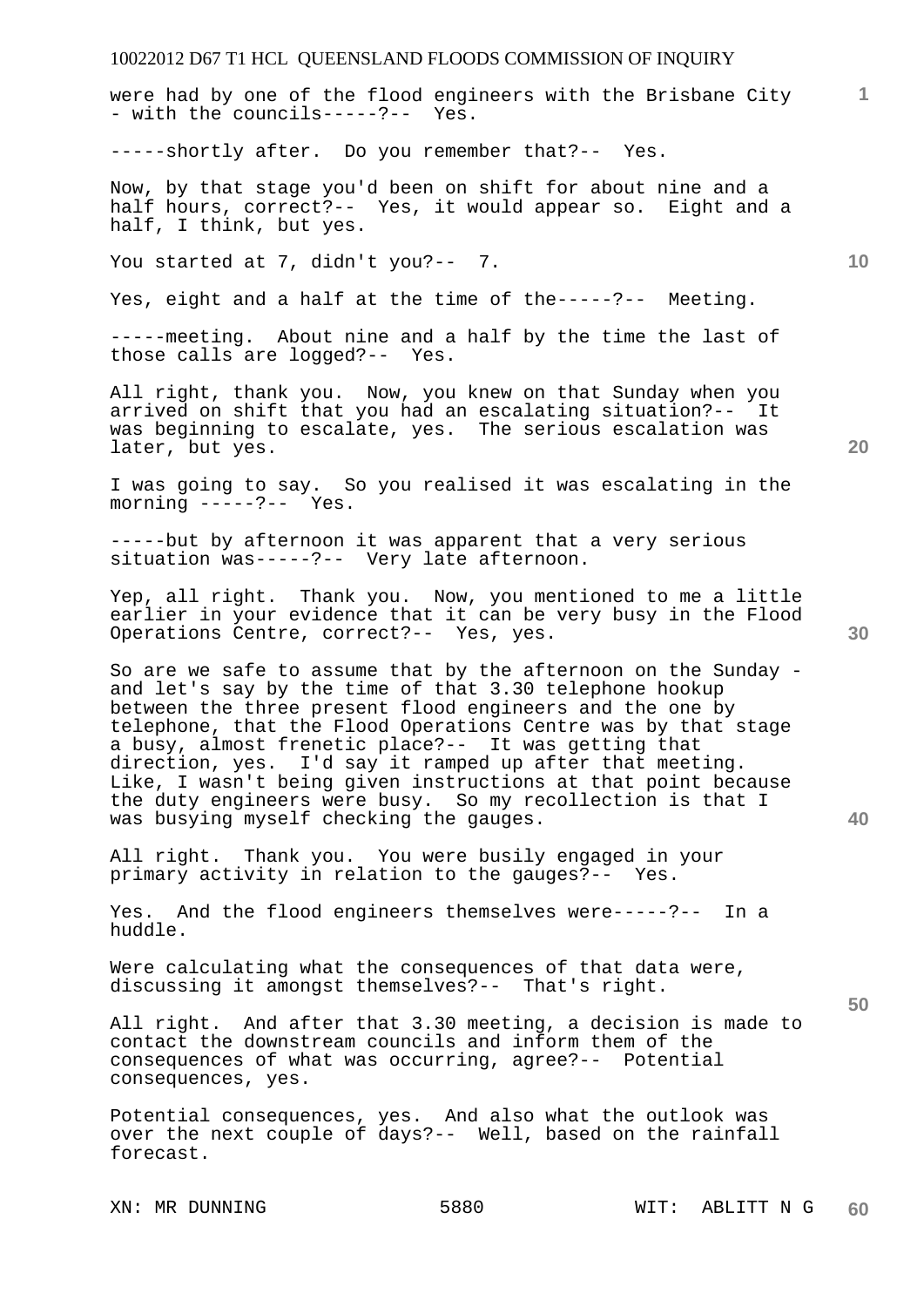Yes, based on the rainfall forecast. Now, your Honour - Commissioner, may Mr Ablitt please see exhibit 23, in particular starting at the entries at 3.30 on the Sunday, thank you. Now, you will recollect the sequence is that you have a - you record or at least partially record that entry at 3.30 regarding the conference of the flood engineers. I'm not going to take you to the detail-----?-- Yep.

-----of what was - of who was the author of which particular parts in it, but you will agree with me that what then follows is communication with all three downstream authorities, agreed?-- Yes.

All right. And, now, as I understand your evidence, you say you could only hear one end of the call?-- Of course, yes.

So Mr - you could only hear Mr Malone speaking?-- Yes.

**20**  Okay. So what you hear first of all is Mr Malone contact the Somerset Regional Council?-- Yes.

And we see that at about 4.15?-- Yes.

And, unsurprisingly, they were the local authority going to be most immediately affected by what was about to happen, agreed?-- Yes.

**30**  Yes? And what you record there is that the notes you take as Mr Malone is taking, or after he's had the call, him saying to you, "This is who I spoke to"-----?-- It is a combination of both. I would start to make the note that I know who he is calling, so I make a note that he has called that. And then if that subsequent person isn't available, you know, obviously it is message left, or whatever. It gets stopped at that point. When he gets off the phone, he will then give me a very brief summary of the conversation which I type in.

**40**  All right. Now, he must tell you in advance then who he's going to be calling for you to be able to start the note?-- I would say in most cases but I can't say that absolutely.

I understand that. But typically he would-----?-- Yes, yeah.

He would say, "Look, I'm about to call Somerset Regional Council, let them know"-----?-- Yes.

-----you get your note started. Afterwards you would say, "Well, look, what got said?", or he'd say to you-----?-- He would volunteer that information.

Okay, thank you. So you're, in making your entries, not reliant upon what you're overhearing so much as what you're directly told by the flood engineer?-- I would use some discretion if he'd left something out, or I would correct him if I thought he hadn't given me the right information.

Sure, but you would raise that with him, wouldn't you?-- Of

**1**

**10**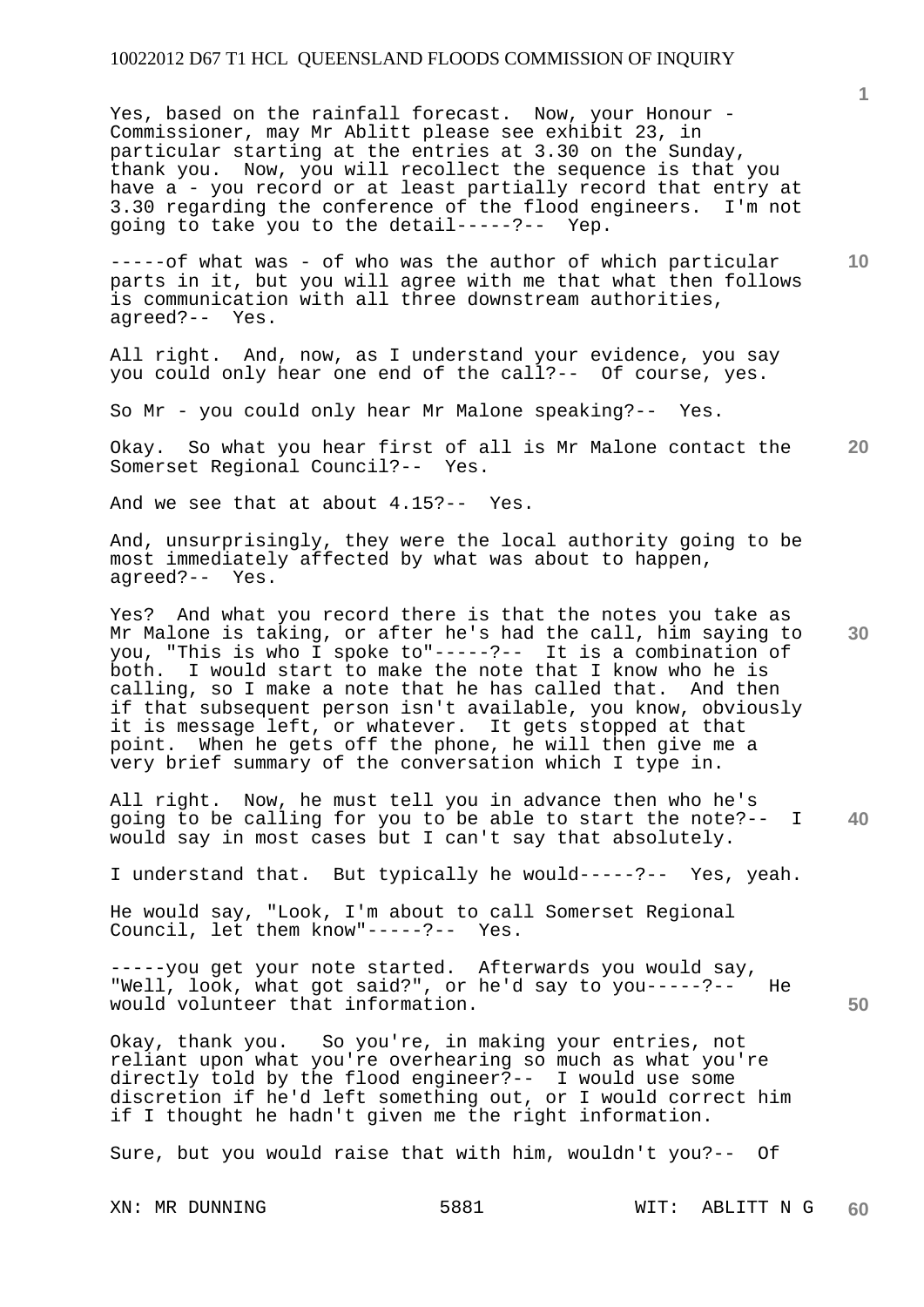course.

Because you would be in no position to determine whether he had left something out or had got something wrong because you only heard one half of the conversation?-- Yes, but if he said something that I thought was important and he didn't tell me that in the summary-----

You would raise that with him?-- Yes.

Okay. Then the next thing Mr Malone does is call the Ipswich City Council?-- Yes.

And communicate the same information to them?-- Yes.

And we are agreed they are the next most affected council by releases from the dam?-- Yes.

**20**  Okay, thank you. And then it seems some attempts are made to call Brisbane City Council and a minute or so later there is a call back into the FOC?-- Yep, that's right.

You will agree with me what you record at 4.27 realistically can only be what Mr Malone tells you afterwards, can't it?-- I think if you read the statement, it is a cut and paste of the whole three exercises, except for the one to Brisbane City, where there was additional information conveyed because, as you said, the situation was different, or the effect to Brisbane was different to the other two.

That's right?-- Yes.

But there is an additional feature, isn't there; where in the first two calls you hear Mr Malone call out and ask for the particular officer. In the case of Mr Morris' call, he's calling back in. So that you won't hear that on the phone, all you will hear is Mr Malone pick up the phone and have his conversation. So you've really got to be reliant upon him to tell you what went on, aren't you, because-----?-- It is the same - the same - the information is the same. It doesn't matter if he rings in or rings out.

No, but you won't know who it is until he tells you afterwards?-- Unless I answer the phone.

Unless you answer the phone-----?-- Which is quite possible. In fact, I would almost guarantee that's what did happen.

All right?-- Because that's my job.

Thank you. And however the conversation came to occur, at the end of it, what Mr Malone told you you've recorded in the 4.27 entry?-- I think I just said to you that it looks to me like a cut and paste for the 4.15, the 4.20, and the 4.27. It looks like a cut and paste except for the additional information.

Sure?-- Because the conversation may not have been

**10** 

**40**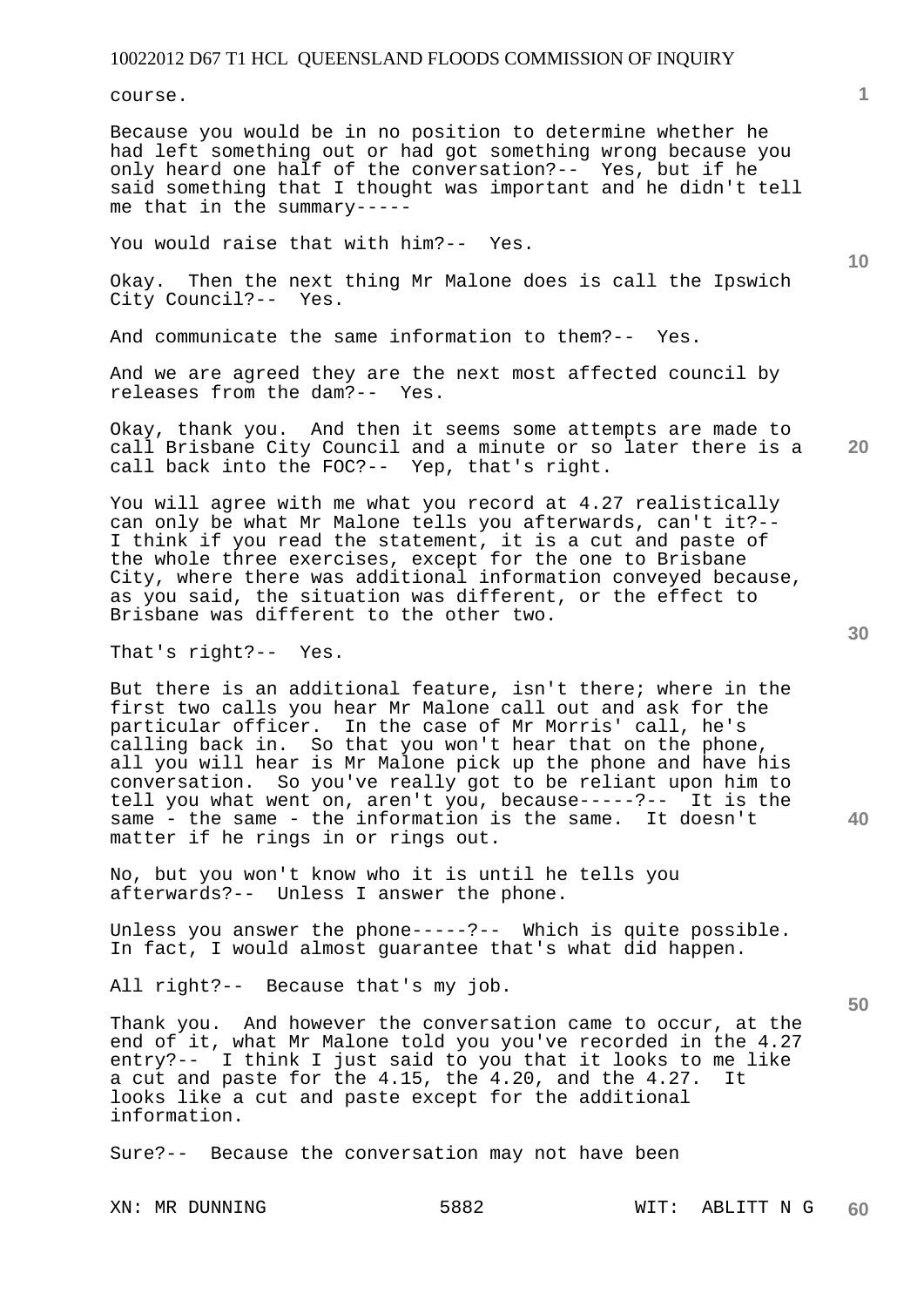| 10022012 D67 T1 HCL QUEENSLAND FLOODS COMMISSION OF INQUIRY                                                                                                                                                                                                                                                                                                                                                                      |      |      |            |                 |
|----------------------------------------------------------------------------------------------------------------------------------------------------------------------------------------------------------------------------------------------------------------------------------------------------------------------------------------------------------------------------------------------------------------------------------|------|------|------------|-----------------|
| word-for-word exact but the content was-----                                                                                                                                                                                                                                                                                                                                                                                     |      |      |            | 1               |
| In effect, you're wanting to broadcast to all three-----?--<br>Yes.                                                                                                                                                                                                                                                                                                                                                              |      |      |            |                 |
| -----that bridge closures-----?-- Yes.                                                                                                                                                                                                                                                                                                                                                                                           |      |      |            |                 |
| -----were on their way?-- Yes.                                                                                                                                                                                                                                                                                                                                                                                                   |      |      |            |                 |
| And there was some additional information to be passed to<br>Brisbane?-- Yes.                                                                                                                                                                                                                                                                                                                                                    |      |      |            | 10 <sup>°</sup> |
| All right. Even though you talk of cut and paste, you only<br>cut and paste that part that was accurate to the<br>conversation?-- Of course.                                                                                                                                                                                                                                                                                     |      |      |            |                 |
| All right. So what you've recorded at 4.27 is a record of<br>what Mr Malone told you of his discussion, or the essence of<br>$it? -- Yes.$                                                                                                                                                                                                                                                                                       |      |      |            |                 |
| Okay. And you've already told me that it is your practice<br>that if in recounting to you what he discussed he had omitted<br>something you heard that was of importance, you would have<br>brought that to his attention, agreed?-- If I was listening<br>to the conversation, yes.                                                                                                                                             |      |      |            | 20              |
| Yes, all right. Now, if I can then take you to that 4.27<br>entry, we've talked about those which are common to all<br>councils, but if I can take you to the last sentence. "Flow<br>in the lower Brisbane potentially might reach 3,000 CUMECS by<br>next Wednesday or Thursday"?-- That's right.                                                                                                                              |      |      |            | 30              |
| And to give you some perspective as well, if you go down to<br>5.25, which is about an hour later-----?-- Yes.                                                                                                                                                                                                                                                                                                                   |      |      |            |                 |
| -----there is a call from Mr Carroll of the council to<br>Mr Malone again?-- Yes.                                                                                                                                                                                                                                                                                                                                                |      |      |            |                 |
| And, again, those sorts of numbers are being discussed - not<br>exactly the same but-----?-- Yes.                                                                                                                                                                                                                                                                                                                                |      |      |            | 40              |
| -----that sort of flow is being discussed. Now, you<br>appreciate, don't you, that at those sorts of flows in the<br>lower Brisbane, you are talking of serious disruption to river<br>life and you are approaching the situation of urban<br>inundation?-- I think you're giving me too much credit. The<br>- I am aware that the bridges go out at 1,900 CUMECS. I don't<br>- I usually talk in heights because that's my job. |      |      |            |                 |
| Yes?-- I know the engineers work in CUMECS. 1,900 CUMECS<br>takes the bridges out. So major disruption to traffic, yes.<br>I wouldn't have a clue about ferries. It would never enter my<br>head. The inundation, I understand but don't know that about<br>4,000 to four and a half thousand is what you would consider<br>major inundation. I thought 3,000 was sufficient to just<br>raise the river.                         |      |      |            | 50              |
| Ultimately, I am going to suggest to you, Mr Ablitt, that your                                                                                                                                                                                                                                                                                                                                                                   |      |      |            |                 |
| XN: MR DUNNING                                                                                                                                                                                                                                                                                                                                                                                                                   | 5883 | WIT: | ABLITT N G | 60              |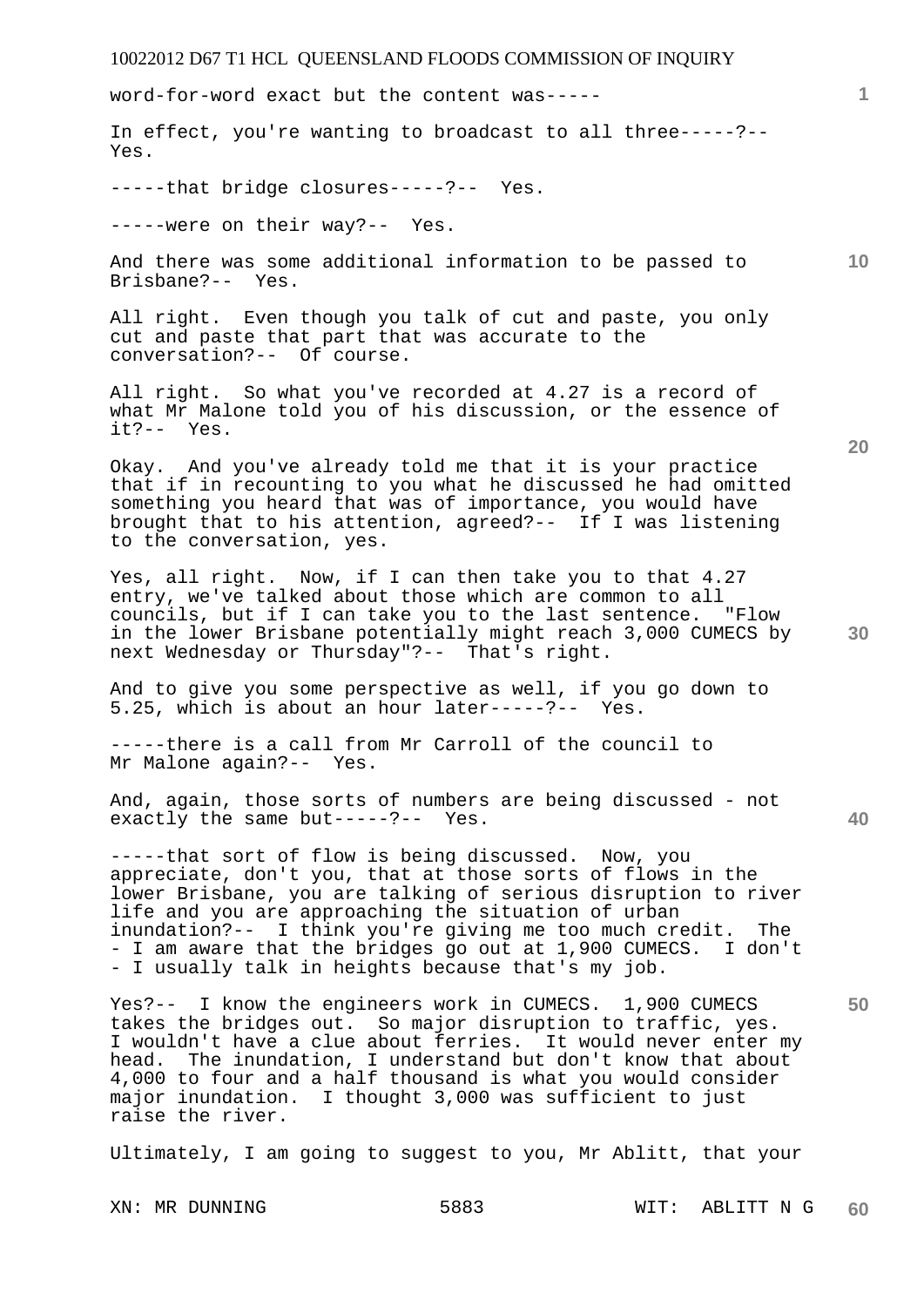recollections set out in paragraph 10 of your statement - you know the one I'm talking about?-- Right, yes.

What I'm going to ultimately suggest to you is you are mistaken in what you recollect there and I want to raise a few things with you?-- Yes, yes.

That I think tend to suggest that you are mistaken about it?-- Right.

As you have already told me, there is only one bridge in the Brisbane area that's prone to closure by inundation?-- Yes.

And that's Mt Crosby Weir?-- No, Mt Crosby, but it was long gone I think by that stage.

All right. Well, then, it is not relevant to our-----?-- Probably, yes, yes.

**20**  So there is only one bridge, and you will agree with me it is in about the most sparsely populated area of Brisbane?-- I disagree with you.

All right. And I want you to assume this, because it seems you don't know it, that in Brisbane at about 1,000 cubic metres per second the ferry services are interrupted, and about 1,500 or 1,600 cubic metres per second we start inundating low-lying bikeways, parks and even parked cars in low-lying streets are in peril?-- Mmm.

And that from then upwards you start to get road closures, businesses not being able to operate, and the like, and then we start to see inundation of businesses and homes generally from about three and a half thousand CUMECS upwards?-- Right.

I appreciate you don't mow that, but if you can take it from me that that's the sense of it. Can you understand that it would be highly unlikely that if Mr Morris has received a call to tell him that some bridges outside Brisbane have closed, or will close, and one right on the fringe and in a lightly-populated area will close, but that, in fact, in a couple of days' time there is going to be so much water running through the river that he'll have parks and bikeways inundated, parked cars being flooded, suburbs being isolated, that he is highly unlikely to have been remotely concerned about the closure of bridges? Can you see rationally that it is very unlikely that he would be concerned about that?-- I see where you're coming from, but I can only recall the conversation as I heard it.

I will come to that. But the logic of what I've just put to you, you can't dispute, agree?-- I'm not saying I agree with you.

All right. Well, at the moment all I'm asking you to do is tell me one or the other. Agree or disagree?-- With your statement?

**30** 

**40** 

**50** 

**10**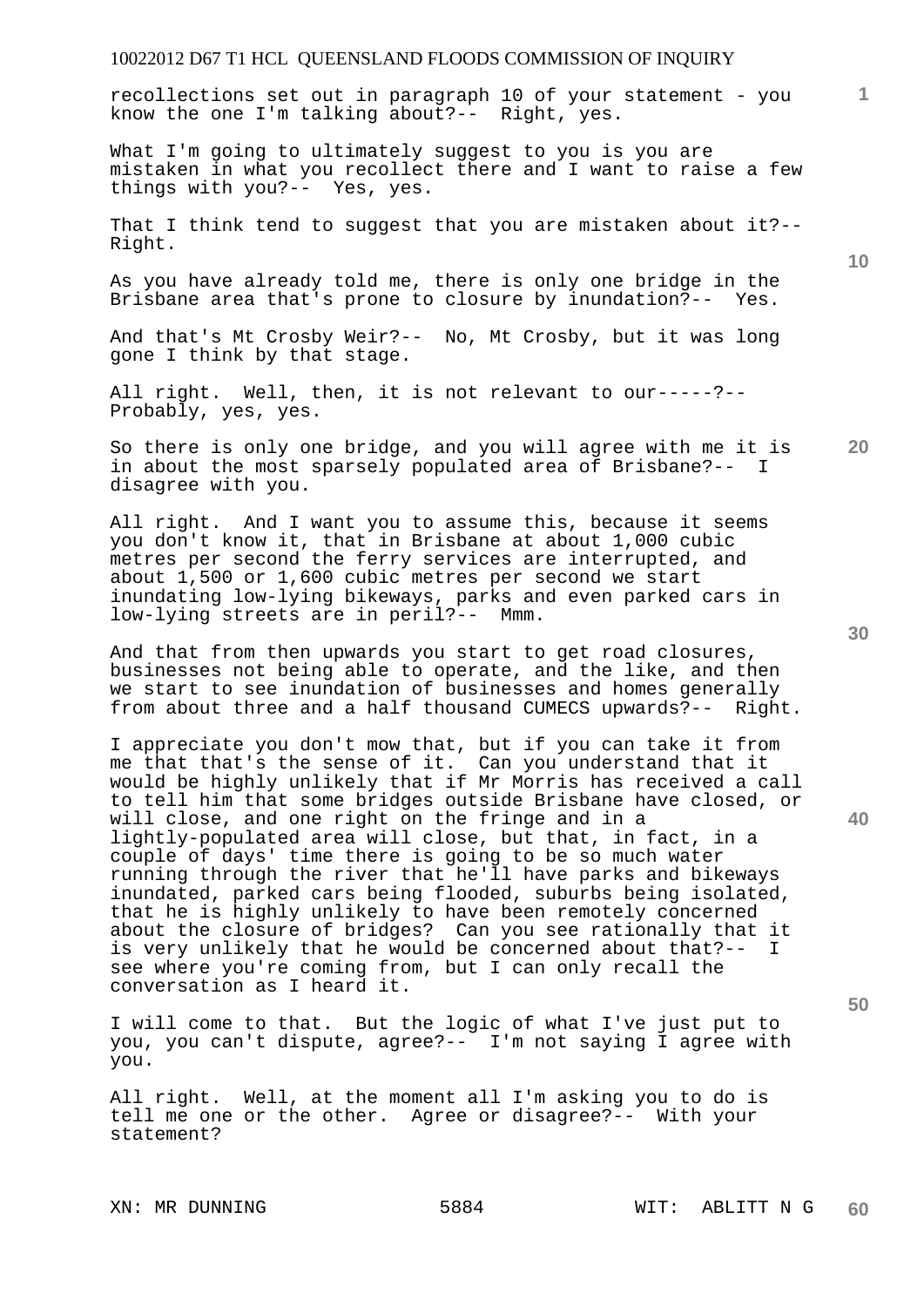Yes?-- I understand the statements you're making but I don't know what Mr Morris' role - Mr Morris, is that the right gentleman? I don't-----

Well, you seem to think you took his call and knew who he was?-- He comes from Brisbane City Council, but I don't know whether he is a bus driver, or engineer or - I assume he is an engineer but I don't know what his role is.

Did many bus drivers call into the Flood Operations Centre-----?-- We had a caretaker for a cafe ring in, yes, and a quarry operator.

Now, you will agree with me that nowhere in the log do you record anything like that conversation?-- Which conversation?

The one that's recorded in paragraph 10 of your statement?-- It is recorded - sorry, oh - sorry, yes, okay. As I said, I recall-----

Just attend to my question, thanks?-- Sorry.

Nowhere in the log is that recorded?-- That-----

COMMISSIONER: Is what exactly not recorded, Mr Dunning?

MR DUNNING: Certainly, Commissioner. Nowhere in there do you record that there was a telephone call at precisely 4.27 from a Brisbane flood engineer whereby the council made strong representations-----?-- No, no, I didn't record that at the time, no.

You didn't record it at all?-- I didn't record it at all.

No, thank you?-- Yep.

At 4.27 or any other time?-- No.

No. It is by this stage a busy time in the Flood Operations Centre?-- Yes.

You will agree with me it is completely improbable that you would remember to the precise minute when this occurred?-- I agree with you, yes.

Okay, thank you. Yet your statement seems to record that. It seems to record you remember precisely 4.27?-- Only because it was in the log.

**50**  I was about to say do you think what's happened is you've read the log, and reading it you've been left with that impression?-- No, I have a recollection that the man from Brisbane City Council made representations to Terry Malone, and the only entry in the log at that time from Brisbane City Council was at 4.27. So I put two and two and I got four.

So it is your reconstruction of events?-- Yes.

**1**

**10**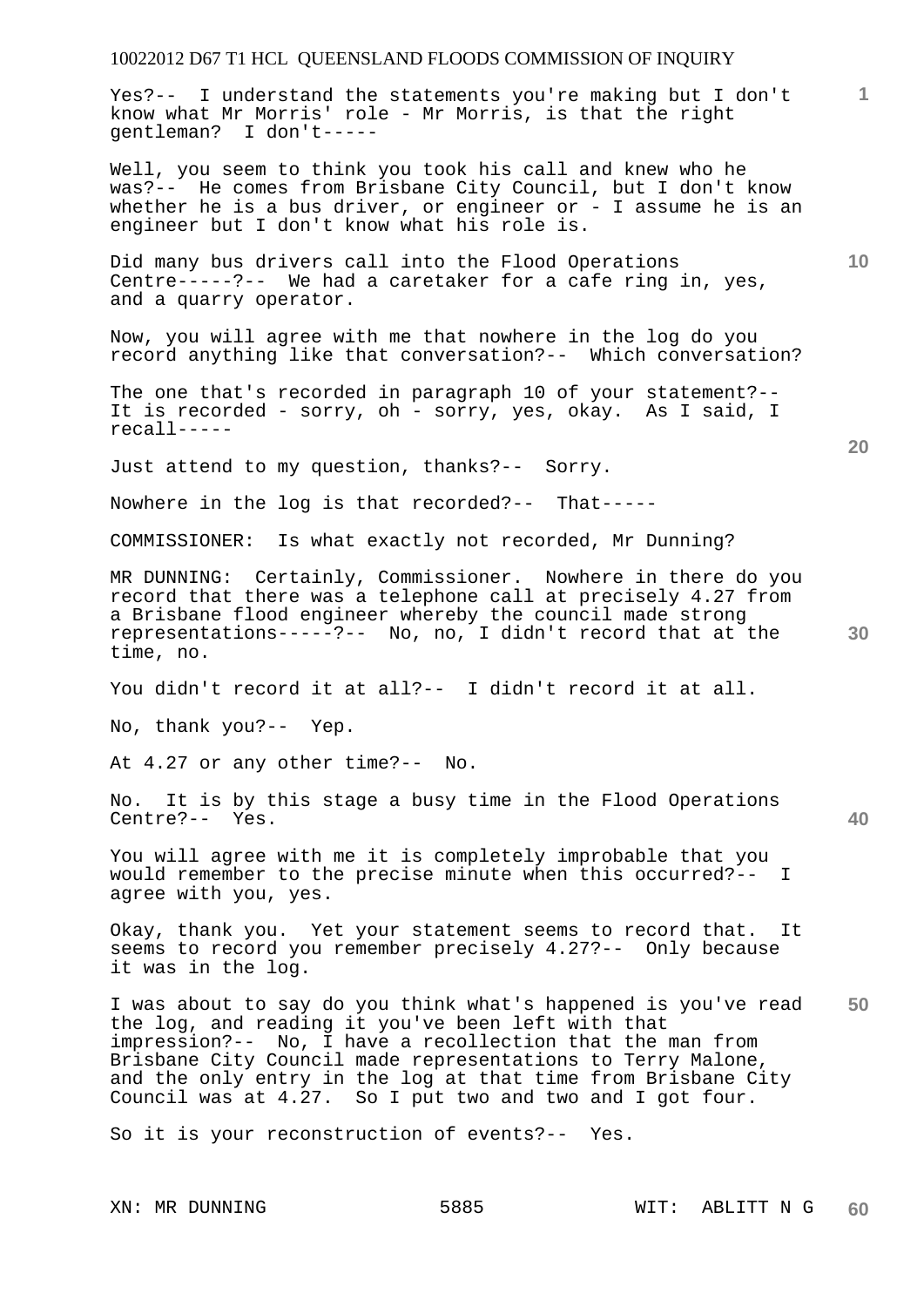Okay?-- That's what was asked of me in my summons.

Thank you. Now, for it not to have appeared in the log really requires all of these things to have failed, doesn't it: the first is it requires Mr Malone not to have recounted it to you and asked you to put it in the log, agree?-- No. My - in the summons I was asked to give any - I can't - I haven't got the exact words but it asked me to give anything that might have been relevant to the Inquiry about the events that happened. That was at the time because it was in the conversation, it wasn't relevant to facts about things that are happening, it wasn't a directive, it wasn't a raising of the water, it wasn't anything that was a fact at the time. It wasn't put in the log, it was just in general conversations. All those conversations are very short summaries. As you can see from the distance, they are five minute phone calls, and the writing that I have put in of 30 seconds of that five minute phone call, you know, there might have been pleasantries engaged and other things in the phone call but they are not put in the log.

What you do put in the log are the most salient features of the conversation?-- Yes.

And things that matter from an operational perspective?-- From an operational perspective.

So if you have-----?-- Representation is not operational.

Well, can I suggest to you that - I just want you to listen carefully to my question. It will speed it up?-- Yes.

Your evidence is that you put in there the things that Mr Malone tells you about the conversation?-- Yes.

Yet it doesn't appear in the log, agree?-- No, I have lost you, sorry.

Well, your evidence is that you recorded in here-----?-- Yes.

-----those matters that Mr Malone reported to you?-- Yes.

Okay. And you can only hear Mr Malone's end of this call, agreed?-- Yes.

So the only source of information about this could be Mr Malone?-- Yes.

Because you couldn't hear Mr Morris-----?-- No.

-----making these alleged representations?-- Absolutely. Absolutely.

So Mr Malone must have told you on your case, agreed?-- No, you can - you can - it is my interpretation of his side of the conversation. I mean, if he's saying - if he said - and I don't know what he said at the time because it is too far in the past - but if he said "we can't hold the bridges open", I

**20** 

**10** 

**40** 

**50**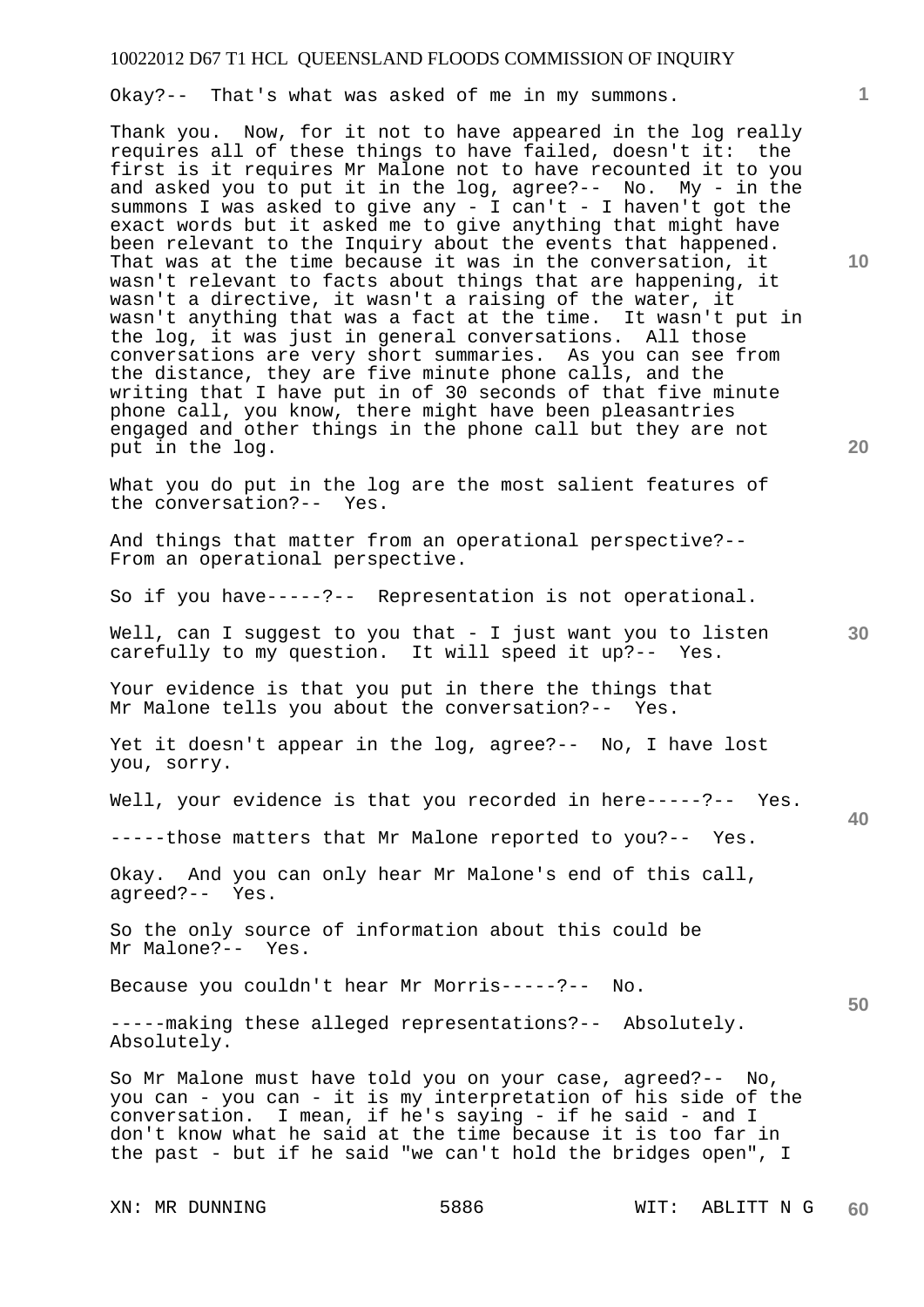wouldn't have considered that an operational point.

All right. Well, can I just suggest these things to you - and I just want you to tell me whether you agree or disagree. On your account of it the only source of the information could have been Mr Malone?-- Yes.

**10** 

**1**

**20** 

**30**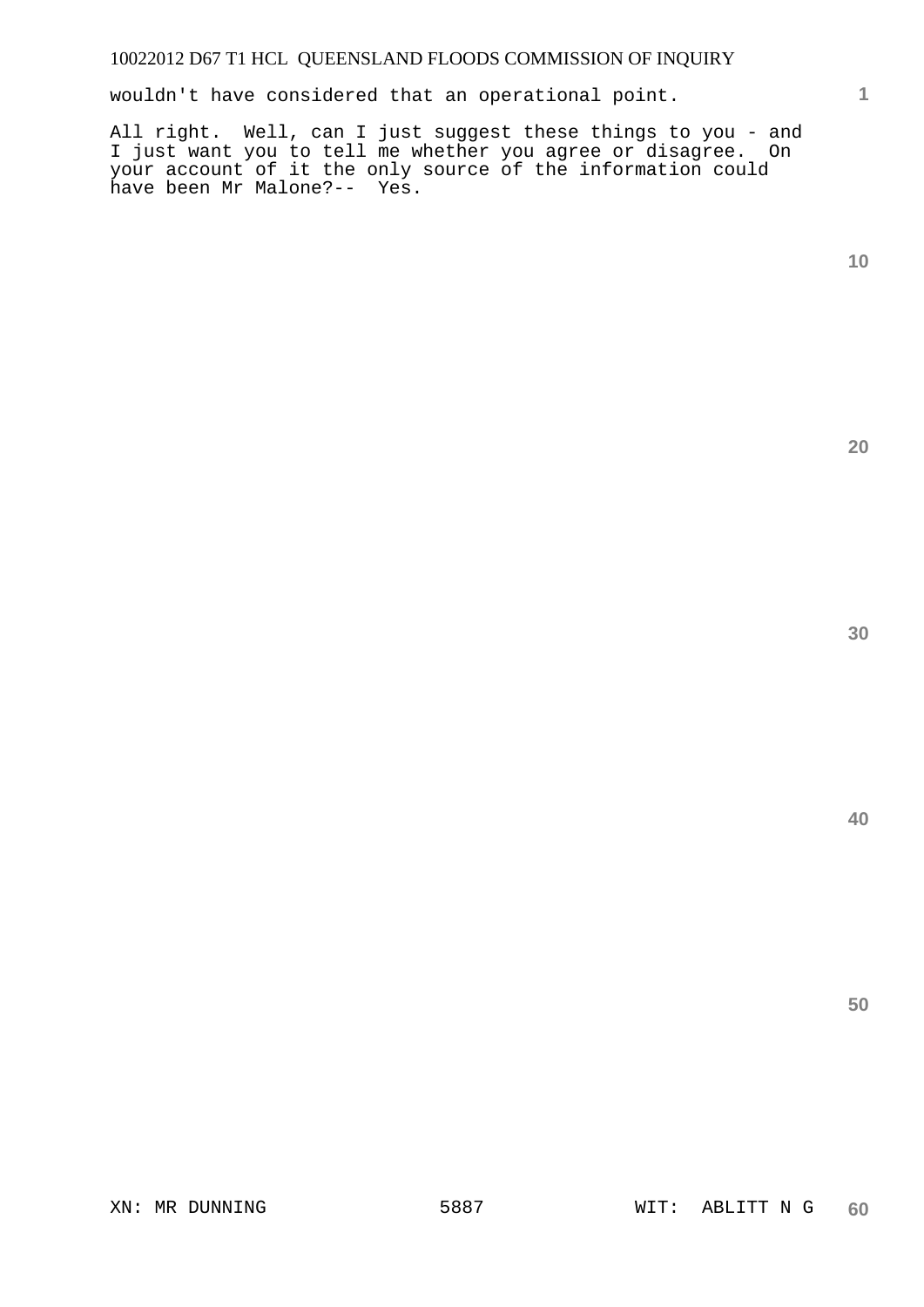If Mr Malone told you your job was to actually write it down and you did; agree?-- Sorry, he didn't tell me to - that's my job, that is my job.

And if he told you about it-----?-- Yes.

-----and you didn't write it down, then you weren't doing what you were apparently supposed to be doing?-- Yes, okay. I'm - I am losing you, but, anyway.

There's an additional reason why we would expect to see it reported in the log because you say that just on top of all of the other events happening on that day-----?-- Yes.

-----this one sticks in your mind, yet you don't record it in the log?-- I'm still drawing the difference between operational and - I mean like - if - I could tell you lots of things that happened - I can recall lots of things happened and conversations and that that aren't in the log because they were fairly dramatic on the day, but they weren't operational.

All right. And, finally, can I suggest to you, however it's come to pass, whether, in fact, what you recollect is a discussion perhaps with somebody from another council or just because of the volume of work on the day, you're mistaken and there never was a conversation between Mr Malone and Mr Morris or, indeed, anybody in the - any of the flood engineers and anyone from Brisbane City Council to the effect that you have set out in paragraph 10?-- I disagree.

You at least admit the prospect that you might be mistaken surely?-- No, because Ipswich City Council were very difficult to get in touch with and so I - that's another point that sticks in my mind, so it's totally separate to the Brisbane City Council. The Brisbane City Council bridges are more critical than the other bridges because of the high traffic that they take.

**40**  All right. And all of this ultimately, though, is a product of your recreation of the events after you been back to the log?-- I didn't refer to the log to put that - to do that information, only the timing.

Yes, thanks for you attention to my questions. Thanks, Commissioner.

COMMISSIONER: Mr O'Donnell?

MR O'DONNELL: No questions, thank you.

COMMISSIONER: Ms Wilson?

MS WILSON: I have no further questions. May Mr Ablitt be excused?

COMMISSIONER: Thanks, Mr Ablitt, you are excused.

**30** 

**20** 

**10** 

**1**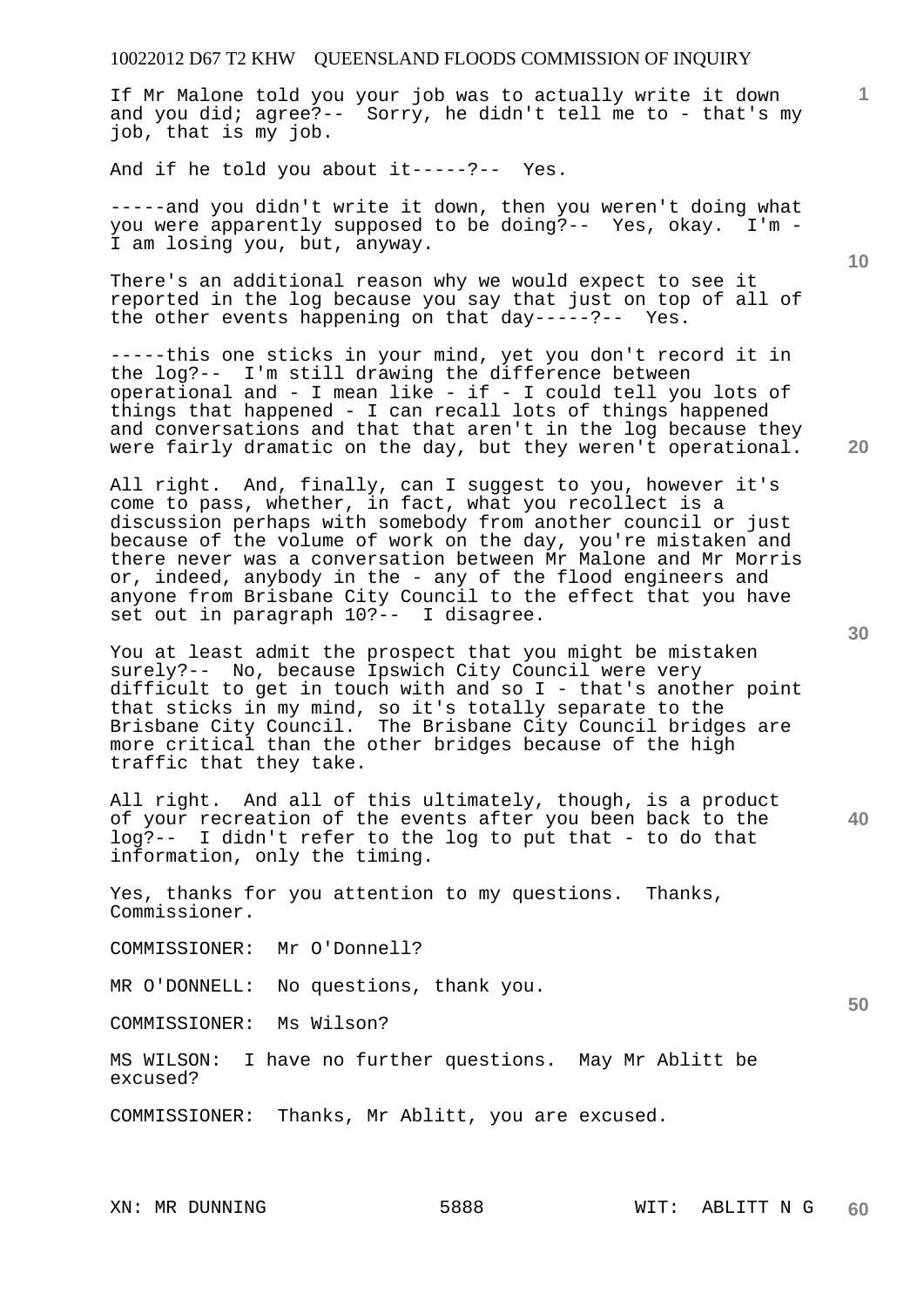WITNESS EXCUSED

MR CALLAGHAN: I call Mark Babister.

COMMISSIONER: Do I infer from someone did want him for cross-examination?

MR CALLAGHAN: We did have a notice from Seqwater that - at least, there may have been others, but I think a couple of parties have responded to the practice direction they're required for at least some cross-examination.

MARK KENNETH BABISTER, ON AFFIRMATION, EXAMINED:

MR CALLAGHAN: Could you tell the Commission your full name and occupation, please?-- My full name is Mark Kenneth Babister and I'm a flood hydrologist.

Mr Babister, you have produced now, I think, a total of eight reports for this Commission. We have first Exhibit 407 and next in point of time, I think, is a report which has not been tendered called, "Review of Hydraulic Modelling Dated July 2011."; is that correct?-- Yes.

Yes, I will tender that.

COMMISSIONER: Exhibit 1,133.

ADMITTED AND MARKED "EXHIBIT 1,133"

**40** 

**50** 

MR CALLAGHAN: We then have a series of reports which are contained in Exhibit 883. A further report of 18 November 2011 entitled, "Response to Submissions Relating to WMA Water Report Review of Hydraulic Modelling."; is that correct?-- Yes.

I tender that.

COMMISSIONER: Exhibit 1,124.

ADMITTED AND MARKED "EXHIBIT 1,124"

MR CALLAGHAN: And a further report of the same date,

**20**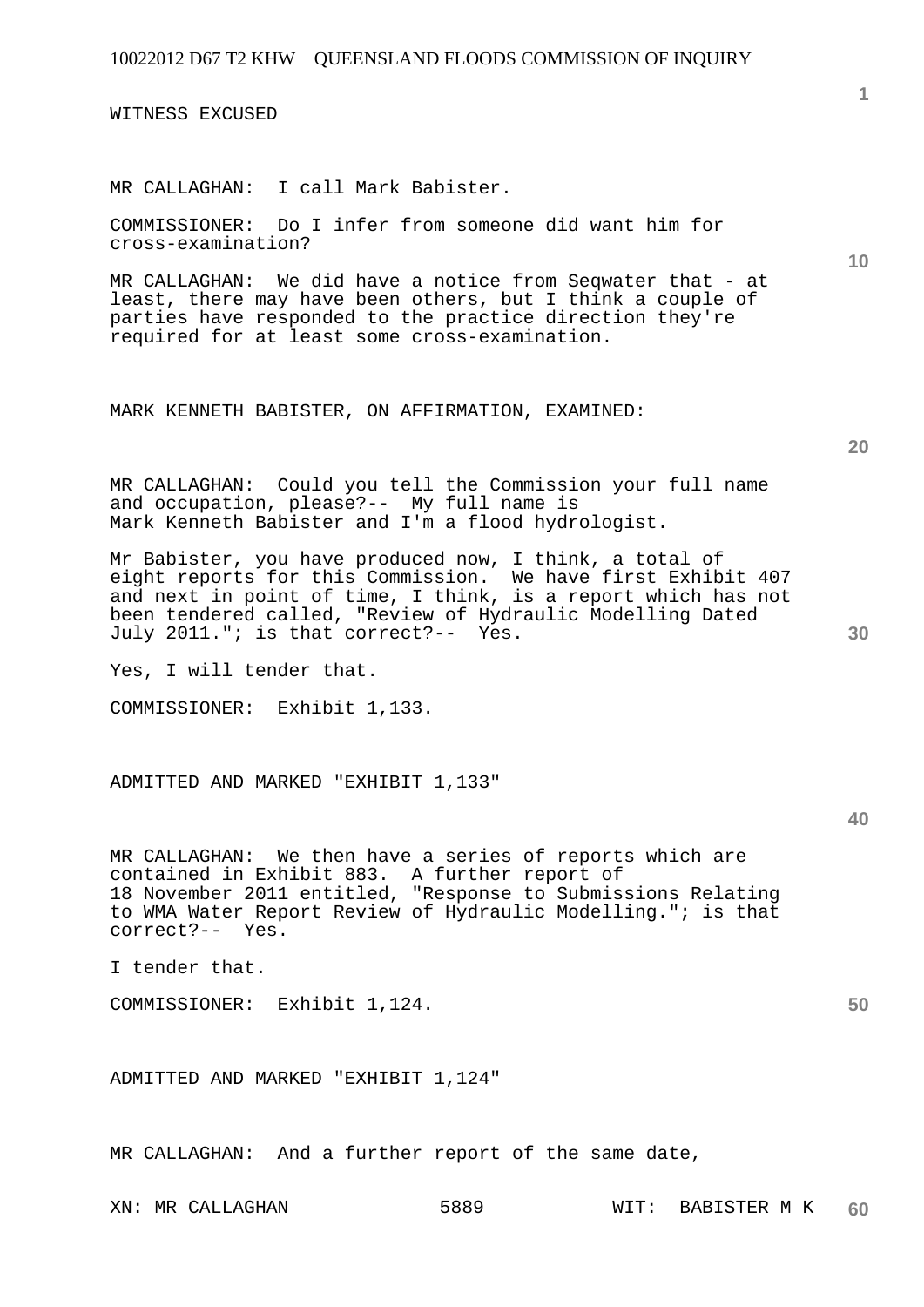| 10022012 D67 T2 KHW QUEENSLAND FLOODS COMMISSION OF INQUIRY                                                                                                                                                                                                                                                                                                                                                                                                                          |              |
|--------------------------------------------------------------------------------------------------------------------------------------------------------------------------------------------------------------------------------------------------------------------------------------------------------------------------------------------------------------------------------------------------------------------------------------------------------------------------------------|--------------|
| 18 November 2011, which is an addendum to that report. I<br>tender that.                                                                                                                                                                                                                                                                                                                                                                                                             | $\mathbf{1}$ |
| COMMISSIONER: 1,125.                                                                                                                                                                                                                                                                                                                                                                                                                                                                 |              |
| ADMITTED AND MARKED "EXHIBIT 1,125"                                                                                                                                                                                                                                                                                                                                                                                                                                                  | 10           |
| MR CALLAGHAN: And then there's a report of 28 November 2011<br>entitled, "Response to Seqwater Submission and Following." I<br>tender that.                                                                                                                                                                                                                                                                                                                                          |              |
| COMMISSIONER: 1,126.                                                                                                                                                                                                                                                                                                                                                                                                                                                                 |              |
| ADMITTED AND MARKED "EXHIBIT 1,126"                                                                                                                                                                                                                                                                                                                                                                                                                                                  | 20           |
| MR CALLAGHAN: And you have produced a new report dated<br>3 February 2012; is that correct?-- Yes.                                                                                                                                                                                                                                                                                                                                                                                   |              |
| Yes, I tender that.                                                                                                                                                                                                                                                                                                                                                                                                                                                                  |              |
| COMMISSIONER: 1,127.                                                                                                                                                                                                                                                                                                                                                                                                                                                                 | 30           |
| ADMITTED AND MARKED "EXHIBIT 1,127"                                                                                                                                                                                                                                                                                                                                                                                                                                                  |              |
| MR CALLAGHAN: Now, Mr Babister, in your first report,<br>Exhibit 407, page 48, paragraph 167, you indicate that you<br>were asked by the Commission whether the releases from<br>Wivenhoe and Somerset Dams were made in accordance with the<br>Flood Manual and you indicated that you relied on the peer<br>reviews obtained by Seqwater for that purpose?-- Yes. I<br>relied on three peer reviews. There is now, I understand,<br>five. Those three are mentioned in the report. | 40           |
| Yes. Thank you. If I can take you, then, to your new report,<br>dated 3 February 2012, which expands upon the scenario in the<br>report of July 2011 and models two new scenarios; is that<br>correct?-- Yes.                                                                                                                                                                                                                                                                        |              |
| One of those involves increasing releases to 4,000 CUMECS at<br>8 a.m. on the 8th of January 2011?-- Yes.                                                                                                                                                                                                                                                                                                                                                                            | 50           |
| And the other involves increasing releases to cause the flow<br>at Moggill to be 4,000 CUMECS from 8 a.m. on the 8th of<br>January?-- Yes.                                                                                                                                                                                                                                                                                                                                           |              |
| Now, you were instructed to perform modelling to determine the                                                                                                                                                                                                                                                                                                                                                                                                                       |              |
| 5890<br>XN: MR CALLAGHAN<br>WIT:<br>BABISTER M K                                                                                                                                                                                                                                                                                                                                                                                                                                     | 60           |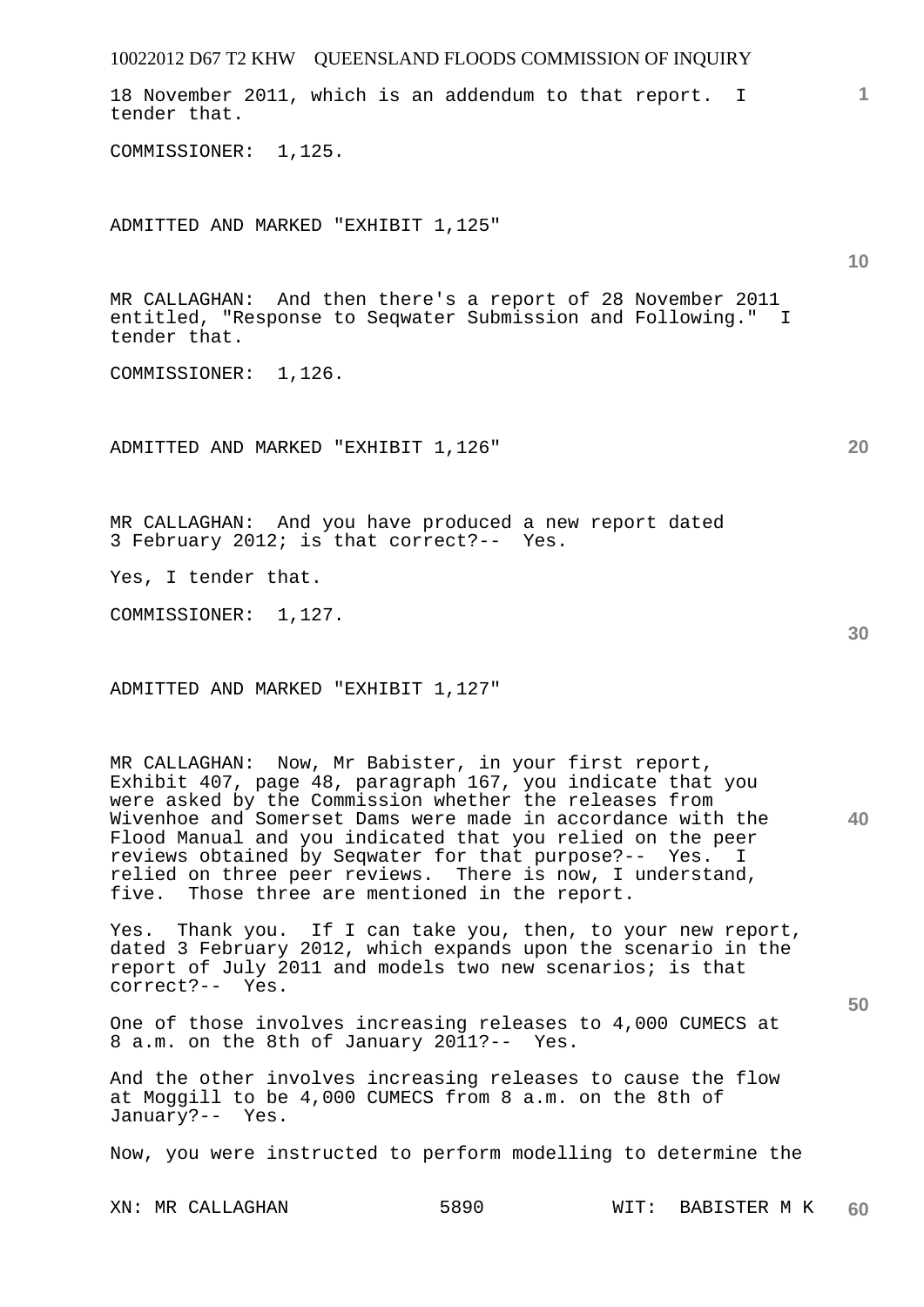impact of implementing those strategies?-- Those two strategies, yes.

All right. In short compass, both of those release strategies show some decrease in flood heights downstream; is that right? That's paragraph 17?-- Yes, they show some benefits.

However, it is your view that neither of these scenarios is realistic in that there were no grounds for such large releases at that time of the event; is that correct?-- That's correct. It relies on releasing water from the dam before you - and raising flood levels quite substantially, long before you knew that you were in for a serious flood, and if we didn't have the rest of the rainfall that occurred we would actually made flooding significantly worse, worse than would have occurred probably without the dam at all.

So, in case any other suggestion might be made about the significance of this modelling, it adds to the existing modelling?-- Yes.

Rather than being evidence of something which anyone could say or which you say at least ought to have occurred, you might look at this evidence as being some sort of outer limit of the difference which might have been made had the dam been operated in a different manner?-- That's correct.

And you have expressed your opinion about the practicalities of those?-- Yes, I've very strongly expressed my opinion that neither were practical.

Yes?-- And were highly risky.

Thank you. I have no further questions at this stage.

COMMISSIONER: Mr Dunning?

MR DUNNING: No, Commissioner.

COMMISSIONER: Mr Rangiah?

MR RANGIAH: Mr Babister, in your recent report you haven't modelled downstream effects of higher releases than the releases that were, in fact, made from Wivenhoe Dam on the afternoon of the 9th of January; that's correct, isn't it?-- Sorry, could you take me through that again?

Sorry. You haven't modelled what would have been the downstream effects if there had been higher releases made on the afternoon of the 9th of January, have you?-- Yes, some of those options have got higher releases than what actually occurred in the afternoon of the 9th.

Yes, but I'm suggesting that you haven't specifically attempted to model the situation, the downstream situation, if the higher releases had started on the afternoon-----?-- No,

**20** 

**30** 

**40** 

**50** 

**10**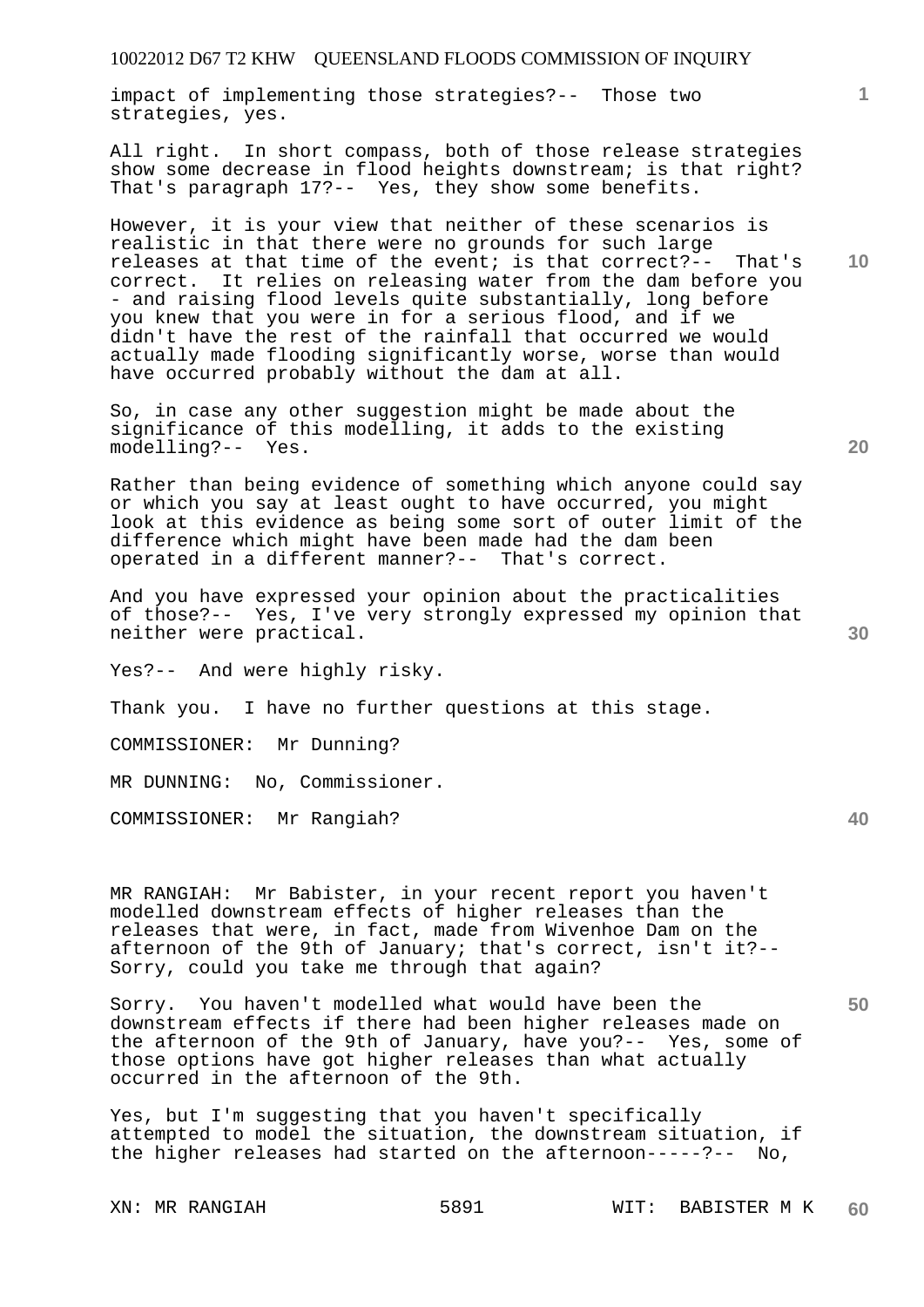no, and that's-----

-----on the 9th of January?-- And that's probably the more practical or realistic options if you were going to have higher releases, is to start some time after midday or somewhere between midday and 1600 hours. That's when it would be realistic on the 9th to increase flows above what was released.

And you haven't attempted to model the cumulative downstream effects of the - of combinations of scenarios? By that, for example, I mean what would have been the cumulative downstream effects of higher releases on either Saturday, the 8th of January or the 9th of January combined with earlier transition into W4 based on predicted rainfall?-- No, no, there is an infinite range of possibilities we could have modelled. We tried to model a series of different style options that give insight into the behaviour, and also we didn't see any point fine-tuning things absolutely, because the models do have some uncertainty in them, which is expressed in the early report. So, there is a bit of uncertainty about all of these impacts and they shouldn't be seen as, you know, absolute differences.

All right. But you have concluded that if different release strategies had been employed then the peak flood levels at key locations could have been lower?-- Yes, there certainly was some - you know, if a different strategy or different manual was in place there would be possibilities of lower flood levels, and even under current manual there was a possibility of very slightly lower flood levels.

And so, for example, you have included if there had been a transition to the W4 strategy at 4 p.m. on the 10th of January instead of 8 a.m. on the 11th of January, then you would have expected a lower peak level at Moggill of about .7 metres?-- Yes, in some of the options, but we ran a series of different transition to W4 options, and some of the options that we initially expected to produce a benefit actually had a disbenefit. Just transitioning early didn't necessarily produce a good outcome, it could produce a bad outcome, it depended on how quickly you opened the gates into W4 and how the releases interacted with the other flows. So, you had the ability to do worse or better.

Yes. Depending on which particular strategy was chosen and you have set those-----?-- Yes.

-----possibilities out fully in your reports. I understand that. But you haven't attempted to examine how many fewer houses would have been flooded if, for example, the peak flood level was .7 metres lower at Moggill?-- No, we haven't, and that would be the sensible way to analyse the benefits of different strategies, it is not really look at the change in level, to really look at the impact on houses, because that's where most of the damage has come from, and to understand whether any of those - there was any significant step changes in the damages.

**10** 

**20** 

**30** 

**40**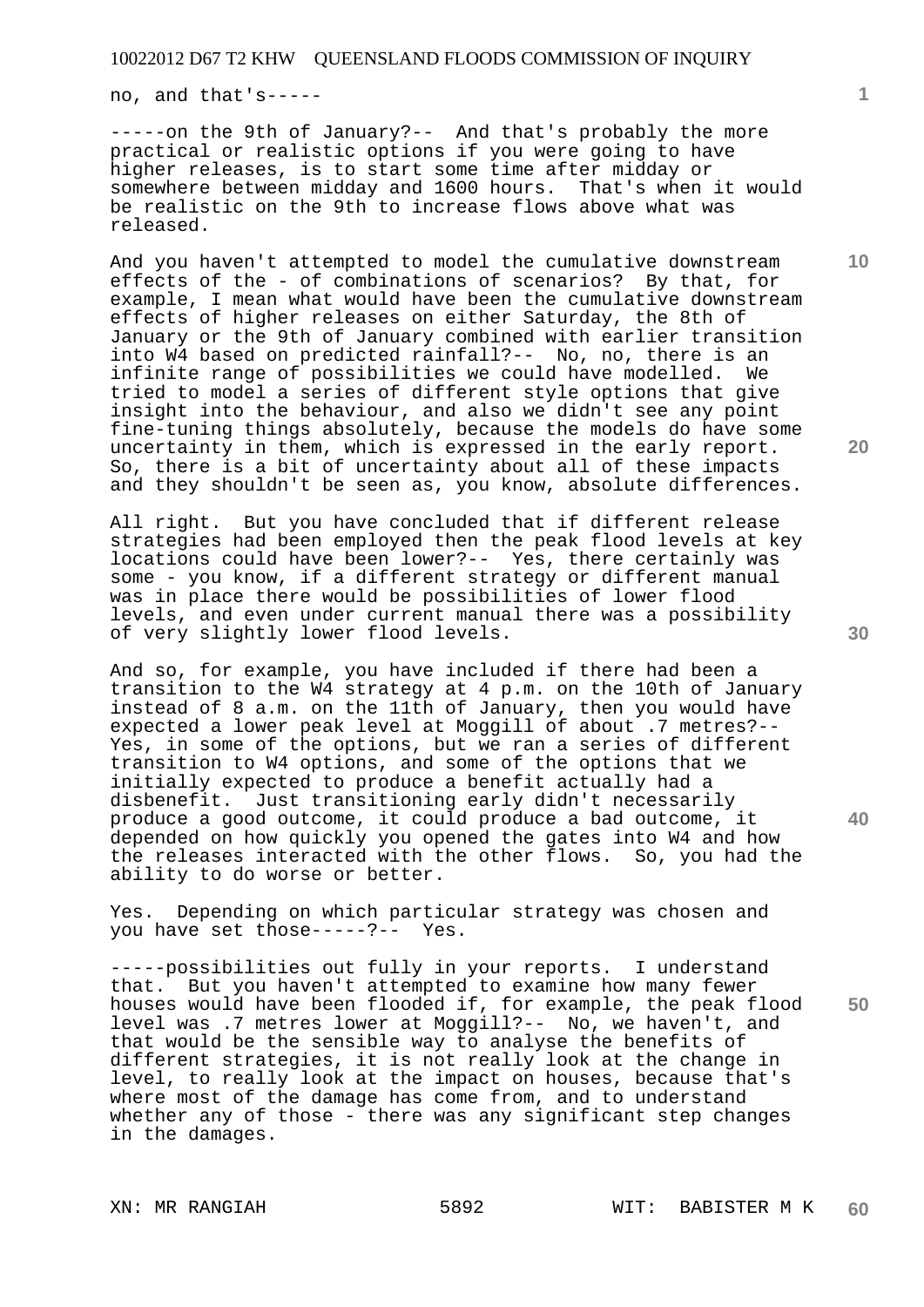Yes, certainly. So, ultimately the point of examining difference in peak flood levels at particular places is that it gives an indication then or there needs to be a further step done to translate that into practical damage?-- Yes.

Thank you. I have nothing further.

COMMISSIONER: Mr Murdoch?

MR MURDOCH: No questions, thank you.

COMMISSIONER: Mr MacSporran?

MR MacSPORRAN: Nothing, thank you, Commissioner.

COMMISSIONER: Mr Sullivan?

MR SULLIVAN: No questions.

COMMISSIONER: Mr Burns?

MR BURNS: No questions.

COMMISSIONER: Mr Ambrose?

MR AMBROSE: In each of these two new possible scenarios, can I suggest to you that each one ignores the practical need to give timely warning to the citizens that, for example, bridges might be taken out so they can get out of the way?-- That's definitely - that's definitely the case. It's - a really big issue in the early parts of a flood is evacuation and people sorting out their affairs or picking up their kids from school and these ones really paid no attention to that.

Okay. Secondly, each of these two new possible scenarios ignores that to make the releases such as you model would, in fact, be in breach of the manual in that such outflows would be greater than the inflows?-- I'm not quite sure whether they would be in breach of the manual. They'd certainly-----

Have a look at page 22 of the Manual of Operational Procedures, and at the bottom of the page, the last paragraph under the heading, "Flood Operation Strategies." That last paragraph says, "When determining outflows within all strategies peak outflow should generally not exceed peak inflow."?-- That would certainly - well, that only says "generally", but I agree with you, you would be significantly exceeding peak inflow with those strategies, and I'd also argue that it really contravened above that in the second bullet point on that page, page 22, section 8.4, "Provide optimal protection for urban areas." It certainly wouldn't be doing that because you would be ramping it up to the limit where there was significant urban damage and we know there are plenty of urban houses and stuff below that limit anyway and if you had some rain downstream that just occurred, which is often the case in a big flood event, then you would have very

**20** 

**30** 

**40** 

**50**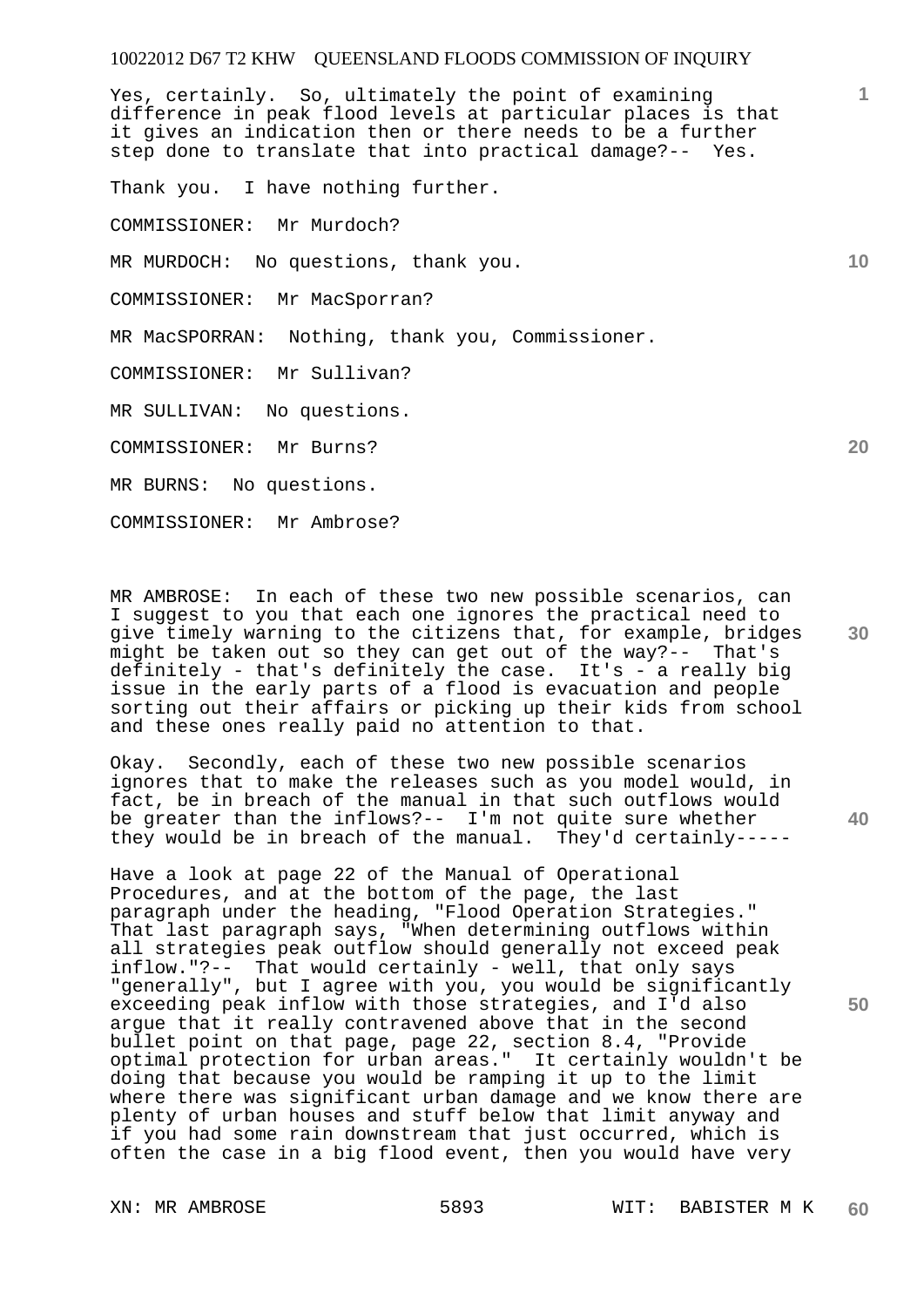quickly go over that limit, so it would not be a responsible way to operate the dam, but whether it's technically outside the manual, I think, is slightly more subtle.

Well, if an operator has to determine outflows within all the strategies and if an engineer has to generally try to keep outflows less than inflows, then such a strategy would be in breach, would it not?

**10**  COMMISSIONER: Mr Ambrose, that can't be right, can it? If it says you shouldn't generally do it, it obviously allows the possibility that sometimes you can.

MR AMBROSE: Can you imagine any circumstance where it could be done and-----?-- I think-----

-----be consistent with protecting urban areas from inundation?-- No. I can't.

Thank you.

COMMISSIONER: I think that was his earlier point actually, but, anyway.

Yes, Mr O'Donnell?

**30**  MR O'DONNELL: Thank you. I have got some questions about both your July report and your February report. If you go to the February this year report. Look on page 4, please?-- If I could just have a copy of the February report? I thought I brought it in but I haven't.

COMMISSIONER: Can we get Mr Babister a copy?-- My colleague has one.

It seems he has one. I think he's got it?-- Sorry, I have got the wrong report. I do have the report, sorry.

MR O'DONNELL: I was focussing on paragraph 6?-- Yes.

Which concentrates attention on what was happening on Saturday, the 8th at 8 a.m.. Now, your opinion is that when the lake crosses 68.5 the manual mandates that there be a transition to higher strategy?-- Yes, you must move out of Strategy 1 into Strategy 2 or Strategy W1, 2 or 3.

Yes, by order of the manual. You're nodding. That means yes?-- Yes, sorry.

And you say there that Strategy W2 was bypassed at that  $time$  ? - -

And you say it was bypassed because the dam releases already exceeded the estimated natural peaks at Lowood and Moggill?-- That's correct.

**20** 

**1**

**40**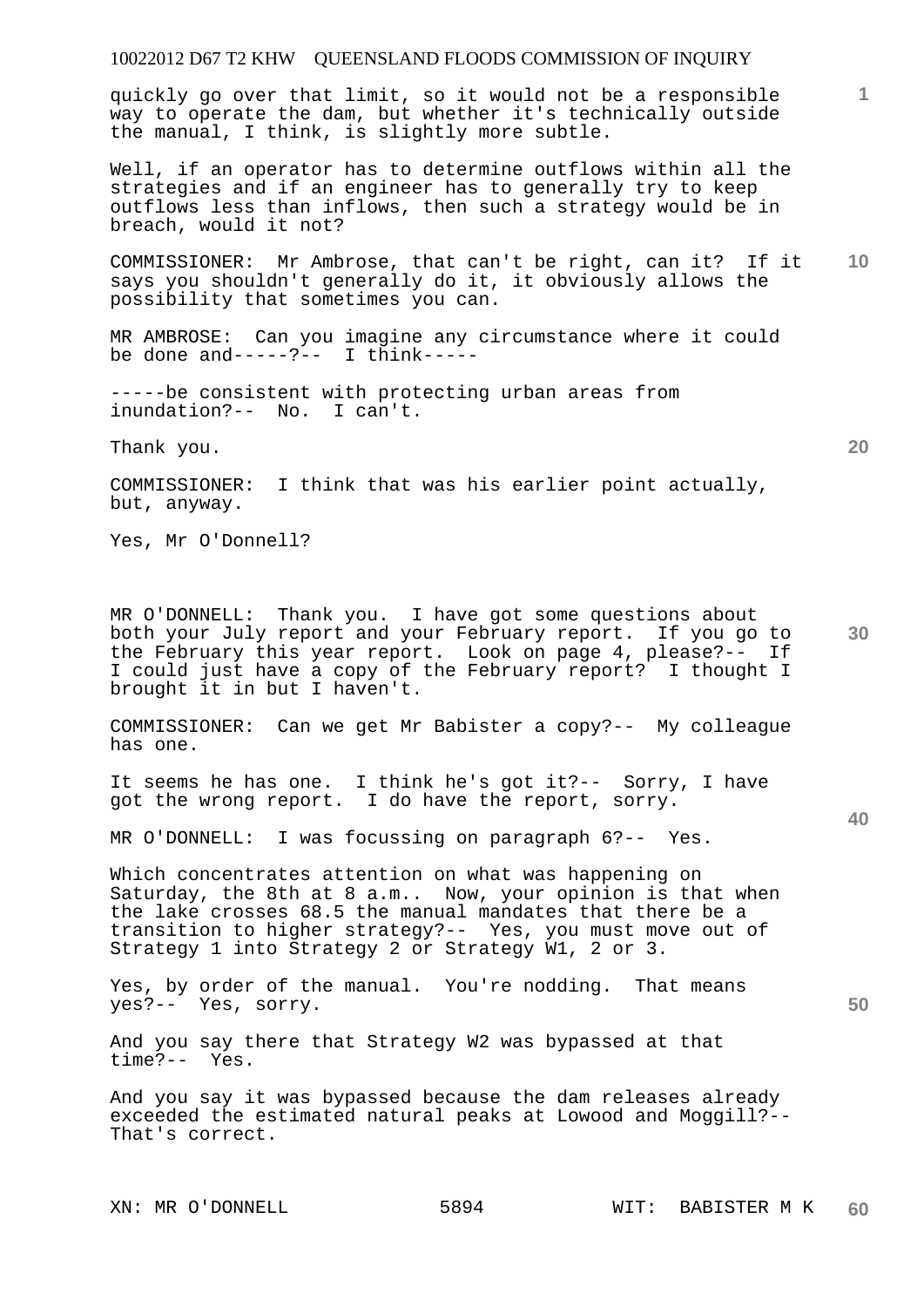Even taking into account the forecast rainfall?-- Yes.

You refer to page - you refer to table 2 to your report. We see the relevant entries at page 16. We look for the entries for Saturday, the 8th at 8 a.m.. See the dam level is then 68.51? Two columns to the right we see the dam outflow as 939 CUMECS, and then if we go over to the right-hand side of the page do we see the estimated peak flows excluding Wivenhoe releases at both Lowood and Moggill-----?-- Yes.

-----with or without rainfall?-- Yes, and it's exceeded all of those.

And a comparison shows that the releases were then in excess of the actual estimated peaks at Lowood and Moggill?-- Yes.

Therefore, the releases at the time from Wivenhoe were already above the maximum permissible release from releases at that time available under W2?-- W2, yes.

So, in your opinion, W2 is, therefore, not an option?-- That's right.

At the time the lake level hit 68.5?-- Yes.

So, the nub of it is, then, in the circumstances applying at that time, the manual mandated that the dam be operated under W3?-- That's correct.

The task for the flood engineer is then to use W3 in managing the dam?-- Yes, but the W3 strategy didn't really provide huge amount of guidance on what to be doing in that zone.

Yes. Can I also ask you, if you go back to page 4, paragraph 9, the opening sentence, "W2 and W3 have very similar goals." Would you mind elaborating on that, please?-- Okay. They have obviously different goals but one is trying to limit the flow to 3,500 and one is trying to limit the flow to 4,000, so that's the core part of those goals. W2 places more emphasis on the rural areas than W3, but they're not that dissimilar. That's why we have said that they have got similar goals.

Is there another aspect as well which is that W2 focuses attention on the naturally occurring flows at Lowood and Moggill; that is, the underlying theme of W2 is it's contemplating a situation where the major flooding or rainfall is occurring downstream of the dam producing higher flows at Lowood and Moggill and it intends that Wivenhoe be managed in such a way that the releases from Wivenhoe can come under the naturally occurring peaks at Lowood and Moggill?-- That's the other difference between the two strategies, it's quite a strange difference, because there's many floods where that's highly unlikely to occur and it would be bypassed, but that's the other difference.

That's right. But if you are the operator of Wivenhoe and you see that the major rainfall is occurring downstream of the

**10** 

**1**

**30** 

**40** 

**50**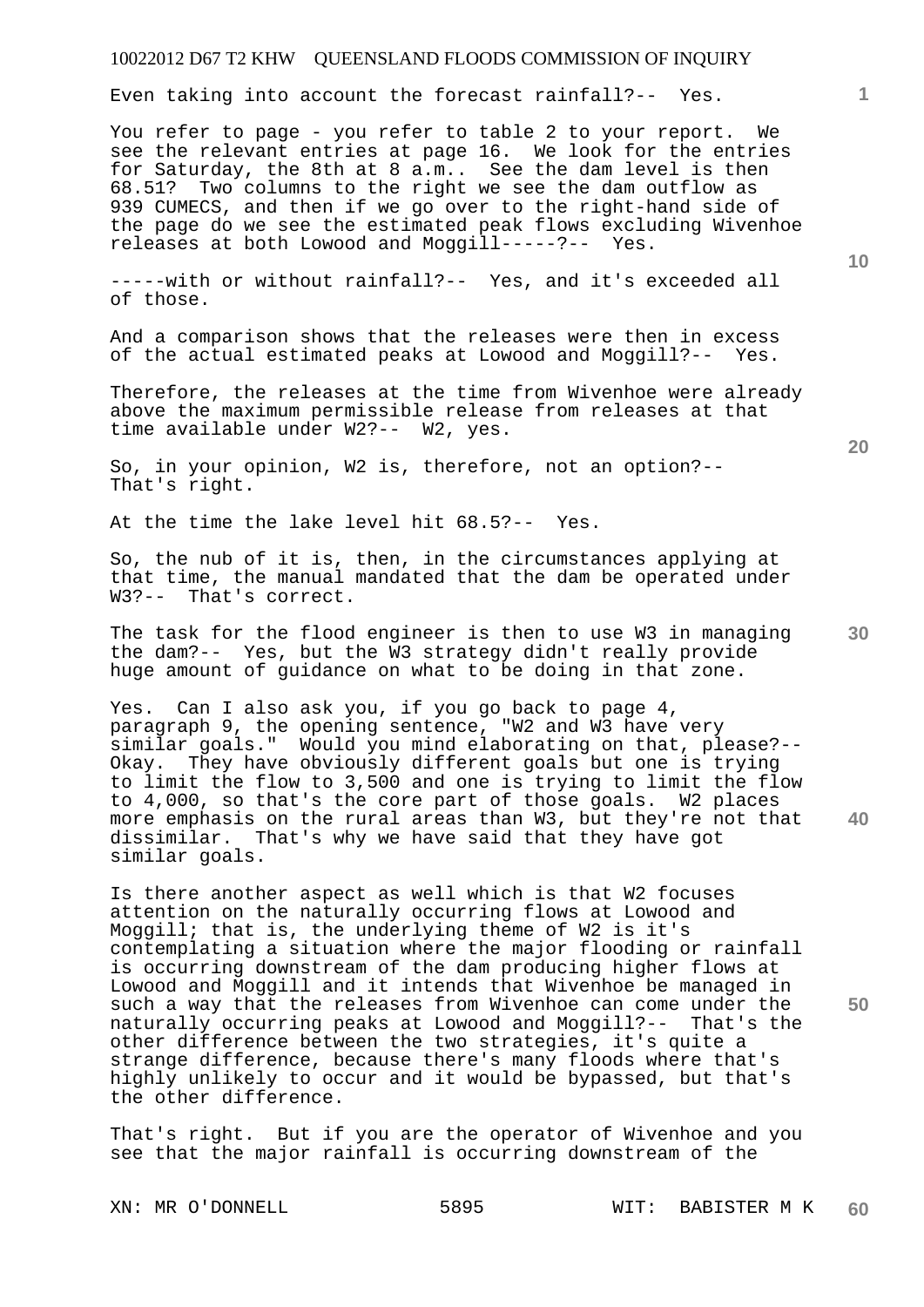dam, it allows you to structure releases from Wivenhoe so that they are timed to come after the naturally occurring peaks at Lowood and Moggill and the term has been used piggyback-----?-- Yes, that's-----

-----on those naturally occurring peaks?-- Exactly. That's a pretty standard flood - gate - dam operation strategy as well.

Yes. Whereas W3 is looking more at a situation where the major rainfall is into the Wivenhoe catchment itself?-- That's one of the causes that could put you in W3 but it could also just be the magnitude of the event.

The situation occurring on Saturday and the Sunday, that 8th and 9th, was not a W2 style of event, was it?-- No. That's  $w^{e}$ ]  $1 - - - - -$ 

I will explain what I mean by that. It's not a sort of an event where the major rainfall is happening downstream of the dam leading to quite large naturally occurring peaks at Lowood and Moggill?-- At that stage, from midday on the 8th, it wasn't a particularly big flood event, there was rainfall downstream but some upstream. The inflows to the dam were relatively constant, the discharges were relatively constant, there's a bit of moment, but they weren't changing that much. It wasn't really a condition that was particularly like what you would expect in W2 or W3, it was much lower, the discharges were quite low.

But the discharges from the dam, even at 8 a.m., were well above the naturally occurring peaks?-- Well above the natural peak but a very long way from the sort of target flows in W2 and  $W3$ , and-----

That may be so, but it's not a W2 style of flood event-----?-- No.

-----if I can put it that way. You agree with that?-- Yes.

**40**  That's what I was getting at. Thank you. Then you considered your G1 and G2. If you go over to the table, please, on page 8. If you look at table 1 you are looking there at reductions in peak heights in the river at various points-----?-- That's correct.

-----that would have occurred if the dam had been managed as per G1 and G2, and if we just look at the Brisbane gauge as an example, under G2 you would predict the height would reach 4 .3?-- Yes.

And under G1 you would predict the height would have reached four metres at the City gauge?-- Yes. four metres at the City gauge?--

Four metres or 4.3, either way, you have a major flood in Brisbane, don't you?-- You'd have a major flood with any of those outcomes, but there certainly would be a significant number of properties that would have escaped inundation.

**10** 

**1**

**30**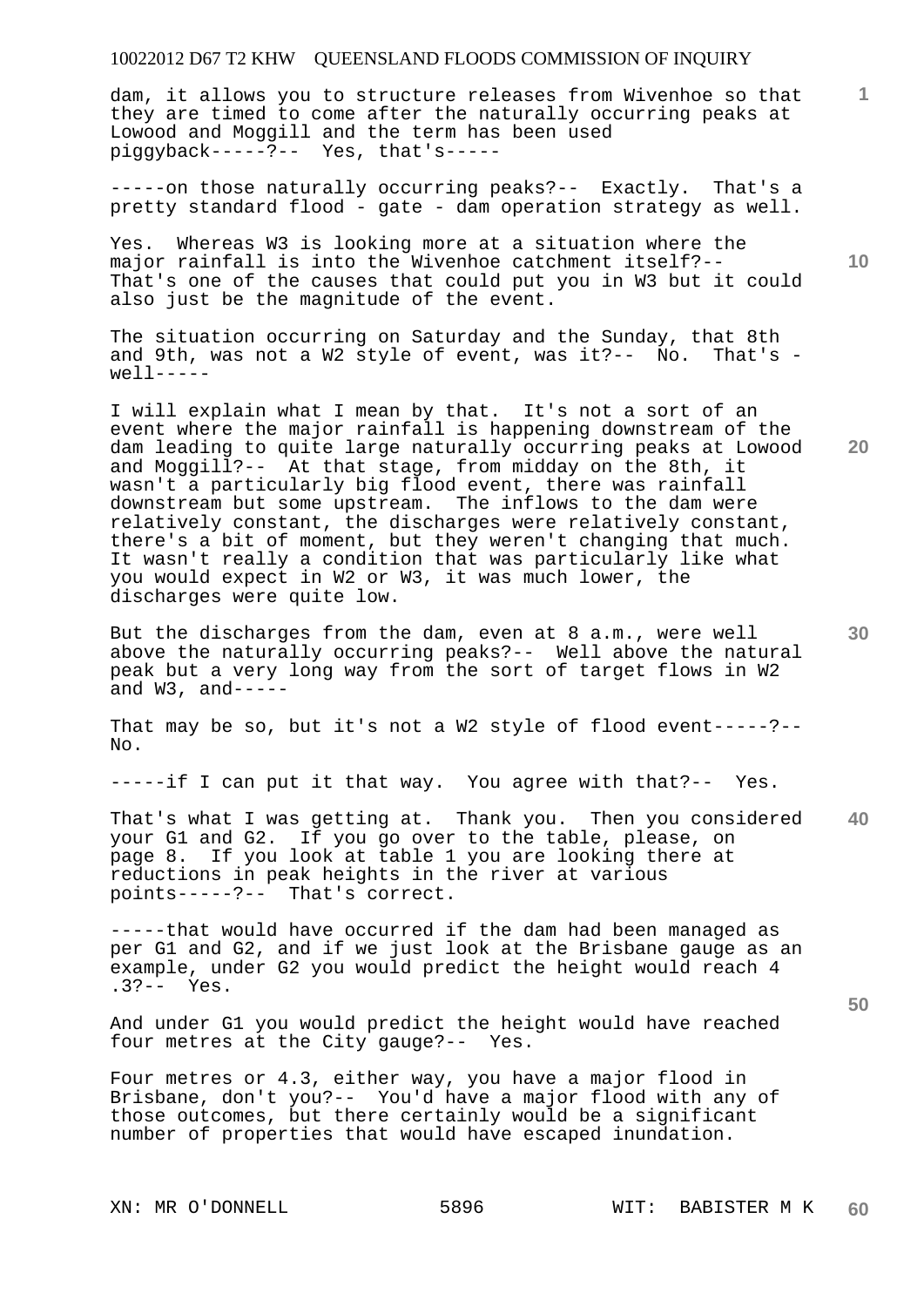If we look at the manual for a moment at page 51, appendix B, it has, "Key Reference Gauges." See in the right-hand column under the heading, "Major Flood.", it sets out gauge heights or river heights at various points along the river, which the manual says represent major flood. Just looking at the Brisbane City gauge as an example, it says 3.5-----?-- 3.5.

-----for a major flood, so either under G1 or G2 you are way above that, aren't you?-- Yes.

And you have said that on your view it would not have been a responsible decision of the flood engineers on that Saturday and Sunday to have increased releases as per G1 or G2?-- That's right, they would have been taking a massive gamble if that sort of strategy was taken on, that they could have made flooding into that sort of major category instead of being around 2,000 CUMECS.

In your opinion, the releases they did decide to make were responsible?-- They were responsible. You could possibly argue for some slight changes, slightly higher changes, very small changes in some of their decisions, but they were in accordance with the manual and responsible.

I notice you said in your report - this is still sticking with your February report - paragraph 28, that you consider scenario D to be a more plausible alternative strategy. If we just go back to your July report and look at the scenario D for a moment, please? I think you will find it set out at page 38. Now, if we look in figure 24, do we see scenario D is represented - sorry, the difference between scenario D and what releases were made is represented by the comparison between the green line and the - would you call it an orange line, orange or ochre?-- Yes.

So, looking at the green line, it departs from the actual releases on Sunday, the 9th at about what time, about midday would you say?-- Yes.

Or maybe in the afternoon, and it contemplates that the releases from the dam are substantially increased from that point, up to about 3,000 CUMECS, then the rate of release is slowed somewhat, until it rejoins the actual release pattern on the 11th?-- Yes.

Is that right?-- That's correct.

So, it's contemplating really during the W3 phase from about the Sunday afternoon increased releases?-- Yes. There's a time in the afternoon on the 9th where this information suggests that the flood is going to be substantially bigger, there's rainfall-----

Yes?-- -----there's flows into the dam, and you could have there is some argument you could have increased flows, but you would have had to be working on a very speculative basis on the forecast rain.

**10** 

**1**

**20** 

**30** 

**40**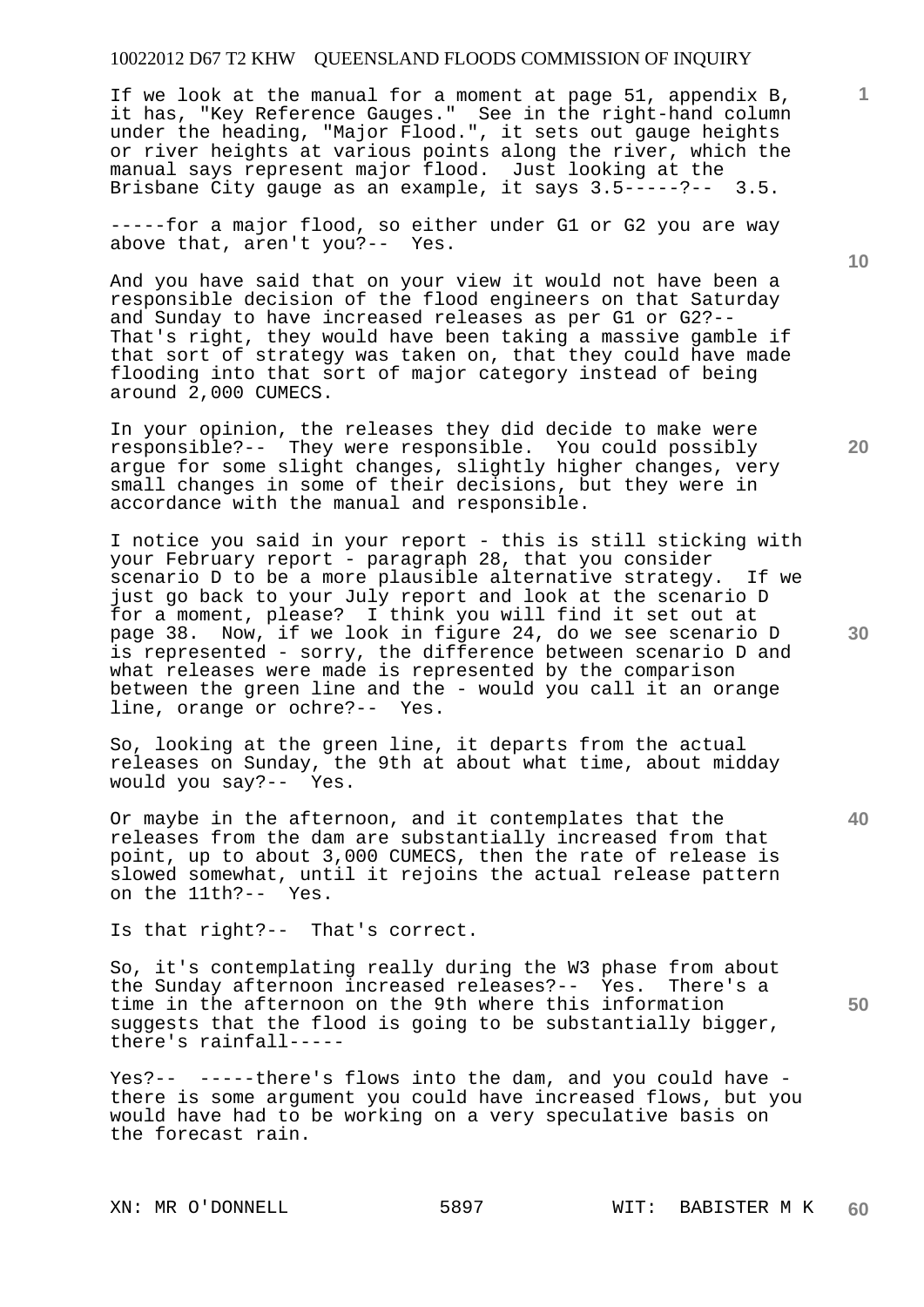Yes?-- And, once again, even though I said that's more plausible than the G1 or G2 strategy, it still is a quite adventurous risk-taking approach.

Would you explain why you say that?-- You are - have to fully invest in things like the forecast rain and what the eventual outcomes will be.

**10**  When you say "fully invest", do you mind explaining it in layman's terms?-- Fully invest, you have to be very confident that the forecast rain is going to turn - is actually going to occur.

Yes?-- And you have to - you have to - the advice you're getting from the Bureau of Meteorology and the things you are seeing on the radar, you have to be quite confident that will actually turn into sort of rainfall in the catchment.

**20**  You'd also have to have reasonable anticipation that the second peak inflow was going to come?-- Well, you certainly wouldn't have achieved anywhere near the sort of outcome if the second peak didn't flow.

No?-- You would have been looking not so smart.

But you have analysed the weather information available to the engineers on that Sunday, the 9th and to Monday, the 10th, haven't you?-- Yes.

**30**  The weather forecast just didn't predict that second severe inflow that occurred, did it?-- I have to recall, but, no, it didn't.

Wouldn't it be fair to say that it wouldn't have been a justifiable course on the weather information available to the flood engineers on Sunday, the 9th?-- To ramp flow up that high wouldn't have been justifiable.

**40**  To have increased the flows as per the green line we see-----?-- My view in terms of how much it was realistic to increase the flows in that zone is probably only by the order of a thousand CUMECS, and this has got a much higher increase.

**50**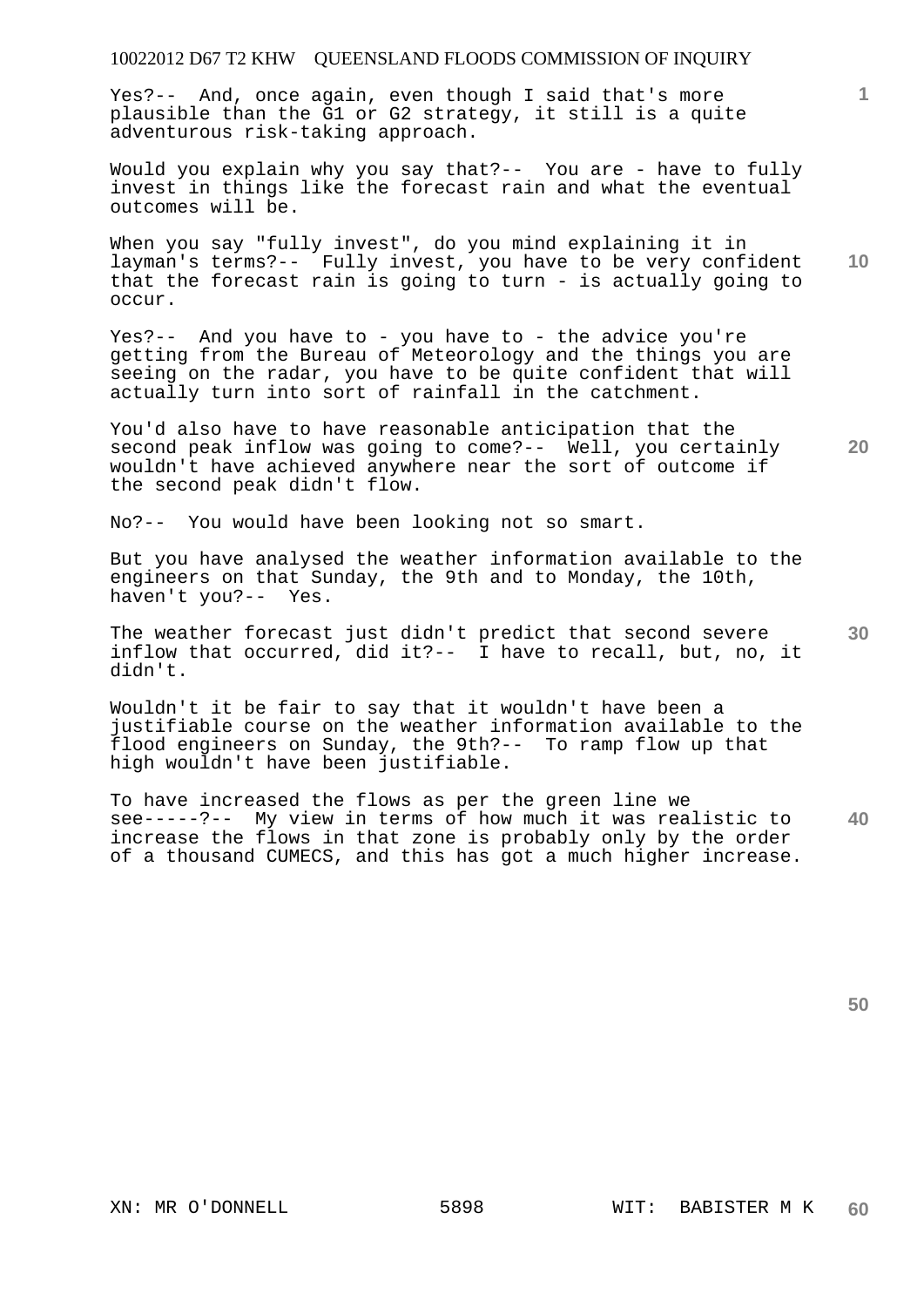My learned friend Mr Rangiah asked you a question. He suggested to you that you had not modelled increasing the releases from the dam on the afternoon of Sunday the 9th and I understood you to agree with him, but could I draw your attention to option D and suggest that is the very thing option D does model?-- You are correct. Yes. We were - I answered that question, we were contemplating another version of C where we started the releases around 2 or 4 o'clock on the afternoon of the 9th. We never ran that and reported on that and I wouldn't have increased the flows this much 'cause I don't think they could be justified.

Yes. You say in short in your report that option D was only justifiable with hindsight?-- Yes.

The other option you considered in this report, if we look at it briefly, on the preceding page is option C. And we see option C from figure 23, don't we?-- Yes.

Would you mind just briefly explaining what's occurring in option C?-- What's happening with option C is we've pushed to the limit on what - if you were fully confident in the forecasts and the rainfall behaviour, how much you could discharge in our - in my opinion, if you were taking a very aggressive approach to the flood yet trying not to make sure something happened if the rain sort of didn't pan out - didn't make things worse. So we started slightly increasing flows from around midday on the 8th, but only very slight increases in flows. And by the time we get to midday on the 9th we're discharging in the order of 400 CUMECS more than the dam operators discharged, but that's a slight ramping up of the flows, but once-----

So the dam is releasing about 1800 CUMECS?-- Yes.

Right?-- Just under 1800.

Yes. Please proceed?-- And then between midday and 4 o'clock on the 9th, 4 o'clock in the afternoon, there's a lot of additional information event that the event is going to get significantly worse. So flows over that period - the increase in flows changes from about 4,000 to 6,000 and ultimately over the evening of the 9th and the morning of the 10th flows increased by the order of a thousand CUMECS over what was released in the actual event and then they creep back down and follow a similar strategy to what was taken by the operators because they were looking at flows and the other tributaries and trying to avoid some of the peaks.

**50**  Yes. Now, is that what the flood engineer should have done?-- I don't believe so. If detailed studies on the robustness of the forecast rain had been carried out and there was reason to be confident, they could have enacted some of this, but even this strategy is the very limited of what would be plausible. I think there is some argument they probably could have released slightly higher flows after 4 o'clock in the afternoon on the 9th, but that's the only area where I believe and the other thing that with all of these different

XN: MR O'DONNELL 5899 WIT: BABISTER M

**10** 

**1**

**30** 

**40**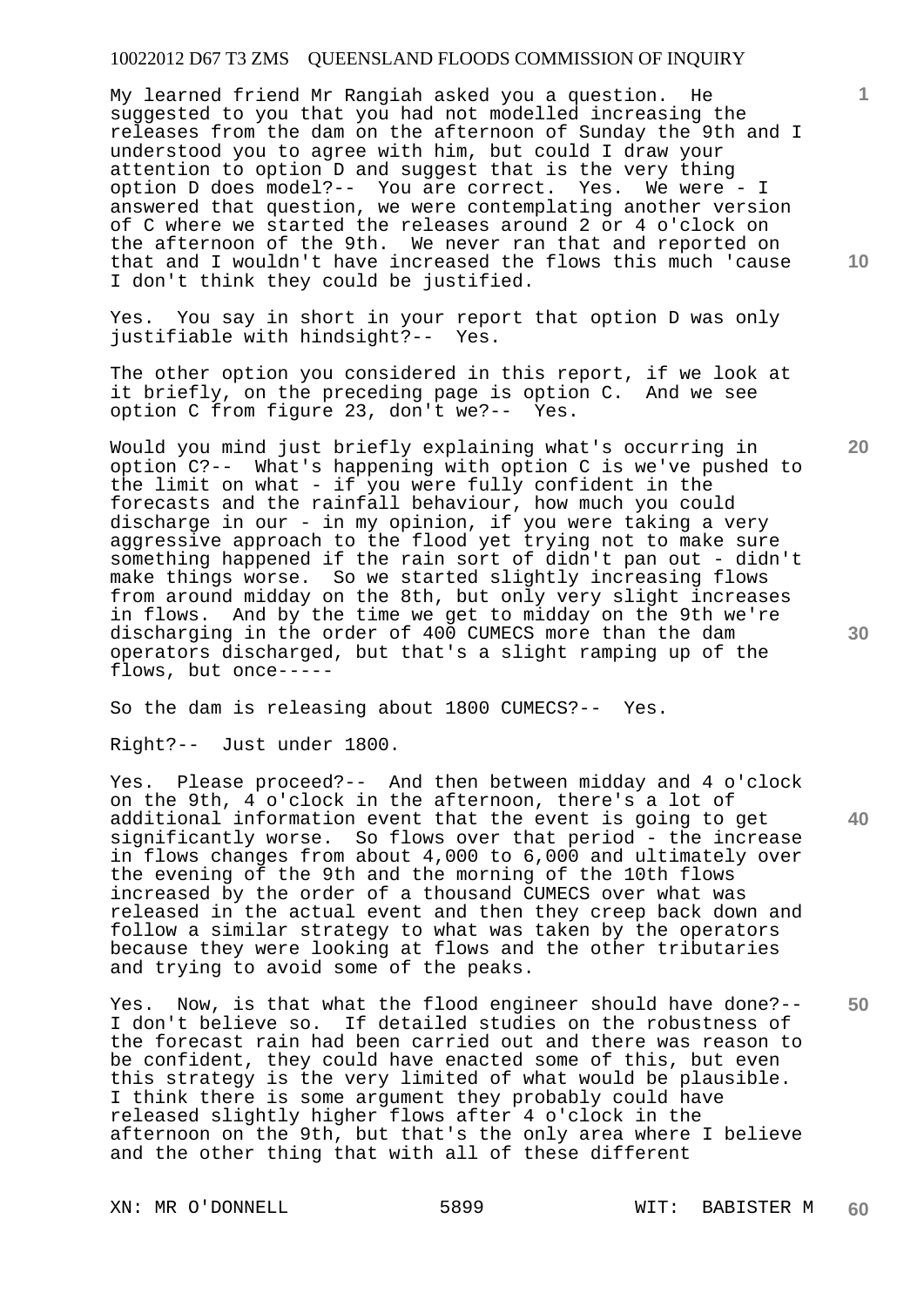strategies we know from the strategies in an earlier report which are called A1, we ran five of them, that sometimes very slight subtle differences can have adverse affects if you interfere with the timing in a way produces detrimental effects. So it's not just a matter of increasing flows, it's a matter of increasing flows at the right time and the other thing the flood engineers did that gave them a very good outcome is they actually used nearly all of the storage below where the fuse plugs cut in. So any strategy that didn't make use of the similar amount of storage to the flood engineers, unless it released large amounts of early flow, which is not viable, was not going to generally have such a good outcome. That's why we were of the view that they did particularly well because they used all that storage near the peak of the second inflow.

By "particularly well", are you saying that with the information available to them at the time and operating under the strategies of the manual, the management of Wivenhoe was utilised to its maximum ability to protect against urban-----?-- I wouldn't say maximum, but very close to it. There's certainly quite reasonable variations within the manual that wouldn't have produced such a good outcome.

All right. Or very close to the maximum?-- Quite close, yes.

The maximum ability of Wivenhoe to protect Brisbane against urban inundation?-- Under the constraints of the manual.

Yes. Would you say, to put it in layman's term, judging by the results the flood engineers have achieved in managing Wivenhoe they did a good job?-- I believe they did.

Would you also say that it needs to be recognised that the capacity of Wivenhoe to protect urban areas against inundation by flooding has physical limitations and that there are some rainfall events which will substantially exceed its physical limitations?-- Yes, all - flooding is like that everywhere. Any mitigation dam or levee will perform well in some events that either overtop or exceed the parameters or have characteristics that are such that you're unable to mitigate them. That's why in flooding we always look at the residual risk. We don't count on works to completely remove flood risk. The public often fall for that trap. Mitigation dams will only mitigate generally up to a point and then you really need to look at dam security.

Is it fair to say that the January event was such an event where the extent of the rainfall was such that it was beyond the physical capacity of Wivenhoe dam to protect Brisbane and other urban areas from urban inundation?-- Yes. I don't see any practical way you could have operated the dam on the knowledge available to actually keep flows below, say, 4,000. There's just no way. The runoff from other catchments was so large that flooding of Brisbane was going to occur.

The flooding of Brisbane was inevitable?-- Yes.

**10** 

**1**

**20** 

**40** 

**50**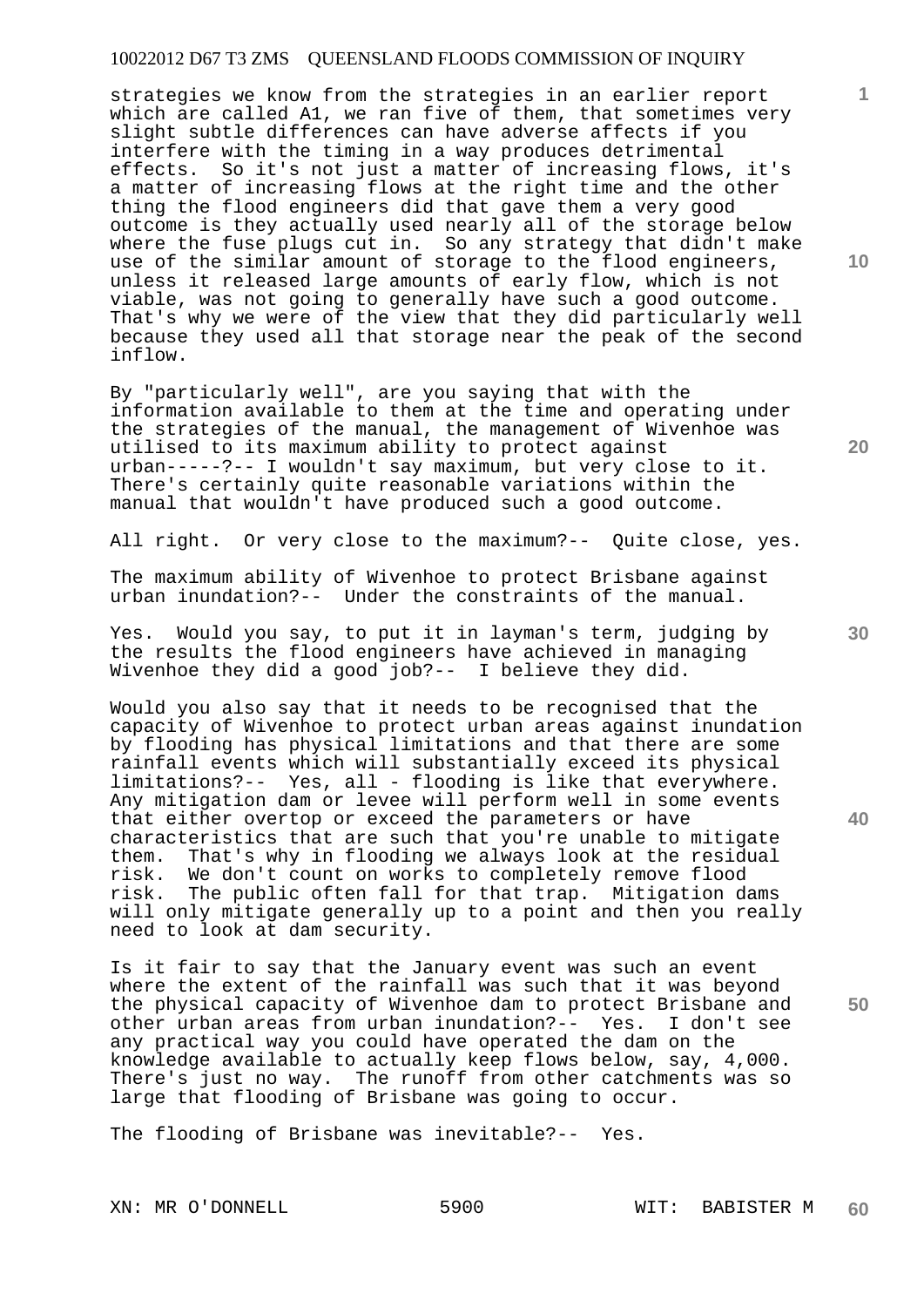Even utilising Wivenhoe to its maximum-----?-- Yes.

-----flood protecting ability.

COMMISSIONER: Sorry, is that last bit qualified by within the constraints of the manual or just at large?-- Even if more detailed studies had been done and we had a different operation strategy I doubt you could.

Yes.

MR O'DONNELL: There's one last topic I wanted to raise with you, Mr Babister. In your July report, would you mind turning to paragraph 93, thanks. You make a couple of points in 93, if I could just pick the eyes out of them. When you look at the relative contributions to the volume of the flood event, A, from Wivenhoe, B, from Lockyer Creek and other tributaries and from the Bremer?-- Are we on paragraph 3, did you say?

Ninety-three. Page 40?-- Yes.

As I say, you make a couple of points. One is you look at the contributions by the volume to the eventual river flows in Brisbane and urban inundation. Then you also refer to peak flows or the contribution of peak flows from Wivenhoe and from non Wivenhoe Dam sources?-- Yes.

Is it fair to say that the most direct bearing upon the river height or peak river height achieved during the flood event comes from the peak flows rather than the volumes?-- Yeah. Peak flows are more important than the volumes, but in terms of - with flooding in this catchment it's a quite complex combination of the timing of the different tributaries, the timing of their peaks, how those peaks interact with each other and because Wivenhoe is a mitigation dam that absorbs volumes or releases it later, then volume becomes more important than on a normal catchment because the dam - so that's what makes the operation of this dam quite complex. Interaction of the peaks from the tributaries and the peak on the Wivenhoe plus the fact that the Wivenhoe changes the volume that's released and the timing of that volume.

When you say "the peaks from the tributaries" you mean the peak flows from-----?-- The tributaries and their relative timing. If you got all of the peaks to line up that would be a disastrous outcome. You'd have a much larger flood event. If you do something like similar to what the dam engineers partially achieved, when it was one of their objectives, was to try and miss some of the peaks and get a lower outcome and Wivenhoe turns this catchment into also a volume problem. So it's quite complex, but I guess peaks are the most - the first thing you would like at.

The peak flows?-- Yes.

You keep saying "peaks". Peak flows?-- Peak flows, yes. Yes. And you are saying the peak flow from Wivenhoe was

XN: MR O'DONNELL 5901 WIT: BABISTER M **60** 

**30** 

**20** 

**40** 

**50** 

**10**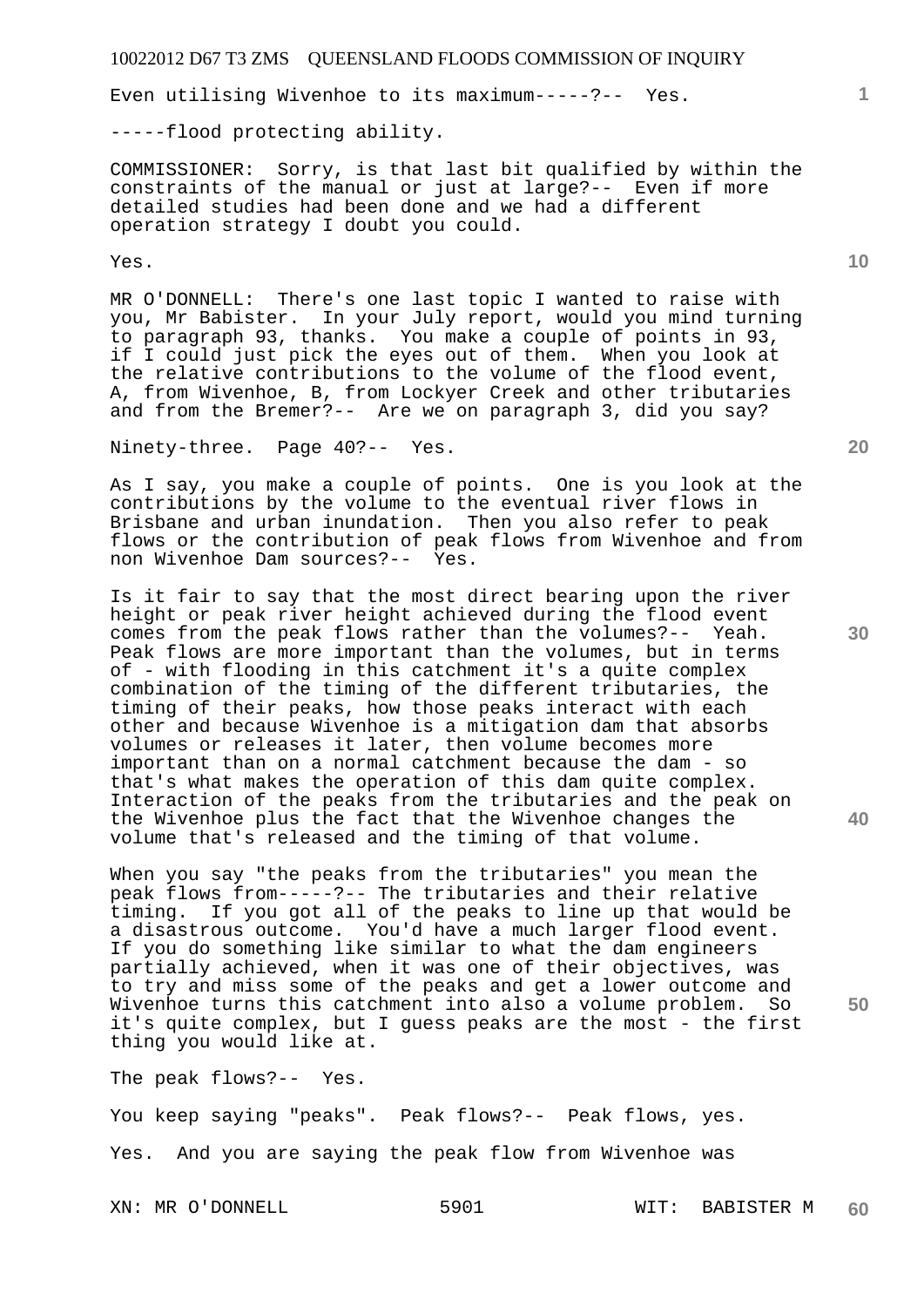roughly equal to the non Wivenhoe-----?-- That's right.

-----peak flow contributions. Thank you, Commissioner.

COMMISSIONER: Mr Callaghan?

MR CALLAGHAN: I have no re-examination. Your Honour, may Mr Babister be excused?

WITNESS EXCUSED

MR STARK: Your Honour, can I address the inquiry?

COMMISSIONER: No, Mr Stark, you may not.

MR CALLAGHAN: I call Peter Allen.

COMMISSIONER: Mr Stark, I should say to you if you want to write to the inquiry, put any written submission to the inquiry, you can, but it's necessary to maintain the order here with the parties before me addressing and asking questions. So you're welcome to put anything you want to in writing, but I can't have the inquiry interrupted by people speaking from the public gallery or it will just get out of control.

MR STARK: I raise it now so that Mr Babister can respond to some very significant evidence that is contrary to his. It comes from international special hydrologist.

COMMISSIONER: Well, put it in writing. Thank you.

**40** 

**50** 

**30** 

**1**

**10**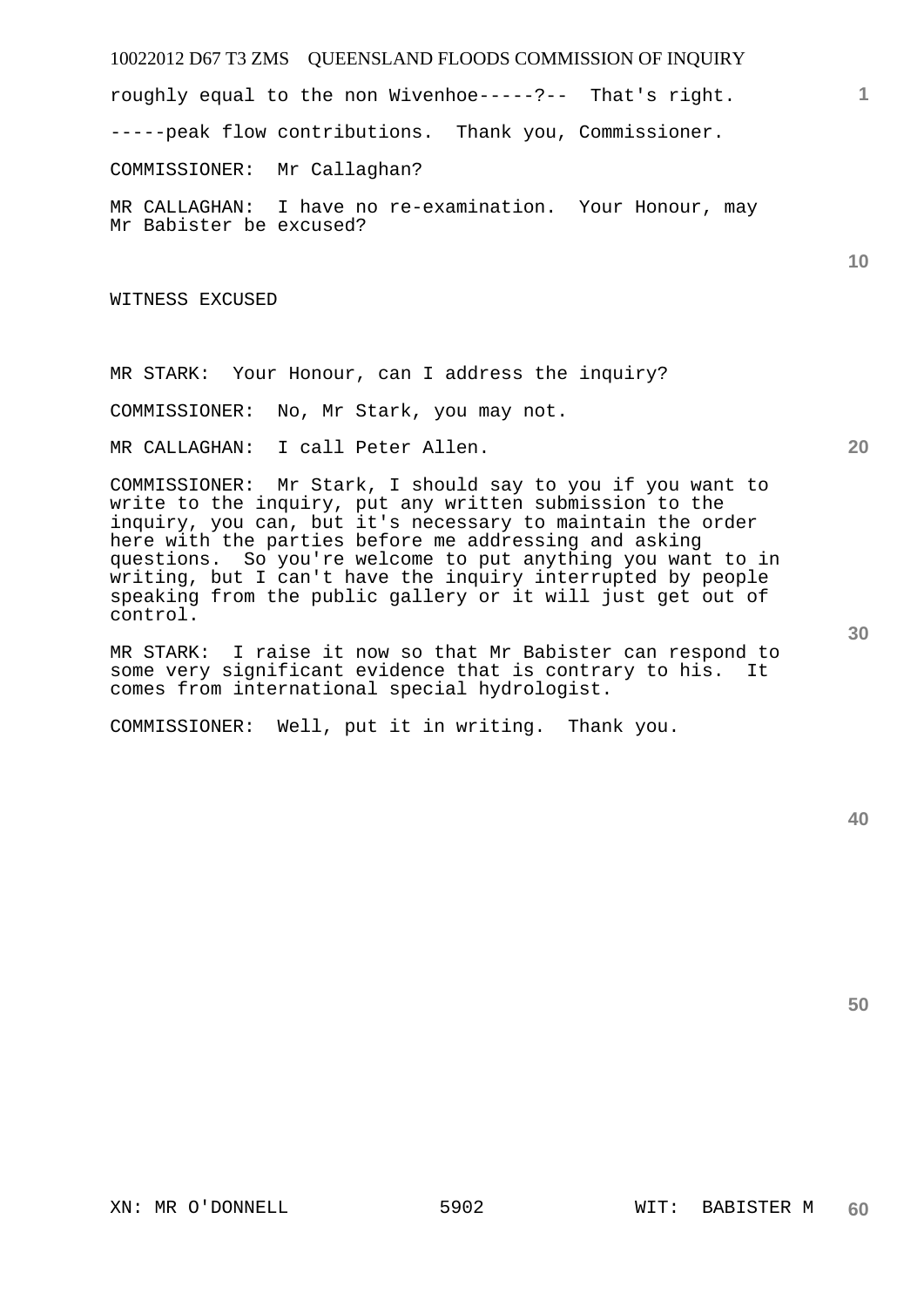PETER HUGH ALLEN, SWORN AND EXAMINED:

MR CALLAGHAN: Could you tell the Commission your full name and occupation, please?-- Peter Hugh Allen. Director of dam safety in the Department of Environment and Resource Management.

**10**  Mr Allen, you've authored I think now four statements for the Commission. There's a statement of 4 April which is Exhibit 397. A statement of 12 September which-----?-- I think there's about seven.

-----I tender.

COMMISSIONER: Exhibit 1,128.

ADMITTED AND MARKED "EXHIBIT 1,128"

MR CALLAGHAN: There's a statement of 3 February which I think is Exhibit 1099. And a statement of 7 February which is Exhibit 1100. And if you haven't sworn them already you'd agree that the contents of all of those statements are true and correct to the best of your knowledge?-- At the time I signed them, yes.

Can I ask you some questions about the manual. The manual procedures for Wivenhoe and Somerset Dams. Is it the case that you approved that manual under the Water Supply (Safety and Reliability) Act?-- I presume you are talking about revision 7, yes.

Yes. Well, that was in 2009?-- Yes, that was revision 7.

Revision 7. Were you involved in the revision or in the were you involved in the revision process at all other than to approve it?-- The reality is I would have - there would have been some toing-and-froing to come to an agreement as to what would be probably acceptable. There was certainly aspects that I wasn't going to approve and rather than keep going round and round forever there has to be some interaction.

**50**  Well, would it be fair to say that you, of all people, have an extremely thorough knowledge of the manual?-- I would say I have a fairly good knowledge of the manual. I haven't used it in action for quite a few years.

Well, when did you use it in action?-- Well, I never used that revision in action. I was flood engineer in 1999.

All right. The reality of your position is that others such as your Director-General depend upon your knowledge or expertise in the manual hence the delegation of the task to

XN: MR O'CALLAGHAN 5903 WIT: ALLEN P H

**20** 

**40** 

**30**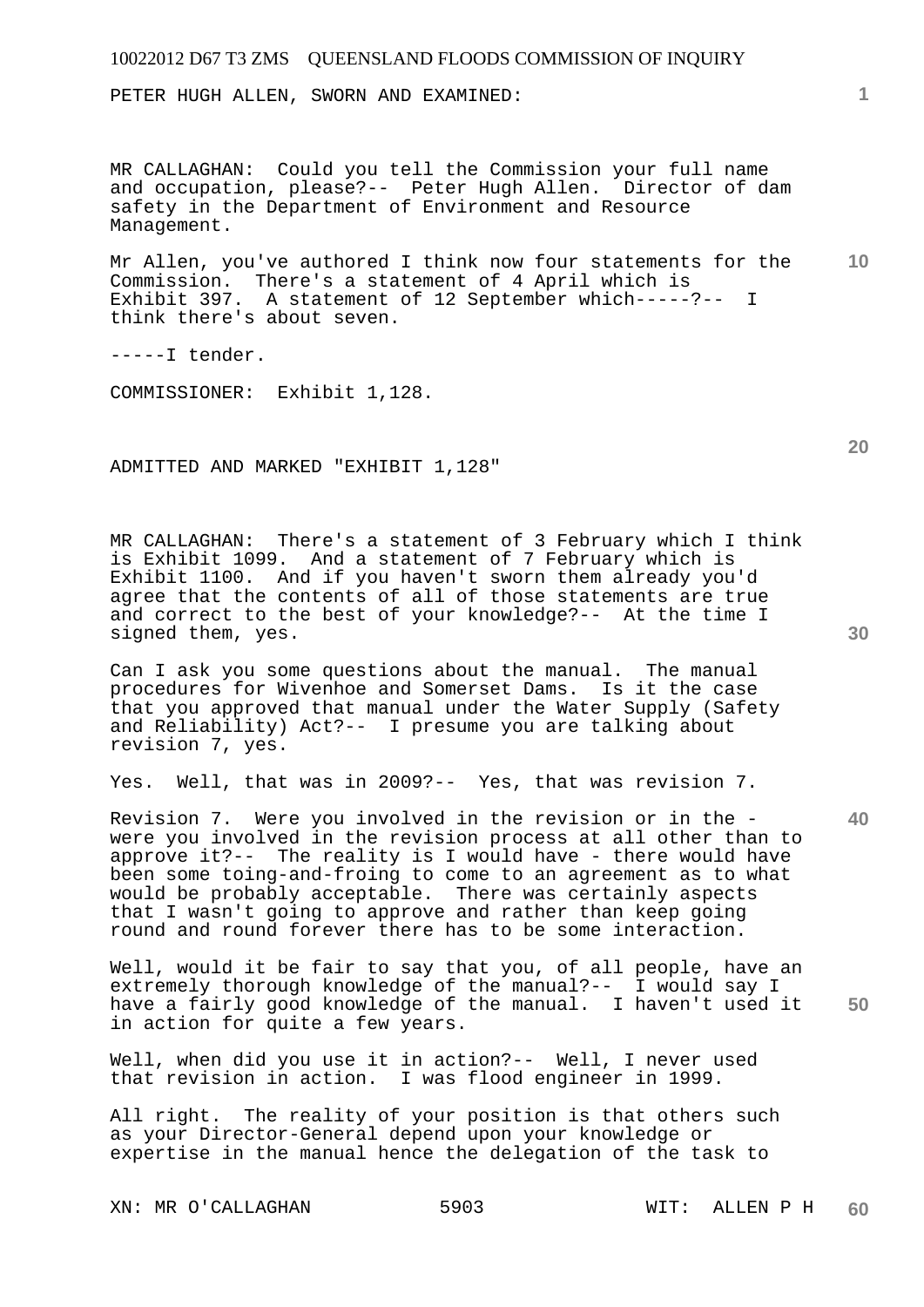you-----?-- Yes.

-----to approve it. Do you agree with that?-- Yes.

And it's also you who must review actions taken during flood events by those who operate the dams; is that correct?-- If necessary. There is no legal requirement for me to do so.

No, but a report is submitted for your consideration?-- Yes.

That's pursuant to the manual?-- That's right.

As you say, it's not a legal requirement as such. That's a "yes"?-- Yes.

I'm just getting a nod. I need to record it, that's all?-- Sorry.

Well, can I tap into your expertise on the manual and a couple of questions of interpretation, it's Exhibit 21. And as we all know by now I think in section 8.4 there are five objectives which must be considered in order and as expressed it says, "Within any strategy consideration is always given to these objectives in this order when making decisions on dam releases." Is that correct?-- Yes, that's correct. Is that correct?-- Yes, that's correct.

But then within each strategy, as we know, there is a single primary consideration?-- Yes.

Is that correct? How do we reconcile those propositions that they're always to be considered in this order but within each strategy there is a primary consideration?-- It becomes a matter of what do you know about the event that is coming and are you forced to go to the prime objective for the strategy or can you take account of the lower level requirements without any infringement of the high level requirement.

Do we reconcile it by acknowledging that if it's not expected that there's any risk to the higher order strategies when higher order objectives-----?-- Hmm.

-----when the strategy is being implemented then the stated primary consideration is to be the primary consideration?-- Yes. You - yeah, no, I'll just leave it at that. If, for instance, you're in W4 I mean obviously the prime consideration is ensuring the structural safety.

Well, that's easy because it's the standard?-- I know, but it's just illustrating the point. If you know, for instance, that you are going to top out, you know, just above the trigger level there is some latitude as to whether you have to let - you know, open all the gates and things like that to accommodate. You can achieve the objective by accommodating the lower level objective.

All right. Do you agree that as written the manual requires the adoption of a single strategy at any one time?-- The way the manual is written, yes, that's right.

XN: MR O'CALLAGHAN 5904 WIT: ALLEN P H

**10** 

**1**

**20** 

**40**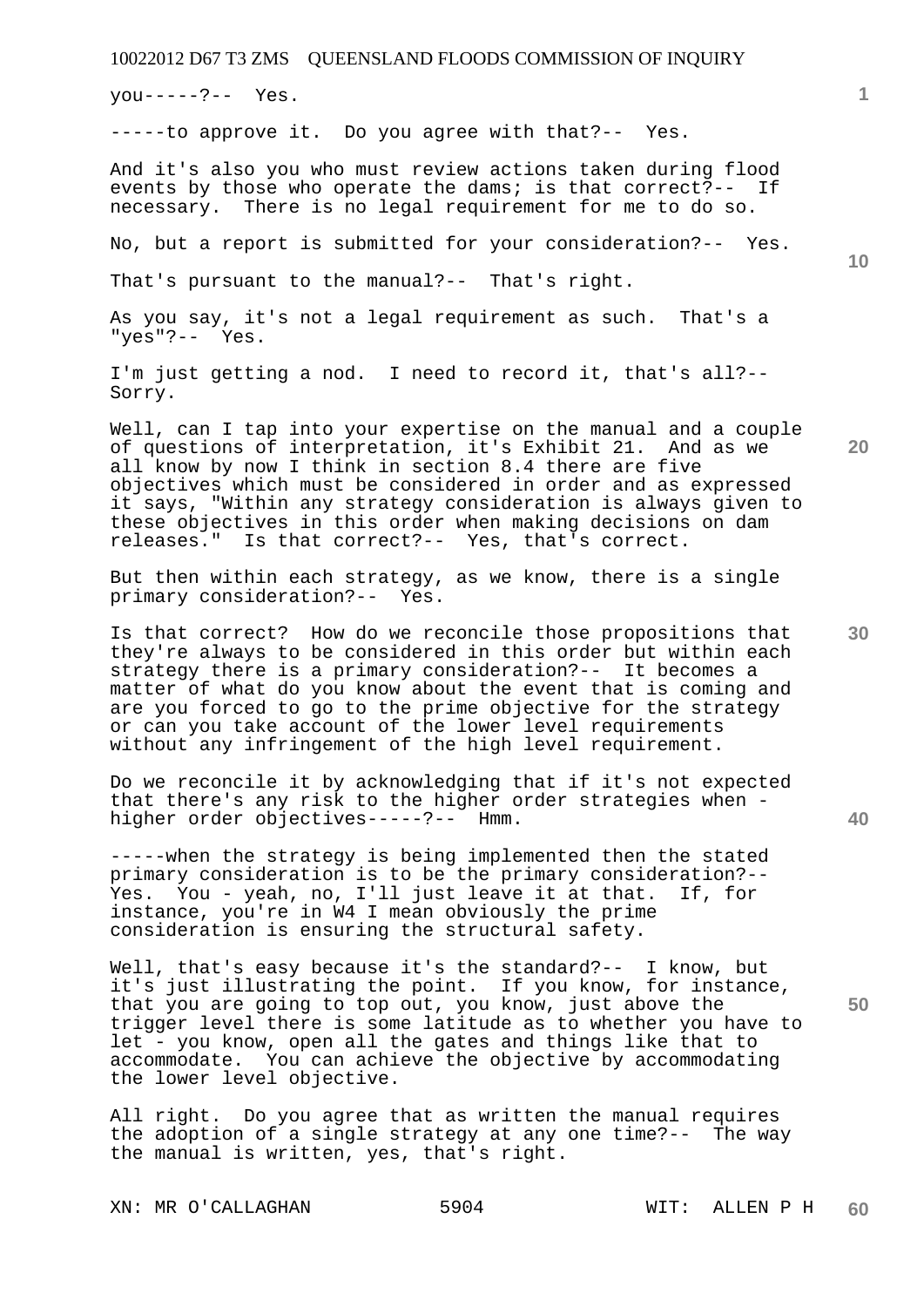And primarily the determination of the strategy is made by reference to the lake level?-- Yes.

Once the strategy is chosen within that strategy, as we understand, there is a significant discretion as regards release rates?-- That's right.

But those rates do have to be decided after regard is had to a particular primary consideration?-- That's right.

It's also the case that the concept of urban inundation is not defined anywhere in the manual; is that right?-- No, that would be true.

You'd agree that it's potentially a very wide concept that could involve many different kinds of inundation of many different kinds of areas?-- Theoretically, yes.

Do you agree that as written the manual requires the conscious adoption of a strategy by a flood operation engineer during the operation of the dam or dams during a flood event?-- I don't know whether you are looking at, say, adopting a particular strategy. What happens is the level goes above the trigger level and the people operating it - I know when I was flood engineer it was a case of you knew those intrinsically and you just - you knew what discharges applied to those that strategy. Whether you have to label it or not is a different issue.

Well, it's not so much a question of labelling, it's conscious engagement of the mind or between the mind of the operator and the requirements of the manual?-- Yes. But, I mean, that is drilled into them. They live and breathe it.

It may well - you may well say that about the men you know?-- Well, sorry, I'm referring to my own experience there.

**40**  All right. But lets say that flood engineer is appointed without previous knowledge of the manual or of the dams, there is a requirement as written, is there not, for conscious engagement between the mind of that engineer and the requirements of the manual?-- They would have - if you had a new engineer through there I'm sure they would have to think back to those sorts of issues.

Yes. And surely the manual must be written to apply to everybody new or old?-- Totally, yes.

**50**  Did you use - was the manual that was in force when you were flood engineer yourself structured similarly? Did it have-----?-- Very similar, yes.

Very similar. And so were any of the flood engineers who operated the dam in January 2011 around when you were involved in-----?-- Yes.  $in---?--$ 

-----1999?-- Mr Ruffini was my fellow senior flood operator

XN: MR O'CALLAGHAN 5905 WIT: ALLEN P H

**60** 

**10** 

**20** 

**1**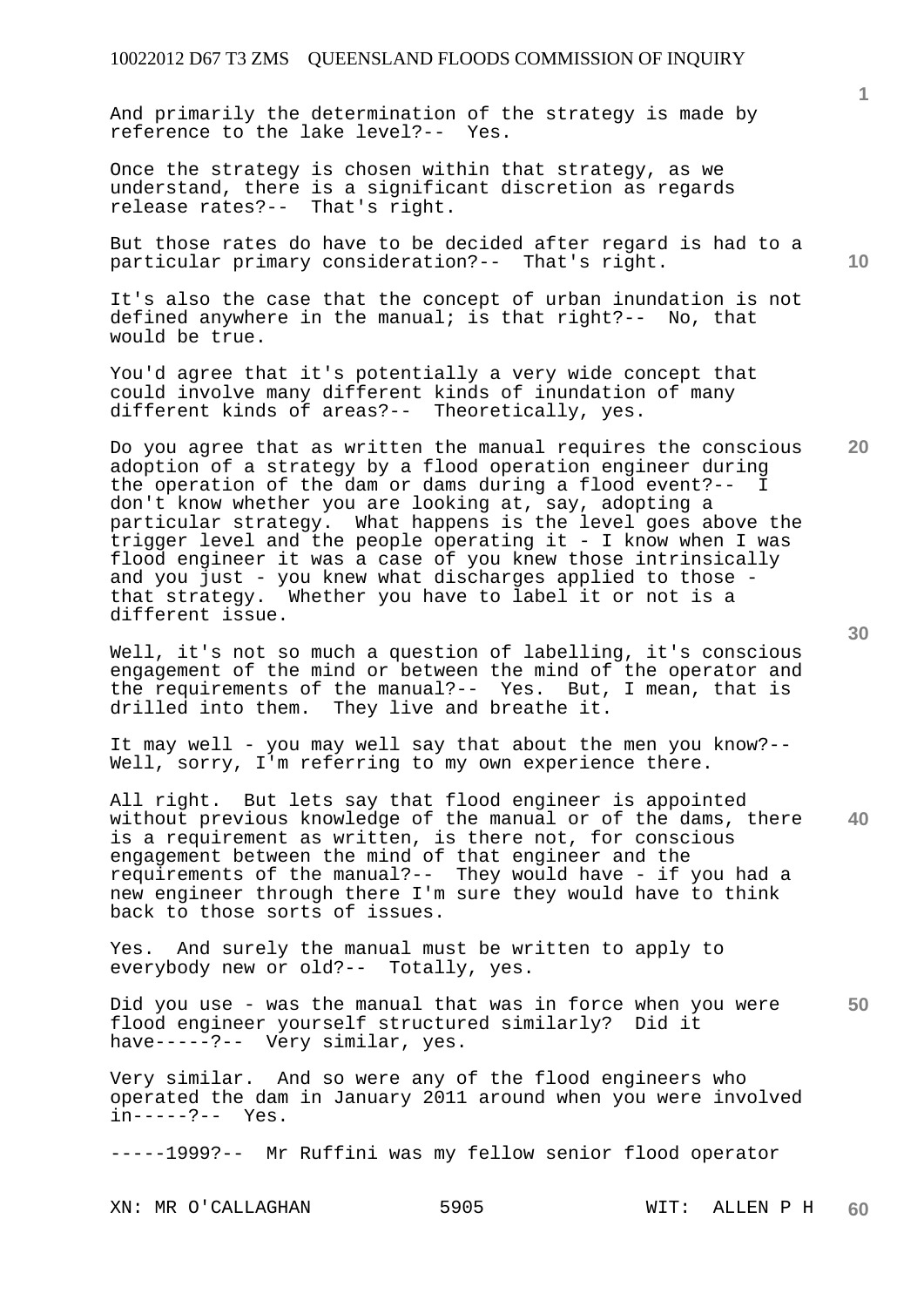engineer when I was operating the dam.

Was it your understanding back then with Mr Ruffini that strategies had to be chosen during an event?-- During the February 1999 event which was the first event we had to operate, we'd been the flood engineers for four years and that just came to us. I mean, we didn't consciously say we are now in this strategy or not. We just knew that once the level got up to there this is what we had to deal with. Mr Ayre was a flood engineer back in about 1995, '96 and then he left the organisation.

Right. And was the concept of recording a strategy during an event ever something which was raised back then?-- No, not as far as I remember. I mean what we were looking at in the February 1999 event the magnitude event was such that we were really looking at minimising the inundation of Mount Crosby Weir Bridge, that was the prime consideration.

So in terms of the manual as it currently reads you were in still in W1?-- We would have been W3.

W3?-- Equivalent of. I can't remember what it was called back then.

Okay. Moving forward then to January 2011. You had a significant amount of contact with the Flood Operation Centre during the event; is that correct?-- No, not really because I didn't want to interfere with their operations. I certainly got most of the technical situation reports. After about the - when it was about the 8th or the 9th I started getting the Flood Operation Centre Reports.

Well, on the basis of those or any other contact that you had did you form an understanding as to the strategies and you understand when I'm using the term "strategies" I'm talking about W1, 2, 3 or 4. I'm not talking about anything else that might be described as a strategy?-- Hmm.

Did you have an understanding of the strategies being used during the event?-- Just instinctively. I didn't ask them about it. There was nothing in the technical Situation Reports that I can remember about it. I was more interested in what the discharges were and what the head waters were. I didn't know what was going on in the Lockyer or Bremer. You know, if I had of got too involved it would have just interfered with their operations.

No, I'm not asking about your involvement. I'm asking about your understanding?-- I didn't explicitly sort of say, oh, they're in W1 or in W2 or W3. It just didn't - it wasn't important to me at the time. What was really important and remembering that at that time there was a hell of a lot going on in the State which I was also having to monitor, I was really looking for W4 because I knew that's when the serious damage would start. I wasn't all that interested just to what particular thing was going on at Wivenhoe as long as I knew when it was going to get up to W4.

XN: MR O'CALLAGHAN 5906 WIT: ALLEN P H

**1**

**10** 

**30** 

**40** 

**50**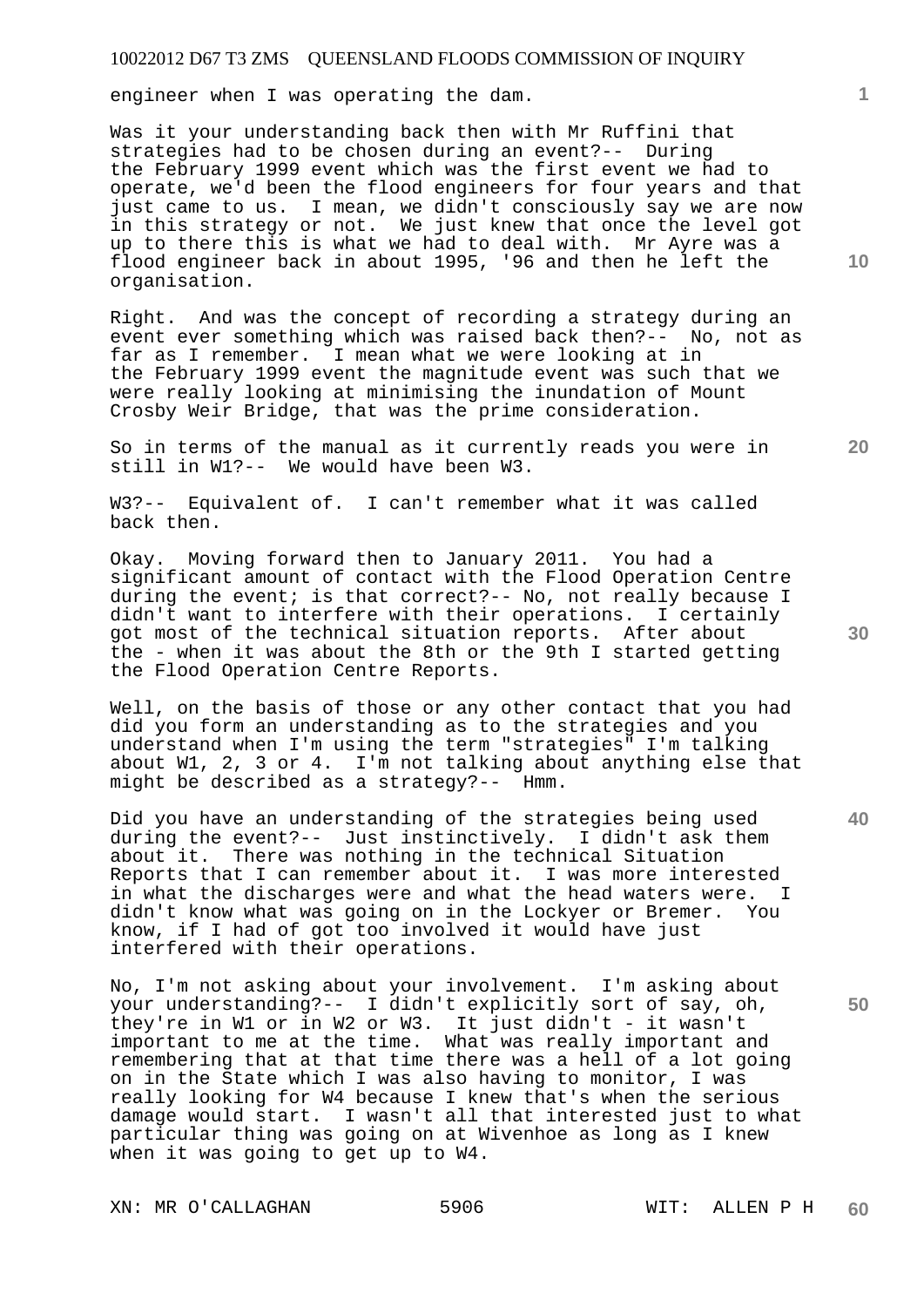There's no confusion or there was no confusion in your mind, I take it, as to what the strategies meant as we discussed earlier. You have-----?-- I've got a fixed understanding, but I just wasn't terribly interested as to whether they were in particular strategies or not at the time.

No?-- There was too much else going on in the State.

As you said, I think you started to receive the Situation Reports I think on Saturday the 8th; is that right?-- It may have been then. Yeah, I remember there's a Flood Operation Centre e-mail which I got which said, "You've now been included on the list". I don't - I must have it somewhere.

All right. Well, can we take a look at Exhibit 1047 which is the Situation Report of 5.53 p.m. on January 8th. Now, you're listed as to someone to whom that e-mail was sent. Do you recall receiving that?-- I would have been operating - yeah, it would have been a weekend. I might have received it on my e-mail on my BlackBerry. If I'm down there I would have received it.

Yes, you would have read it at the time, I take it?-- I would have read bits and pieces of it remembering I was looking at my BlackBerry. So you're a bit restricted as to what you can see at any one time. So you are really looking for the head waters and discharge.

If we scroll down past the heading "forecast scenario", and your attention may have been drawn to this at recent times. You can see at the fourth line of the first paragraph under that heading there's a reference to W2?-- Yes.

Do you recall seeing that at the time?-- Not necessarily, no, I don't. But, you know, they would have been somewhere around there. As I said, I was operating on my BlackBerry and it's a real pain to go through it and read it word by word. You've got to remember that I didn't have an operational role in the whole thing.

No, I understand that?-- So as long as, yeah, the inflows and discharges weren't huge I knew the dam could handle it so I wasn't too worried.

You say you didn't have an operational role, but you did have contact with the centre, did you not? Do you recall discussing the manual with Mr Ayre on the Sunday evening, Sunday the 9th?-- Yes. That was the time - I know I got rung up at about 9 o'clock one night when they were operating close to the EL74. Is that the time you're talking about?

No, Sunday is significantly earlier than EL74?-- I don't remember it in particular. If it's down - I would expect to see it in the logs of the Flood Centre, but I don't remember it, no.

Well, there's an entry at 7.15 p.m. for Sunday the 9th?--

XN: MR O'CALLAGHAN 5907 WIT: ALLEN P H

**1**

**20** 

**30** 

**40** 

**50**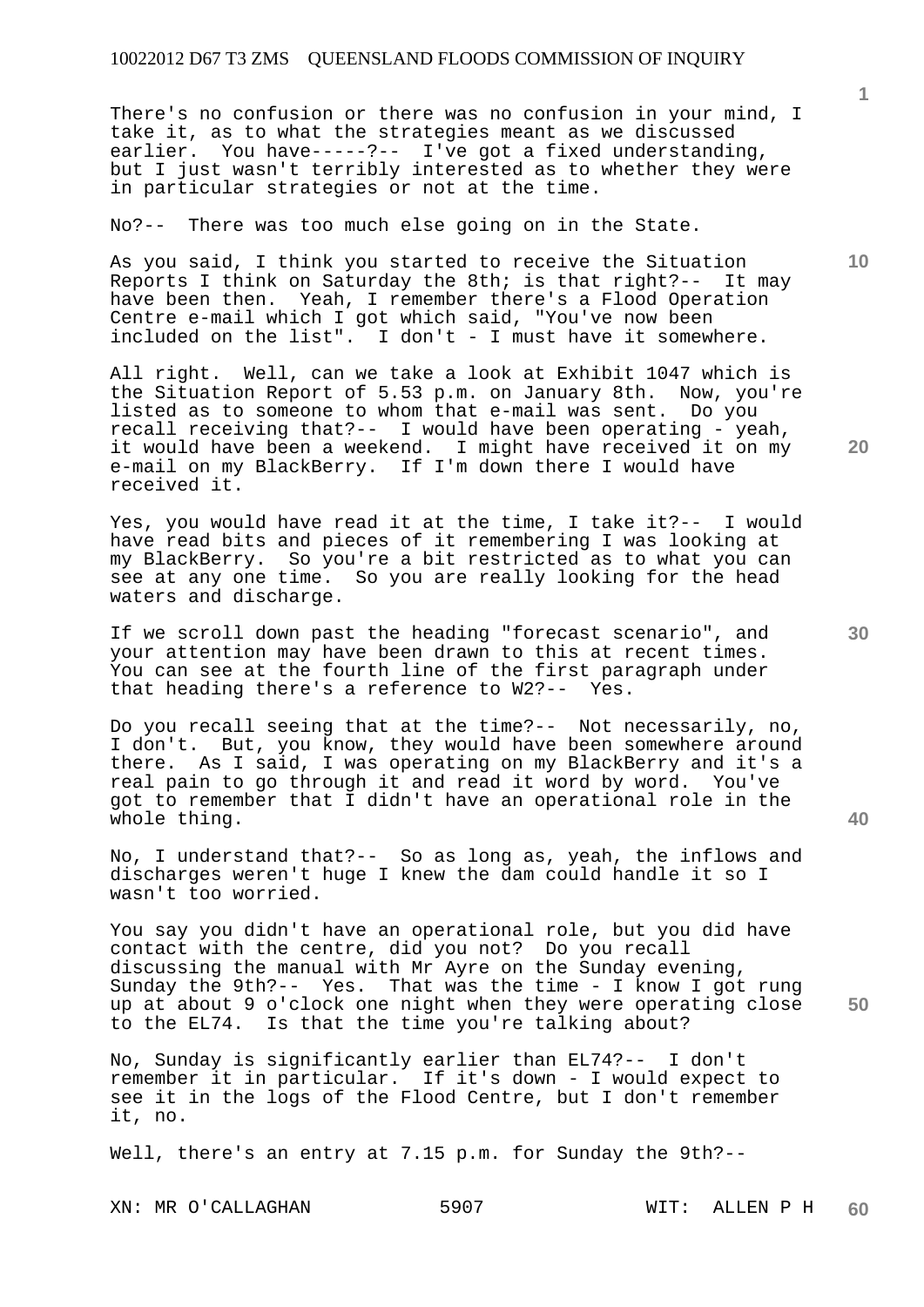Mmm-hmm.

Which suggests that you were called and advised that the centre was looking at much larger flows and would have to ramp up releases. Does that jog your memory?-- Vaguely, but I don't remember the details of it.

**10**  Mr Ayre has also made reference - this is transcript 2012 to a discussion that he had with you about the manual on the Sunday evening, that's the 9th. You don't recall that?-- No, I honestly don't. May well have happened, I don't know.

**30** 

**40** 

**20**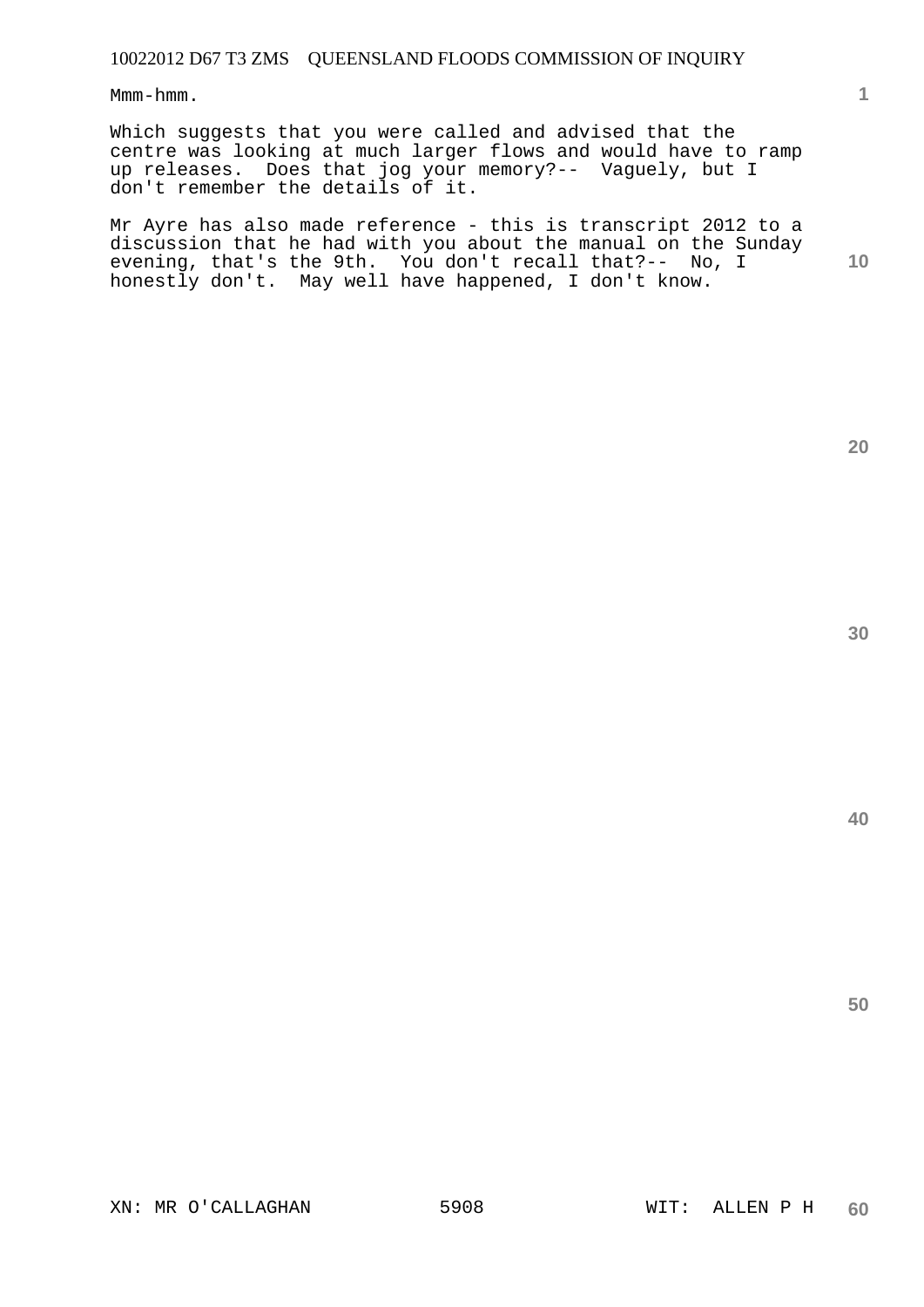All right. There is another entry for 9 p.m. on the 10th. That might be the one you were talking about before?-- Yeah, I just remember getting rung up to say that they were - they were nearing 74 and could they hold off going into-----

Yeah?-- -----W4. But that's the only - that was the most important one from my perspective, and they indicated then that rainfalls had, you know, fallen off and they hadn't heard about the - or hadn't forecast the second big peak at that stage.

Did you visit the Flood Operations Centre at or around this time?-- I remember going - we were - what was it, the 12th we were locked out of Mineral House. Mineral House shut down and I just dropped in to say hello and see how they were going.

Is that the first time-----?-- Yeah.

-----during the event that you visited? Well, did you form opinions at around about that time, or did you have opinions at around about that time about the appropriateness of the strategies which had been used or about compliance with the manual generally?-- When - when I went up there, that was the 12th, that was - they were coming down from their big discharge, and, frankly, that was the issue that was most important to me than whatever led up to it. I knew I'd get all the data eventually. Sorry, I wasn't terribly interested in the lead-up to it at that time; I was more interested in the - in the peak discharges and things like that rather than the lead-up to it.

All right?-- I knew I would get it eventually.

Yeah, but did you form opinions at this time, is my question?-- No, I was more interested in the big releases, how the dam had performed and things like that.

Well, even about the releases, did you form opinions as to whether the release strategies were appropriate?-- I was more interested in how the dam performed. I heard there was some vibration through the spillway and things like that. That was my concern, yeah, for those big releases. I knew they had to go into W4 because they got well and truly over 74, and I knew they had problems dealing with the big inflows. That was the concern. It wasn't what led up to it.

Did you have opinions as to - or your own impressions as to what had happened in the lead-up to that large discharge at W4? Did you have your own impression as to the strategies which had been adopted?-- I'd been rung, as I said, about 9 o'clock that night - when was it, the 9th or the 10th, or whenever it was - and they talked about, you know, did they have to go there, and then I understood the second big rainfall event came on. So that was my priority at the time. And once you got up to 74 and those big rainfalls, there was not much they could do about it.

XN: MR CALLAGHAN 5909 WIT: ALLEN P H

**1**

**20** 

**40**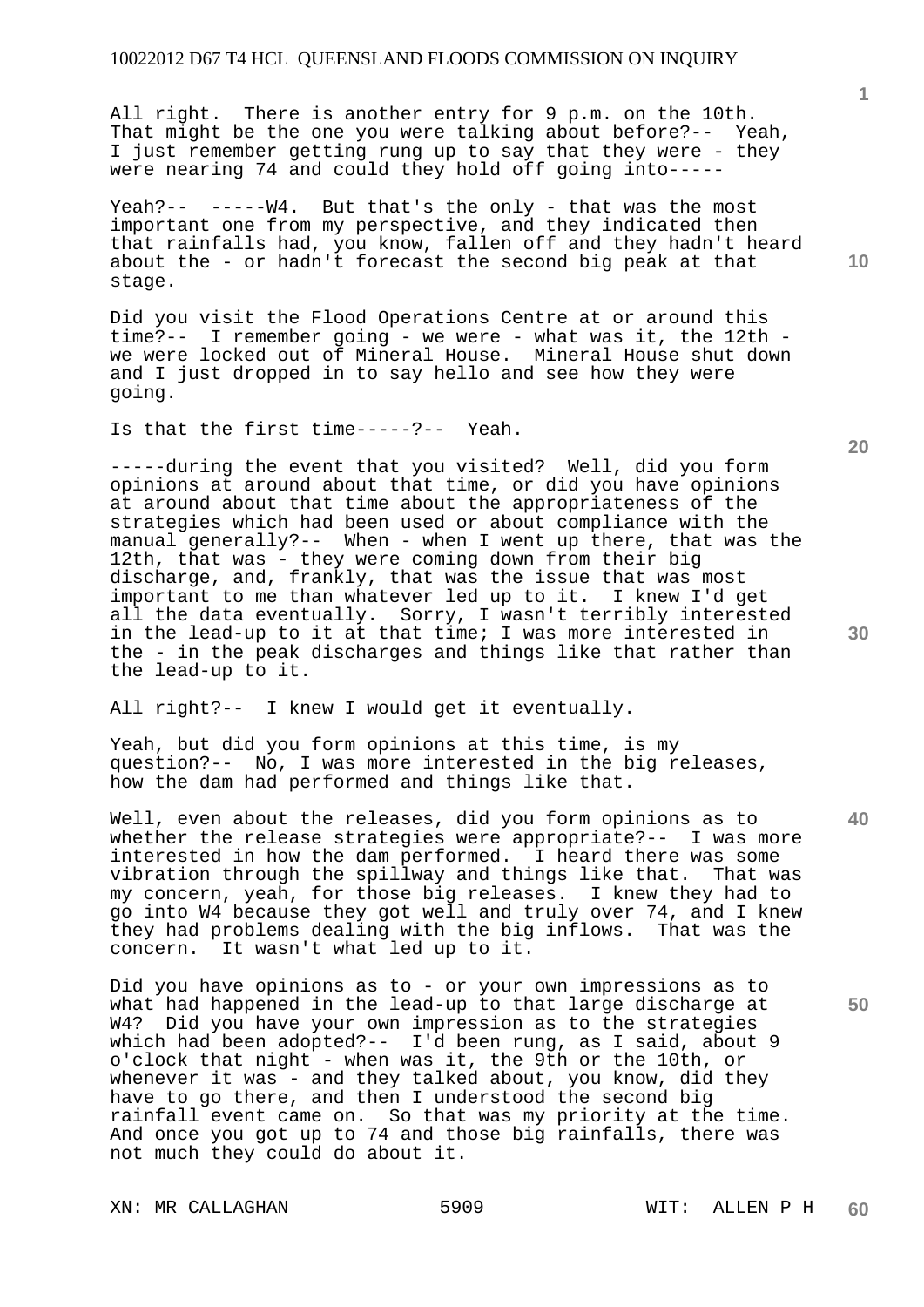Okay. I'm interested in your state of mind as at, say, 12 January. Did you have in your own mind any impression as to the strategies which had been adopted pursuant to the manual?-- No.

None at all?-- No. I wasn't required to do that. I knew I would have to look at it at some stage, but, as I said, frankly, I was more interested in the urgency of what was going on at the moment.

So you had not turned your own mind to any of the W strategies which might have been-----?-- No.

-----employed?-- No. I - the only bit I had on the morning of the 12th was when Brian Cooper put out his draft report and I offered some comments on that because, you know, there just had - the words that he had in the initial draft report were just wrong, so I tried to, you know, put some proper context to that.

All right. And what was your basis for putting the context to it?-- Well, you have to - have you got the draft report there and I'll tell you.

We might take a look at that in a moment, but I'm just asking you if you were making comments at this stage, what was the basis for your opinions?-- It would have been the technical situation reports.

Information received from-----?-- Information received, yeah.

You hadn't made your own assessment?-- No, no.

So it was information received from reports?-- What I could get on the internet.

From anything you'd been told by the engineers in any discussions that you'd had with-----?-- Well, as I said, the only one I can remember was that one on that night.

So you can't recall any discussions, say, at 7.15 p.m. on the Sunday?-- No, I - that's the one you were talking about before.

Yeah?-- I can't remember the details of that, no.

Or 8.10 a.m. on Tuesday the 11th?-- No. You know, I mean there was just so much going on. I can't remember it.

No, all right?-- Yeah.

The other, I would suggest to you, 4.41 p.m. on Tuesday the 11th?-- Yeah, no, I don't remember those.

You would accept if - well, you don't dispute that calls may have been-----?-- Well, they may have been, but I just don't remember. I mean, if they are in the log I would have to say

XN: MR CALLAGHAN 5910 WIT: ALLEN P H

**10** 

**20** 

**1**

**30** 

**50**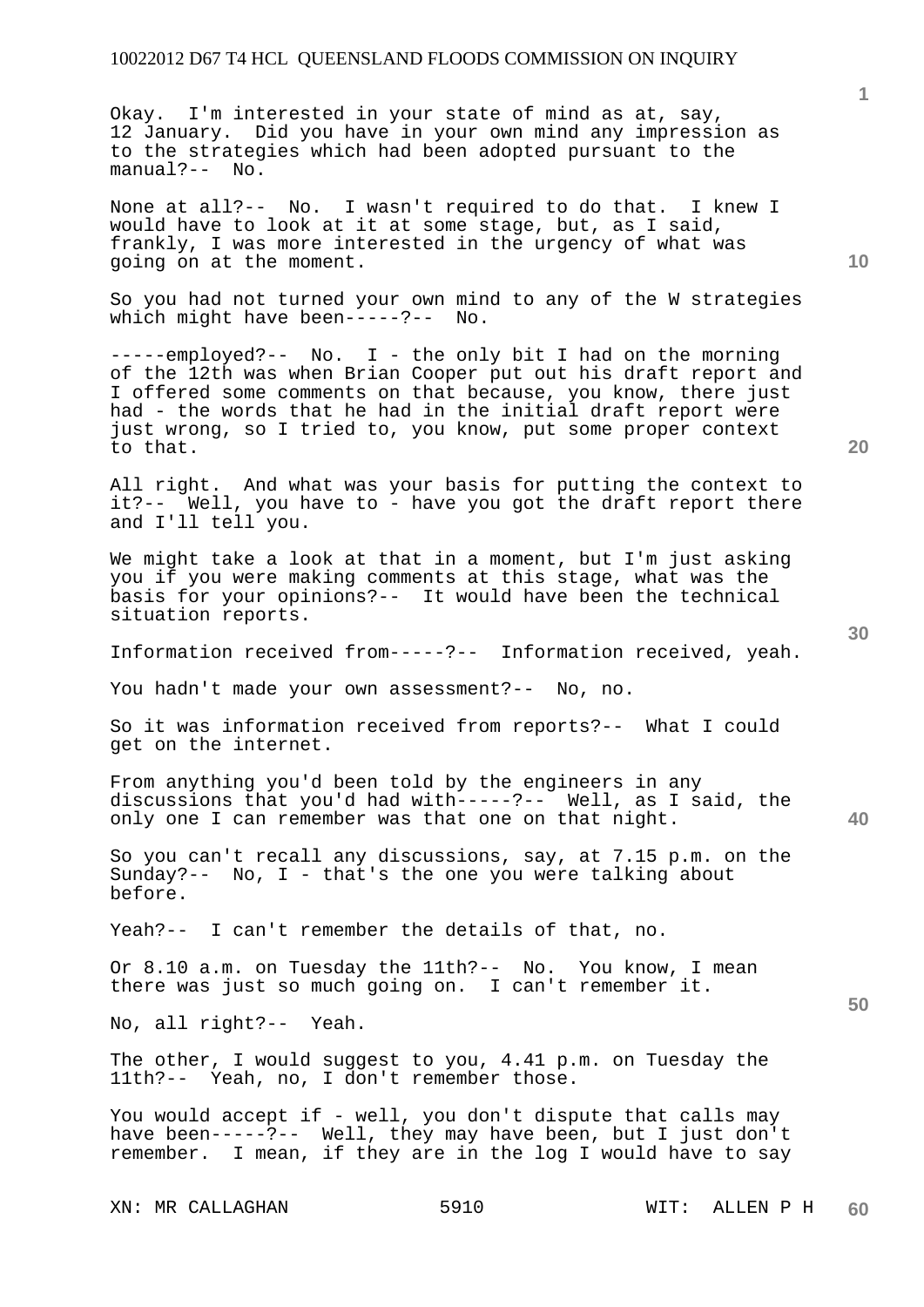they were made but I don't remember them.

So they could have been - information discussed in those conversations could have informed your assessment as to the strategies engaged as it existed on the 12th?-- Well, it may well have. You know, I just don't remember.

Okay. Well, let's look at Exhibit 1,100. It is - I don't know if you've got the statements. It is attachment PHA53 to the statement of 7 February?-- Yeah, I don't have that one.

We will get it up on the screen. If we scroll down to an email sent by you on Wednesday the 12th at 10.57 a.m. to Brian Cooper Consulting. Can you just give us the background to this one?-- If you go further down the page you will see that I was provided a copy of Brian Cooper's report at 10.22, I think-----

Uh-huh?-- -----where he had provided me with a copy of his initial report. Now, he'd asked for some further technical situation reports, so about 15 minutes after that I'd sent them to him, and said I'd have a read of his report. So - I mean, in the circumstances of the day, we were getting thrown out within, you know, an hour or two, and I very quickly, you know, had a quick look, picked out one or two points, and sent them back for him to - you know, I had assumed that, you know, by me putting those sorts of things down he'd look at it a bit further. But I wasn't writing his report.

Fair enough. If we go back to the email of 10.57 a.m.?--Yep.

"Just a couple of comments after a very quick read of your report." Second page, "Strategy W1 applies until the reservoir exceeds 68.5 and then it moves into W2 or W3. For the last day or so before yesterday's big rise, it would have been in W2." Clearly, that was your understanding as at 10.57 a.m. on the 12th, is that right?-- Yeah, it must have been but, as I said, I don't know where I got that from, whether it was from situation reports or stuff provided by Seqwater, I don't know.

All right. It wasn't, I think you'd agree, the result of your own assessment of what they must have been in because you told me a moment ago you hadn't turned your own mind-----?-- Yeah, that's right.

-----to that. So that is on the basis - what you were telling Mr Cooper was on the basis of something you had received, be it in a report or that you were told?-- Yeah, it must have been.

Must have been?-- I didn't have access to the data.

Okay. But you can't now recall what that was?-- No. There was just too much going on that day.

Okay. Were you - if we move forward a few days, you were

XN: MR CALLAGHAN 5911 WIT: ALLEN P H **60** 

**10** 

**1**

**20** 

**40**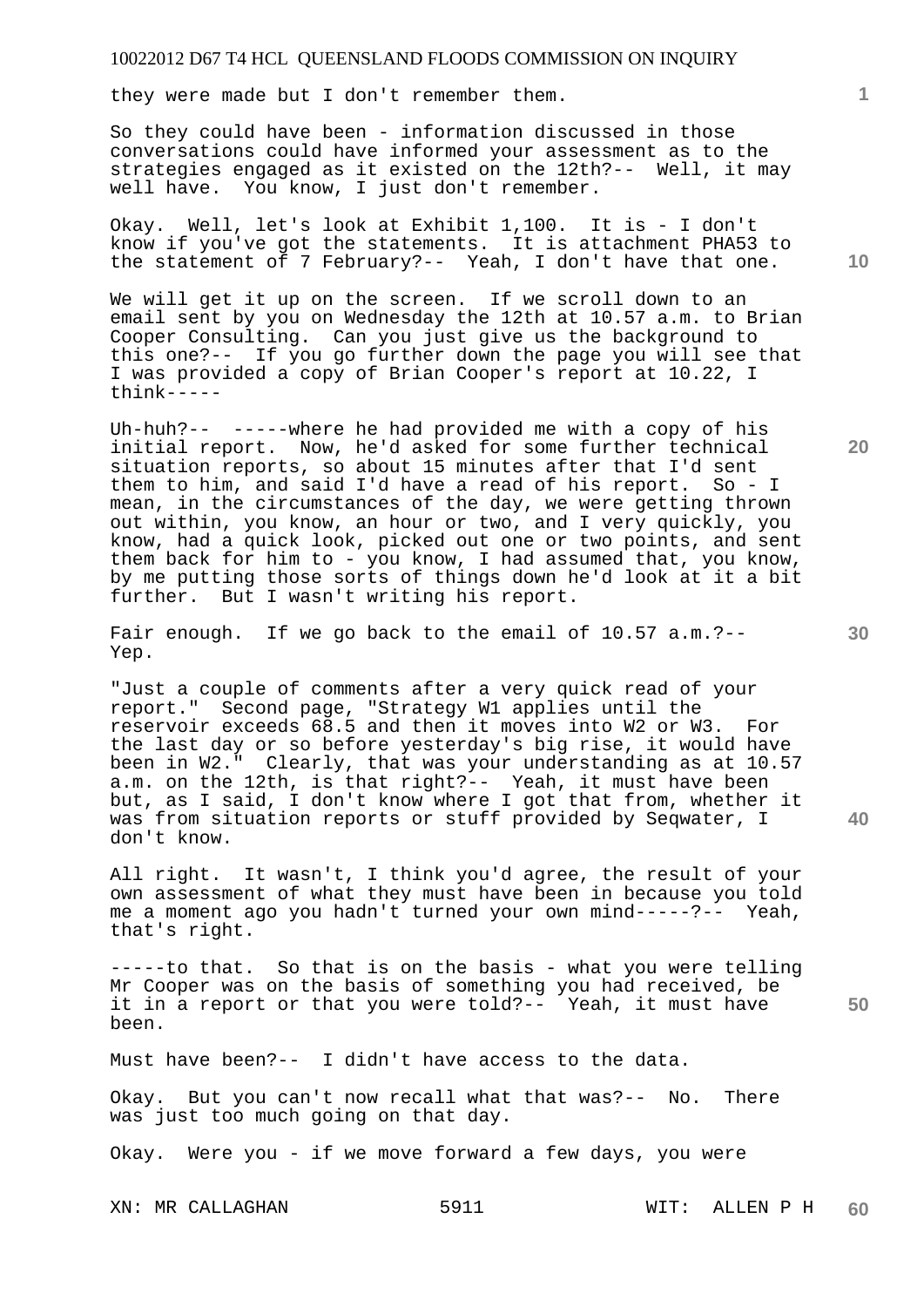aware of the need for a brief to be created for the Minister for emergency Cabinet meeting on the 17th of January?-- Yes.

And that's your Minister, of course, is that right?-- That was Minister Robertson. From the dam safety perspective I reported to another Minister.

But you are employed by-----?-- I am employed by DERM but because DERM has multiple Ministers-----

I understand?-- Yeah.

In any case, you knew it was for a Minister, and-----?-- Well, depends which brief you're talking about because I didn't have anything to do with the preparation of the brief. I - I responded to part of the Seqwater brief but that was attached to it.

Let's trace it through. First of all, Saturday the 15th of January, 2 p.m., if we look at exhibit 23, there was a phone hook-up at that time and you're recorded as being part of it. It was to discuss a report for the Minister by close of business Sunday, is that right?-- Yes.

Does that jog your memory as to the background of all this?-- I believe that was the Seqwater component that we were talking about.

What do you mean by the Seqwater component?-- Well, in that Bremer River, as I understand it, there was a document entitled "Seqwater January 2011 Event Report" attached to that, and that's what we would have been talking about.

Where were you during this phone hook-up, do you recall?-- Oh, I don't know. What day was it?

It was Saturday the 15th at 2 p.m.?-- I would have been at home. We were locked out of our building for a fair bit of that time. Were we back at work then? I don't know.

Well-----?-- I don't know where I was, put it that way.

It was-----?-- We probably would have been back at work by then, actually.

It was the content-----?-- If it was a Saturday I would have been at home.

It was the content of the discussion I was more interested in?-- Yeah, all right.

And, in particular, as to what your role in the preparation of any report was going to be?-- What - yeah. What I commented on for that Seqwater report was the regulatory context.

Yes?-- I was asked to comment on compliance with the manual and I declined that because in the draft version - I will have to find the page-----

XN: MR CALLAGHAN 5912 WIT: ALLEN P H

**60** 

**30** 

**20** 

**40** 

**50** 

**10**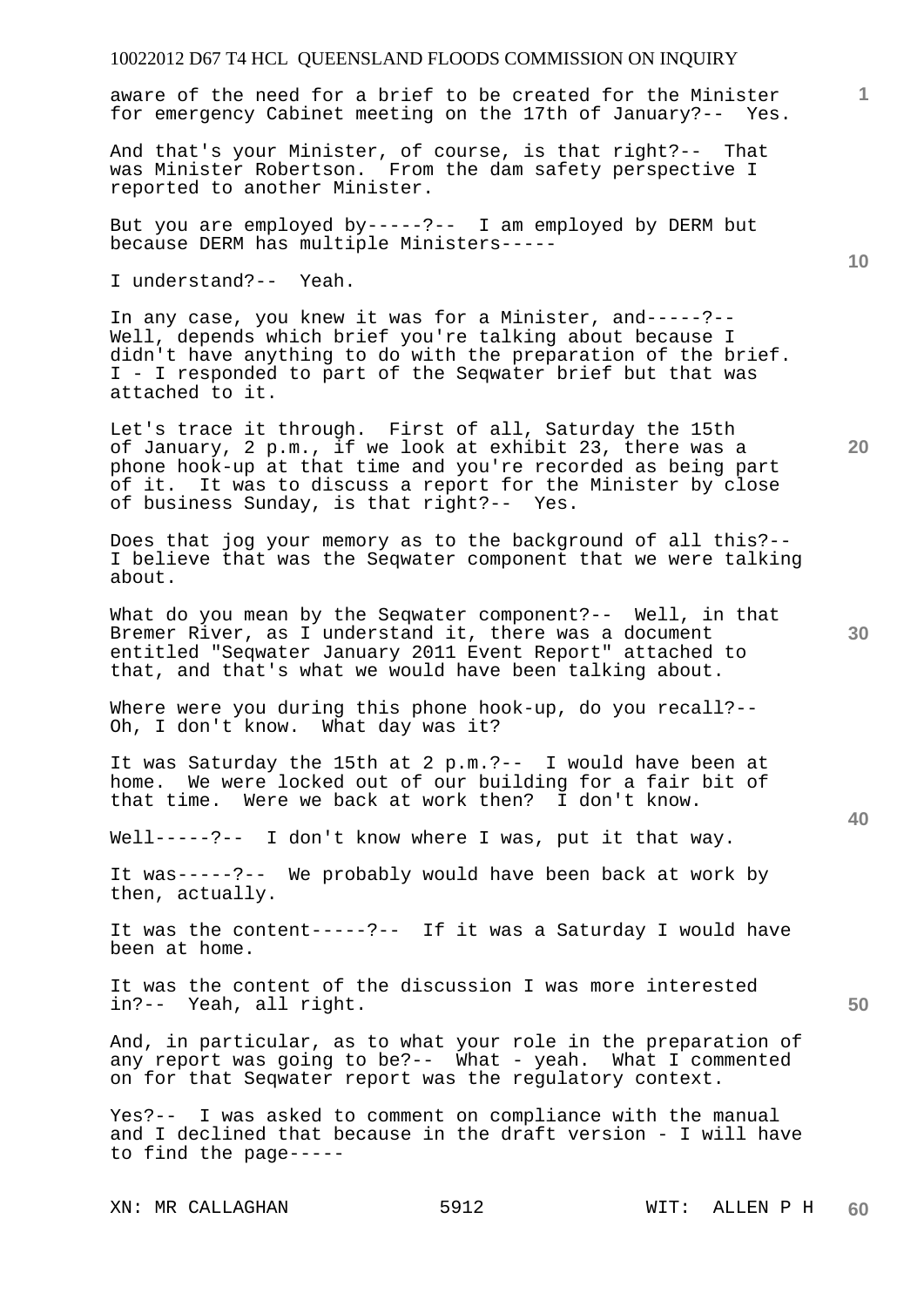Sorry, are you looking at a draft version of the report that you received?-- A draft version of the report that was submitted to me by Seqwater at the time.

Just so that we make sure you're looking at the same thing that everyone else is looking at?-- The section on compliance with the manual didn't make it through to the final version.

Can we just pause?-- Yes.

Can I show you Exhibit 1,069?-- Mmm.

This is an email at 4.28 p.m. Sunday the 16th?-- Uh-huh.

Now, there may have been drafts and correspondence and discussion between Saturday the 15th and to - and this period?-- Mmm.

Is that what you were talking about a moment ago, some of those-----?-- The document that I would have been talking or that I had some input into was the January 2011 Flood Event Version 1 Draft for Distribution. That's as I understand it. I mean, I probably would have read the ministerial brief but I don't believe I had any input into it. I might be proved wrong but I don't remember anything.

No. Well, let's - this is the one that was sent to you at 4.28?-- Yeah, on the Sunday afternoon.

Yeah. We might open that up. The January 2011 Flood Event Version 1?-- Mmm.

Draft for Distribution. Okay, now, do you recall seeing this document?-- Yeah, that's the document that I would have had input into.

Yes. And your input, as you've told us, I think, was possibly referable to the regulatory side of things?-- The regulatory content, or whatever the section is called.

But, nevertheless, you would have read the entire document?-- Well, again, I would have received that on my BlackBerry. So whether I was just - I think I might have emailed it to myself at home, but, as I say, I might have read the whole thing but I would have been concentrating on the bits that had been apparently allocated to me.

Well-----?-- I would have just read it, though I wouldn't have commented on. I don't believe, anyway.

Just excuse me for a moment. Was this document one that you made changes to?-- I suspect if it was nearing the final version, it would have been one I would have made changes to a previous version to form something like the current document that's in front of me.

But the changes would have been to that part which you

XN: MR CALLAGHAN 5913 WIT: ALLEN P H

**40** 

**50** 

**10**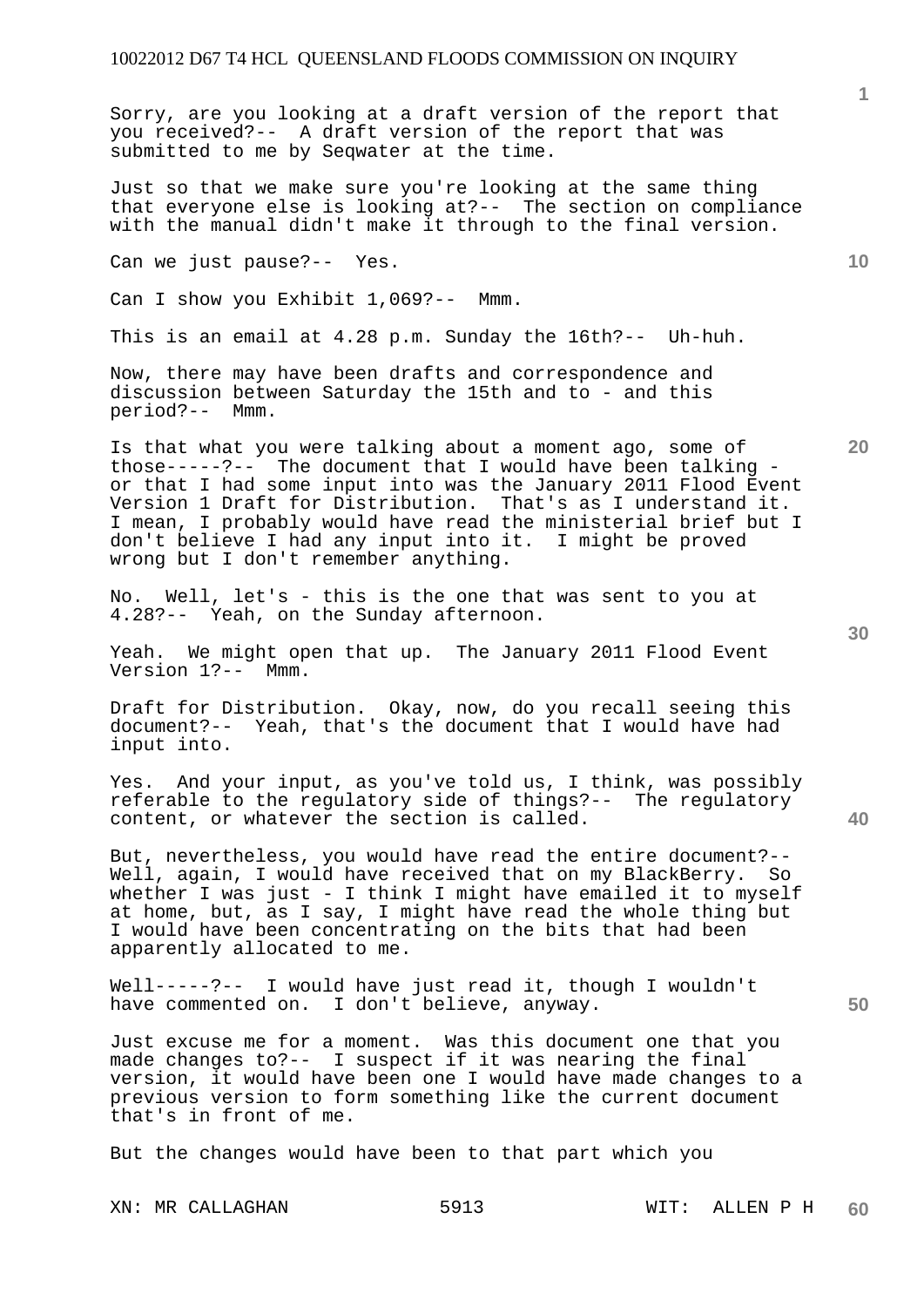wrote?-- Yeah.

Or to other parts as well?-- No, no, would have been to do with - I think essentially with - hang on, I've got my version of it. There were a couple of comments on the end of section 2.3.

Sorry, what are you reading from at the moment?-- I've - it is just a draft version that I've come across out of our records.

I see?-- I am happy to give you a copy of it.

That's a hard copy you've got there?-- That's a hard copy, yeah.

**20**  That's a hard copy of the document we were just looking at on the screen?-- I have a hard copy of the document you were looking on the screen, and that's the final version of that document. It had been changed a lot since the initial draft I got.

All right. Madam Commissioner, would it be convenient for us to just take the morning adjournment so that we can examine what Mr Allen's got with him?

COMMISSIONER: All right. It is a bit early but we will come back at about five past.

THE COMMISSION ADJOURNED AT 10.47 A.M.

**30** 

**50** 

**1**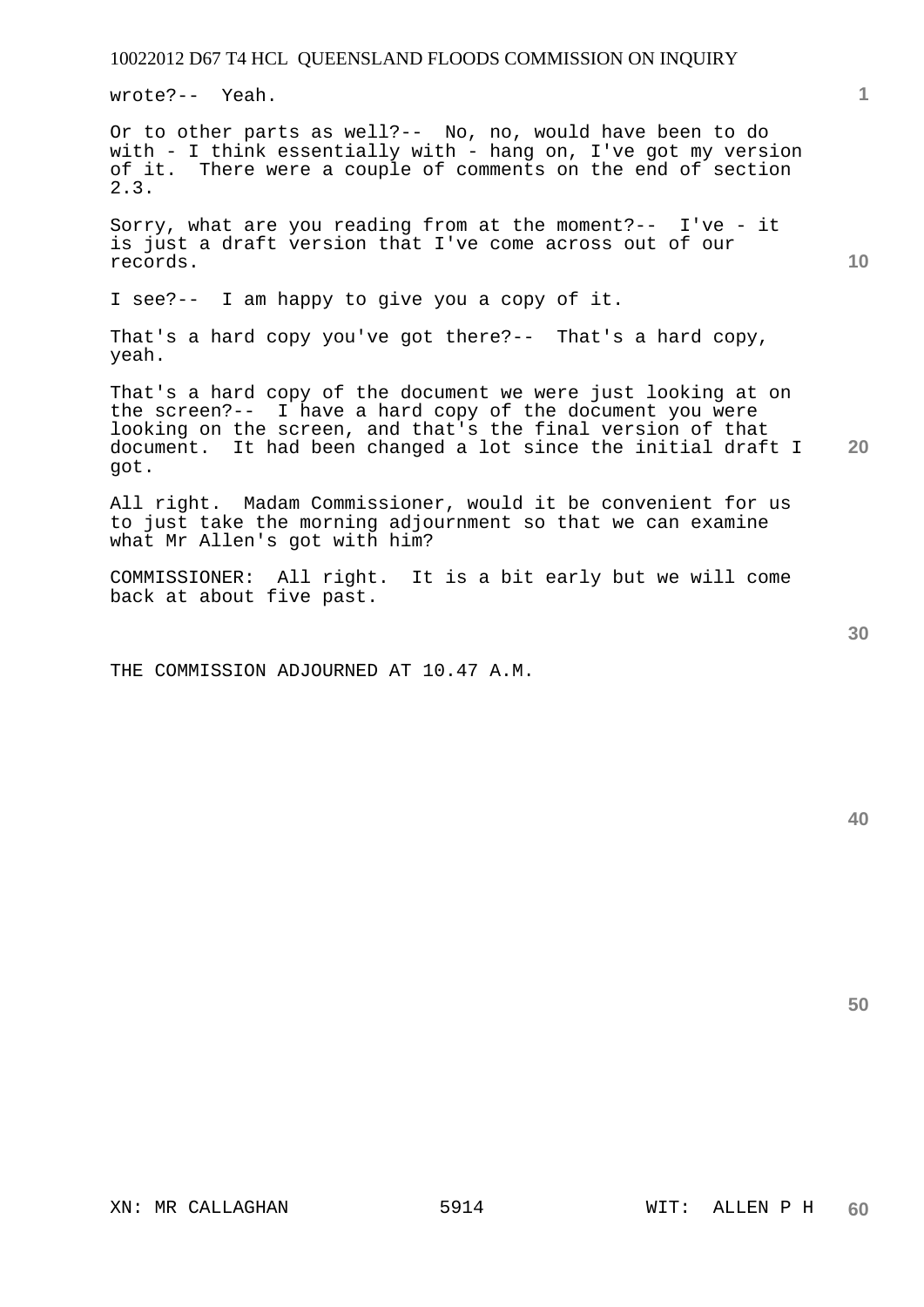THE COMMISSION RESUMED AT 11.05 A.M.

PETER HUGH ALLEN, CONTINUING:

MR CALLAGHAN: Mr Allen, I think we've worked out which documents we were talking about. Can I take you back to 1,069. That's the only one I really want to ask you about. It is not one of the hard copies that you have, as I understand it?-- Yeah, okay.

So you will have to make do with the one on the screen. And this is the document which was emailed to you at 4.28 p.m. on the 16th of January?-- Uh-huh.

And I think you've explained to us that you read it on your BlackBerry, is that right?-- That's all I had, yeah.

If we can scroll down to section 4.2, "event decision-making". Have you been taken to this table in recent times?-- No, I am afraid I haven't. I wouldn't have had any input, I don't believe, into that section. I only report - provided - I might have read it at the time but I wouldn't have had any input into it.

That's all my question is, whether you read it at the time and I would suggest that in the natural order of things you would have read the whole of this document including this part of it?-- Yeah. I probably didn't read it that night but I would have the next day when I got into town, so read it on the screen.

**40**  Read it on the screen, all right. And it would have registered with you at least that in this part of the document there was a record of sorts, at least, as to the strategies which had been adopted at Wivenhoe Dam. If we can scroll down to the 3.30 p.m. entry on the Sunday. Do you see that box 15:30, 9/1/2011, it is recorded that the operational strategy had progressed to W2 in the last line there?-- Okay, yeah.

And the next entry there is a reference to W3?-- Yep.

And the one after that, a reference to W3 and W4?-- Yep.

**50**  And I am suggesting to you that even if you didn't commit that detail to memory, you would at least have been aware of the fact that there was in this document a record of the strategies which had been engaged?-- Yes, that seems to be the case.

All right. Can we go back a day and think about the 15th again, and the proposition that there was another document being prepared by Mr Malone. Do you recall that?-- That was that the document entitled the Seqwater report or-----

XN: MR CALLAGHAN 5915 WIT: ALLEN P H

**1**

**10** 

**30**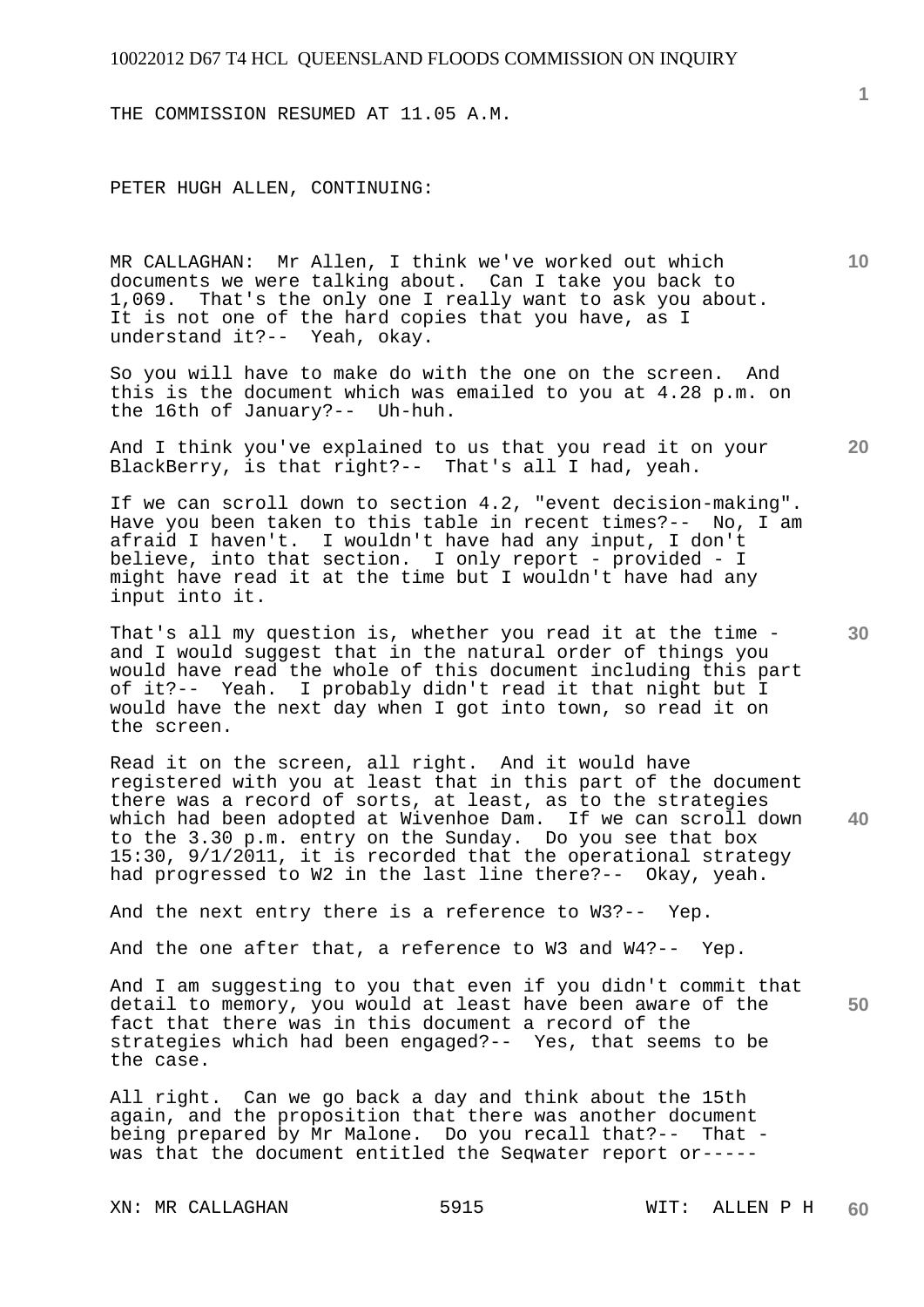No?-- Which was that?

This is a document which is actually, I think, entitled Manual Summary?-- You might have to show it to me.

I will show it to you. I am just asking you for the moment whether you recall that on the 15th there was a document being prepared by Mr Malone?-- If - if I can see the document I might have some memory of it, but  $I$  - just by you saying that doesn't trigger anything.

Okay. Before we see the document itself, I will refer you to an entry in exhibit 23, the flood event log, for Saturday 15th of January at 1.10 p.m. which records that you phoned about the Wivenhoe Flood Manual Summary, Terry Malone told you that the summary is with the other duty engineers for checking. Does that jog your memory about the existence of a document being prepared by Mr Malone?-- Not especially but it may have been. I mean, I didn't - my outcome at this time - I mean, the Commission hadn't been announced, so-----

On the 15th?-- -----I was probably of the opinion that I would have had to have reviewed this ultimately. So I knew I would get it all eventually.

You were, as at the 15th of January, it was on your mind that the Commission had been announced, was it?-- No, I think that was after that.

Right. So I am only asking you now about Saturday the 15th of January and-----?-- Yeah, but to put it into context, I would have been looking to see that that sort of information was available more than anything.

You would have been looking at that time to see that that sort<br>of information would have been available?-- Yes. of information would have been available?--

Okay. And why was that?-- Because I thought I would have had to have reviewed it, reviewed the performance of the dam operations.

And part of that being the implementation of the strategies?-- Well, that would have been - that would have formed part of my review.

Okay. Is your evidence then - well, no, you just give me an answer. Saturday the 15th of January, at any stage were you aware of the fact or do you recall being aware of the fact that Mr Malone was preparing a document with relevant information concerning the application of the manual?-- I am not surprised by it but I don't remember it at this stage. I mean, it was over 12 months ago.

All right. Well, we'll show you the document, which is Exhibit 1,050, and we'll open that up. Seeing that now, does that jog your memory?-- I vaguely remember seeing something like it, yes.

XN: MR CALLAGHAN 5916 WIT: ALLEN P H

**40** 

**50** 

**20** 

**10**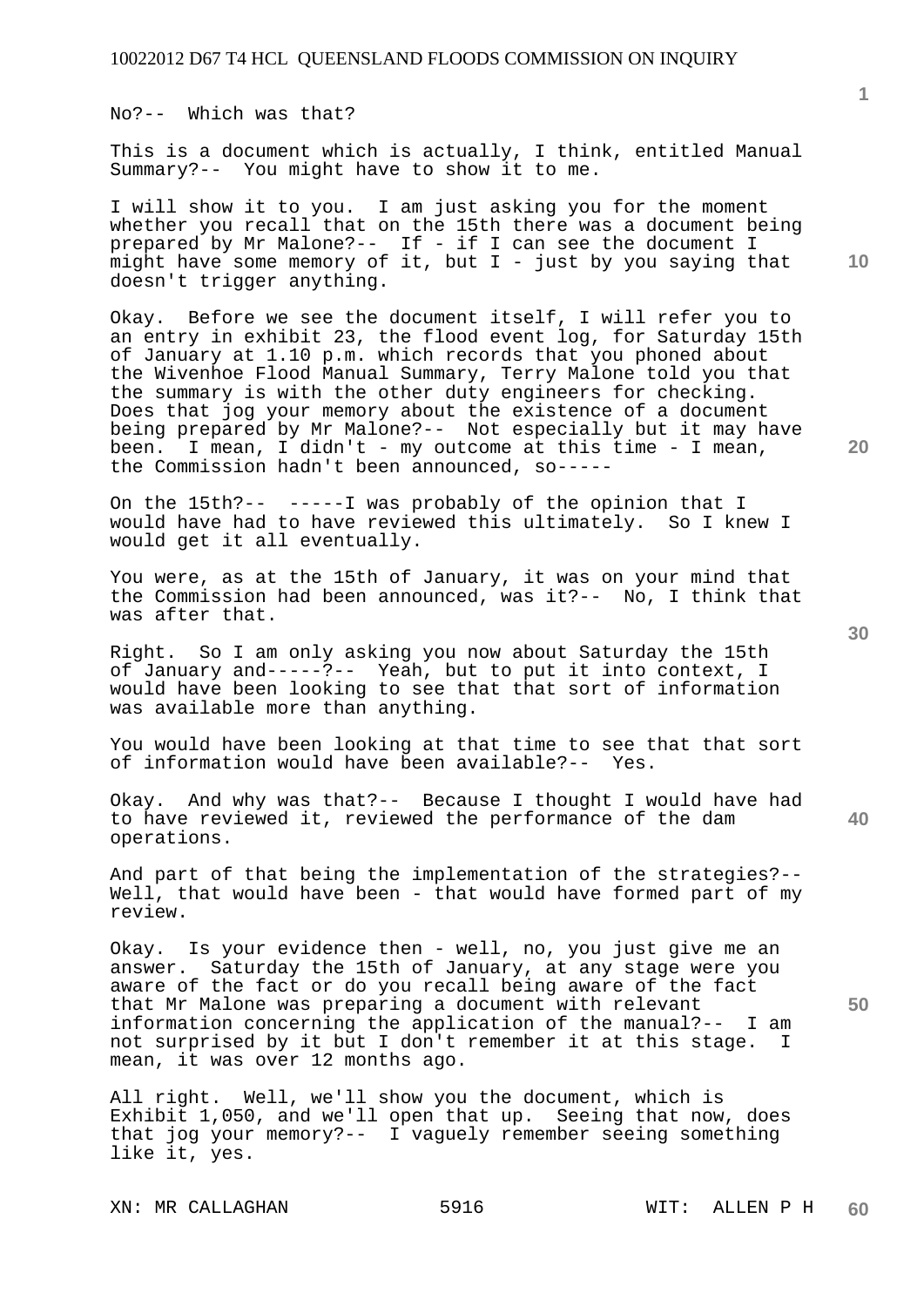And do you recall when you saw something like it?-- Oh, I wouldn't have a clue.

At or around this time, though?-- Well, may have been. If it was sent to me I would have had a look at it, but, I mean, as I say, it was over 12 months. I can't say when I received it or not, unless there is some documentary evidence of it.

**10**  Well, the entry suggests, you would agree with me, the entry which records that you phoned about it-----?-- Yeah, well, I must have had some interest in it.

Yeah?-- For the life of me I can't remember what it was.

Okay. And you said, I think, you recall seeing something like it?-- Mmm.

But you can't recall exactly when that might have been?-- No, that's right.

But are we at least talking about some time in the first part of last year, the first couple of months?-- I assume so, yeah.

And if we can go back to that document, thank you? You would have at least been aware, as I say, even if you hadn't committed the detail to memory, you would at least have been aware as to the nature of what was recorded in this document; that is to say-----?-- The types of things maybe.

Yes. And can we just scroll down and take a look? You can see there the reference to the strategies, W1, 2, 3 and 4?-- Yes.

You would have been aware that this record existed as an attempt, at least, to record the implementation of those strategies during the flood event. You agree with that?-- Yeah, looks like it, yeah.

Okay. All right. Were there any other documents - thanks for that - were there any other documents brought into existence at or around this time of which you were aware which recorded or purported to record the manner in which strategies were adopted during the flood event?-- The only document I can remember was the Cooper document.

**50** 

**20** 

**30** 

**40**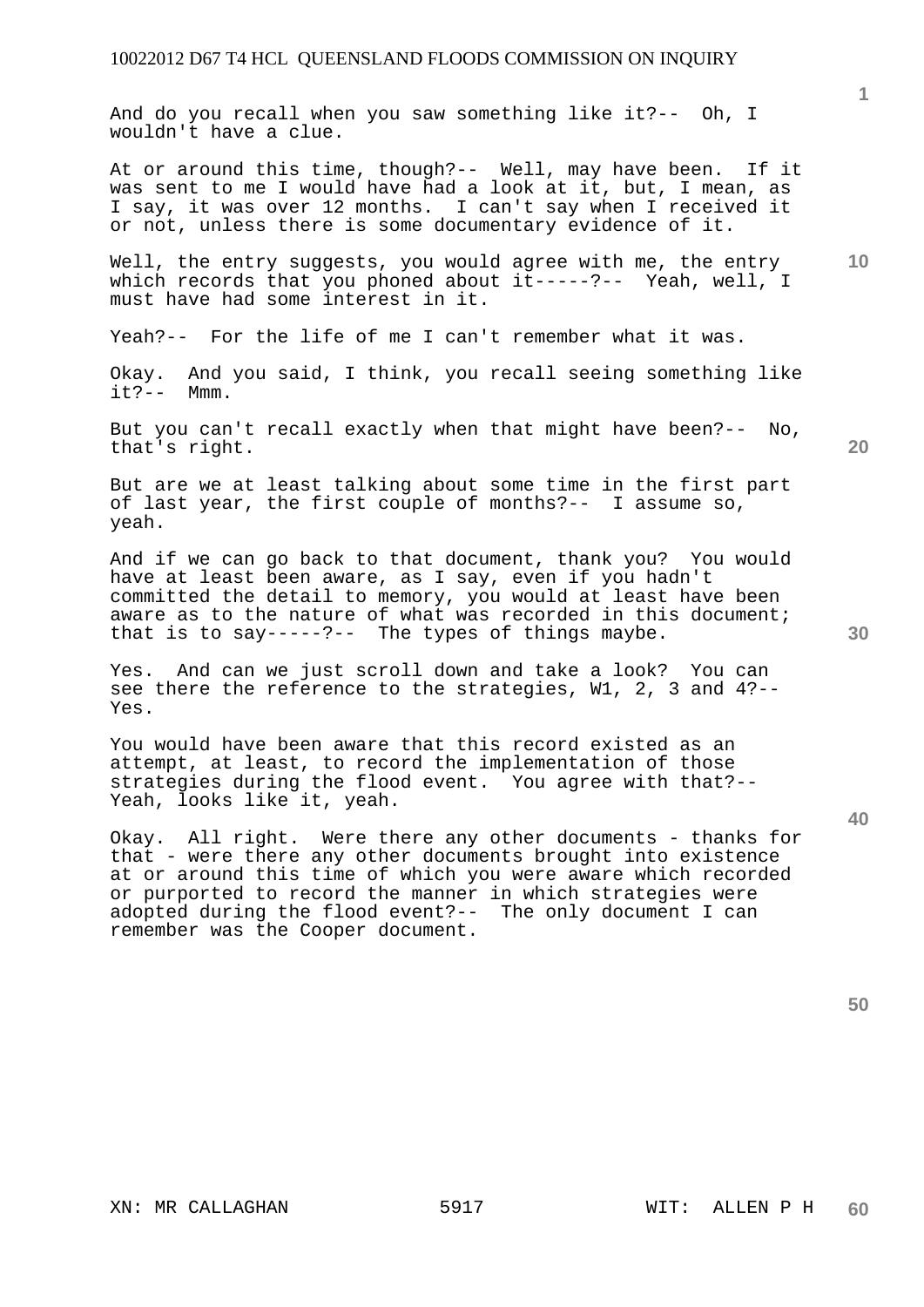The Cooper document. All right. Well, we will come back to that. You don't recall any other record of strategies that may have prepared at or around this time?-- Not specifically, no.

All right. Can I show you Exhibit 1,076? This is an e-mail sent to you on the 17th of January at 1.03 p.m.?-- Okay.

The entry reads, "Additional information that may be useful."?-- Mmm-hmm.

Do you have a recollection of receiving this e-mail?-- Not specifically. There was lots of things going on at the time,  $b$ ut -----

Yes?-- -----it's obviously been sent to me.

All right. Its subject is, "Lake level comparison and directive summary." These are matters which would have been of some at least general interest to you?-- Yep, yep.

Is it reasonable to infer that upon receipt of this - well, A, that you received it, and B, that you would have opened the attachments to at least see what they were?-- I daresay. What are the DRF extensions? I don't know whether I could have accessed them. I could certainly access the Excel spreadsheets.

That's all I'm interested in?-- Yeah.

And if we could open up the document entitled, "Strategy Summary Log."? Does that refresh your memory in terms of seeing a document like this?-- Oh, I remember seeing things like that, yes.

Yes. And the bright yellow lines in particular, if we scroll down, we can see there are a couple of those?-- Yep.

Does that refresh your memory?-- I remember seeing documents of that sort.

Well, with yellow lines on them like that?-- Yeah, vaguely, yeah.

And with strategy detail as regards strategy entered-----?-- Yep.

-----in the places recorded. Now, if we go over to the far right of the document then to the, "Category.", column?-- Yep.

And perhaps scroll up and down, just to give you a sense of the fact that-----?-- What's there, mmm.

You see?-- Mmm, okay.

There are many references referable to the W strategies?-- Yes.

XN: MR CALLAGHAN 5918 WIT: ALLEN P H

**60** 

**30** 

**40** 

**1**

**10**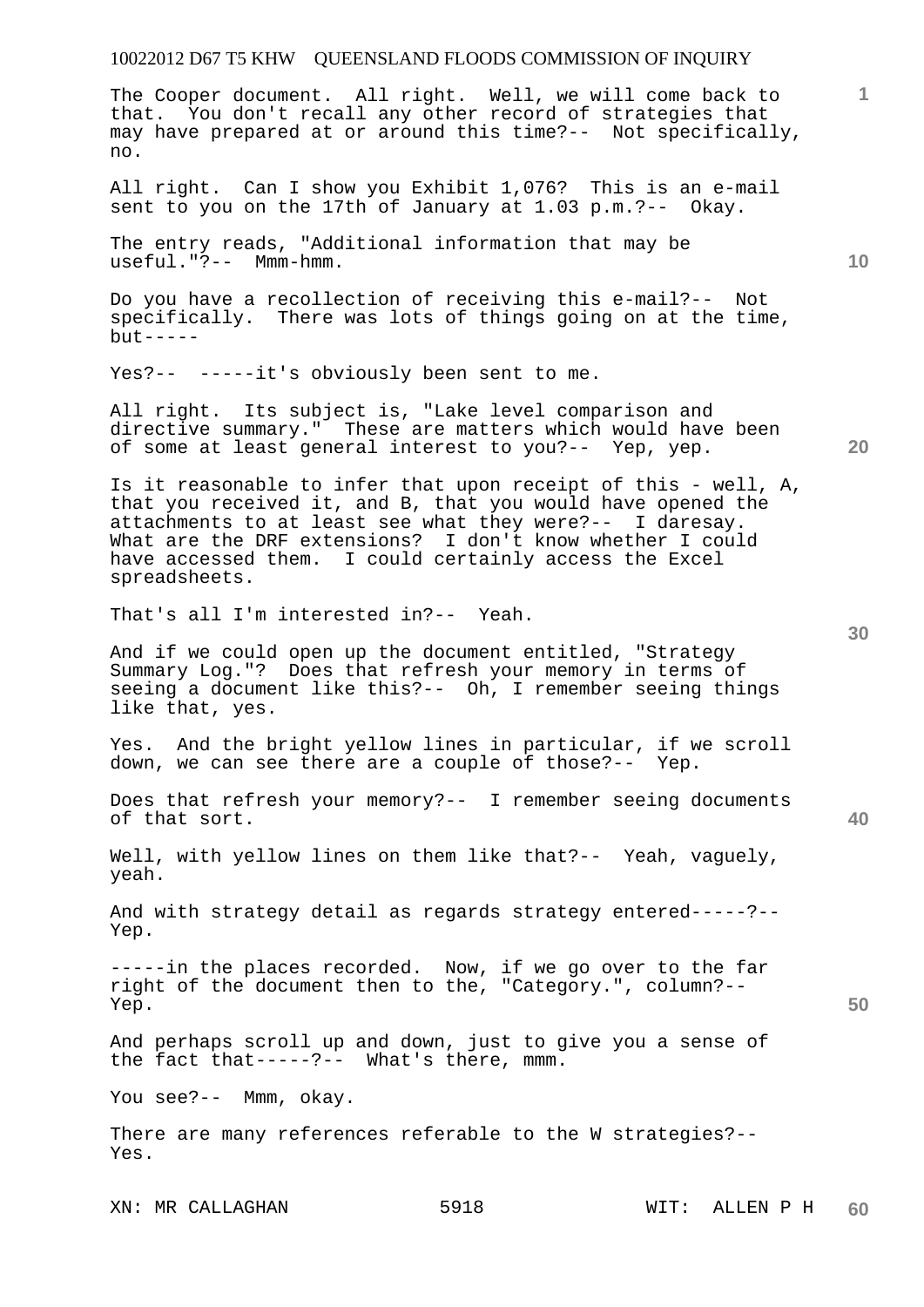Do you agree with that?-- Yes.

Do you recall seeing something like this at or around this time?-- I must have, yeah.

All right. So, you were certainly aware of the contents of the report to the Minister?-- Yes, it was - the brief - oh, the - you know, those documents that you showed me in the e-mail before-----

Yep?-- -----I-----

Yes, I am just recapping?-- Yep.

You saw something like the Malone - the document which was apparently prepared by Mr Malone?-- Mmm.

**20**  And you received something like or recall seeing something like this document with the bright yellow lines on it; is that right?-- Yeah. That could well be the case.

This is all at or around the time these documents were being circulated which is 15, 16, 17 January?-- Yep, must have.

Okay. Do you know anything else about that document that we're looking at now, where it came from or for what reason it was brought into existence?-- No, I don't, I'm afraid. I must have been provided a copy of it, but I don't remember whether I asked for it or what.

The e-mail suggested it was some additional information. Are you able to say additional to what?-- No, I'm afraid I can't at this stage. As I say, it was over 12 months ago and I don't remember all the details of it.

It was suggested that the information may be useful. Do you have any sense as to the use that might have been made of this information?-- Maybe when I was - you know, trying to - you know, maybe if I took it forward and tried to understand the event.

All right. Did you - as I say, there are three separate sources of information that you had in your possession or at least had access to-----?-- Mmm.

-----at around this time. Did you collate those in one place or a file open in which-----?-- I would have put them all in an area in our computer system.

You have seen the so-called March report, the report on the operation of Somerset Dam and Wivenhoe Dam, which is Exhibit 24? This is the report which was prepared in compliance with the requirement of the manual?-- Yes.

When did you first see that?-- The day it was provided to DERM. When was that, the 2nd of March?

XN: MR CALLAGHAN 5919 WIT: ALLEN P H

**10** 

**1**

**30** 

**40**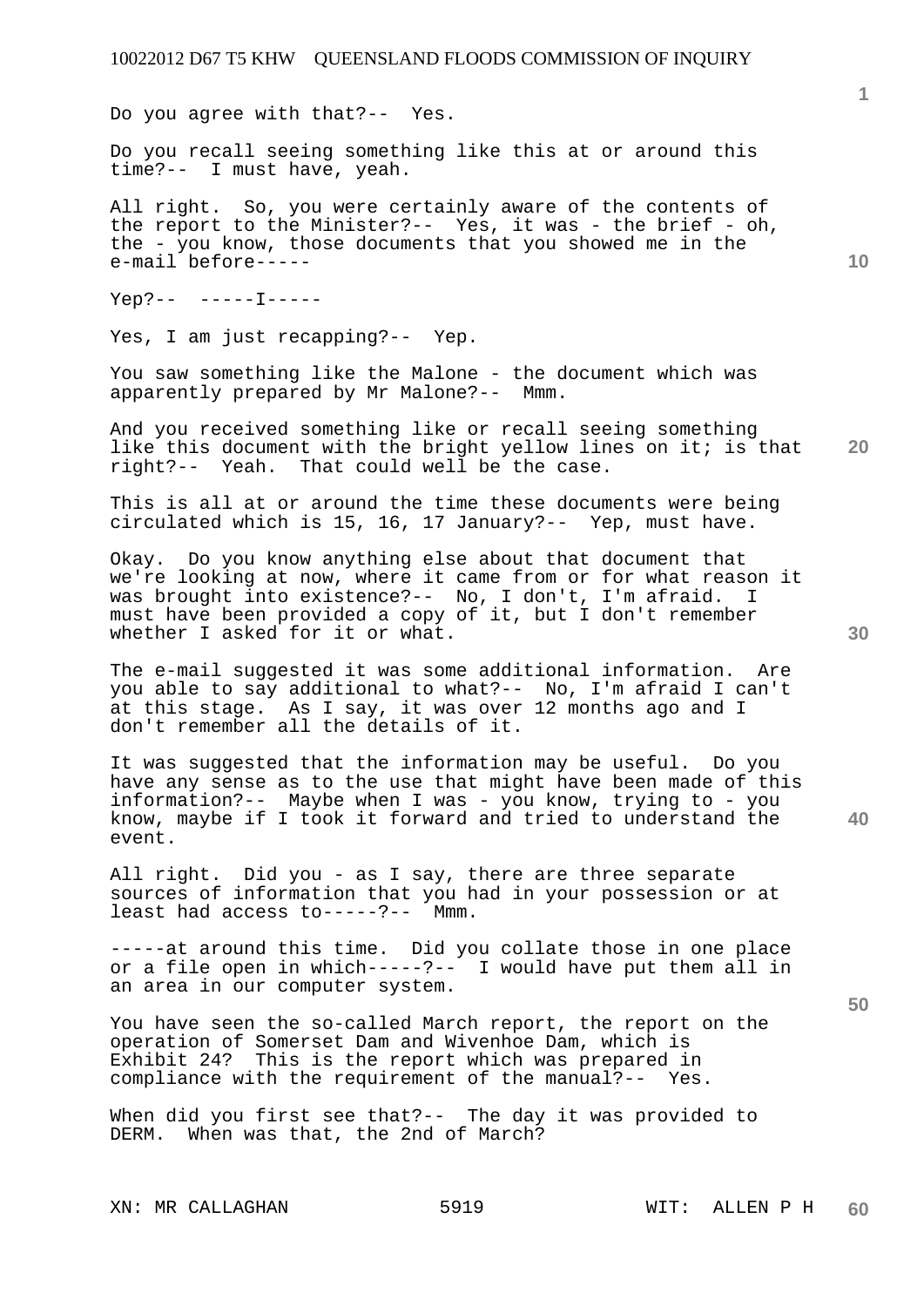March?-- 1st of 2nd of March.

March last year?-- Mmm.

You were aware that Mr Tibaldi was largely responsible for preparing-----?-- Yes.

-----some parts at least of that report?-- Yep.

Did you visit the Flood Operations Centre whilst he was preparing the report?-- I may have. I know I went up there on the odd occasion, not very often, but - it would have been in association with other people probably. It's probably recorded in the log.

Did you discuss the report that Mr Tibaldi was preparing with him?-- I remember him ringing me at some stage asking what should go in it and I just said everything. I was approaching it from the point of view that if you're going to look at these reports, you have really got to understand them to determine whether things could be done better.

Yes. Were there any particular aspects of the report that you discussed with him?-- Not particularly. I mean, the end result from our discussions, I suppose, was what was produced. I mean, having looked at - I know the report that we did in '99 and the ones - the earlier ones, I mean, this report is just enormous compared to them, it's got heaps of detail, which is what anyone would want to see if they were reviewing the event, whether they're reviewing the hydrologic modelling or the gate operations.

Yes. You'd want everything and you'd want it to be as accurate as possible?-- Oh, totally, yeah.

Yes. Specifically, did you have any discussions with Mr Tibaldi about the adoption of W2 during the flood event?-- Not that I remember. I mean, to me W2/W3 are virtually the same, so I knew that they'd gone through that area before they got to W4 so - I mean, the specifics of it were not very relevant to me at the time.

When you say you knew they'd gone through that area-----?--Well, they had to to get to W4.

All right. Did you know anything about the route they took to get there?-- No. It wasn't terribly of interest to me. I mean, I would have ultimately got the report and had a look at it. The bit I was interested in, as I have said, was when we got to W4, because that's - that's when it gets really serious.

Nevertheless, I'm asking you now whether you say that there was no conversation with Mr Tibaldi about W2?-- I can't guarantee there was no, I just don't remember the detail of it. All I know is that the end result, you know, which contains most - you know, a lot of information.

XN: MR CALLAGHAN 5920 WIT: ALLEN P H

**10** 

**1**

**20** 

**40**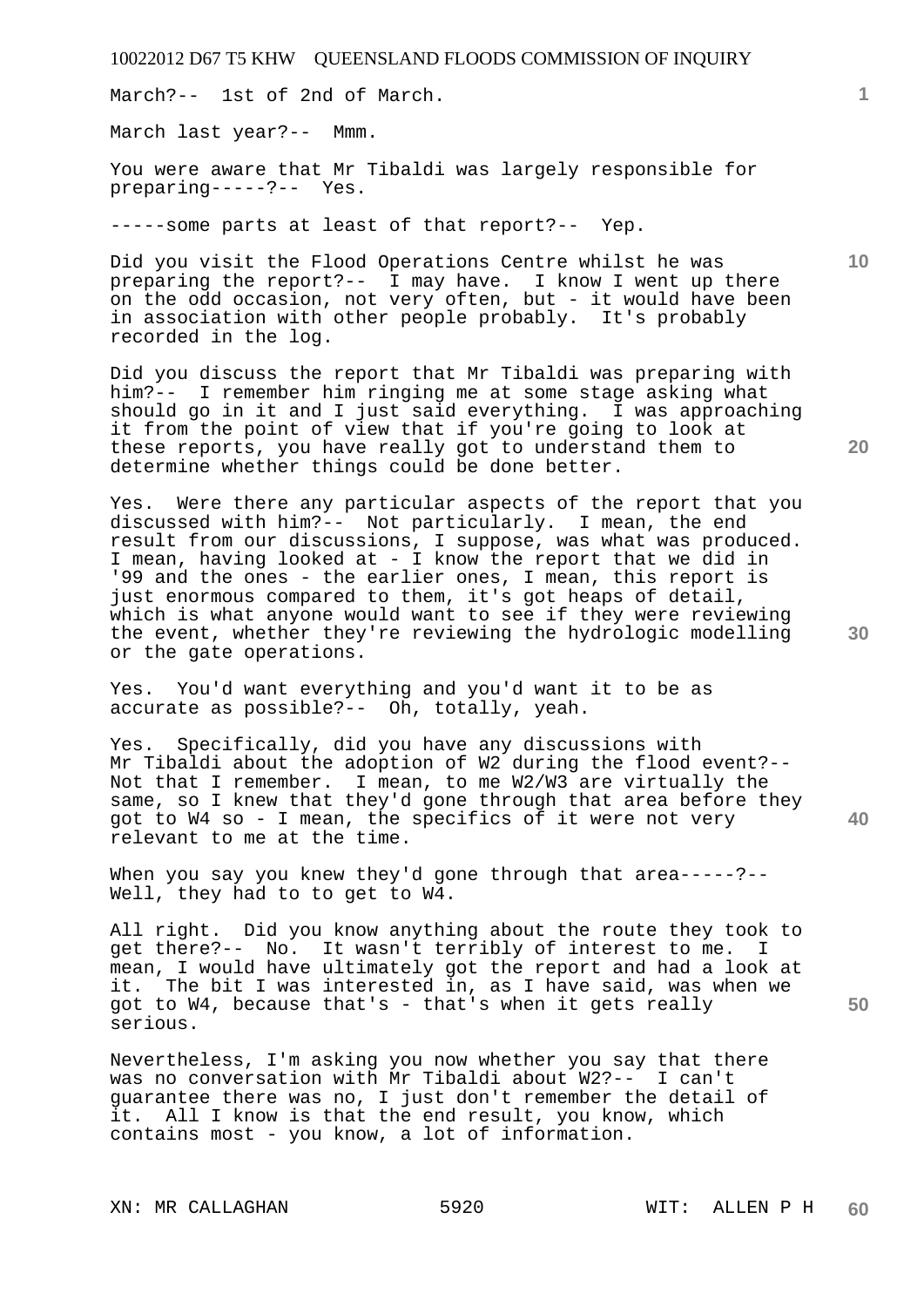On what basis, if any, would you have been having a discussion with Mr Tibaldi - I will start that again. Could there have been any basis for you having a discussion with Mr Tibaldi about whether or not the dam had been operated in W2 during the flood event?-- No, it wasn't important to me. I don't believe I would have.

All right. In your discussions with Mr Tibaldi, did you have an understanding as to his methodology for the creation of the report; that is to say, that he was looking back at data and working out when it was that specific strategies were engaged by reference to that data?-- I would have expected him to do that. I mean, it's - the manual requires a report, so, again, I know that they didn't have time to do it during the event, everything was just going on, there just wasn't sufficient time, so they would have had to have got together after the event and all put their bit into the - you know, input into the report, because no one flood engineer was there the whole time.

When you say they didn't have time to do it during the event, what do you mean?-- They were doing all the modelling, they were trying to make decisions in terms of gate operations, all those sort of things. You can't write a report under those circumstances.

No. What about the recording of strategies, though, you don't say, do you, that they wouldn't have time to do that on, say, Saturday, the 8th?-- I know they - they rang me on the Monday night, or wherever it was, the 9th or the 10th, to say they were going into W4. That's the only memory that I have of where they were, where they were operating.

Well, can I just pick you up on what I was asking you a moment ago about the manner in which the report was written and that it was a case of Mr Tibaldi going back and looking at data and working out which strategies were engaged by reference to the data? You said you wouldn't expect them to do it any other way, or something like that?-- Well, I mean, certainly if they changed their procedure, you know, office or the Flood Operations procedures, so, you know, they could probably do it more explicitly, but, you know, unless they'd done that, they would have had to go back and look and seen what was the headwater, what was the discharge coming out of the Lockyer and Bremer and what - what - you know, strategy they were in effectively to do that. They would have had to have done that.

If the strategies were engaged at the time in the course of operating the dam, though-----?-- I would expect it to be recorded in the log somewhere.

Yes. And so the move - let's at least agree that the move out of W1 is not - the decision to move out of W1 is not particularly complicated, it's-----?-- No. Once you get above 68.5 you're in W2 or 3.

That's right. So, the decision has to be made at that point,

XN: MR CALLAGHAN 5921 WIT: ALLEN P H

**10** 

**1**

**20** 

**30** 

**40**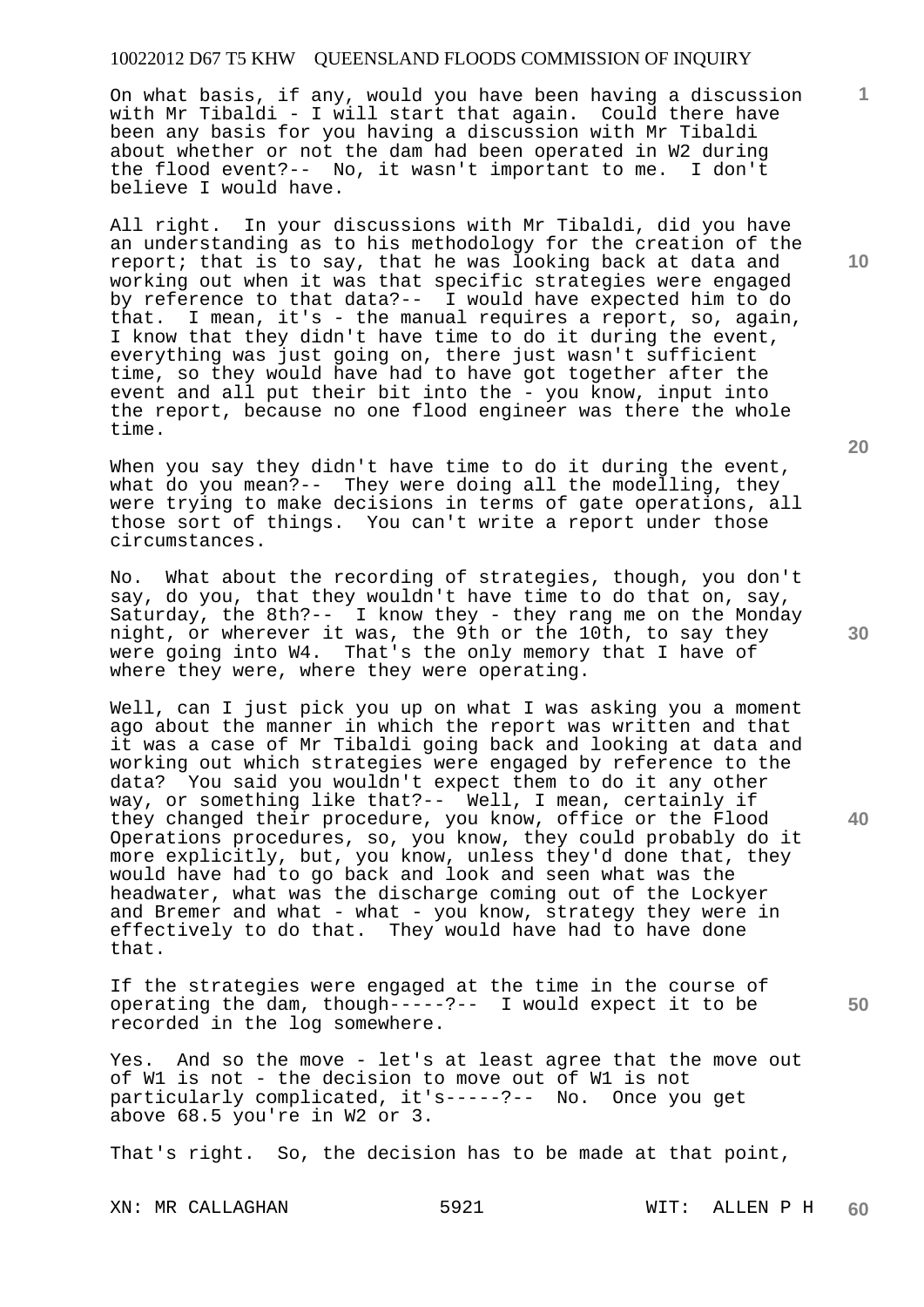doesn't it, whether you're in W2 or W3?-- It becomes a case of saying what's the controlling criteria.

No. Just answer the question?-- And that - yeah, that would dictate whether you're in W2 or W3.

And that decision has to be made at the time, does it not?-- Well, they would have had to have assessed what the other discharges were and then they would have arrived at their decision. I didn't take part in that.

And that assessment has to be made at the time?-- It would have to be made at the time.

Yes. So, if it was made at the time, why would there be a need to go back and work out whether you were in W2 or W3 at some time after the event?-- I don't know. I wasn't operating.

Well, you'd-----?-- They would had - they would have had to decide it and I would have expected to see some recording of that somewhere.

There should be no need to go back and record it after the event, should there?-- Well, yeah, I - I mean, I'm not in charge of the flood centre so - I don't specify  $a - in$  the conditions anywhere that they have got to record exactly what procedure they're at.

**30**  No?-- That may well be wise, but whether it's done or not, I can't tell them to do that.

But if it's not done and if that fact is something which is worked out after the event, that of itself is a cause for concern about the accuracy of the report, is it not?-- Why? It's self-evident from what the discharges were and the headwaters were.

And so there's no-----?-- The reality between W2 and W3 is that the only real difference in the strategy is the peak discharge. So, until you get to that peak discharge there is no difference in the procedures. In fact, I would suggest or recommend combining the two procedures.

And you'd agree no scope for any confusion because-----?-- Well, I mean, whether you're in W2 or W3 there's no difference, so.

But no scope for any confusion as to which one you're in, it's quite clear from-----?-- Well, there's obviously confusion between whether you're in W2 or W3, but the effect is - you know, there's just no effect.

COMMISSIONER: Well, then, how can you work out after the event which somebody was in?-- That's probably the issue. I mean - but effectively you don't need to take much notice of whether you're in W2 or W3, except for the peak discharge. That's when it becomes a difference between the two

XN: MR CALLAGHAN 5922 WIT: ALLEN P H

**10** 

**20** 

**1**

**40**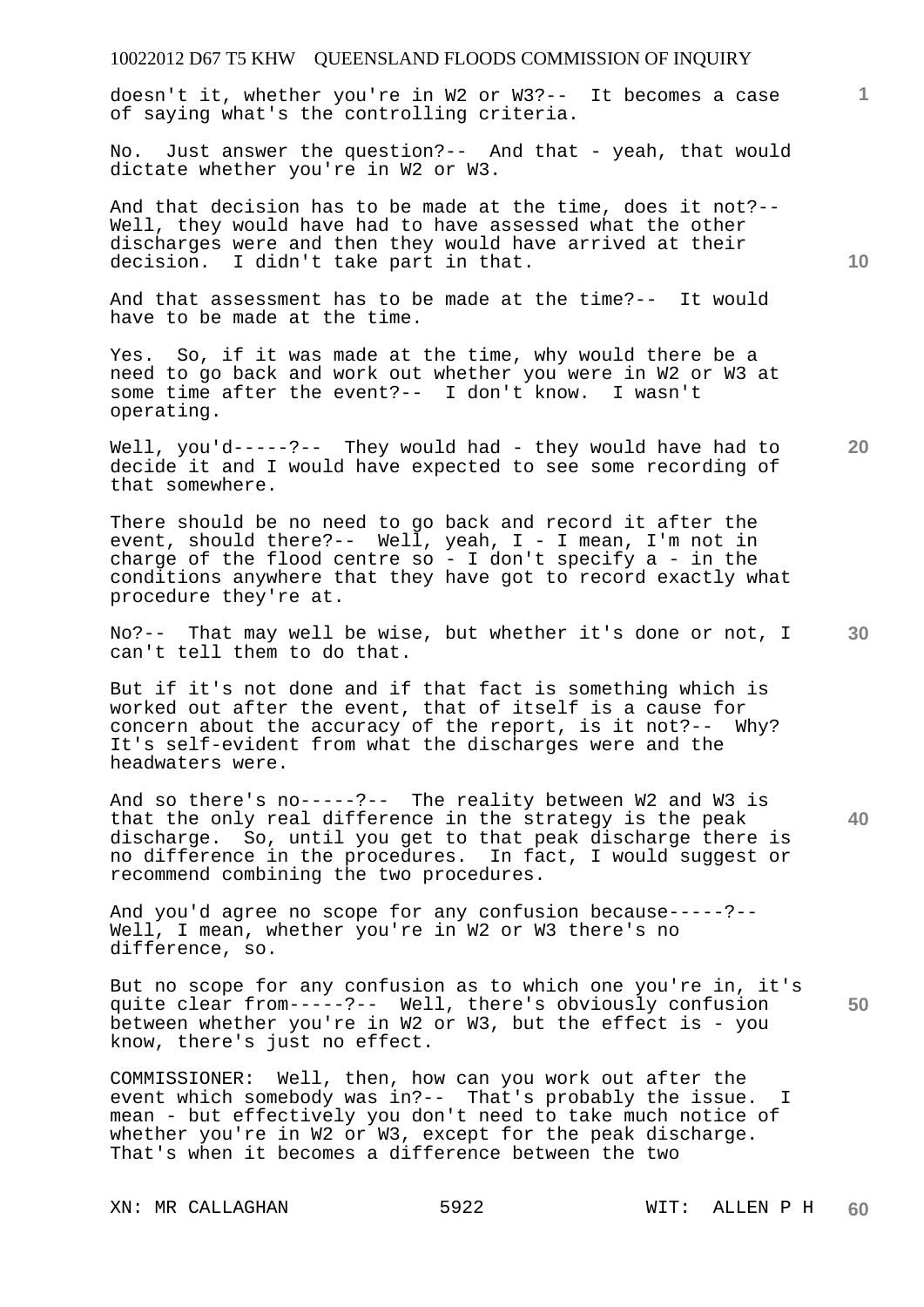procedures. So, from that effect, there's no difference in it, so it doesn't matter whether you're in W2 or W3. There may well be some confusion, you might look at it say, "I must have been in W2.", but you can look at the same data and say, "I must have been in W3." So, from that perspective there may be some confusion.

MR CALLAGHAN: Is there any difference in the primary consideration as between W2 and W3?-- What you are trying to do between W2 and W3 is determine as to what extent you can or what the appropriate maximum discharge should be and once you get into W3, the maximum is 4,000 cubic metres per second at Moggill. When you're in W, what you're trying to do is say what is the maximum coming out of the Lockyer and Bremer, do I need to aggravate that maximum as part of the process, or can I store enough in the dams so that I don't have to aggravate that flooding downstream.

As written, does the manual provide any difference between the primary consideration for W2 as compared with the primary consideration-----?-- Essentially, no. That's why I think they should be combined.

For W3, and your answer is no. So, is it the case that you understood precisely the manner in which Mr Tibaldi was going about writing the report; that is to say, looking at the data and working out which strategy must have been engaged?-- I wouldn't have explicitly known that he was going back through it and working out what strategy was to be engaged. What I was interested in was that - you know, would the document be produced by - you know, the required time. It's up to the up to them what they put in it.

So-----?-- With-----

To come back to my question about your knowledge as to the methodology being adopted in writing the report, do you say you did or did not know the manner in which Mr Tibaldi was going about his task?-- I knew that they were going back and looking at the records they had and trying to put - assemble the document from that.

And trying to attribute strategies by reference to-----?-- No, I couldn't - I couldn't say that. I don't believe I was ever told that by Mr Tibaldi.

And-----?-- Going into W4, it's obvious but-----

No. All right. You'd agree that as it reads the March report purports to be an account of what actually happened, an account of strategies which were engaged and the times at which they were adopted?-- That seems to be the case.

Yes. Reports which had been written in the past, have you been made aware of the practice of, in effect, writing the report from - retrospectively on the basis of data?-- Yes.

You have no issue with the report being prepared in that

**10** 

**1**

**20** 

**40**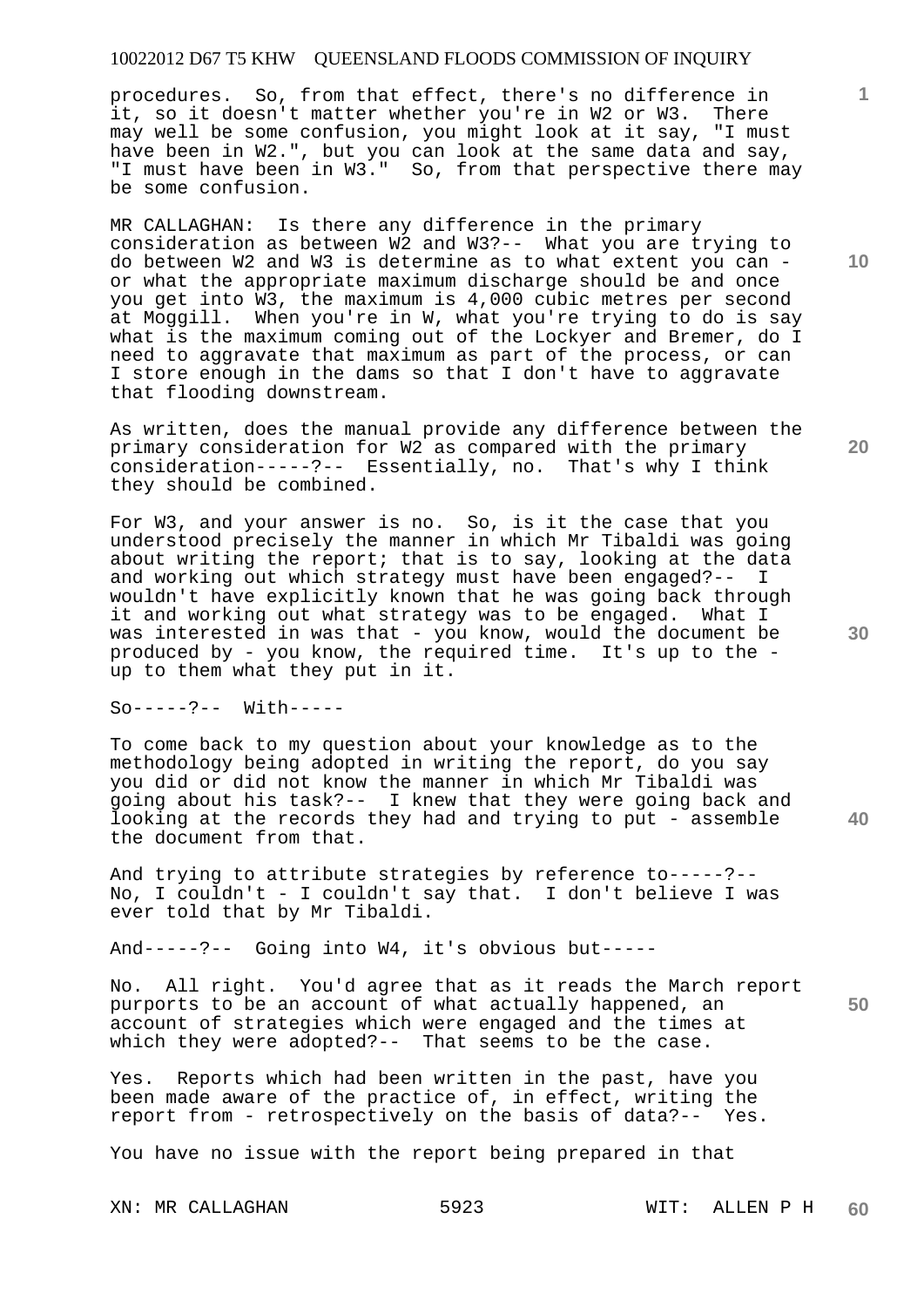fashion?-- No, not really, because the data is there on record.

It doesn't necessarily - I will start that again. By requiring a conscious engagement of strategy, the manual requires the engineer on duty to adopt a particular state of mind, that is to say a particular primary consideration; would you agree with that?-- Yes.

And whilst doing a report retrospectively might well give you some clear guidance as to what the primary consideration ought to have been, it will not necessarily, without more, give you insight into what the engineers' primary consideration, in fact, was; would you agree with that?-- That's inevitably the case. Unless they write it down somewhere-----

Yes?-- -----you can't say.

That's inevitably the case. All right. You would have read<br>those parts of the March report - I will start that again. I those parts of the March report - I will start that again. appreciate you have not at this stage read the entirety of the report; is that right?-- No, I have read the bulk of it, but I wouldn't have read every page.

All right. You would have read at an early stage the executive summary and parts 2, which is the Flood Event Summary, and part 9?-- Which was part 9?

10, rather, Flood Management Strategy and Manual Compliance?-- Yeah, I would have looked at that, yeah.

And you would have at an early stage - I mean soon after seeing the report in March - have been aware of the record that suggested that W2 was bypassed and W3 was adopted for use at 8 a.m. on the 8th?-- Yes. I mean, that's apparent, but that's no real issue, because you don't always go to W2 and then W3.

No, I am just wondering how you reconciled it with your state of mind earlier on, though, that you'd expressed to Mr Cooper which was that W2 had indeed been engaged for, I think you said to him, a day or so?-- Yell, I mean, those documents were - yeah, I was reading that in March - I mean, I wasn't going to go back to stuff that happened - you know, on the 9th or 10th or 11th or 12th or whatever service. I mean, I wasn't required to make a decision on that, I was just providing input into - to Brian Cooper from that perspective. He was the one making the decision on - he could accept my comment or not.

I am not really concerned about Mr Cooper's reaction to it for the moment, I am concerned about your state of mind and your clear understanding as expressed in that e-mail that the dam had been operated in W2 for a day or so?-- As I said, I don't  $know---$ 

MR O'DONNELL: Sorry, that's not an accurate record - an accurate enunciation of the e-mail. The expression was "would

XN: MR CALLAGHAN 5924 WIT: ALLEN P H

**1**

**20** 

**10** 

**30** 

**40**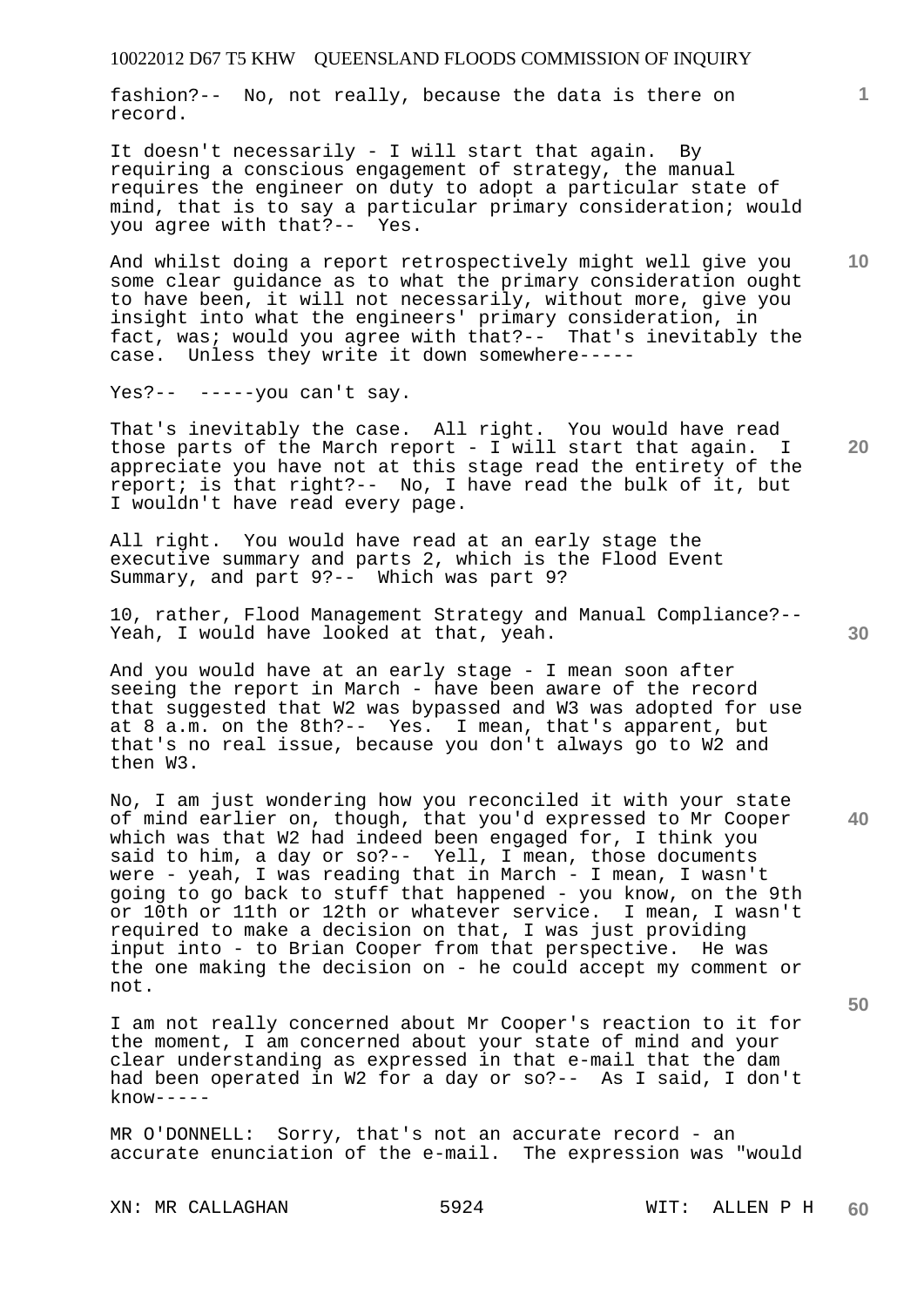have been in W2", not "had been".

COMMISSIONER: Yes.

MR O'DONNELL: It is an important distinction.

MR CALLAGHAN: I stand corrected.

COMMISSIONER: Mr Callaghan?

MR CALLAGHAN: That was the was you expressed it, that it would have been in W2 for a day or so?-- That would have been - as I said, I mean, that e-mail would have been on the basis of what I knew at the time.

And-----?-- I knew a lot more in March.

But you have agreed with me that that e-mail - that your state of mind was formed by information which you had received from those who were-----?-- Yes.

-----operating the dam?-- Mmm. Well, from - not directly from those operating the dam, from second-hand paths perhaps.

Well, from Seqwater or from Situation Reports or from what you'd been told in phone calls?

MR O'DONNELL: Well, I mean, again, that's not an accurate statement of the witness's earlier answer. He said from TSRs or information he might have gleaned from other sources, he did not say from the flood engineers.

COMMISSIONER: Well, what other sources, I suppose, is the question?-- I mean, all I had available to me was some there were some duty engineer reports and there were some most of them, the technical Situation Reports.

MR CALLAGHAN: All right.

**40**  COMMISSIONER: Could I ask you, if you were going to tell Mr Cooper this, and he's supposed to be reviewing what they're doing, why do you shoot your mouth off about what strategy they would have been in without actually asking somebody who knew?-- It would have been based purely on the information I had available at the time.

Which is Technical Situation Reports and then ultimately Situation Reports?-- Mmm.

**50**  And you would have found in there somewhere that said they were in W2?-- I must have.

MR CALLAGHAN: There were also some phone calls?-- With Mr Cooper?

No, in terms of informing your-----?-- Yeah, well, yeah, there must have been, yeah, but-----

XN: MR CALLAGHAN 5925 WIT: ALLEN P H

**20** 

**10** 

**1**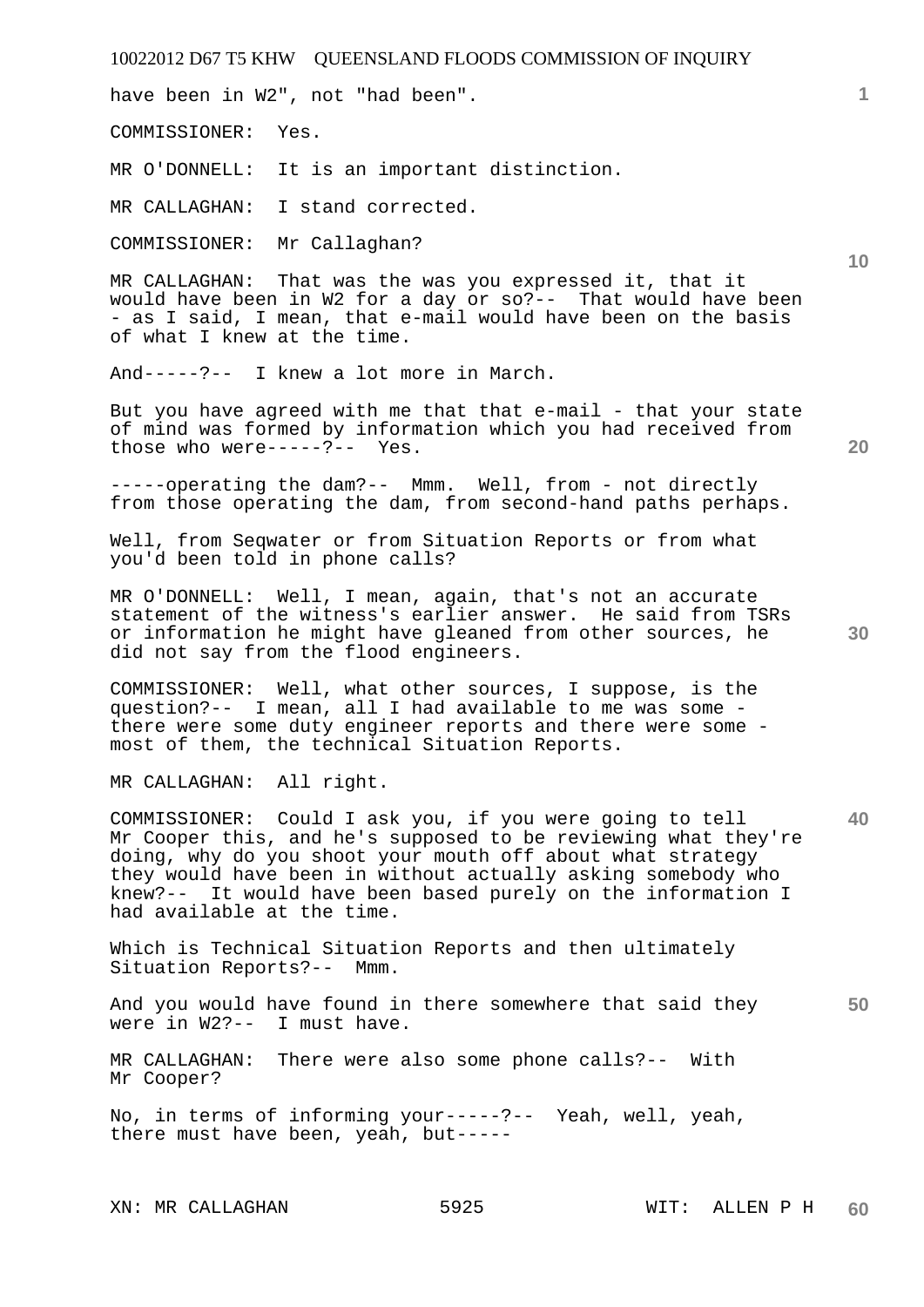Phone calls with-----?-- -----I don't remember the details of 1 those, it was over 12 month ago.

COMMISSIONER: The other thing about it is, Mr Allen, in one of those drafts of the Ministerial briefing note there's the section Compliance With the Manual. Do you recall that?-- In the briefing note?

Exhibit 1,068?-- Is that the Ministerial briefing note?

It may be the Event Summary. I will just get it up. No, it is the briefing note. There's the section, "Compliance with the Manual."?-- Yes. That was - as I understand it, that was the version created by Seqwater, wasn't it? It may not have been but - oh, sorry, that's - that's the one that I have provided some comments on.

Yes?-- Mmm, yeah, and I mean-----

**20**  You can't provide comment but you recommend the conclusions of Brian Cooper be cited?-- Yeah.

The conclusions of Brian Cooper include this theory of they having been in W2 which he got from you?-- He may well have, but that was the only assessment at the time that I had access to that talked about compliance with the manual.

Yes, but so far as the strategies were concerned, the notion that they would have been in W2 was not his assessment but yours, because you had told him that?-- Well, that may well be the case, your Honour, but the issue was more about - I mean, that wasn't the only conclusion that he had in his report. I mean, a lot of his conclusions were based on, yu know, data and information that he'd got off the Technical Situation Reports.

It didn't give you pause at all, though, knowing that this briefing note was going off to the Minister and you were advocating reliance on Mr Cooper's report, that you had come up with this theory of what they would have been in which you had never checked - well, you seem to have no recall of checking-----?-- Mmm.

-----with anyone who would have actually been in control of the strategies?-- As I have said,  $I - I$  must have got the W2 off somewhere, but I don't remember now as to particularly where.

All right. Thank you.

MR CALLAGHAN: Well, you had that impression as to - wherever it came from, you had that impression?-- I had that impression at the time.

You also had, I think we have agreed, knowledge of at least three different documents in which different accounts of strategies were described?-- In terms of the Technical Situation Reports?

**30** 

**40** 

**50**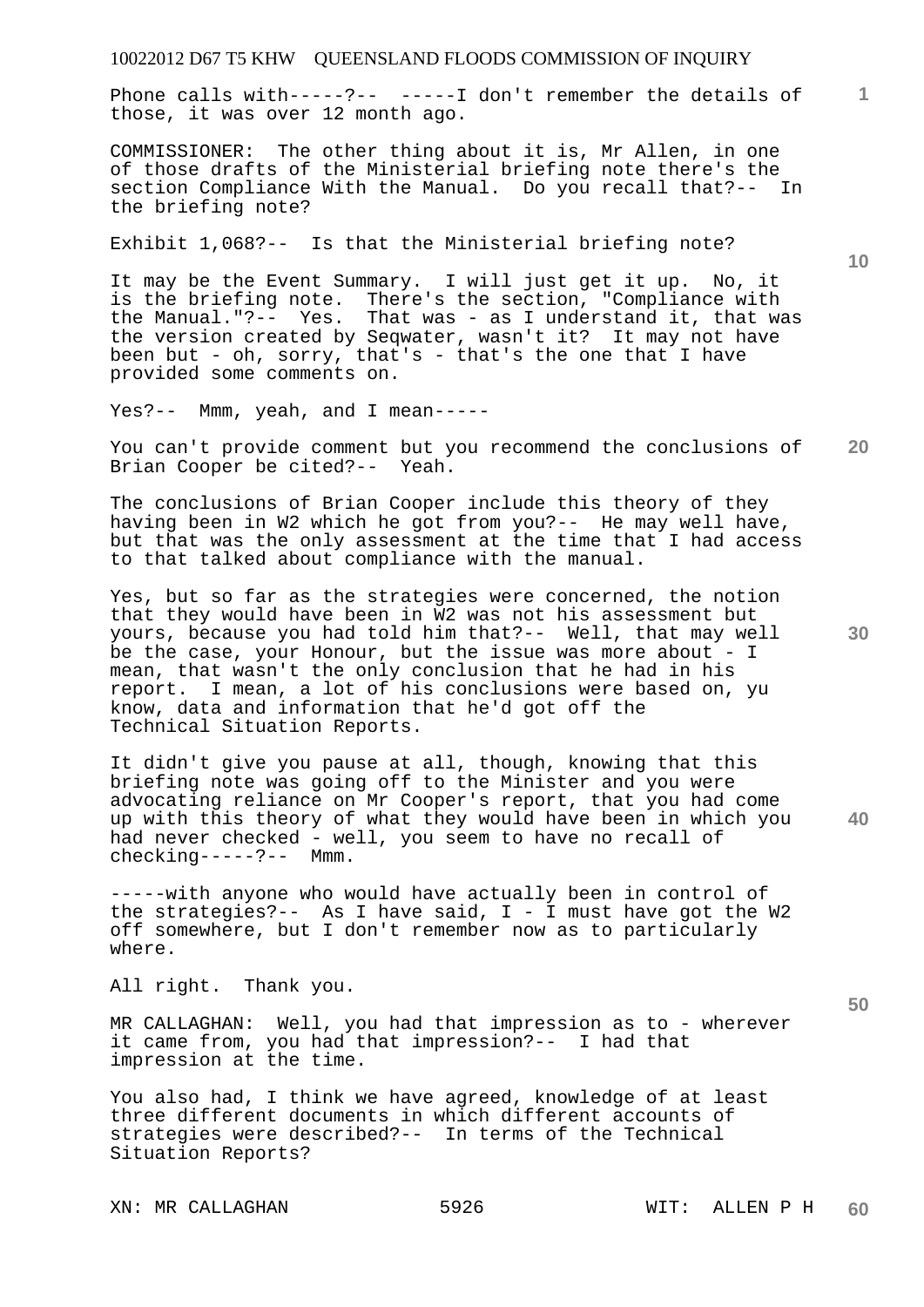No, I'm talking about the Ministerial-----?-- Oh, right, yeah, yeah, I had knowledge of that, yes.

Mr Malone's report, and the strategy Summary Document?-- Yep.

Were you not aware when you saw the March report that you had all of these other sources of information which recorded something very different from that which was recorded in the March report?-- I didn't. I didn't crosscheck them. I knew that if I was making an assessment of them I would ultimately have to do that.

Well, you do have to make that assessment, do you not?-- Ultimately, yes. Well, Not according to the legislation but, you know, inevitably I would have to do that.

Well, tell us perhaps now what will you do about reconciling those discrepancies?-- I will have to go through them in detail. I mean, we will have to get a number of people together to discuss those - if they are - you know, variations we will have to resolve them, but - I mean, the other issue, though, is what's the effect of that?

No, just-----?-- No, I am just trying to put such a decision into context.

Yeah, well, it will be examined in context, don't worry. Will you tell anyone about the discrepancies between the March report and the other records of which you are aware?-- If I have to do a report on it, yes.

Well, will it form part of your report in any event?-- Well, now it's been raised with me I will do it.

And who would you inform?-- To tell you the truth, it's never been done before so we will have to find out, but I daresay it will have to go to the Director-General.

But your evidence is, is it, that when you read the March report it did not occur to you that you had previously had impressions which were inconsistent with the March report or that you were in possession of information which was inconsistent?-- No.

-----with the March report?-- No.

Did not occur to you?-- No.

**50**  I think you have said that you expect your review of the March report to be finalised by June 2012; is that right?-- That's what I have been trying to target and it's providing I have enough time to do it.

**10** 

**1**

**20** 

**30**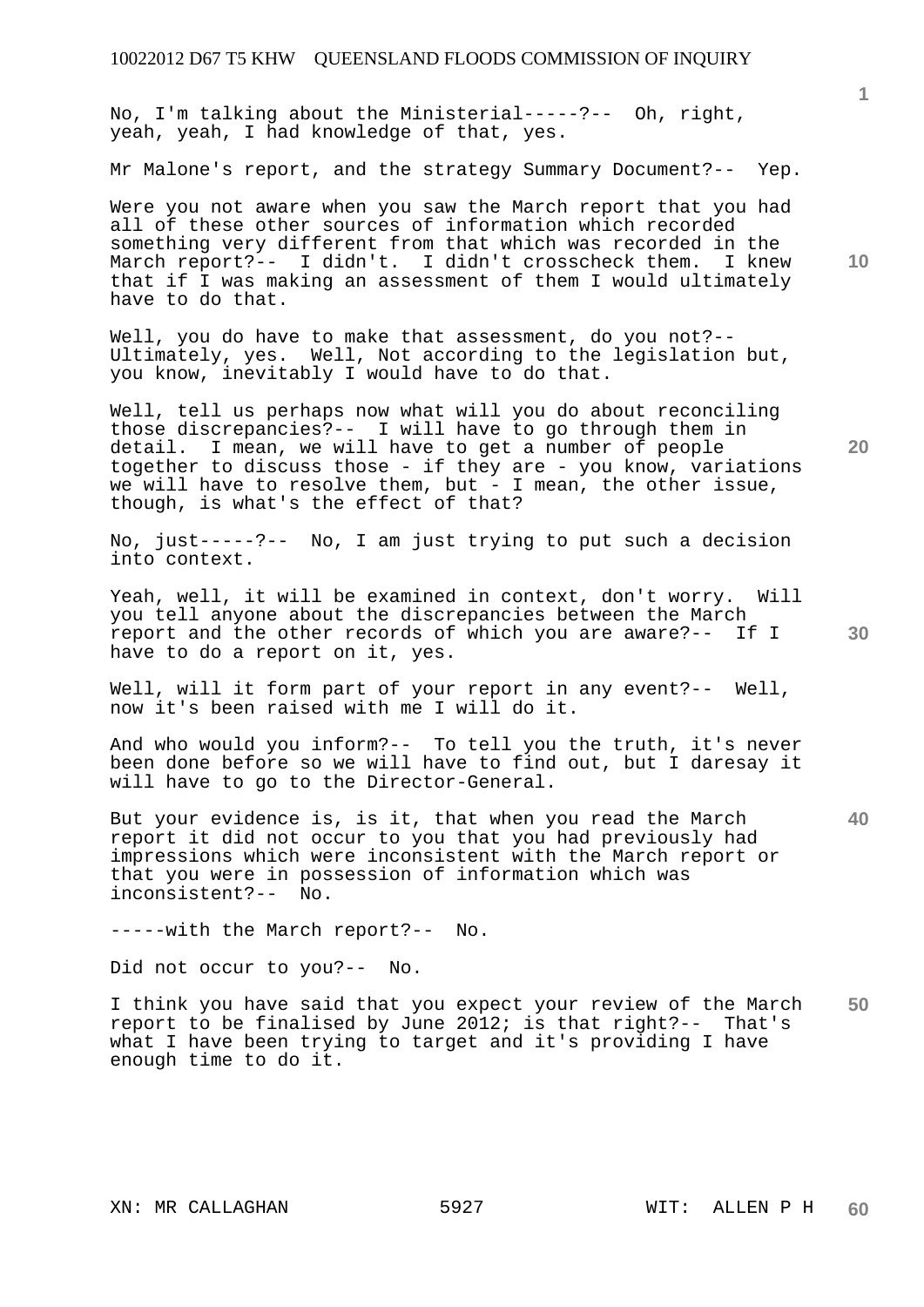And it must follow that if there are any dam safety implications in the report they won't be discovered until after this wet season is over; is that correct?-- That is the case.

Have you drawn that to anyone's attention? Anyone in your department?-- Not specifically in writing, no. But certainly I believe the previous to Director-General wrote to the Commission saying it wouldn't be done until after the interim report and since that time I've been busy trying to provide statements and everything to the Commission. So I haven't had the time to do it.

Well, are you saying it was the requirements of this Commission which have prevented you from completing the task of examining the March report?-- Largely, yes.

Largely?-- I've got a fair bit to do.

Yes. I'll come to that in a moment. I just want to explore the demands of the Commission, the demands that the Commissioner has placed on your time. Between giving evidence on the 16th and 17th of May and the first requirement issued to you after the interim report which was on the 23rd of August of last year, there were three clear months then in which there was no demand from the Commission upon your time; is that right?-- No, because the Commission had imposed a deadline to have the manuals done by the - it was the 1st of October for a start.

That only happened after the 1st of August, though?-- Yes, but before that I was doing - I did a lot of modelling and things like that from my own perspective to try and understand the event.

I see. What about between September and November?-- There's my involvement in things like the Wivenhoe, Somerset Dam optimisation study. There was the review or the - well, there's been a number of studies that have been going on which I have to provide input into.

Have you drawn to the attention of anyone in your department the demands upon your time which have prevented you from-----?-- I believe they're aware. I've certainly spoken to my general manager about it.

Who is that?-- Mr Reilly.

There is no chance, is there, that you've been reluctant to review the report because you know that there will be a suggestion that the process by which it was adopted is really not appropriate?-- No, I don't believe so. I mean, I'm quite happy to do the report, the review.

I think the suggestion that was made by Mr Ayre that previous reports have been prepared in accordance with this practice of going back and sort of doing it after the event?-- Mmm-hmm.

**10** 

**20** 

**1**

**30** 

**50**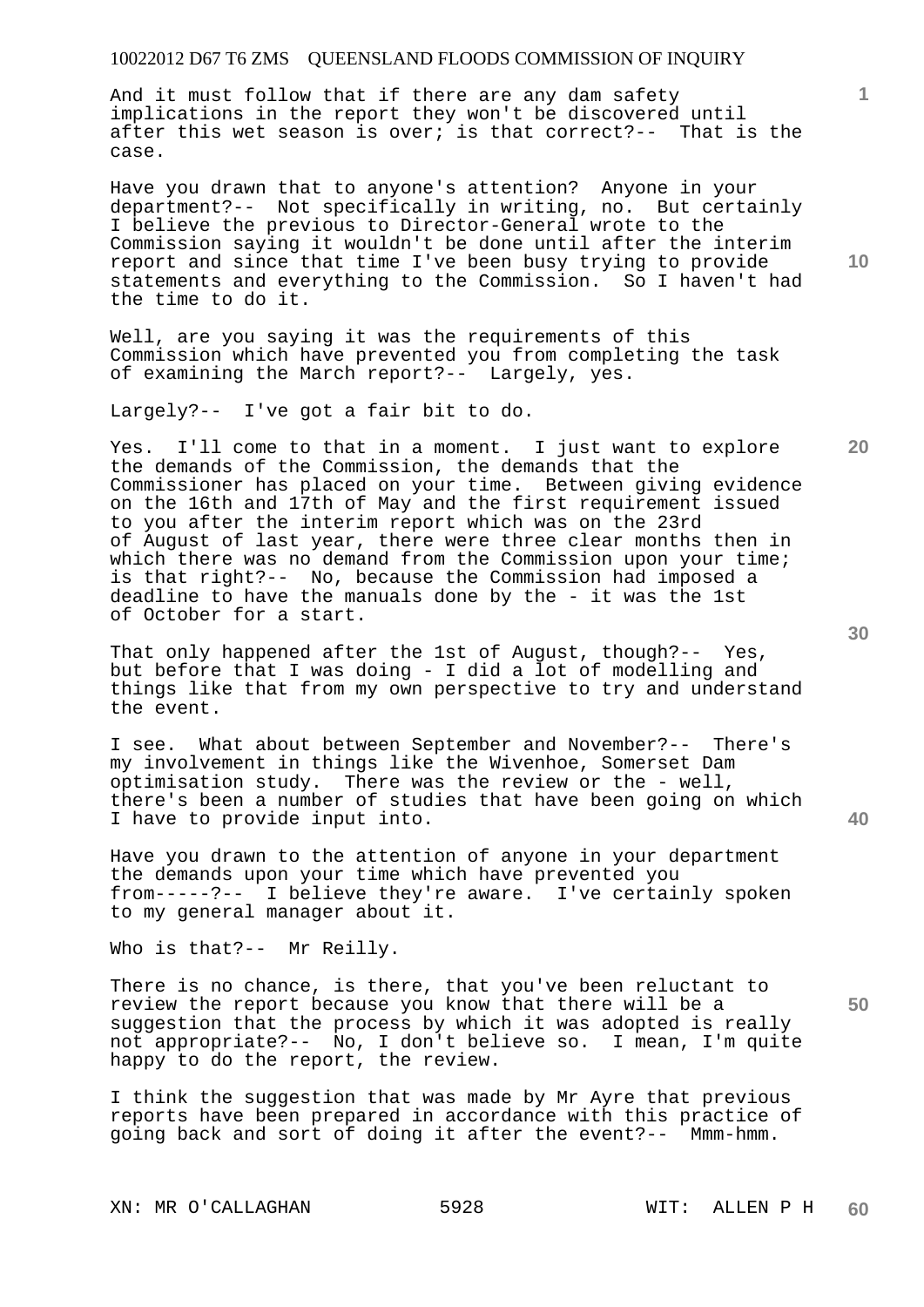And that you have been acquiescent to that practice. Do you agree with that?-- Yes.

Have you had any cause to reconsider the appropriateness of that practice?-- There have been a number of things that have occurred and I note that in the interim report from the Commission they recommended recording of phone calls. I think that will be a marvellous thing to be able to put everything, yeah, get everything correct.

Do you feel you're in a position to truly independently review that report?-- Largely, but I don't think that I will be the only one doing it. I mean, I will have to involve others because it's a massive task.

But you are the one-----?-- I'll be the one responsible.

I mean, you knew what was happening during the event at least to some extent. You had some contact with the engineers-----?-- Yes.

-----during the event. You've received those accounts immediately after the event which are inconsistent with the final report?-- Apparently so, yes.

Does that compromise you at all in your ability to independently assess the final report?-- I don't believe so from the point of view that you need to know what's expected to be able to make that review and it's an informed review. I mean, I'm quite happy having someone independently review it after I've made that assessment if that's the need.

Do you regard any of the four flood operations engineers as friends?-- I have known then for an exceedingly long time. I've worked with them and I thoroughly respect them. I would class them just about, you know, all as friends or acquaintances.

And does that impact upon your ability to independently review the report?-- No. If you look at some of the stuff I've provided back to engineers - you know, I normally review dam safety reviews and things like that. I certainly have no qualms about writing back and saying, "What about this, this and this?", you know, or "You seemed to have got this wrong." What I'm looking for is is the assessment accurate, you know, in the way it's set up. Has it been done properly. It doesn't worry me who's written it.

All right. I might just tidy up the evidence about your involvement with Mr Cooper?-- Mmm-hmm.

In your statement of 3 February 2012, paragraph 7. You say there that you had a meeting with Mr Cooper about strategies under the manual; is that right?-- I wrote that back on the 3rd of February and that was my understanding at the time. That was my memory at the time. I've since found that some of the stuff in there I've been proved wrong and I'm quite happy to accept those were wrong.

XN: MR O'CALLAGHAN 5929 WIT: ALLEN P H

**10** 

**1**

**20** 

**40**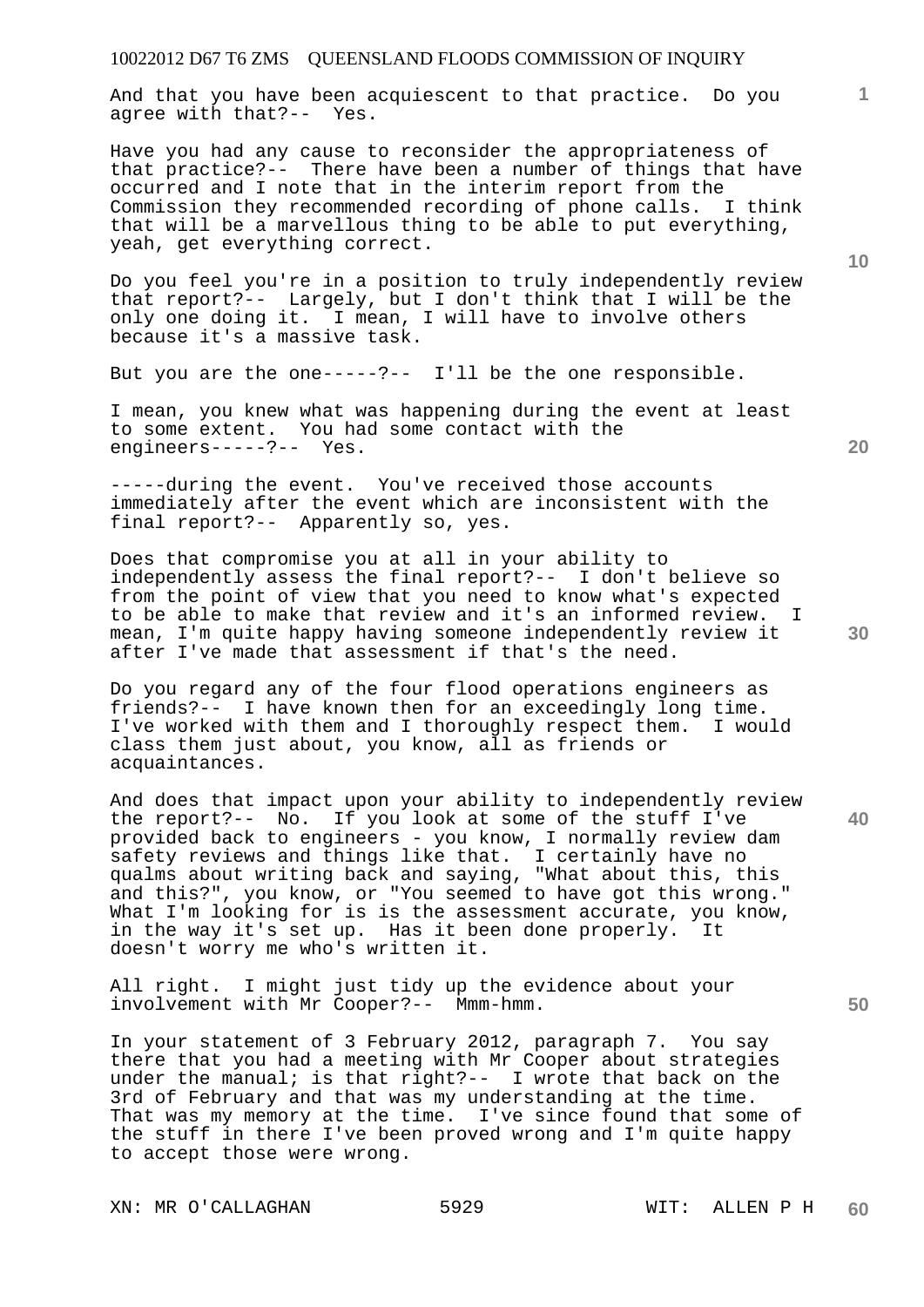Well, do you want to-----?-- So apparently, you know, I must have talked - spoken to Mr Cooper. I understand there was a phone hookup on the - was it the 10th or the 11th. It was all done in about 24 hours. So, you know, I did - I would have spoken to him. I think I spoke to him twice that day.

You record in your statement, I think, that you showed him the Flood Operations Centre; is that right?-- Yeah, apparently I got that wrong.

That's paragraph 7?-- I believe Mr Cooper - I mean he was down in Sydney I've been told so.

How did you get that wrong?-- I don't know. I mean, I know - I do remember going up there on the - on the 12th. I must have shown someone else and got my dates and things mixed up, but I have taken a number of people, you know, gone through the manuals with a number of people over the last 12 months.

How many people did you take to the Flood Operation Centre?-- It would have been only a few but, you know, I don't remember the dates I go up there. I don't recall that sort of information.

You did say - you recorded in an e-mail PHA 57 to the statement of 3 February. I might show you that?-- Yep.

Down the bottom of that page, I think. You recommended that whoever was engaged keep well clear of the Flood Operation Centre because they could interfere with the work there?-- Yes.

Who were you taking to the Flood Operation Centre who would not interfere with their work?-- It's a matter of whether you go there just to have a look or whether you go there to really sort of trying to investigate as to what is going on. I suggest there's two different aspects. One is just a superficial look and one is really going there and having a decent look at their computer systems and records.

Well, who were you taking there to have a superficial look?--They would have been people - from memory now it would have been post event so, yeah. I don't remember who I've taken up, but I know I've been up there several times.

All right. Well, I can take you through the e-mails if you like, but you seem to have some familiarity with the exchange or exchanges with Mr Cooper?-- Mmm-hmm.

And do you accept that it would appear that he's adopted your proposition that for the last-----?-- Apparently so from this morning.

Just let me finish. That part of your e-mail where you said "for the last day or so before yesterday's big rise it would have been a W2"?-- It must have adopted that.

XN: MR O'CALLAGHAN 5930 WIT: ALLEN P H

**20** 

**40** 

**50** 

**10**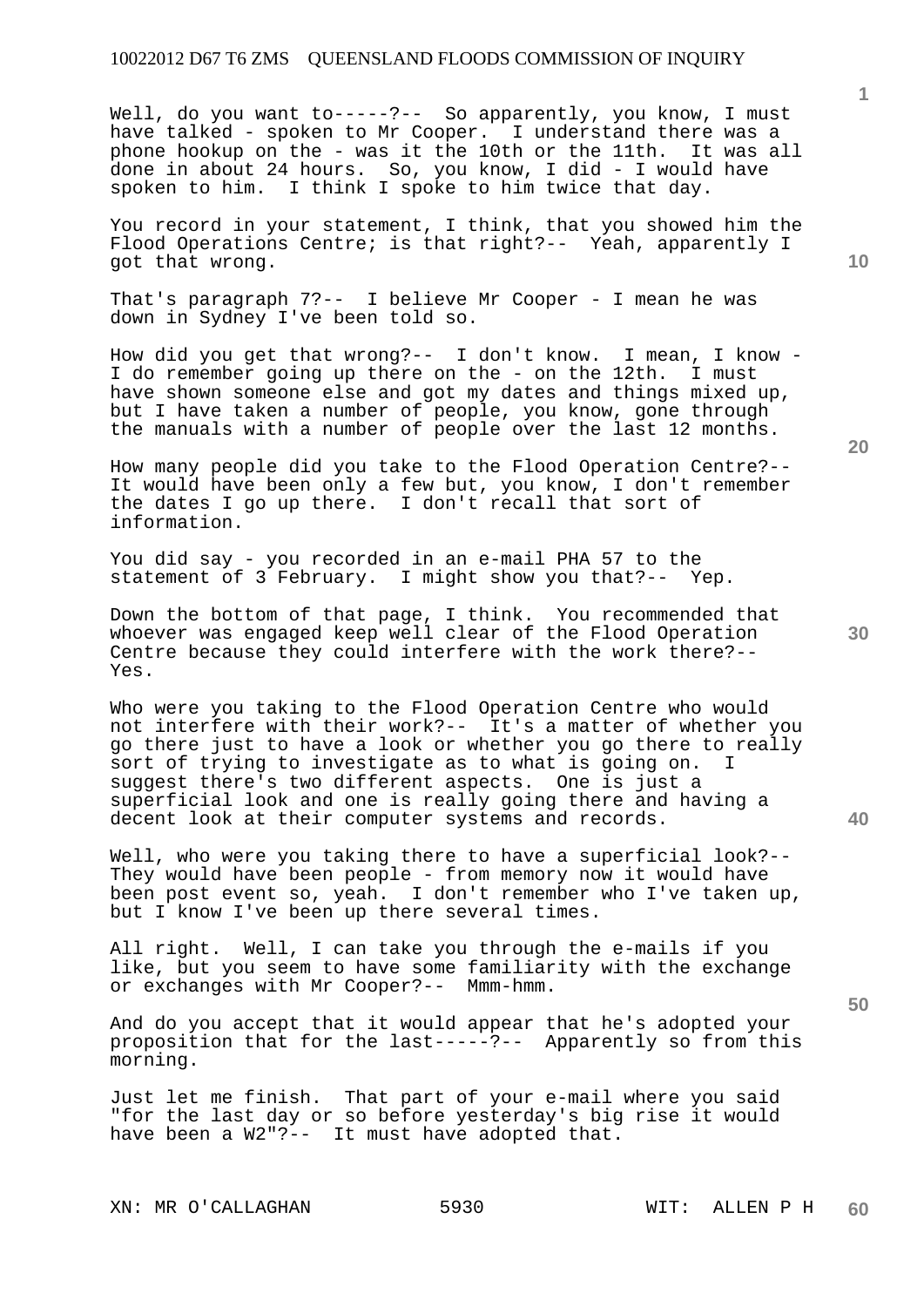Attachment PHA 63 to the statement of 7 February. We've already looked at that. You were aware, were you not, that Mr Cooper had a short timeframe in which to prepare his assessment?-- Yes, I understood that.

Did you not see a danger that your account of what happened might have affected his assessment?-- When you put this in context the draft report that he had provided me was just very different to what my understanding was because, for instance, he said, I think he said W1 in the draft report had gone right through till 74. I mean that was just wrong.

Hmm?-- So, I mean, that would have been, you know, why I would have provided something like that.

Of course, saying they would have been in W2 for the last day or so was just wrong too, wasn't it?-- Apparently, yes.

All right. That's all I have for the moment. Thank you.

COMMISSIONER: Mr Rangiah?

MR RANGIAH: I have no questions.

COMMISSIONER: Mr Murdoch?

**30**  MR MURDOCH: Mr Allen, during the examination by Mr Callaghan, counsel assisting, you offered at one stage to show the parts of the first draft provided by Brian Cooper which you believe were inaccurate. Is that a fair recall of your offer?-- Yes, I think so. They would have been bits I've commented on.

I wonder if we can have the first draft up. It's various places. It's part of PHA 63. And you've got your own hard copy there, Mr Allen, have you?-- Yes.

**40**  Have you marked up on your hard copy the parts that you saw as inaccurate?-- Yes.

Well, just, firstly, indicate the parts that-----?-- Well, it's on page 2. It says - the paragraph that says, "Until the last hour or so Wivenhoe has been below 74 and accordingly would be operating under strategy W1."

**50**  Yes?-- That's the first obvious mistake. Now, whether I - I don't believe I comment on the second one, but the next paragraph it says, "Over the last couple of days the storage level in Wivenhoe Dam has increased above 74. The storage level in Somerset Dam is at 103.3 and rising. This situation would demand strategy W3." So those two statements were obviously in error.

Yes. Was that the full extent of the errors that you-----?-- Well, remembering that I only had 15 minutes to comment on something. They were the obvious ones that I picked up.

**1**

**10**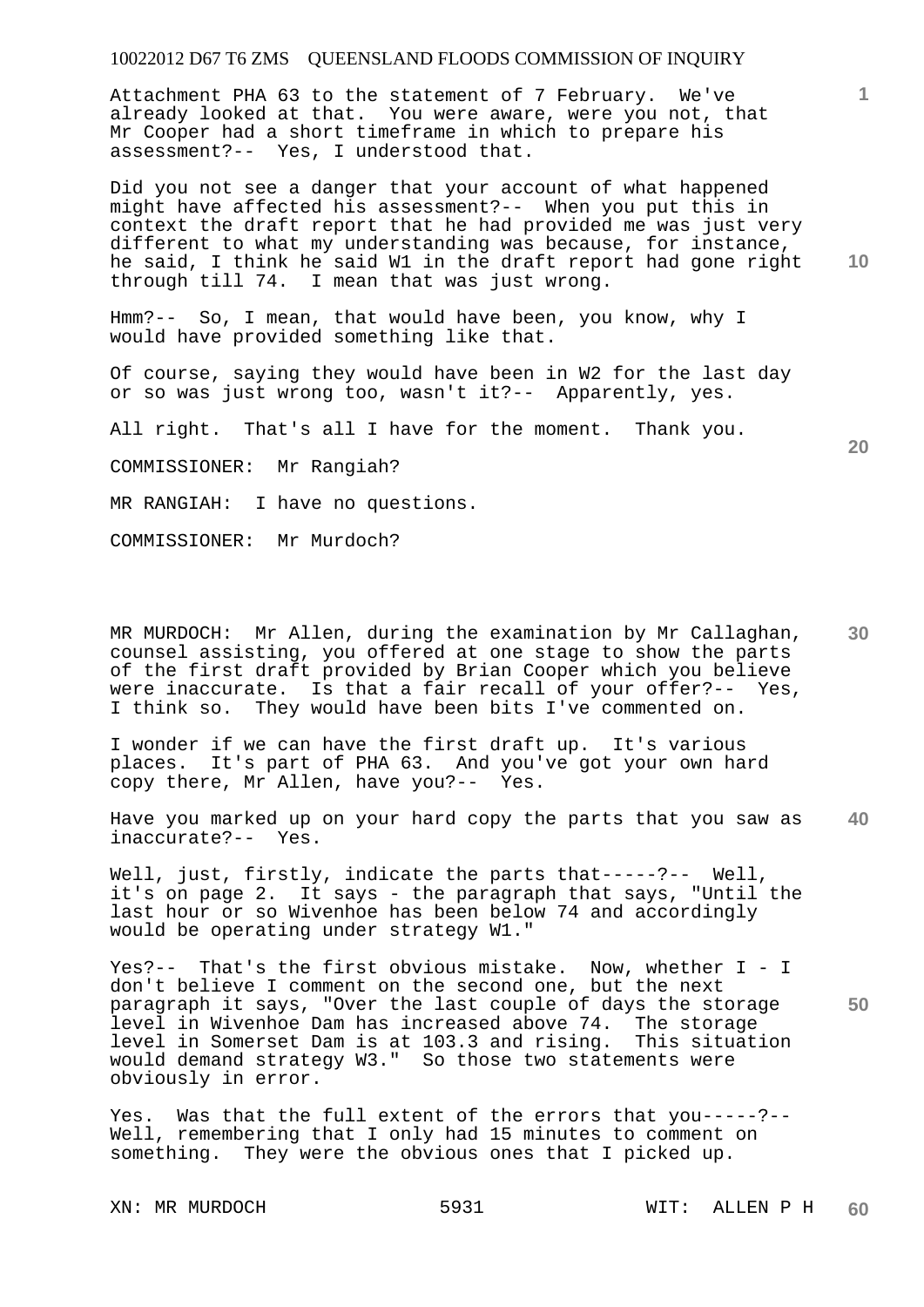And so that there's no doubt, your communication of your identified areas in his draft, was that confined to an e-mail?-- Yes, there was - there was just so much going on that morning. I mean, I received the document less than an hour before.

Did you have a telephone discussion with Mr Cooper in relation to the matters in his draft which you-----?-- Not that I remember but, you see, I mean I was given - I had about 15 minutes to put the missing technical situation reports together and I just said in - when I provided that I said I'll have a read of the report and get back to him. I did that and I've sent those comments by e-mail.

Well, later that day Mr Cooper's final report was received, wasn't it?-- Not by me. It may have been sent to me, but we were locked out of the building then and I don't even know don't even remember whether the e-mail system was working. They just shut the building down.

Well, I take it, though that-----?-- I received it subsequently, yes.

Received it and read it subsequently?-- I would have had a read of it subsequently.

And can you assist in relation to an approximate date in which you read it?-- Not really. It was Mr Cooper's report. It wasn't mine to comment on at that time. I wasn't the client. It was the Water Grid manager as I understand it.

COMMISSIONER: Why was it you who was e-mailing him to correct it?-- I was asked by the Water Grid manager to liaise with Mr Cooper.

All right. Is that a regular sort of occurrence? You both-----?-- No, not really. I mean, this - the - I gather Mr Dennien realised that he couldn't provide the support needed by Mr Cooper and he asked me to do it.

Right. Thank you?-- But normally I wouldn't have been involved in that sort of thing.

MR MURDOCH: Mr Allen, I take it that given that you were locked out of the building, et cetera, there may have been a few days elapsed before you were in a position to read Mr Cooper's final report?-- Yes.

**50**  But I take it you did read it?-- I would have read it, yes.

And do we take it that when you did read it that you were content with its contents?-- Well, I wasn't going to comment because it wasn't my report.

No, but-----?-- Yeah, no, I mean, I must have been generally okay with it, yeah. I mean, there might have been errors in it, but I certainly didn't get back to Mr Cooper to point out

**10** 

**1**

**20**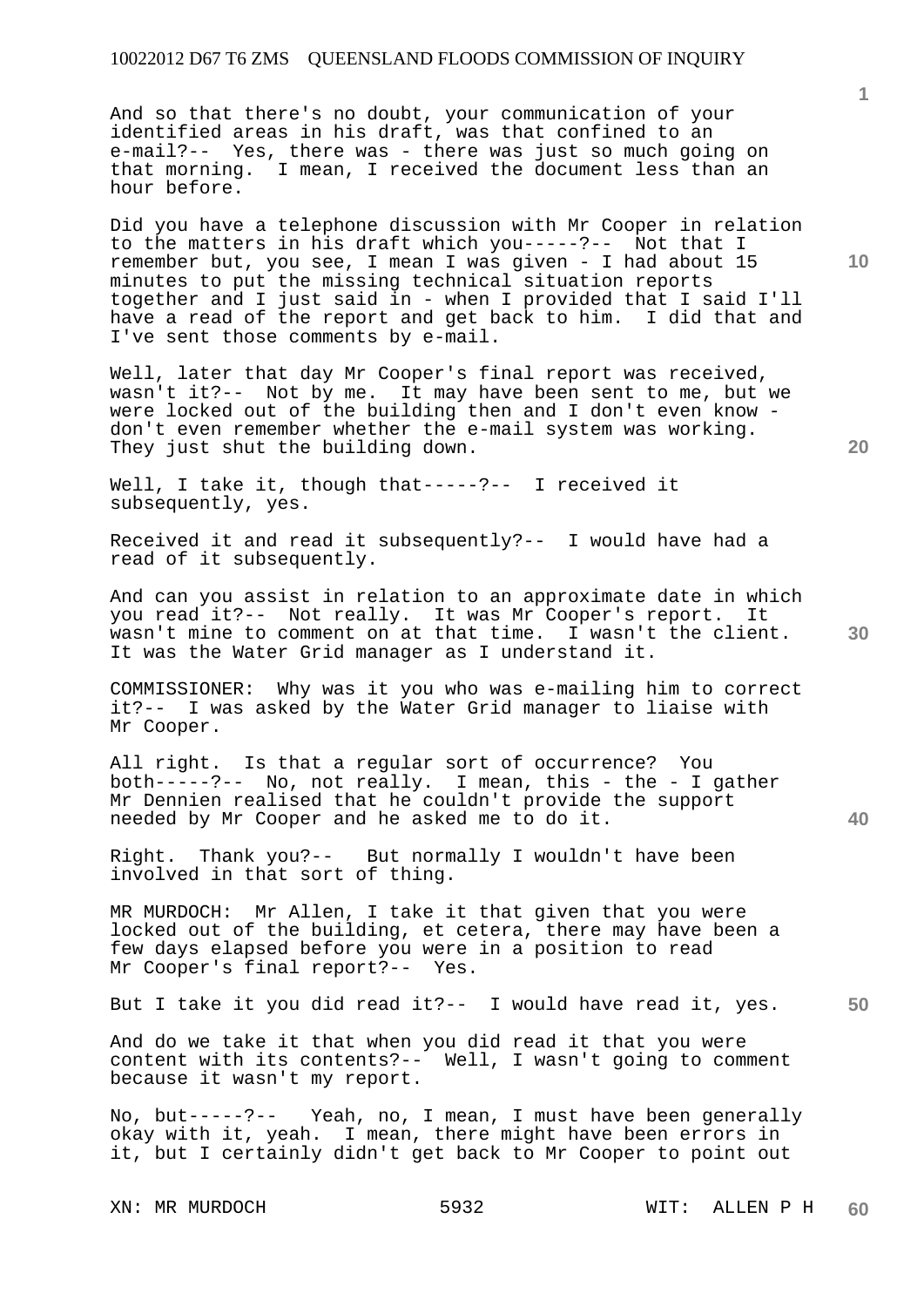the errors in his final report. It was his report.

What I'd like you to explain is, given that you had corrected him in relation to some errors which you identified in his first draft, were you content that he had done what you wanted him to do in remedying those defects?-- I gather there was still one error in the final report, wasn't there?

Well, are we talking there about the reference to EL74?--Yes, I believe so. But I didn't have to - I wasn't asked to provide a comment on it and I wouldn't have gone back to him on that.

Look, for that matter-----

COMMISSIONER: You were abdicating its use in the ministerial briefing note?-- Yes, that would have been after - well, the use in the ministerial briefing note, you know, might have been around the time I was doing it, but his general conclusions were accurate. They were the best conclusions available at the time.

MR MURDOCH: Can you just explain how you said you weren't asked to comment about his final report, but you did comment about the draft?-- Yes.

What was the difference between the draft and the final report?-- Oh, the final report had a whole lot more data attached to it and things like that. Have you got a copy of the final report?

Well-----?-- There must be a copy somewhere. I've got one somewhere.

That was later the same day, the 12th?-- Yes, but I didn't get it that day.

No, well-----?-- No, yeah, that's the one provided - I understand there was an e-mail at 13.31 in which that was provided.

Look, to sum up then, apart from the reference to EL74 which was an erroneous figure, we've established that when you did read the final report from Mr Cooper that you were content that it was accurate?-- It said most of the right sort of things, the way I believed it at the time.

And do you recollect that where his draft had referred to strategy W3 the final report did not refer to strategy W3 being in operation?-- I wasn't conscious of it until, you know, if that's case. I mean, I haven't been explicitly through it and compared the two documents.

All right. As you are minded today, do you have an opinion as to whether during the January 2011 flood event whether W2 was ever in place?-- I - I haven't made that judgment. As I understand it - you know, the difference between W2 and W3 is what the Lockyer and Bremer were doing. So I assume they've

**30** 

**20** 

**40** 

**50** 

**10**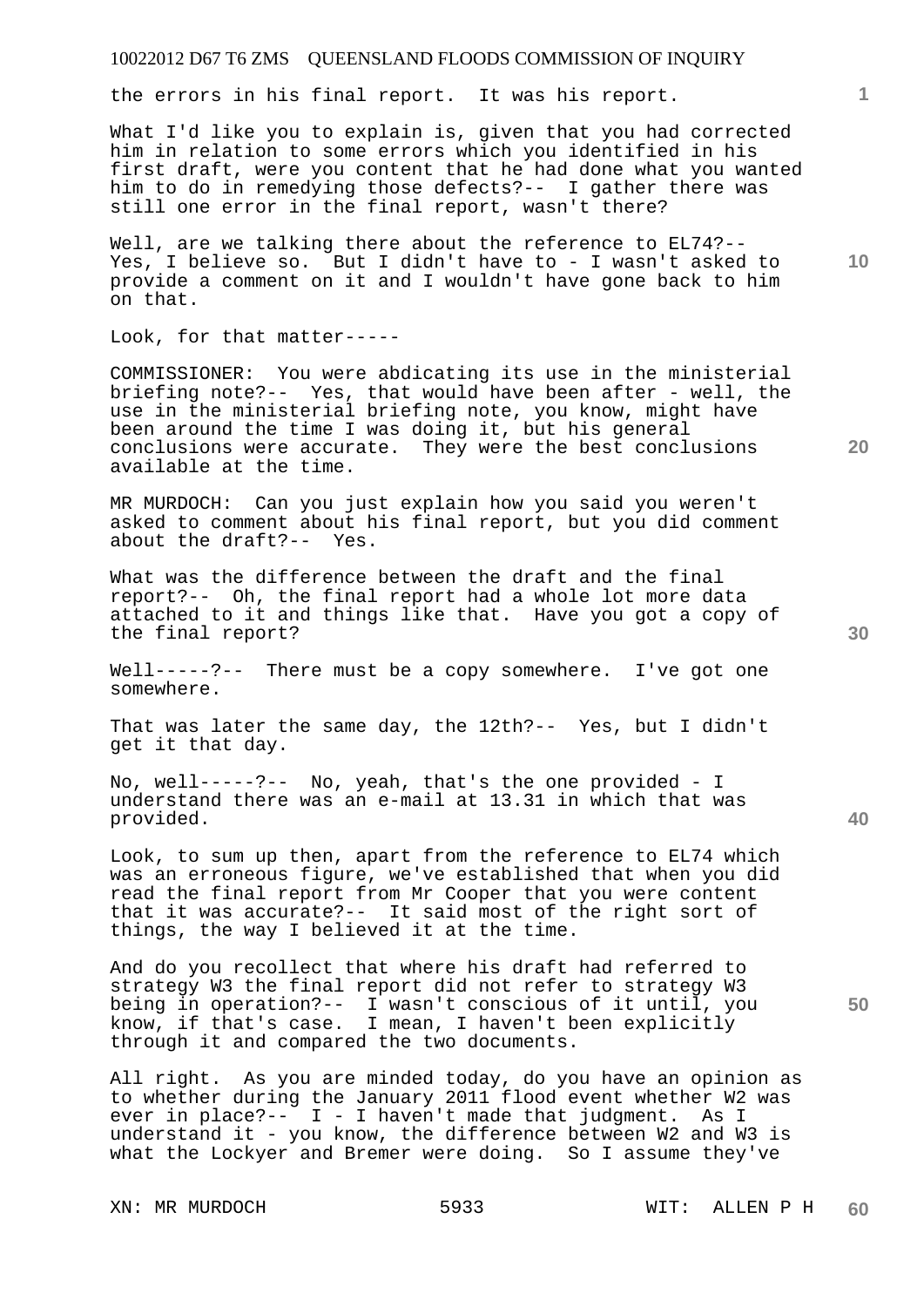taken those into account and the report reflects that.

All right?-- I haven't been through the data to absolutely check every little bit. I will do that ultimately.

Do I take it from what you've said that you don't have an opinion now as to whether W2-----?-- No.

-----was ever in operation?-- No.

And when this inquiry resumed you'd been aware that there was a measure of controversy related to the strategies that were in place?-- Yes, I believe so. But that didn't worry me because, I mean, the issue for me was have they given the right discharges at the right time. As to whether it's W2 or W3, as I said before, I mean, they're interchangeable virtually. So, you know, if they don't produce difference in discharges what's the worry about.

COMMISSIONER: What if there's a controversy about whether they're in W1 or W3?-- W2 or W3, you mean?

No, I mean W1 or W3?-- W1 and W3, they're very different strategies. So W1 applies when you are trying to protect the bridges and W3 is when you're trying to protect urban damage.

So if there was some suggestion that they were in actually W1 after 8 a.m. on the 8th of January-----?-- If they went over 65 or 68.5 they were in W3 or W2.

MR MURDOCH: Just to clarify matters. You've just said again that as far as you're concern there's little difference between W2 and W3?-- Yes.

Why was it then that you bothered to take up with Mr Cooper the need to alter his reference to W3 to include a reference<br>to W2?-- In what part of it was that? In what part of it was that?

Well, in his draft it made no mention of W2-----?-- Oh, right. Okay.

-----but he had referred to W3?-- Yeah. Because the - in his draft he - he was talking about W1 all the way through to 74. And that was, you know, outright incorrect. I mean, it had to - once it got above 68.5 it was in two or three.

Just on another matter, in the light of what you've said can you see any utility in the retention of a W2 strategy in the manual?-- No, I'd be looking to - in the Wivenhoe, Somerset Dam optimisation study I'll be looking to see them combined.

And how long have you had that opinion?-- Relatively recently. We've - in the Wivenhoe Dam, Somerset Dam optimisation studies that have been going on at the moment they're seeking input into the potential options. Now, that's been going on for about the last two weeks.

When Mr Callaghan asked you whether there was a definition of

**20** 

**40** 

**50** 

**30** 

**10**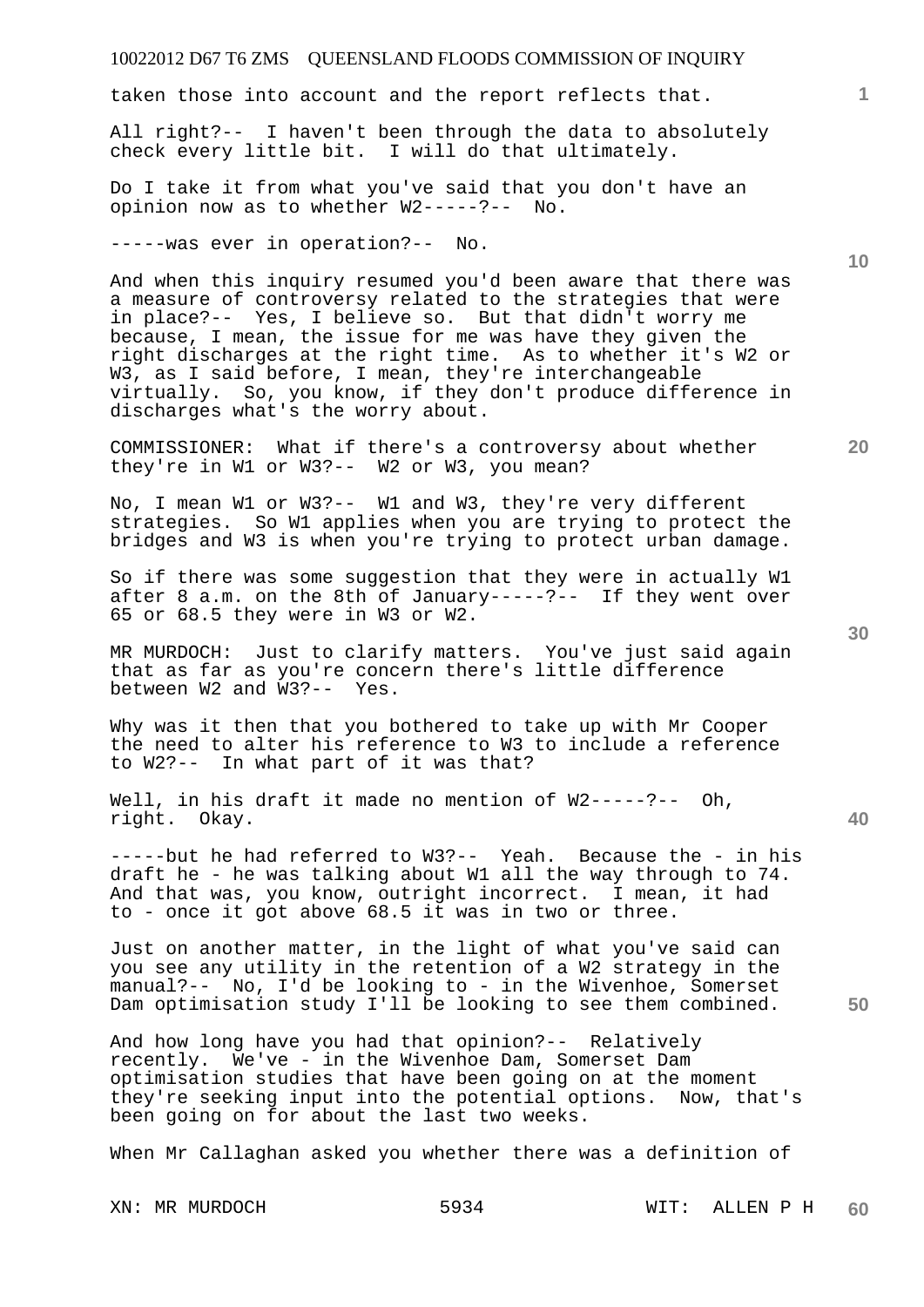urban inundation you said that the manual didn't include such a definition?-- No.

So far as the reference to disruption to rural life in the valleys of the Brisbane and Stanley Rivers, that does appear to be defined, doesn't it, because of the explicit-----?-- Yes.

-----references to particular bridges?-- Yes.

And so far as those elements of that definition are concerned, they're really references to the current state of particular items of infrastructure, aren't they?-- Yes.

And if that infrastructure were to change necessarily the criteria-----?-- Yeah, you would need changes to the discharge criteria in the manual, yes. That's happened before because I know in the 99 event we were looking at 250 cubic metres a second for Burton's Bridge and now it's up to 430 so the manual's been changed.

And that's because the bridge has been-----?-- Yes, yes.

Thank you.

COMMISSIONER: Mr Sullivan?

MR SULLIVAN: Thank you. Mr Allen, my name is Sullivan. I appear for Mr Tibaldi?-- Yes.

You were asked some questions or taken to an aspect of the Flood Report which had referred to W2 having been bypassed. Do you recall that?-- Yeah, I remember it being mentioned.

And am I correct in recalling that one of your answers was you don't always go to W2?-- That's right.

And was that the view that you held last year?-- It's the view I've held since 1995.

Now, you recall at some stage during the flood writing process before the final version of the Flood Report came out you spoke to Mr Tibaldi?-- Yes, I believe I did.

**50**  But I'm correct in saying that you don't recall now exactly-----?-- I don't recall the details. I remember, you know, things like just asking him to put everything in and as I said that's why the report was so big.

I understand that. I just want to now just see whether I can jog your memory. Do you recall during one of those conversations that Mr Tibaldi raised as an issue that there'd been a transition directly from W1 to W 3?-- Not specifically, no.

**30** 

**40** 

**20** 

**10**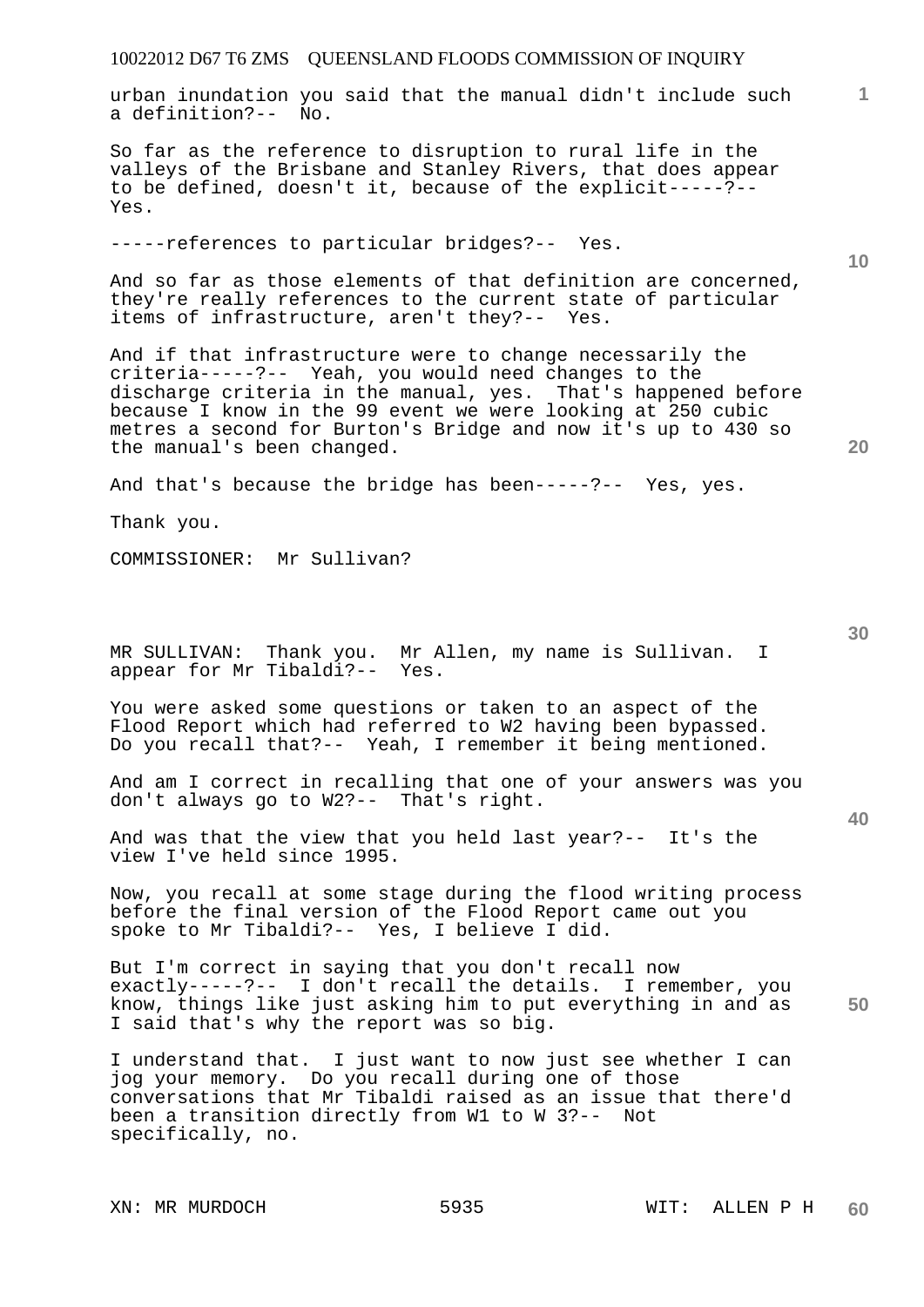And that do you recall as a topic he raised with you a concern that he thought that there was something in the manual in the flow chart which had indicated that there may have been a need to go to W2?-- I know we discussed the flow charts and I know John - or Mr Tibaldi, sorry, put it into the flow charts in revision eight. So we might have been discussing some of those sort of things then, but I don't specifically remember, you know, back in January of 2011-----

But you accept that-----?-- -----or March.

That's possible?-- It's certainly possible.

But-----?-- It might have been why it was changed in the next version of the manual.

And that also that he was concerned that the fact that there had been a transition from one to three and not to two as indicated by the flow chart might have been a non-compliance. Did he raise that with you?-- I don't remember, but it certainly doesn't worry me that W2 was avoided if that's the case.

And that wouldn't have worried you at the time?-- No.

Because as you said you don't go directly from-----?-- You don't necessarily go to W2. You may, but you don't necessarily.

And can I suggest to you that you - that a conversation on that topic occurred and that you replied with words to, "Just give us the facts John."?-- Yeah, that would have been my approach.

"This is what you will be judged on."?-- Yes.

**40**  Words to that effect?-- Words to that effect. I don't know whether I would have said "this is what you'll be judged on", but it tends not to be something I'd say. But I would have asked him to put, you know, everything in.

Thank you. Thank you, Commissioner.

MR BURNS: No questions.

MR AMBROSE: No questions.

COMMISSIONER: Yes, Mr O'Donnell?

**50** 

MR O'DONNELL: Just one thing. About the Cooper report, was the e-mail you sent saying that in the last day or so Wivenhoe would have been managed under W2. Were you clearly distinguishing in your own mind at that time between W2 and W3?-- Not necessarily. I don't believe I would have. mean, it depends where I got the W2 from and for the life of

**10** 

**1**

**30**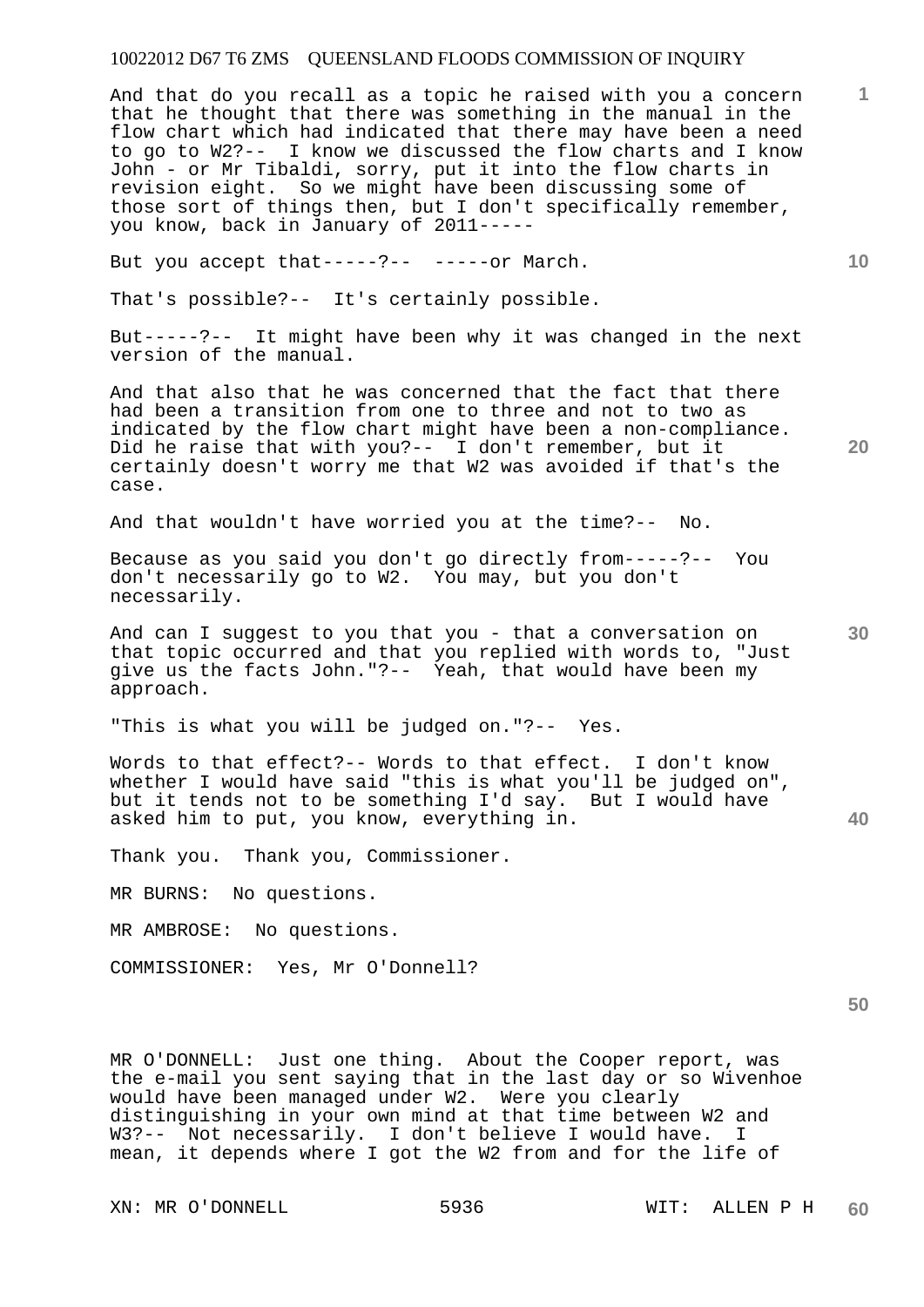me I can't remember now where I got it from so.

Well, you told the Commissioner it might have been from the TSRs you were receiving?-- That could well be true.

And you didn't - I think you didn't mention any other specific sort of information you could recall?-- No, I got the - I would have been getting Flood Operation Centre logs at the time. It might have been a reference in there. I don't know.

**10** 

**1**

**40**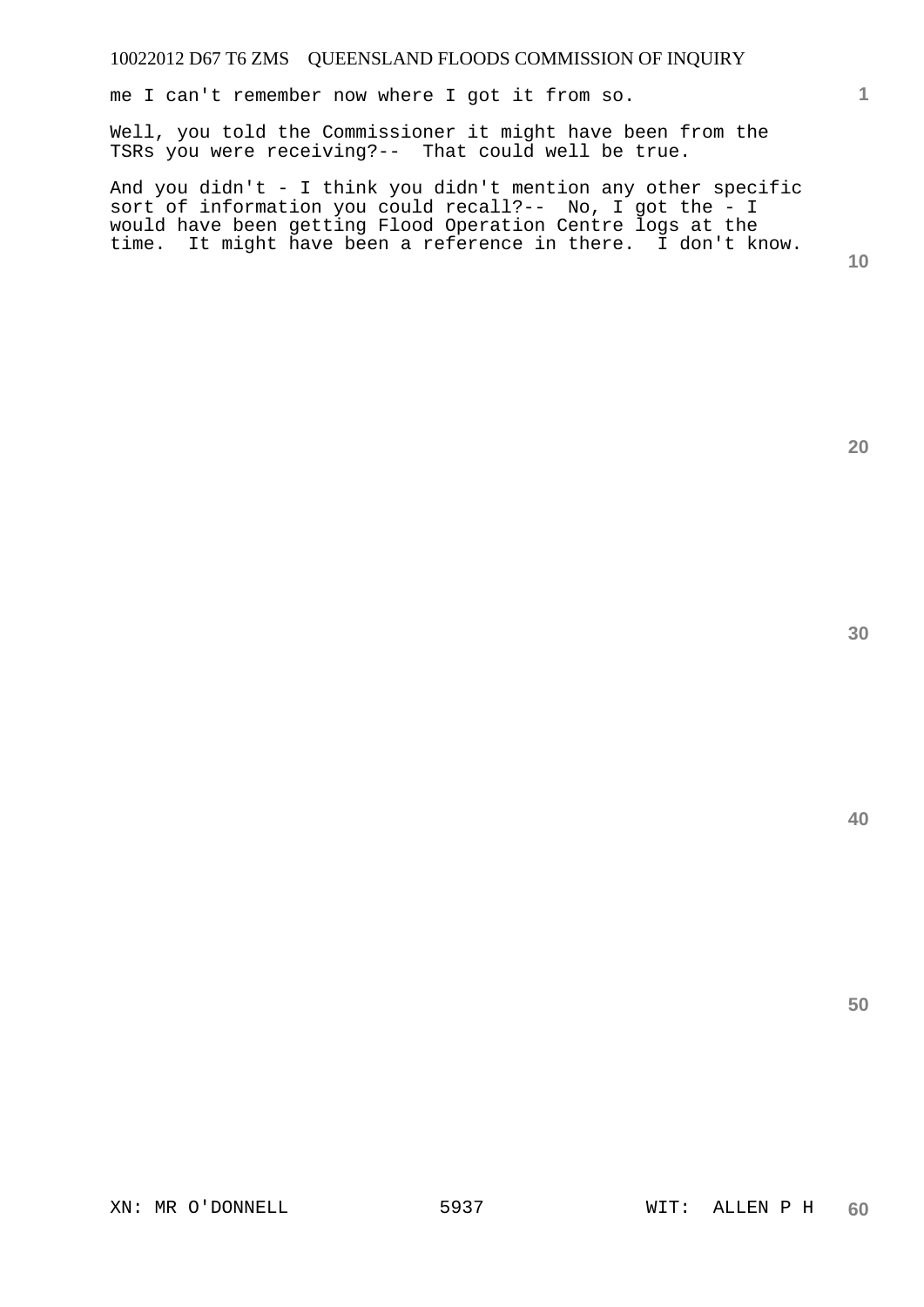All right. I think if you look at the TSRs and the situation reports - sorry, when you say Flood Operations Centre logs do you mean-----?-- They were the ones from the duty engineers.

We call them situation reports?-- Yeah, I think it was there is the technical situation reports and the Flood Operations Centre situation reports, or something like that. I can't remember what exactly they call them, but there is a different title.

Yes. Well-----?-- They were the one directly from the duty engineer.

I think if you look at those, you won't find any statement saying what is the current operating strategy?-- Yeah, I have looked through some of them, and I haven't found a reference to it, but I haven't been through them all, you know, explicitly looking for it.

Could it be that what happened was this: at the time you wrote the email to Mr Cooper, things were a bit rushed and you drew an inference, perhaps, from the situation reports or the TSRs, based upon the information in them regarding lake level-----?-- That would have been what occurred, yes.

-----releases and inflows?-- Because I didn't have access to any particular data at the time. You know, actual data-----

Yeah?-- -----as to what else was going on.

So in other words it is not that you read somewhere W2 in a situation report or a TSR; it is, rather, that you looked at the information in them regarding lake level, inflows, releases, and you drew an inference?-- You know, as I said, I don't remember where I got the W2 from.

But it could have been-----?-- If could have been, yeah.

**40**  -----you drew an inference from that sort of information?-- Yeah.

To think, well, they must be operating under W2 or W3?-- I must have come to that conclusion somehow. I don't know. I don't remember. I mean, if you had have asked me in April last year, or, you know, when I first appeared, I might have had some idea but I don't remember now.

Thank you, Commissioner.

COMMISSIONER: I was going - Mr MacSporran hasn't-----

MR CALLAGHAN: I had suggested to Mr MacSporran-----

MR MacSPORRAN: I think Mr Callaghan has some questions first.

MR CALLAGHAN: -----that there are a couple of questions which it is appropriate I should ask before he asks Mr Allen

**10** 

**1**

**20**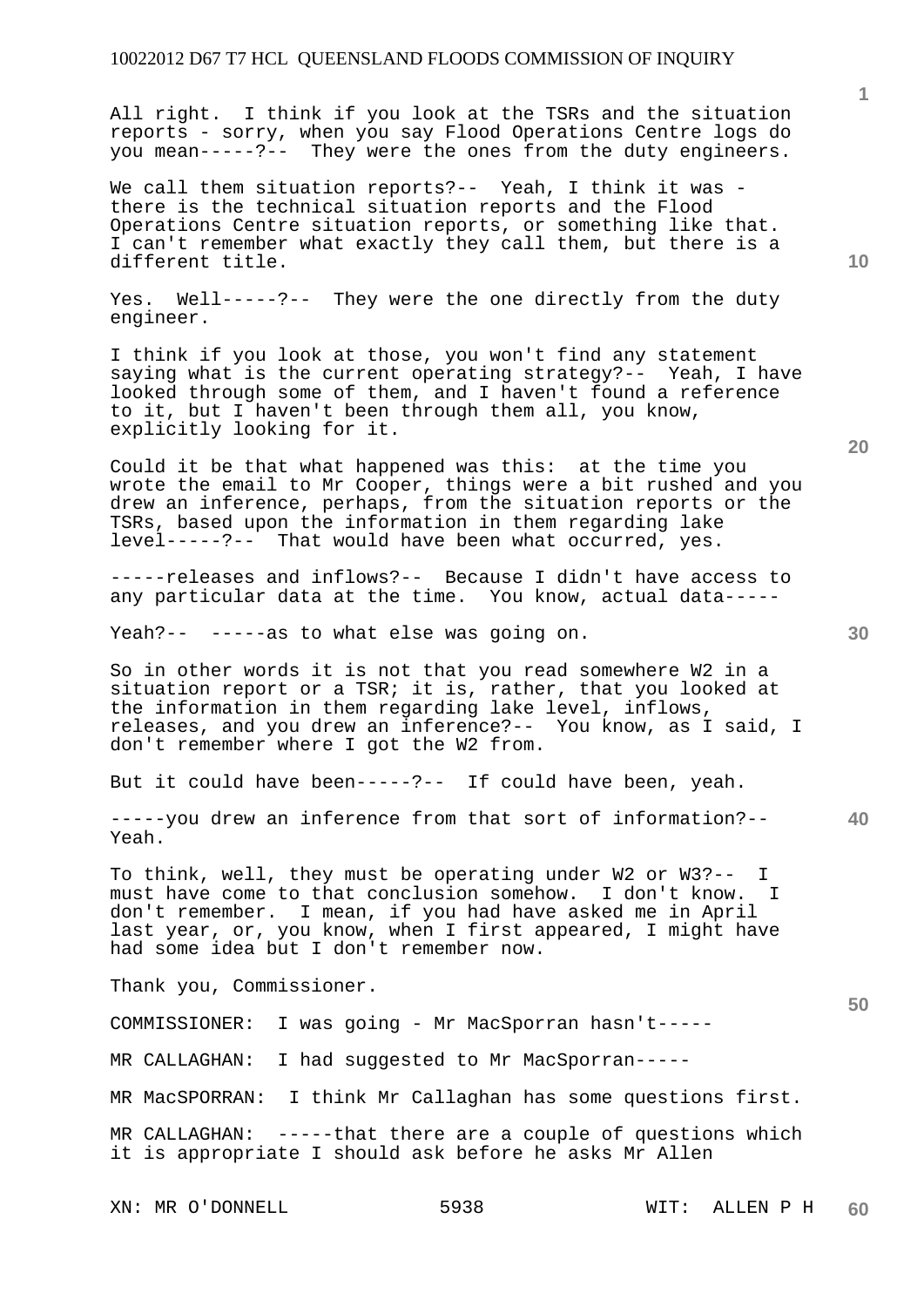anything further.

Mr Allen, I just wanted to make a few things - make a few things clear. You were aware, of course, that the March report was going to be relied upon as a record of what actually happened during the flood event?-- Yeah, most certainly. I mean, that's what you would have to rely on.

Are you aware that the suggestion will be made that the net effect of the March report is misleading. For example - I mean, you look askance, but, for example, to the extent it records that W2 was bypassed and W3 was definitively adopted at 8 a.m. on the 8th of January?-- I am aware that there is some controversy over that, yes.

All right. And the suggestion will be made that it reads the way it does and is misleading because of the method adopted in writing it?-- Apparently so.

Right. And the suggestion will be made that you were clearly aware of the method which was being adopted for the writing of the report?-- Yes, yeah.

Just on that point, can I just ask you about the exchange you just had concerning the conversation with Mr Tibaldi about the bypassing of W2? Do you have a recollection of that conversation or not?-- I remember discussing those sorts of things but I don't remember a particular time or whatever of that conversation. It may have been well and truly after the event, I don't know.

Do you recall saying something like, "This is what you will be judged on", or not?-- As I said, it is not the sort of words I would have said. I mean, it is just not words I tend to use. But I would have said, "Just include everything." I mean, the name of the game is to document everything so it can be used in the future. There are too many flood events that are around that we just don't have sufficient documentation on.

All right. It will be suggested that to the extent that you were aware of the method adopted for the writing of the report, and given that you were in possession of information which was inconsistent with that in the report, that you, too, must have been aware that the report was misleading?-- No, I wasn't. I mean, the suggestion might be there but  $I - I$ certainly haven't gone back and cross-checked everything.

All right. I think that's all for the moment, thank you.

COMMISSIONER: Mr MacSporran?

**10** 

**1**

**20** 

**30** 

**40**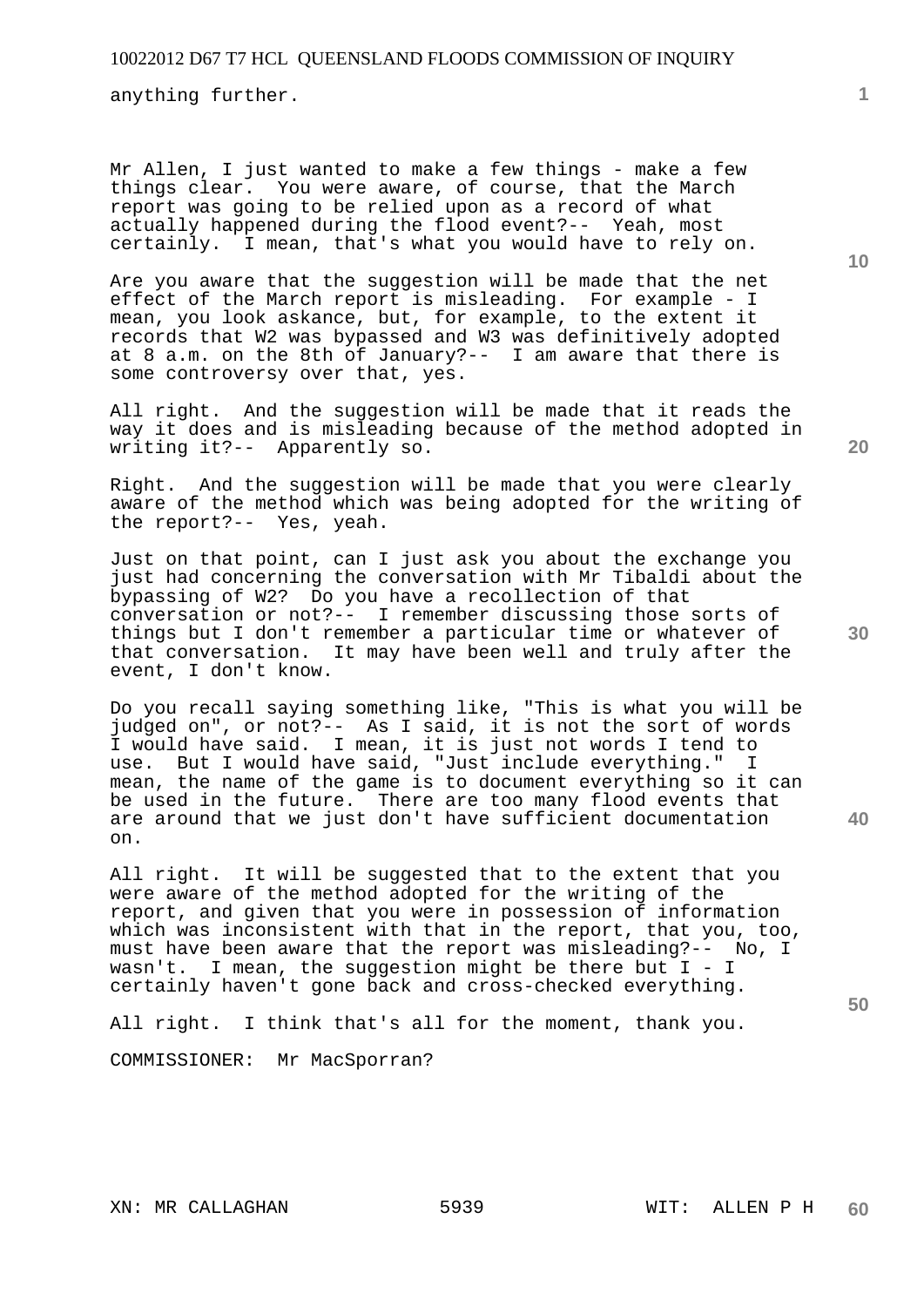MR MacSPORRAN: Thank you, Commissioner. Mr Allen, just one matter. You said you were a flood engineer back in 1999 when you managed that event through the dam?-- Yes.

And Mr Ruffini was one of the other flood engineers?-- He was my fellow senior flood operations engineer at the time.

**10**  What about the other gentlemen mentioned for this event, Mr Tibaldi and Mr Malone, were they-----?-- No, they weren't involved at all at that stage.

Mr Ayre?-- Mr Ayre was one of my - he did a lot of work for me in the early 90s when we were reviewing all the hydrology and hydraulic models, but he left to go to consultants before the '99 event.

Now, that event in 1999 was managed under a different version of the manual?-- Yes.

You have had a look at that manual in preparation for giving evidence, have you?-- I have had a look at the manuals over the last, you know, year, I suppose, and, I mean, I had to put it altogether for my - one of my first statements, yeah.

All right. Now, the manual that you would have used or would have been in operation at the time you managed the '99 event, did it have no W designation?-- That's right, yes.

But the same numbers?-- Yes, it had the simple number, yes.

So you had strategies from 0 through to 4, did you?-- That's right.

And included in that were W - sorry, 1, 1A to E inclusive?-- Yes.

Then 2, 3, 4?-- Yes.

**40**  So the designations - or the categories were the same without the W number in front?-- That's right.

Or W letter, I should say, in front. Now, when you came to report the event, that is the '99 flood event-----?-- Yes.

-----you reported that in late '99, is that so?-- Yes.

Did you refer in there to which strategy by a designated number you had been in at any given time during the event?-- I don't believe so.

You have had a look at the report recently?-- Yes. I can't find any record of it.

Can I show you this document, please? I apologise for not having copies, Commissioner, but it is only a small point and perhaps I will just tender it. It was provided with material as per requests on the 8th.

XN: MR MacSPORRAN 5940 WIT: ALLEN P H

**20** 

**50**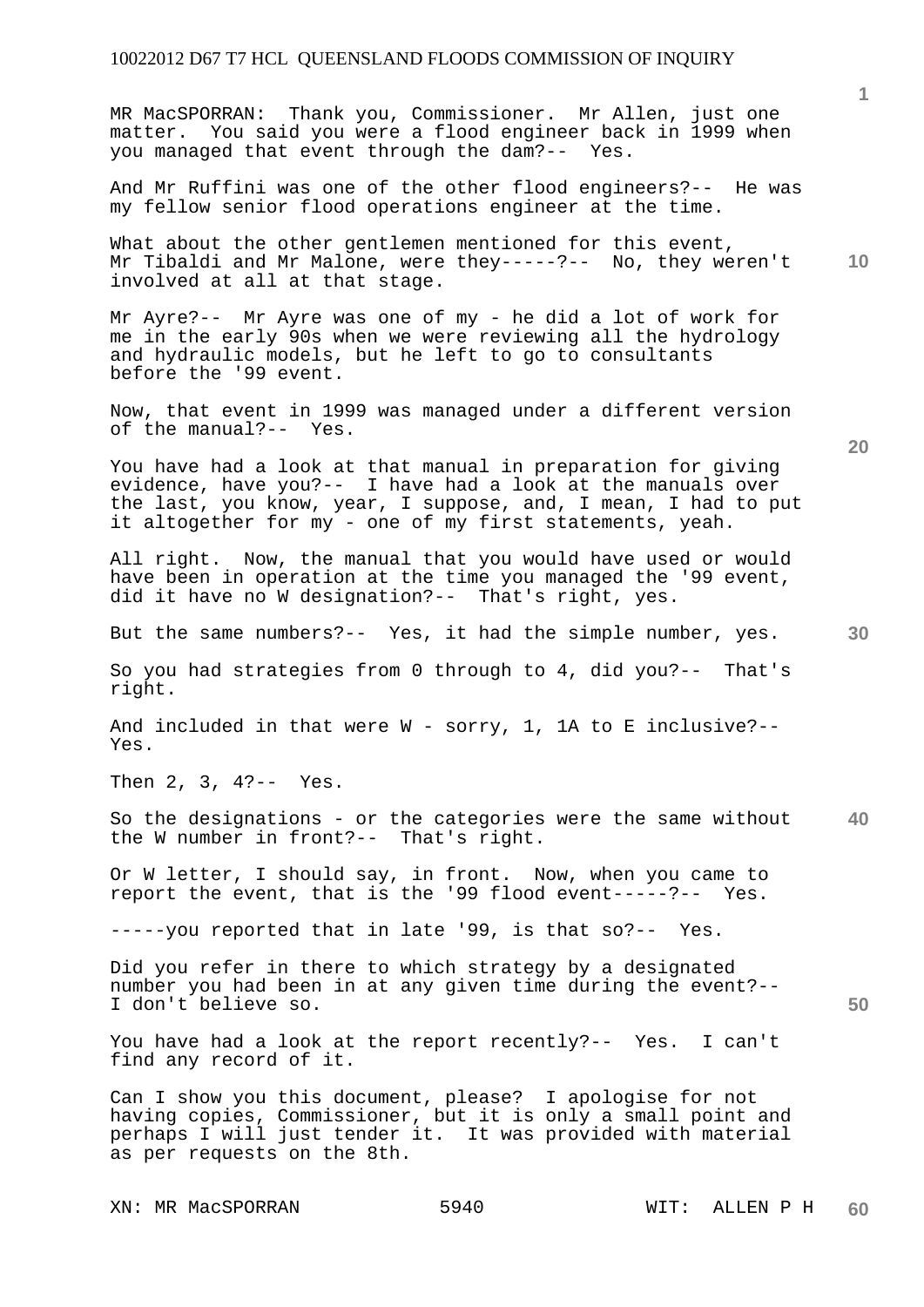COMMISSIONER: What is it, Mr MacSporran?

MR MacSPORRAN: It is the 1999 flood event report furnished in September 1999.

COMMISSIONER: 1,129.

ADMITTED AND MARKED "EXHIBIT 1,129"

MR MacSPORRAN: Just very quickly if you would, Mr Allen, just flick through it and verify if you would, for us, that there are no indications in there which particular strategy you were in at any given point in operating or managing that event?-- No, that event was a very different event and there would have been no reason to do it.

But is it also reflective of the fact that then, as now perhaps, flood engineers don't talk in terms of the strategies when they are discussing operating or managing things?-- No, no. They - I know when I was a flood engineer we were just talking about the headwater levels and the - what was going on, you know, in the Lockyer and Bremer and what discharges there were.

But when you manage an event and when you discuss, as you say, the headwaters, what's going on in the Lockyer and the Bremer, the lake level, the flow rates, the discharge rates, you are turning your mind, aren't you, to, in effect, which category or strategy you are operating in?-- You certainly are. I mean, you relate back to it but all your training just - you talk about discharges and things like that. So you become totally familiar with it during the event.

**40 50**  In managing an event such as the one you were involved in in '99, you don't routinely tick a box to indicate which strategy you're operating in?-- No, well, I certainly didn't in '99 because I remember I was - in the lead-up to the event, it started out at a level of about 75 per cent full in Wivenhoe, about 64, which is what it is now, and it went - it was going up - in the first 24 hours I was on duty - I was there the whole time - and John Ruffini, I sent him off to have a sleep at one stage, and I know I got back - when I got back I'd found that John had already opened the gates and was already in procedure 3. So we didn't - I have no recollection of going into W - sorry, W1 from today's perspective - at all. We just went clean through it without - because all the Lockyer - sorry, the Lockyer - flows had already flooded all the bridges so we just went straight to W3.

Yes, but when you say going straight to W3, you didn't sit around and talk about going to W3?-- No.

You simply managed the dam by, in John Ruffini's case,

XN: MR MacSPORRAN 5941 WIT: ALLEN P H

**1**

**30**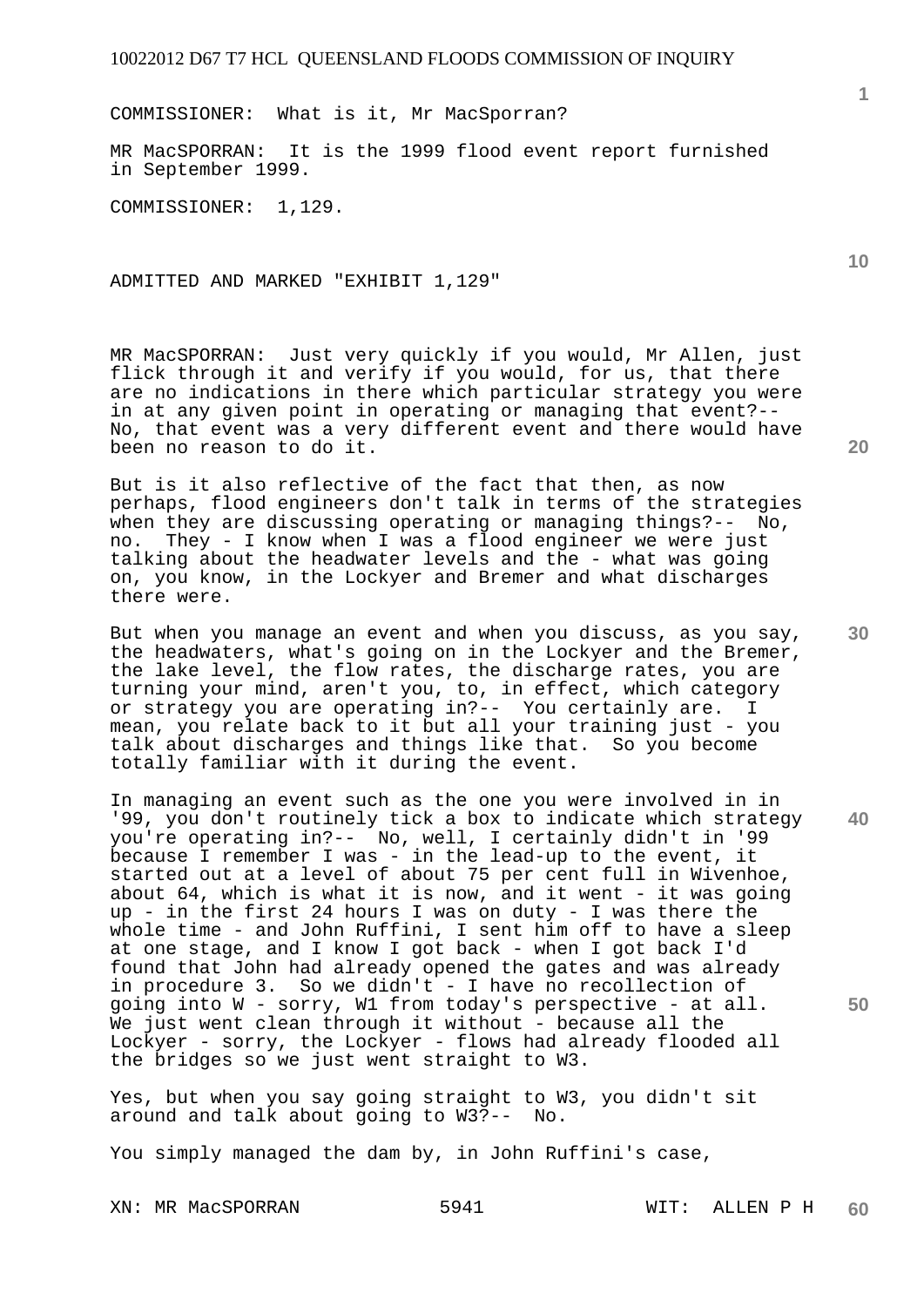increasing the releases?-- Yeah.

Which meant he was in W3?-- Yeah. I mean, I was asleep at the time, but we wouldn't have - you know, we would have just said, you know, "We're here. We will just go straight to this discharge."

And in the case of whether you are in W1 - in the current situation, W1 or W3 under the current manual, that's largely well, entirely determined by lake height?-- Lake level, yes. Once you are above 68.5, you are in W2 or W3.

And then it is a question of managing the flows, the discharge rates within that strategy?-- That's right.

Bearing in mind the main objective, but keeping also in mind the lower objectives of the bridges?-- That's right, yes.

Thank you.

COMMISSIONER: Mr Callaghan?

MR CALLAGHAN: Do you still have that - I think it is Exhibit 1,129, which is the report on the '99 event?-- Yes.

**30**  Do I understand that your evidence is that there is nothing in this report concerning what were then called procedures, the equivalent of today's strategies?-- I believe so. If you can find one, tell me and I'll explain.

What about page  $24?$ -- That's the - is that the figure or-----

That's a table?-- Oh, yeah, yeah.

You might tell us what that table is. It looks like an event summary of some kind, is that right?-- Yes, it would be an event summary.

Let's look at the first entry-----?-- That would have been communications and things like that with - yeah, there is a mention of procedure 2 there.

This is the record of communications with interested people, is it?-- Yeah, yeah. That's what it looks like.

**50**  Well, there is a reference to procedure 1E in the very first entry on that table, is that right?-- Looks like it, yes.

Go down a few entries, a couple of entries to procedure 2?-- Okay, yeah.

Yeah. So it was recorded?-- Apparently, yes.

And is there, in fact, a reference or something you can point

XN: MR CALLAGHAN 5942 WIT: ALLEN P H **60** 

**20** 

**10** 

**40**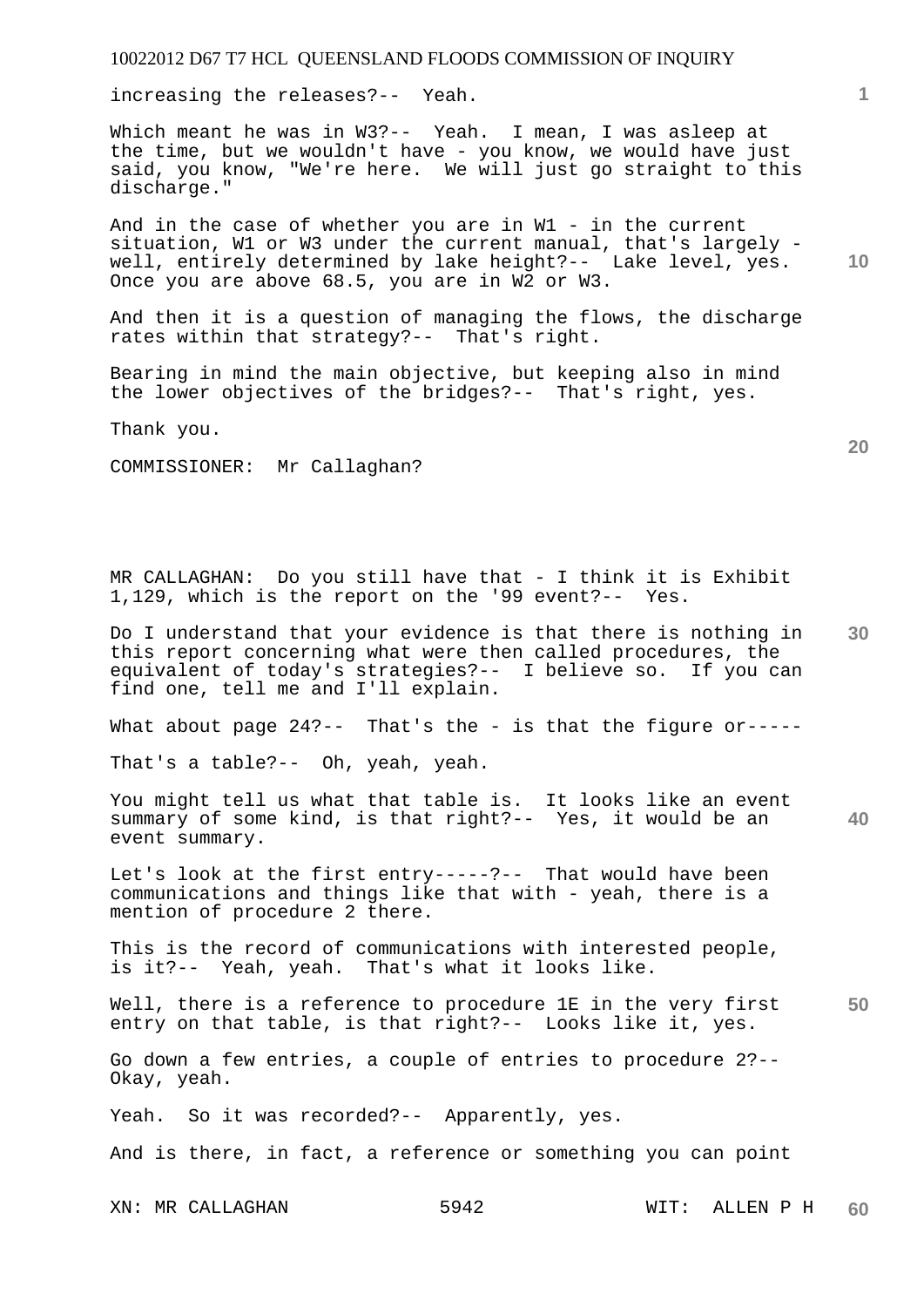to to suggest that there was a procedure 3?-- There might well be. I can't put my hand on it at the moment. The version I've got of the document I can't search for that.

All right. Thank you. Nothing further.

COMMISSIONER: Do you want Mr Allen excused?

MR CALLAGHAN: Perhaps he could be stood down.

COMMISSIONER: Mr Allen, you are stood down until these hearings are completed.

WITNESS STOOD DOWN

COMMISSIONER: Just before we reach the next witness, there are two things. I know you are not keen on working after 5, but I am afraid that will have to happen this evening because Mr Smith is to be called at 5. He is in London and we can't call him any earlier because it would be an indecent hour there.

The other thing is this: an incident's been brought to my attention concerning some conduct in relation to Mr Babister when he was leaving the Court - or leaving the Court building, I think. I don't have full information on it, but I would point out to members of the public that it is a contempt of this Commission to wilfully threaten or insult a witness to it and it is punishable accordingly.

That's all I have to say about it for the present.

MR CALLAGHAN: I call Peter Clark Borrows.

**40** 

**50** 

**1**

**20** 

**30**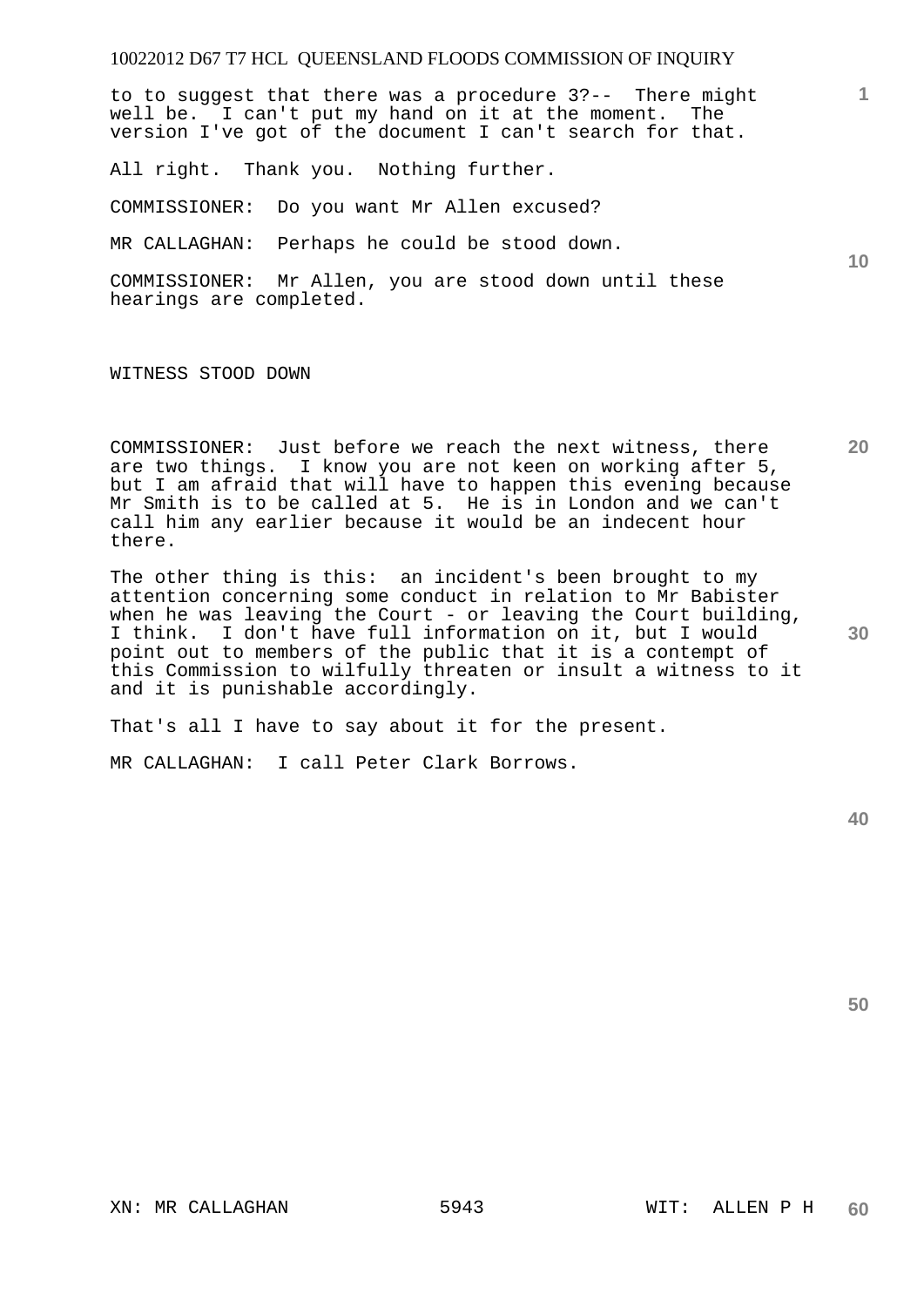PETER CLARK BORROWS, SWORN AND EXAMINED:

MR CALLAGHAN: Would you tell the Commission your full name and occupation, please?-- Peter Clark Borrows. I am the CEO of Seqwater.

**10**  For the record, you've previously given two statements to the Commission. They are exhibits 393 and 415, is that correct?-- Correct. I'm not sure of the numbers but-----

1 April and 7 April of last year, does that-----?-- Yes.

-----sound right? Mr Borrows, your responsibility is to manage Seqwater's affairs under the South-east Queensland Water Restructuring Act, is that correct?-- That's correct.

And to manage Seqwater under that Act, other relevant legislation and the board's policies, is that correct?-- That's correct.

And that includes Seqwater's flood mitigation role under the Water Supply Safety and Reliability Act?-- Correct.

You're also concerned, of course, with the whole concept of the sustainability of your organisation?-- I am.

And, of course, an important part of that is risk management?-- Correct.

One of the biggest risks that Seqwater could possibly face would be dam failure?-- That's correct.

Of course, one of the possible causes of dam failure might be flood?-- Correct.

You had some contact with the flood engineers directly during the events of January last year, is that correct?-- Yes, I did.

You received copies of technical situation reports from Mr Drury throughout the event?-- Yes. I'm not sure that I had every one of them but I would have got certainly most of them.

At times, or at least for part of the event you received situation reports directly, is that correct?-- Towards the end of the event, yes.

You also had significant phone contact with the flood engineers themselves, particularly on the 11th of January. Do you recall that?-- Yes, I do.

Perhaps up to 11 phone calls on that day alone?-- I am not sure of the number but I did have a number of calls.

As you have explained it previously in your statement of

**1**

**30** 

**20** 

**40**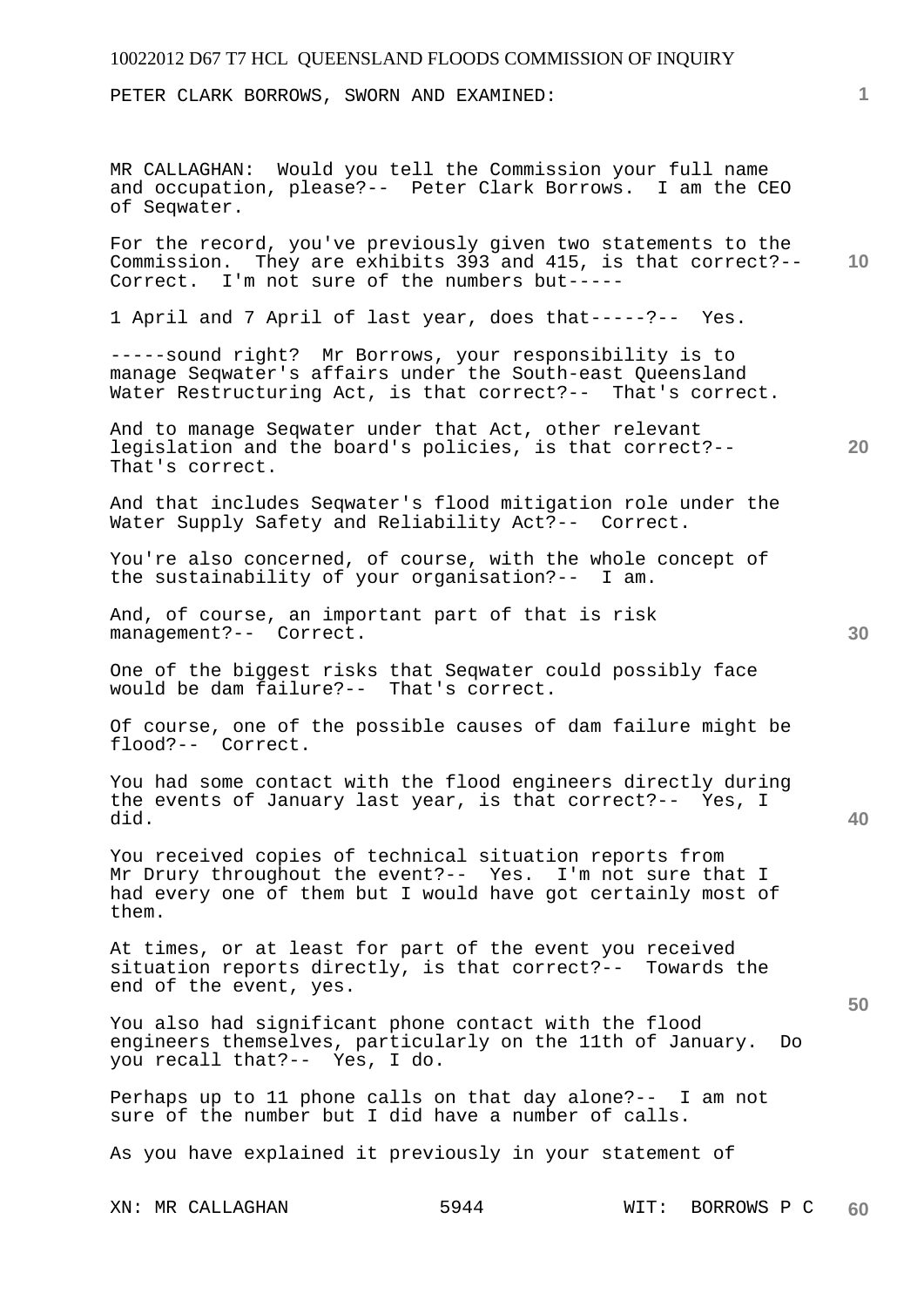1 April you were ringing to clarify information and seek a better understanding of what they were doing?-- That's correct.

Tell me this: was there any system governing what you were doing, any protocol which informed decisions as to when it was appropriate for the CEO to contact the Flood Operations Centre?-- No.

**20**  Was there any system in place which might have dictated when information ought to be provided by you during a flood event to the board?-- The only document that deals with that was the incident and emergency response procedure that Seqwater has, and that was - that was very general and it was along the lines of that I need to be talking to the board when we get into a critical event. There is a - I am not sure if you are aware of it but there is a - there is a critical - I have just forgotten what the term is, but there is some critical incident management arrangements in there, and, you know, there is a link between me and the board in that circumstance.

Is-----?-- But it is not prescriptive.

Is the term actually critical event?-- It is a level 4 and level 5. I have just forgotten what the term is in the document.

**30**  Yeah. There is a five level scale, is that right, from insignificant to catastrophe?-- Yes. And it is actually described in that manual that we create a response group within the business at 4 and 5. That's led by the - by an EGM or myself.

We might get into evidence the document that we're actually talking about. There is a bundle that you - a bundle of documents that you presented to the Commission in response to a requirement, is that right?-- Yes. I am not - there was a bundle put in, yeah.

I beg your pardon?-- Yes, there was a bundle put in.

And the document that you're talking about was part of that<br>bundle? It might be number 3?-- Number 3, it is, yeah. It might be number 3?-- Number 3, it is, yeah.

Yeah. I will tender that bundle of documents.

COMMISSIONER: Exhibit 1,130.

ADMITTED AND MARKED "EXHIBIT 1,130"

MR CALLAGHAN: And I would suggest to you that asset failure is listed in terms of both - or each of moderate, major and catastrophe levels, but all of the entries there appear to relate to actual failures as opposed to a risk of failure,

**40** 

**50** 

**10**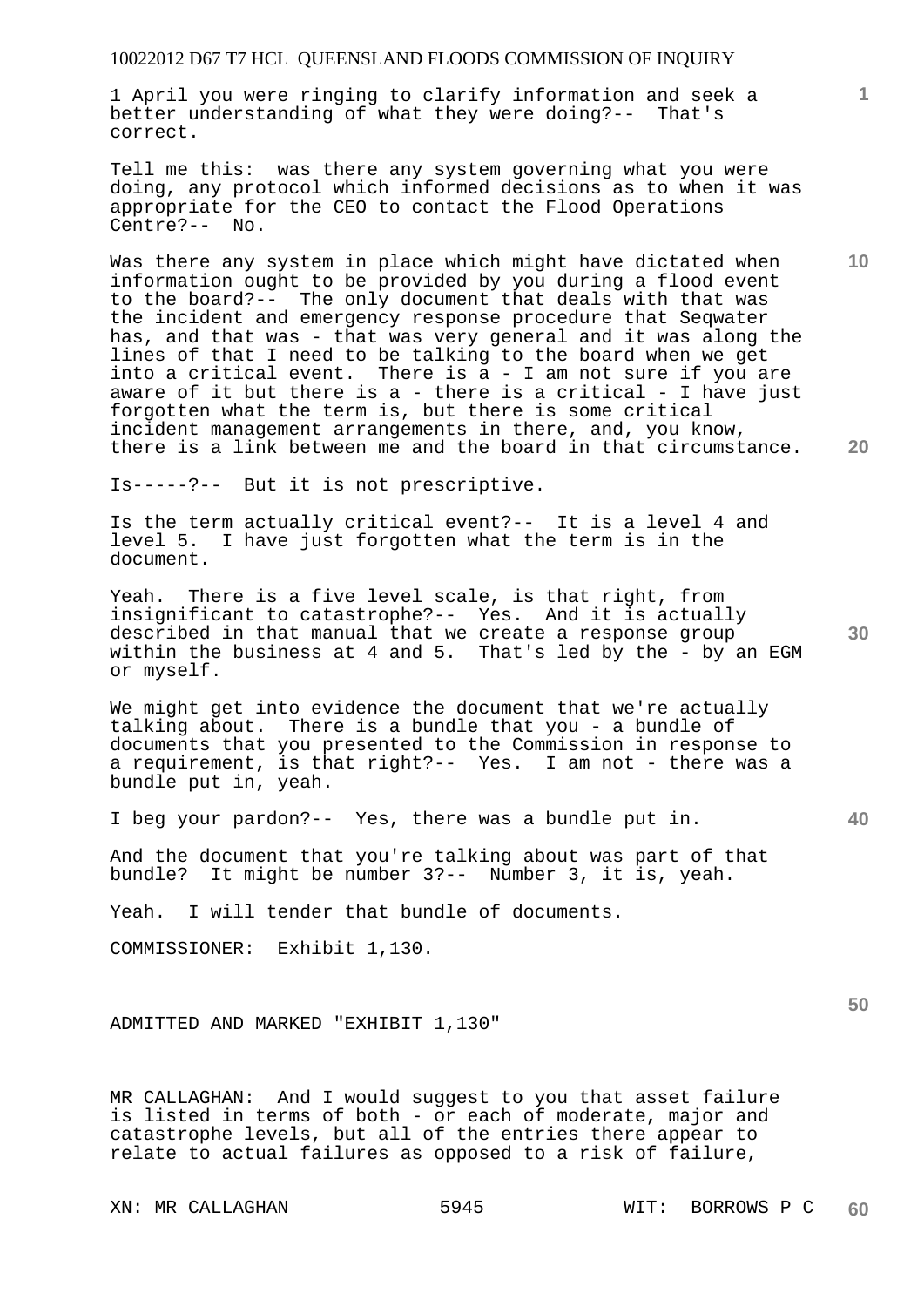such as that which might be posed by a large flood. Would you agree with that?-- I would have to check that. I - yeah.

You are not aware of the terms of the Incident and Emergency Response Plan?-- I am generally but I am not - I would need to refer to that.

Are you aware whether there is any mention of flood in that plan at all?-- Not specifically.

No. I was asking you about the system which might - any system which might be in place for provision of information to you and to the board during flood events?-- Okay. To me?

Yes?-- The information - in terms of information that comes to me through a procedure, is that the question or more generally?

**20**  Let's do that first, yes. What is the system in place for provision of information to you during a flood event?-- I - I'm notified through I think three things. One is through this, the Incident and Emergency Response Meeting.

Can we take it one at a time and can you tell us which part of that plan dictates what information goes to you during a flood event at what time?-- It is not prescriptive in terms of what and when. It is - there is a comment that I will be advised, and it is in these tables at the back.

Just identify to me which part you are talking about?-- Yeah.<br>So I'm - for example, I'm on page - it says 52 of 3. That's So  $I'm - for example, I'm on page - it says 52 of 3.$ obviously incorrect. It is a landscape table.

All right?-- It actually starts on page 51. In terms of notification, internal communication roles. See "the incident management team notifies internal key stakeholders as required, eg CEO and board", and that basically flows through. So it is a generic comment. How that works in practice is the incident response arrangement on our system and when an incident's raised I get copied in on it.

The incident response arrangement is-----?-- I think it is -I am not sure what system it is on at work but it is a Qpole system. I am not sure exactly what the computer system is but it is raised by the Incident Management Group and when it is raised I'm copied in on it, as a matter of course.

Is that the system which was in place in January last year?-- Yes. Whether or not I was getting them all, I am not sure, because we had some issues with our systems.

Okay. That kicks off the need for you to be made aware that there is a situation, is that right?-- Correct.

What about - what happens then? What are the procedures in place which dictate what information you should get and when you should get it?-- It is not - there is nothing prescriptive about what and when.

**10** 

**1**

**30** 

**50**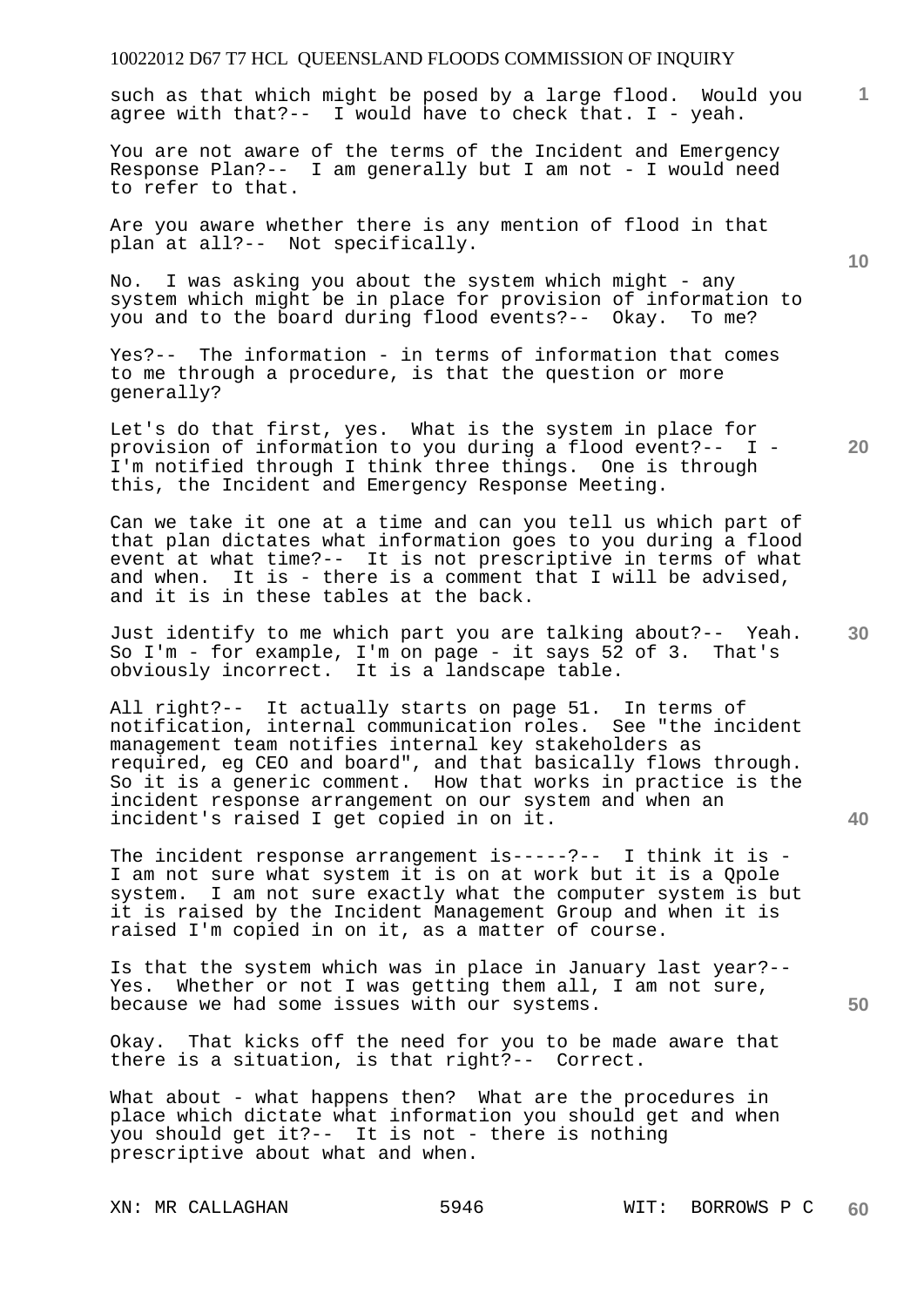What about then - turning to information to the board, what system is in place for the provision of information by you, or those working in and around you, to the board during a flood event?-- Same process. This is the only - this is the only document where there is a specific reference to information to the board in terms of our processes, but there are-----

Can you-----?-- Sorry.

I was going to ask you if you could steer me to the part of the document which refers to the board?-- Same place. On  $those---$ 

Oh, yes, "eg CEO and board"?-- And board, yeah. So it is that reference in - and that's the only reference in terms of communications. As I said before, it is not prescriptive. The other information process to the board is practice, so not a procedural system. So when there are incidents on like this, basically what happens with the board is either board meetings, special board meetings, or special briefings of the board, or just pure phone calls or emails. But that's not prescribed in any system or process.

All right?-- And that's what happened in this last event.

So it was just sort of done in response to the event as it unfolded, is that-----?-- As it developed, yes. And as it developed, it developed in a - I guess the focus of that discussion was initially flooding, subsequently maintaining water supply. So that continued for quite a while.

Okay. What was your understanding as at January of last year about the strategies which were employed at Wivenhoe Dam during a flood event, by which I am referring to the strategies prescribed in the manual W1, 2, 3 and 4? What was your understanding of those?-- I had a general understanding.

On what basis?-- I basically knew what the strategies were, but I have never been involved in utilising them.

You familiarised yourself with the manual?-- Yes, familiarised is probably the description.

Well, you knew it was there. Had you read it?-- Yes, I had read it.

All right. Had you discussed the concept of these strategies with Mr Drury at any stage?-- The W strategies?

Yes?-- No.

What about during the event as it unfolded; were you discussing those with Mr Drury?-- No, I wasn't discussing those strategies under the manual at all through that event.

You did not use those terms at all during the event?-- No, my focus was on releases and release volumes, as opposed to

**1**

**20** 

**10** 

**30** 

**50**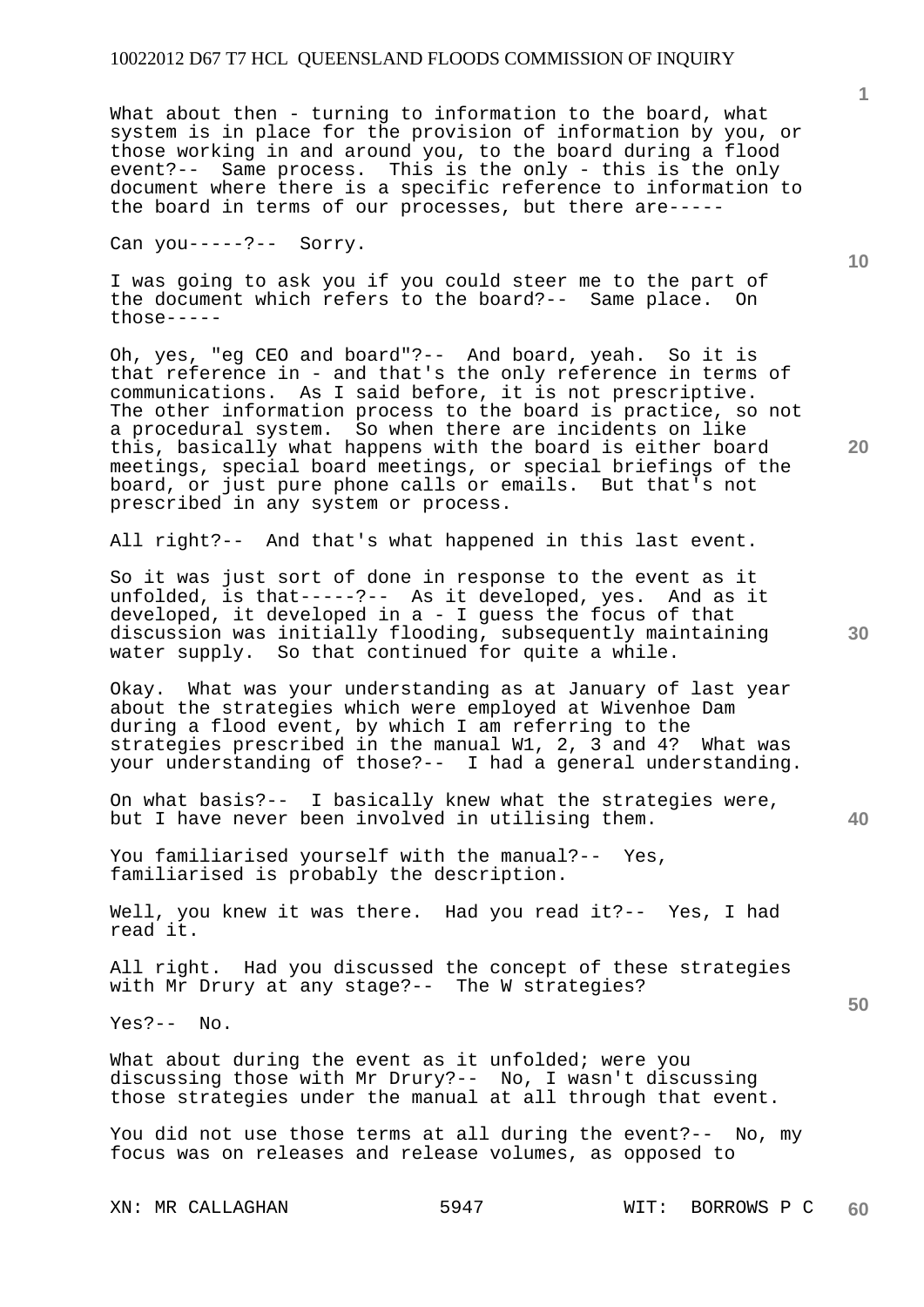strategies under the manual.

Did you ever give advice to any other agency or anyone about the strategy that the dam was in?-- No.

**10**  Okay?-- Can I qualify that? In that taped conversation that's been tendered in evidence recently, there was a - there was a reference to moving to - I have just forgotten what I said, but moving to protecting the dam, and that would increase flows quickly. So that's the closest I ever went to mentioning a strategy.

What about being present during conversations when those strategies were being discussed?-- I don't recall that, other than some of the general comments that were made by some people at that meeting from the grid.

Which meeting are we talking about?-- I am talking about the meeting of 12 or 12.30 on the Monday, which was the 10th, I think, 10th of January.

All right. Can we take a look at Mr Spiller's statement, pages 207, 208 of annexure B, of Mr Spiller's statement of 1 February 2012? It will be coming up on the screen?-- Will I put this aside, or what?

Just leave that there for a moment, or if it is inconveniencing you, we can take them away. It is a record of a teleconference at 8.30 on the 10th. That's not the conversation you were talking about a moment ago, is that right?-- No, that is correct.

Okay. Can we just scroll down a little? You see scenarios W2. Does that refresh your memory as to any reference to strategies during the course of the January event?-- No. I certainly didn't have any discussions about scenarios, about strategies in that context and scenarios.

**50** 

**30** 

**1**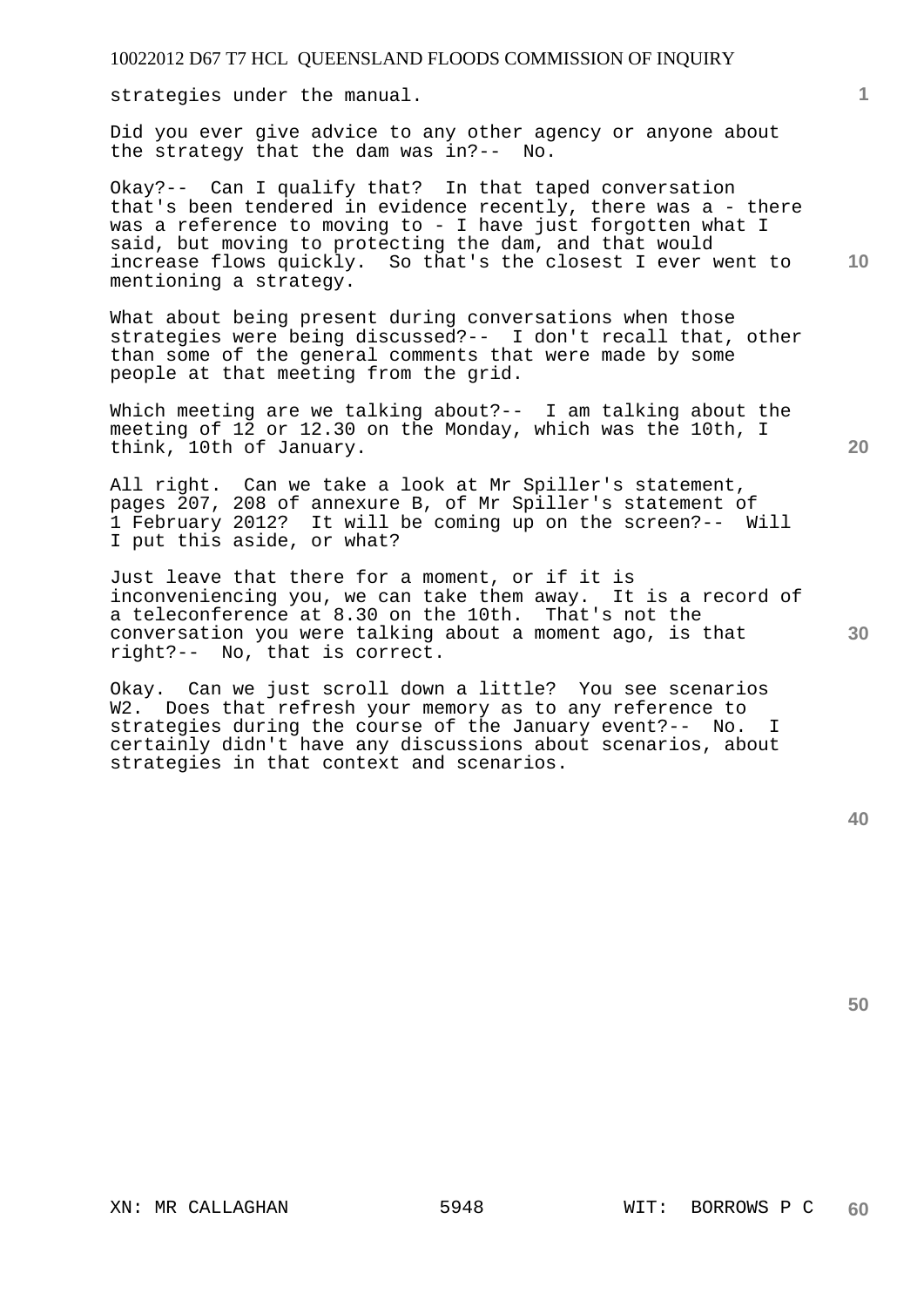**1** Neither you nor Mr Drury would have suggested that the dam was being operated in Strategy W2?-- I don't - I certainly don't recall anyone raising it at that meeting either and I certainly didn't.

And to your memory Mr Drury did not?-- Not at the meeting, no.

**10**  Okay. You had spoken, it would seem, with the Flood Operations Centre at 7.15 p.m. the previous evening. Do you have any recollection of that conversation?-- I do, only inasmuch as I have reviewed the Flood Logs, you know, recently again.

So, you recall the fact of the conversation?-- Oh, yes. That - I think that was the first time that actually - the Flood Centre called me for that one.

Yes?-- I believe that was the first time I'd had conversation with them direct through that process.

All right?-- And the reason for it was that the advice was coming that, you know, we're likely to have releases that potentially were damaging.

And you don't recall any discussion of strategies in that conversation?-- No, definitely not. I specifically recall there wasn't, it was just a general comment about we're moving into areas where we could have damaging flows.

You have agreed with me about the nature of the risk that flood might pose to your organisation. It would follow from that, you'd agree, that it is important to learn as much as possible after each flood event?-- After each flood event?

Yes?-- Yes.

We're familiar with the concept of the Flood Event Report and we will turn to that in a moment, but is there any other method of gathering learning following a flood event apart from the Flood Event Report?-- Well, I think the process that's been put in place with respect to major reviews following that is part of that so - and I'm talking-----

What process are you talking about?-- I'm talking about the process whereby we've set up that - what, the terminology WSDOS and the North Pine study that's been set up through with other participants in this - in the industry to carry out a number of reviews.

Prior to the establishment of those processes, was there any other method of gathering learning from a flood event other than from the Flood Event Report?-- I can't recall that we have.

Anything in the nature of more informal debriefs or discussions as between staff, no formalised process of that sort of thing?-- We have had - we have had discussions at

**40** 

**50**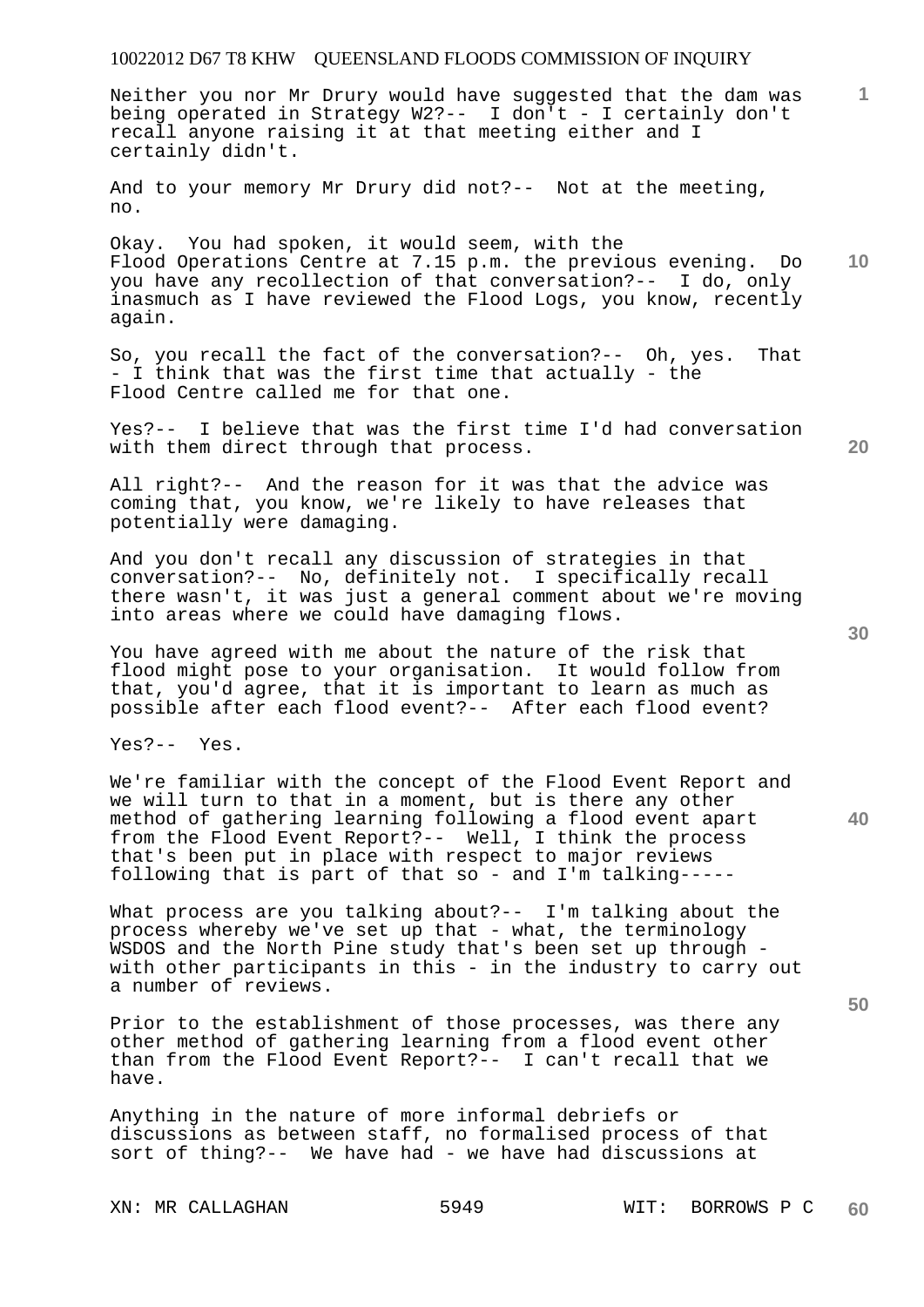board in terms of, you know, what happened in the event, if that's the question, and the consequences of event. So, for example, the board received a presentation at one of its meeting soon - soon afterwards, probably still in February, about the consequences of the event in terms of what had happened to our assets, and that was sort of the first cut of that, if that's what you mean.

It's not really. I mean, it is relevant, responsive to my question, but I was more interested in, I suppose, the gathering of learning from those on the ground during a flood event. Was there any system in place by which their experiences or anything they have learned during the event was going to be captured?-- There wasn't, other than some of the more hygiene factors that we needed to move on straight away, so, for example, things like where the Flood Centre was going to be and accommodation and all those sorts of things, but in terms of the actual learnings in terms - as an information process into improvements to the manual or improvements to operations or whatever, this was the process we were running, and the process being the flood report and then subsequently WSDOS and whatever.

Is there any system in place which governs the creation of the Flood Event Report after a flood event at Wivenhoe and Somerset?-- Are you talking historically or now or when?

Well, let's start - let's do it all. Historically has there been any system in place which governed the creation of the Flood Event Report?-- Historically the Seqwater and its predecessors, as you are, aware had a contract, an SLA contract, with Sunwater and a requirement under that contract was for the flood report to be generated as one of the services that were provided under that contract and, again, historically in terms of practice that was done and by the people that were involved in the flood. That report was prepared and to my knowledge was directed to the Dam Safety Regulator.

That might deal with the-----?-- Historical.

Well, yes, and also the fact of the need for a report, but what about the creation of the report itself? How that was to be done, was there any-----?-- Again, the contract was with Sunwater to produce that report. We don't have - Seqwater and its predecessors didn't have any - any procedures within its business to do that.

All right. And to your knowledge, did Sunwater have any procedures which governed the preparation of the report?-- I'm not - I don't know.

No?-- I basically didn't have any interaction with that contract.

Okay?-- That wasn't my unit.

Well, that was historically. What's the story now?-- The

XN: MR CALLAGHAN 5950 WIT: BORROWS P C **60** 

**20** 

**30** 

**40** 

**50** 

**10**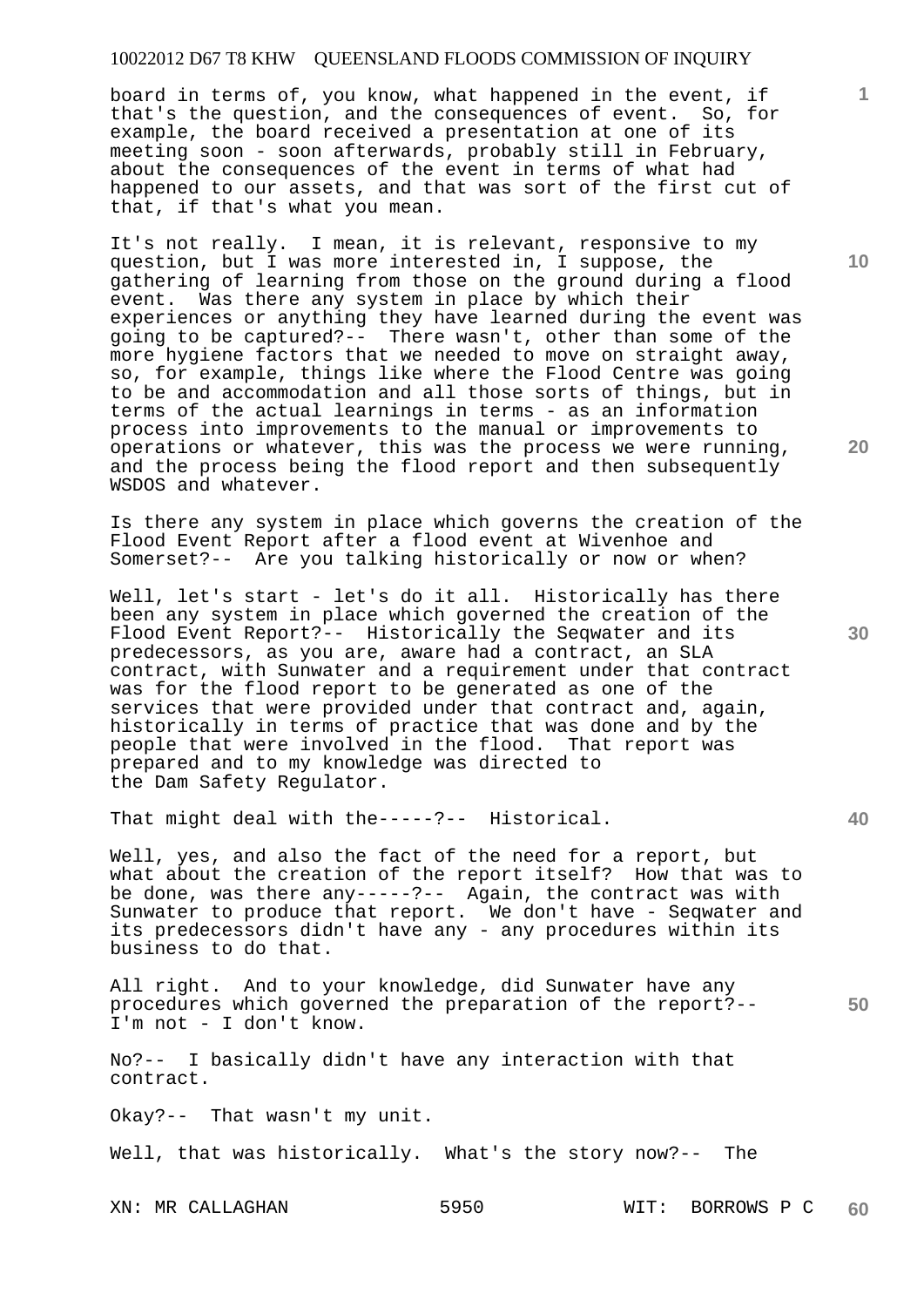next big event would be this 2011 event and the - there was a process that we follow - the short answer is that we didn't have a procedure or a process written prior to preparing that report. The longer answer is that we put a process in place to do that report and that process was discussed in very high - in very high levels at the board immediately after the event at the - we had a meeting on the 20th of January.

Mmm-hmm?-- And what was put in place at that meeting was taking one of our general managers - executive general managers off-line to lead a process where we had both internal and external support. His role was to build a governance structure around a process to develop that report and to - you know, make sure that that report was delivered in the timeframe that we had. As you know, it was a pretty short timeframe. Also-----

And-----?-- Also as part of that discussion with the board we had discussions on resourcing that, and the additional resources that were brought in to the business to assist with that - efficacy of that process was the internal - the external peer review type people, and I'd actually had discussions with the chairman about - well, he raised it with me - the - we need to get external review in so that we have got them in place when we start to do these reviews so that we actually have a checking process on what we're doing internally.

Well, we will come to the peer reviews in a moment?-- Mmm-hmm.

I am more interested in the process of the report itself?-- Yes.

You said there was some taking - the proposal was to take the executive general manager off-line. Is that Mr Pruss?-- It is.

So, he was taken off-line; is that right?-- Yes.

And what were his responsibilities to be in the preparation of the report?-- Well, the first general one was the preparation - the overall governance of the preparation of the report to make sure that we had, you know, done a rigorous analysis of what we were putting in, because - and the difference for this one, with obviously the consequences of what happened as a result of the flood, but the reports previously had been directed directly to the Dam Safety Regulator, and whereas this report, there was obviously going to be a lot of public discussion around the report, there was going to be - the Commission of Inquiry had been announced by then and there was going to be a lot of scrutiny of it, so that - that report had - took on a different form and function to what the previous ones had taken on.

So, the governance structure that you're talking about, what was that? What do you mean by that? What happened?-- I don't know the details. My role in this and the discussion we

XN: MR CALLAGHAN 5951 WIT: BORROWS P C **60** 

**10** 

**1**

**20** 

**40**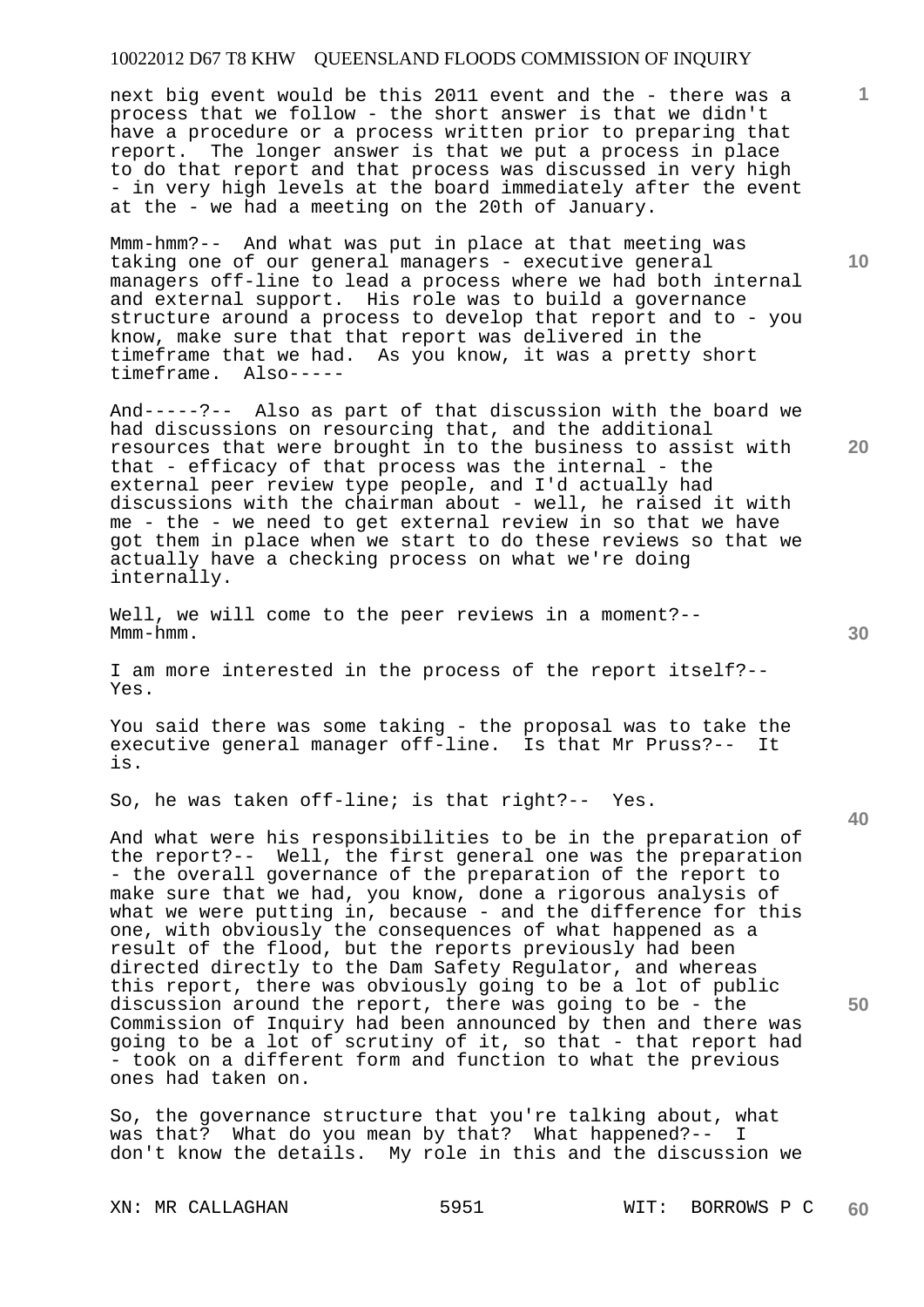had as a board was that we would - we would put resources into the project that we needed to do and it would be run by Mr Pruss.

Well, on those resources, what were they? I mean, you have told us about peer review, but I am talking about the preparation of the report itself?-- Well - yes, sorry.

No, just tell me what resources were put into the preparation of the report?-- Well, Jim led a working group with internal participants and external participants that was going to be involved in developing the governance. However he best wanted to use that resource, so we had people from different external agencies and some people from our own organisation working in that working group, as opposed to the people that were doing the details of the report writing, being the flood engineers doing the technical part of it.

Okay. So, this governance structure, did it produce some sort of a blueprint, some sort of a plan by which the report was going to be prepared?-- I am not aware of it but you would need to talk to Jim, to Mr Pruss.

I see?-- I know that he'd done it, but I am not sure what - I have not seen a document.

You are aware that the responsibility for the creation of the report, pursuant to the manual, changed as between revision 6 and revision 7? Were you aware of that?-- The - sorry, could  $you---$ 

The responsibility for the creation of the report changed as between revision 6 and revision 7 of the manual. Did you know that?-- No, I didn't.

It was previously the responsibility of the senior Flood Operations engineers in revision 6, which is Exhibit 34. In Exhibit 21 the responsibility to create the report lies more broadly, that is to say with Seqwater?-- I was aware the revision 7, is it - the revisions - I was aware revision 7 was the responsibility of Seqwater, I wasn't specifically aware that it was previously someone else.

It would follow that you'd have no knowledge as to why that change was made?-- Yes.

It would seem that a large part and an important part of the report was left to Mr Tibaldi to create. Are you aware of that?-- Only generally. Again, I didn't have any direct role in that till it actually came to the board. My role in this process was making sure that we had the resources on to put the governance over the top of it and then I wasn't involved in it other than general discussions with Mr Pruss and they were along the lines of process and, you know, progress until-----

Were you - I'm sorry?-- Sorry, until I received the draft.

**20** 

**10** 

**1**

**30** 

**50**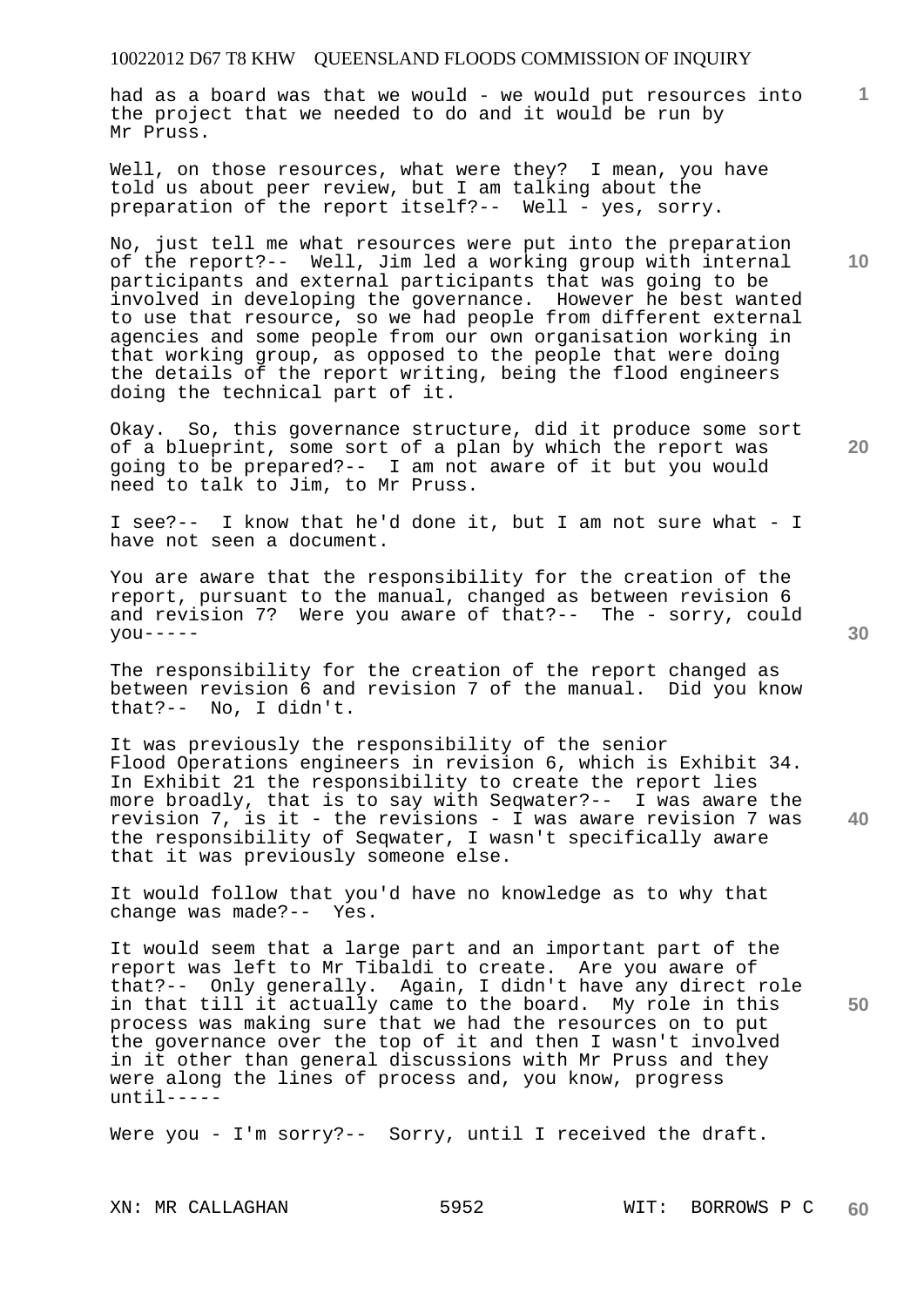**1** Were you interested in the process by which it was created?-- I was interested in the process as far - I was interested in making sure that Jim had the process under control.

I see?-- That was the point of taking someone that senior off-line to do that.

Right. So, in terms of the decision, the larger decisions as to who was going to do what and how it was all going to be brought together, you, in effect, delegated that to Mr Pruss?-- I did.

Is that a convenient time, Madam Commissioner?

COMMISSIONER: Yes.

MR CALLAGHAN: I am actually changing topic.

COMMISSIONER: 2.30.

THE COMMISSION ADJOURNED AT 12.57 P.M. TILL 2.30 P.M.

THE COMMISSION RESUMED AT 2.30 P.M.

PETER CLARK BORROWS, CONTINUING:

COMMISSIONER: Yes, Mr Callaghan?

MR CALLAGHAN: Mr Borrows, can I just go back to that teleconference at 8.30 a.m. on the 10th of January? Do you recall I asked you about that earlier?-- Mmm, I do.

**40**  And there's the minute of the meeting and it's got, "In Attendance.", and a list of names and then, "Seqwater.", and a list of names. Where were you during this teleconference?-- I don't actually recall. I don't think we were altogether but I just can't recall.

I see. Do you recall at least whether you were in the same room as Mr Dennien and the others or-----?-- No, I phoned in.

You phoned in?-- Yes.

Were you aware of minutes being taken-----?-- No.

-----of the meeting?-- No.

Can I take you now to another e-mail, and I'm back now on the topic of the creation of the Flood Event Report and its review. Can I take you to an e-mail sent by you at 9.05 on the 18th of January and we might have to scroll down to see

**30** 

**20** 

**50**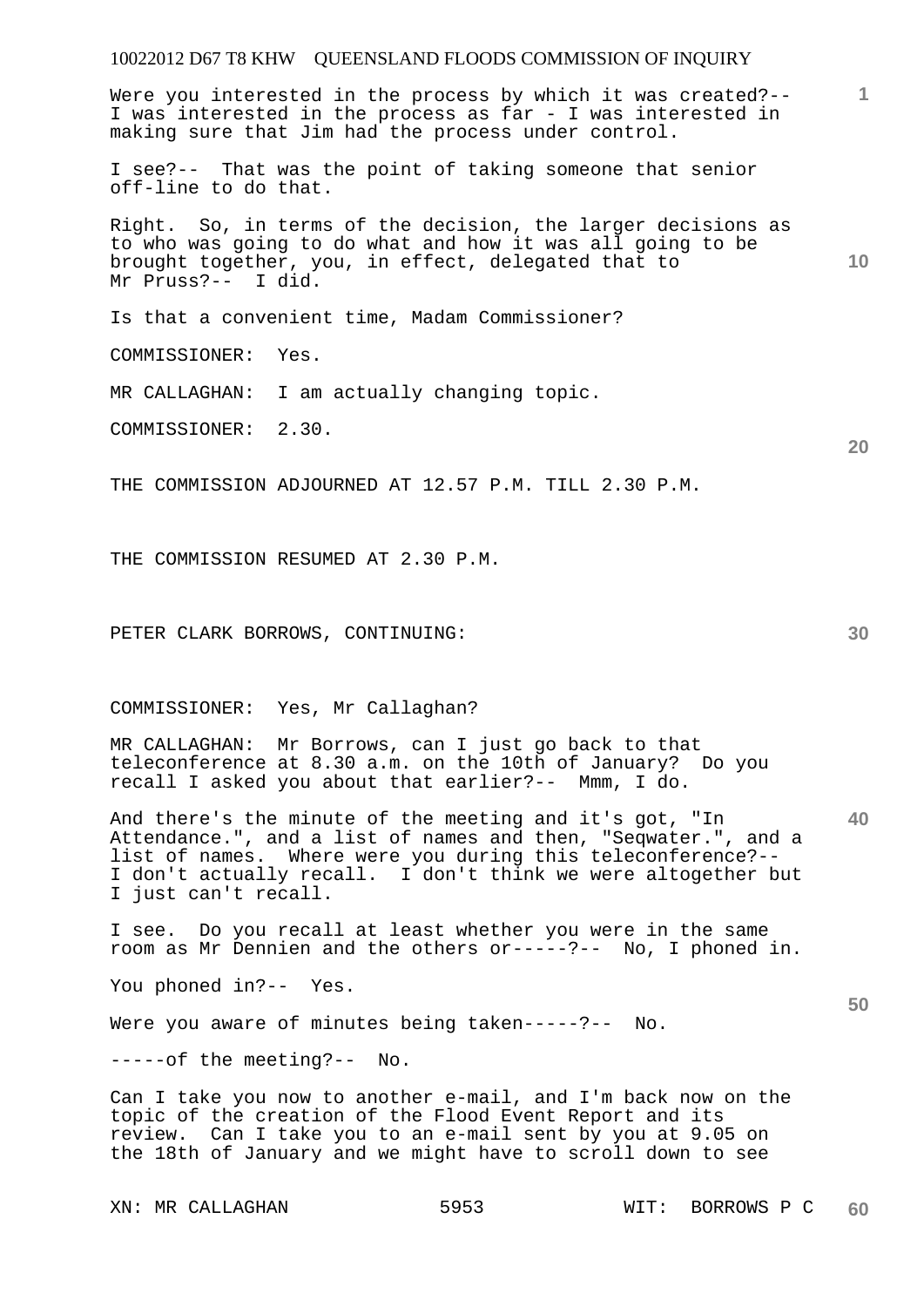the full - I want the entry from Mr Hennessy sent at 9.02 p.m., if we can get that? Next one, I think. There we go. This is an e-mail from Mr Hennessy who's chair of the board; is that correct?-- That is correct.

And he suggests in this e-mail that the technical people prepare the technical based report and then, "Ensure the above version is factual." This was a suggestion for the manner in which the report should be created; is that right?-- Yeah, and the process around it, yes.

Yes. And the reference to Rowland there is to what?-- Well, we use Rowland - we have had Rowland on as advisors from time to time on the business before. The specifics about their role was in the actual work bearing the flood report you'd need to talk to Jim about the specifics. The only - the only part of that that I'm aware of is to do with the - we had some discussions with - about the executive summary on the - on the flood report, and that was - that discussion happened very late in the piece, in fact, after we saw - we being myself and the board - saw the draft that was, you know, there or almost there to be submitted, and the discussion that weekend with the board by e-mail was largely around did the company have a role in doing anything on the executive summary, and there was suggestions to and fro as to whether they did or whether they  $d$ idn't - the company  $d$ id - and-----

Sorry, can you just explain that to me, whether the company had a role in the executive summary; is that-----?-- The executive summary had been written by the - by the flood engineers preparing the report.

Yes?-- The question that the board was considering was should the board ask that the executive summary be written - in another way, to actually convey some messages, you know, that we'd want to get when it became a public document.

Right?-- And the discussion happened over the weekend amongst the board about the - what sort of things they might want to message, et cetera. The end result of all that discussion was that it wasn't changed, the objective summary wasn't changed, but to - in sort of making those considerations, Rowland had done some suggestions that we could look at on the executive summary.

I see?-- But, as I said, it was abandoned when it was decided that the report needed to stay as a technical report by the technical people.

I see?-- Rowlands have also been involved with us through this - through the process I think - well, pretty much - what day's that? The 17th. So, soon after the Commission was set up to give us some advice both with media questions and also had some input into some of the submissions we made to the Commission.

It's clearly R-O-W-L-A-N-D, misspelt there; is that right?-- Yes.

**10** 

**1**

**20** 

**40**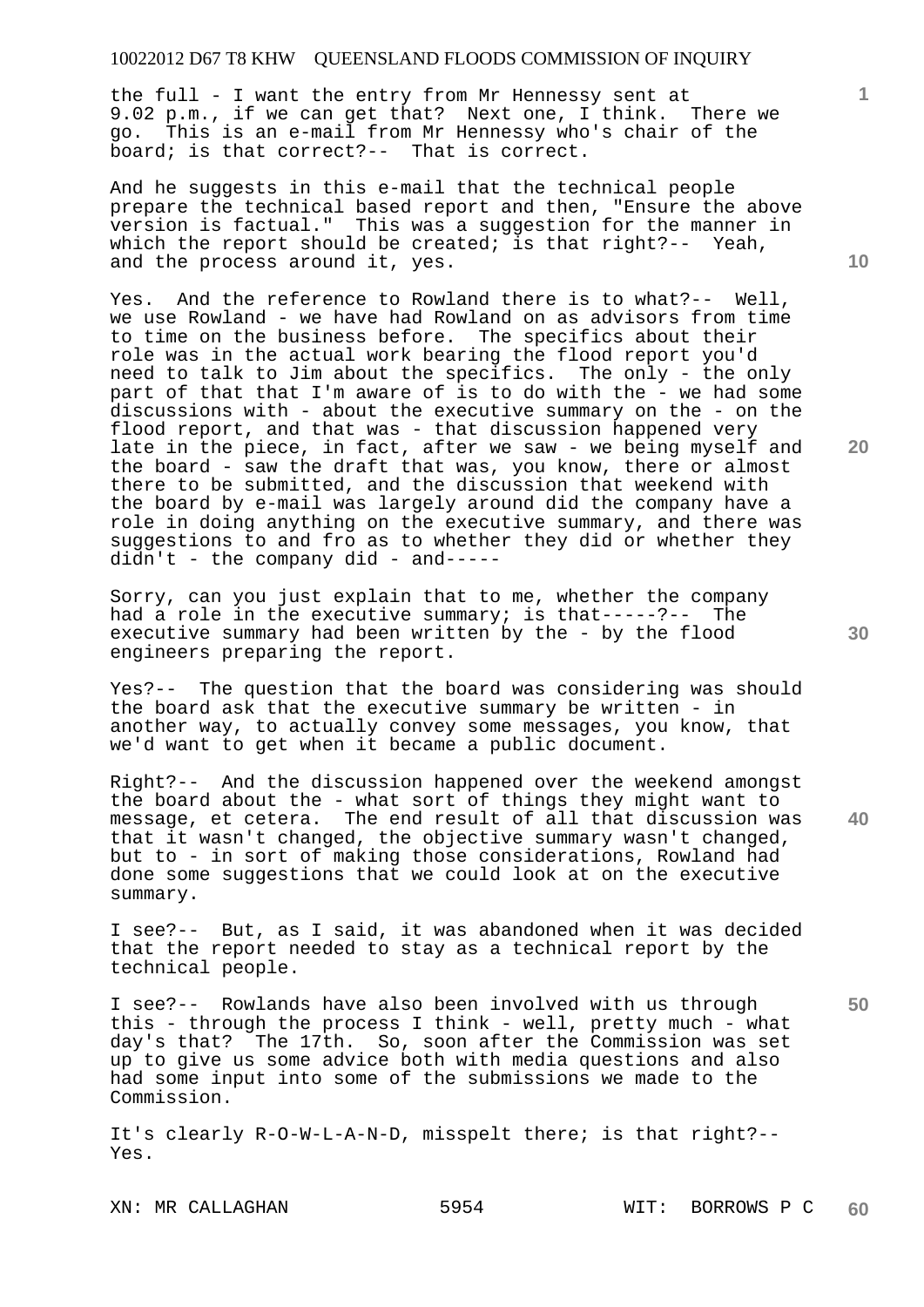All right. So, in terms of how this suggestion might have been processed, if I can put it that way, that would be a question for Mr Pruss?-- Yes.

Are you aware now that the report as issued omitted certain information?-- Omitted?

**10**  For example, a Situation Report of 5.53 p.m. on the 8th of January?-- Yeah, I don't - I don't know specifics, but I know there's been some questions asked about that.

Well, you say you don't know specifics. Have you not informed yourself as to the precise nature of the material which was missing from the report?-- I'm aware that it was - it was a report around the 8th or 9th of January.

What about the version of the report which was sent to the peer reviewers, are you aware of the fact that at least, I think, two of those were missing the - or missing other information, specifically the entry in the Flood Event Log referable to 3.30 p.m. on the 9th of January?-- I don't know what at the - I have not heard any of that, nor have I informed myself of it. I don't-----

Have you been following these proceedings in recent days?-- No - oh, well, I haven't been listening or anything and I have only just been having a general - snippets of summaries of what's come in the mail, that's it - in the summaries of the press that's coming in our e-mail.

Is that how you have informed yourself as to what's been going on, from the summaries in the press?-- I've basically kept out of doing any of the detail about what's been coming on because it's my understanding that I wasn't - since I was becoming a witness I didn't have - I shouldn't listen to any, so I haven't.

I see. All right.

COMMISSIONER: You know not everything you read in the press is always accurate?-- I have noted that.

MR CALLAGHAN: Did you have yourself discussions with Mr Tibaldi during the period in which he was producing the report?-- I would have had discussions with him because we were doing some work on answers to media and those sort of things, but no discussion about the report itself, if that was your question.

The first question was just whether you had discussions with him?-- Sorry, yes.

And I was leading to a question as to whether you were aware of the methodology by which he was preparing the report; that is to say, he was assessing data and working out which strategies should be referred to in the report by reference to that data. Were you aware of that?-- No.

**1**

**20** 

**50**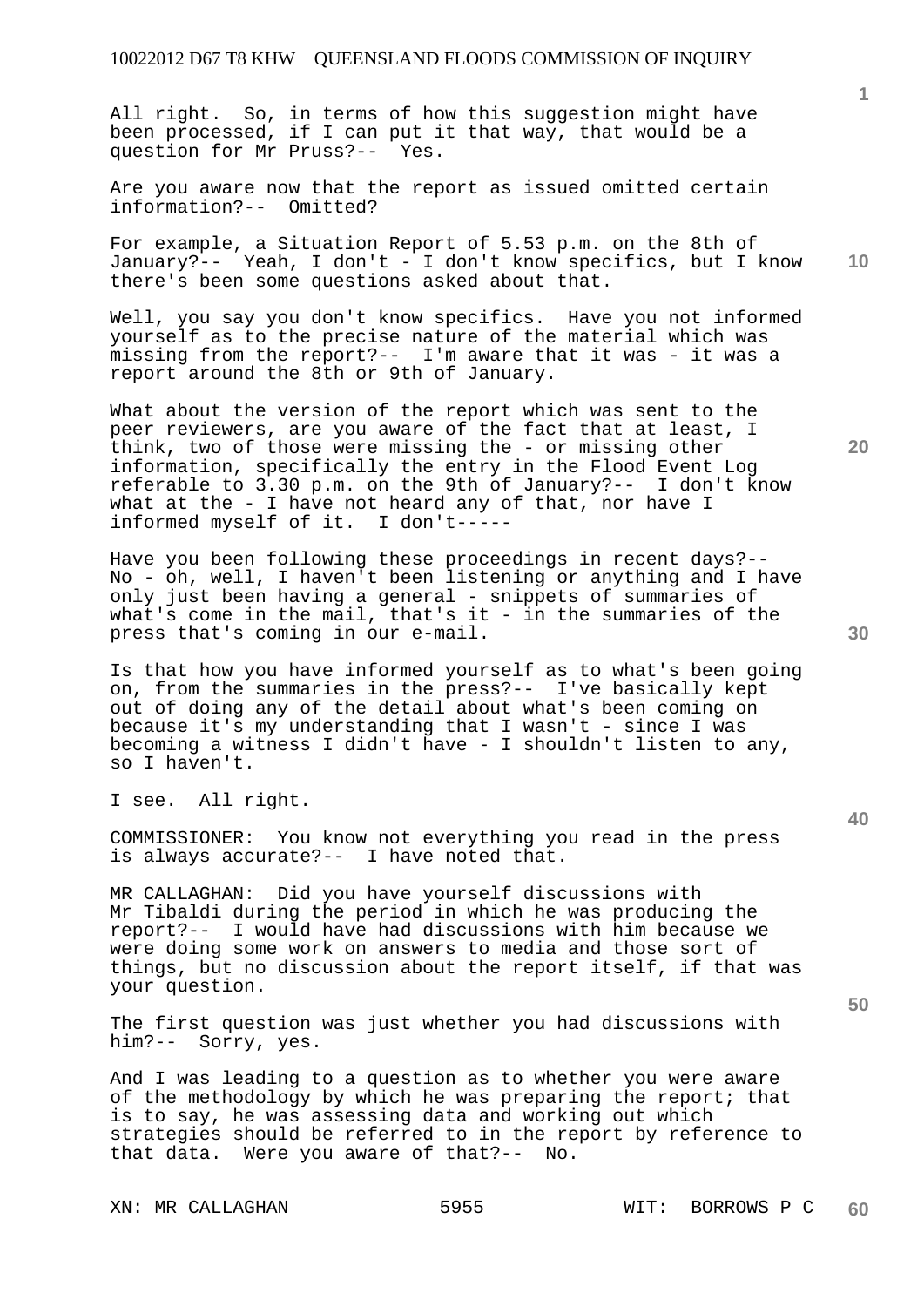Are you aware that that proposition at least is a controversial one in these proceedings?-- Yes.

And do you accept that the report, which is required to be prepared by the - required by the manual to be prepared, is a report which must contain details of the procedures actually used during the flood event?-- I have got a general knowledge of that only.

Well-----?-- So I - if you asked me what's got to be in that report in terms of content, I wouldn't be able to answer you. I have got a general knowledge of what's got to go in that report.

What's your expectation of what should be in there, in terms of-----?-- An accurate reflection of what happened through the event.

**20**  Yes. That's the only reasonable expectation that could exist in relation to that report, isn't it?-- Correct.

Yes. And you are aware now the method which is - has, in fact, been adopted for the purposes of preparing the report?-- I am only aware of the discussions about it. Again I don't have any of the detail, I have consciously kept away from it, because of my understanding of what I could do and what I couldn't do as a witness.

All right. Can I take you to some other accounts apart from the Flood Event Reports, some other accounts of the events of January? I start by reference to a document which was being prepared by Mr Malone - which was prepared by Mr Malone. Do you recall requesting for your own purposes a summary of strategy selection or manual requirements or something like that? Do you recall requesting such a document from the Flood Operations Centre?-- In what context? No, I don't specifically, no.

All right. I take you to Exhibit 23, entry 11.30 a.m., 15 January. 11.30 a.m., "Rob Drury rang to request a summary of the operations manual for Wivenhoe. Terry to provide after checking with all duty engineers.", and then 12.20 - sorry, there's an associated e-mail, I think, which suggests that that's Exhibit 1,050 - which suggests that this request was made on your behalf, "Peter Borrows asks for a two page summary of the manual. Any comments prior to Rob Drury passing it on?" Do you see that?-- Yeah. I can't recall that. When was it, the 15th?

The 15th of January, 1.02 p.m.?-- I can't recall. On the 15th of January, that's the day we were - had the request to prepare the Cabinet submission, I think, or the briefing.

True. This is a separate document, though?-- Yeah, yeah, sure, because I was out in the field all morning, so I just don't recall that, the context of it.

**1**

**10** 

**30** 

**40**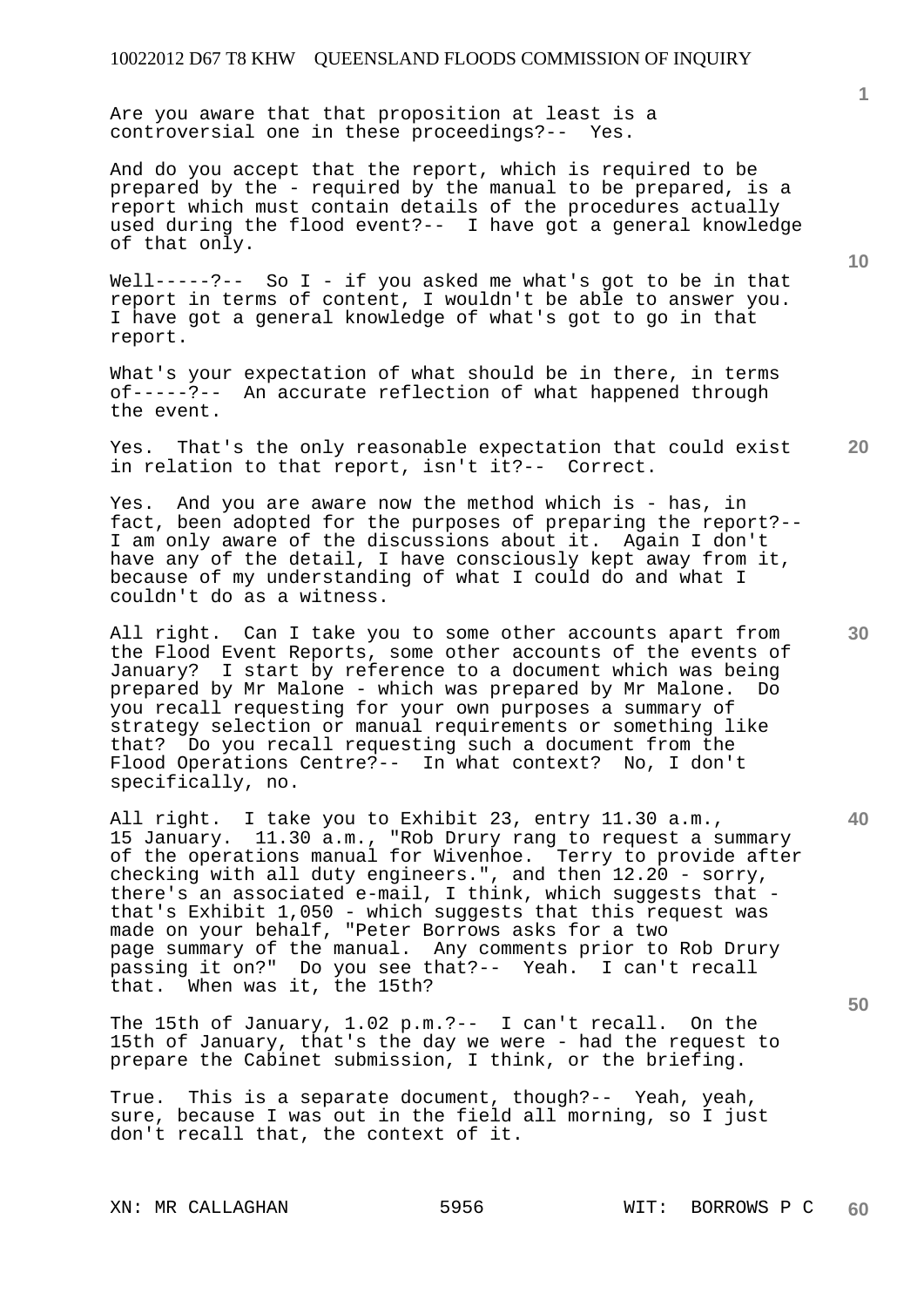Well, can we see the attachment opened up there? Do you recall now seeing that document?-- No, I don't recall seeing it.

Can I just get this clear? Is your evidence that you did request such a document, did not request such a document, or have no memory either way?-- I don't recall, number 3.

**10** 

**1**

**20**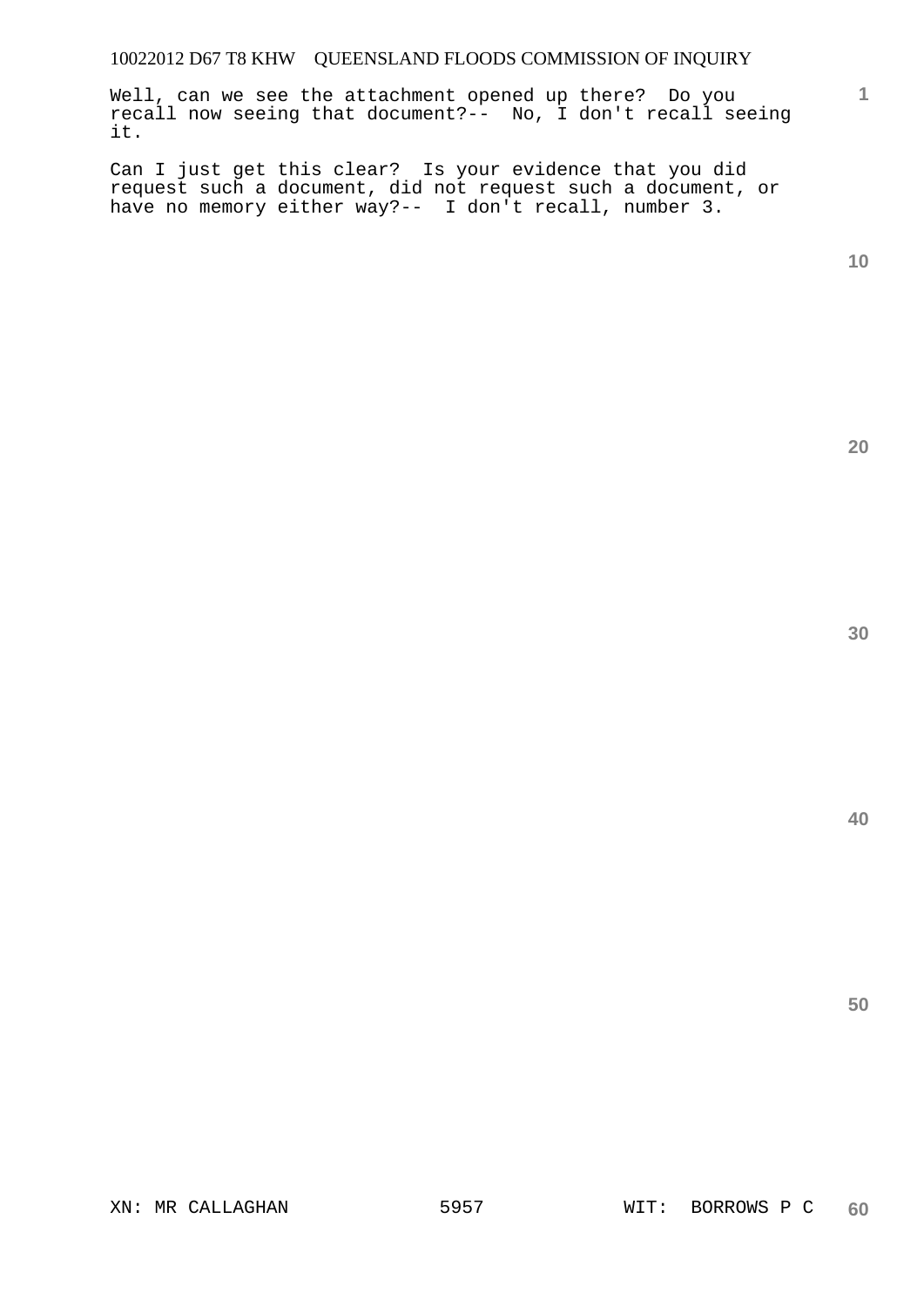You're not saying that you did not?-- I don't recall it at all.

All right. Well, I take you to Exhibit 1,051. A document entitled "Strategy Summary Log". Have you seen this document even if only in recent times. If we could open up the excel spreadsheet. Someone must have drawn your attention to this document in recent times, surely. It's a document with yellow lines running horizontally across it on occasion and a considerable amount of detail over on the right-hand side of the document in the category column, considerable amount of-----?-- No, I don't recall ever having seen that.

Even recently?-- No.

All right. Well, let's turn then to the report for the Minister. You received many drafts of the report to the Minister, did you not?-- I received a lot, yeah, yep.

**20**  Somewhere possibly between 10 to 15 or in that sort of range, would you agree?-- Not of the whole document. It was bits and pieces kept coming through.

And you were aware of the importance of this document?-- Yes, I was, yeah.

And you were aware that the document addressed the issue as to when strategies were implemented?-- Yeah, I've read that, but I have to say that I paid not a lot of attention to it. Can I just put into context how we normally do those sort of documents or not?

You can?-- When we get a request to do a ministerial briefing or whatever, we have a processing place whereby the - our communications people coordinate the request. They send it to the people that are closest to, you know, the area where the facts have got to be established, prepare that, have that removed by the GM and then it comes to me at the end of the process. This process here this time didn't go anything like that process so-----

No, go on?-- So I was basically more involved in the process than I would normally be in any of these sort of processes.

Yeah. Well, obviously, this was like nothing before?-- Well, it was like nothing before. It was requested with very little time to get it done and, you know, we basically didn't have people available.

**50**  Did you have any concerns about the quality or accuracy of the document?-- I didn't put any checks into the process. That's what I was really trying to illustrate earlier.

Did you have any concerns as to the quality or accuracy of the document?-- No, I took the - I took it on the face value on the basis of where it was being prepared.

Did you alert the Minister or anyone else to any concerns that

**10** 

**1**

**40**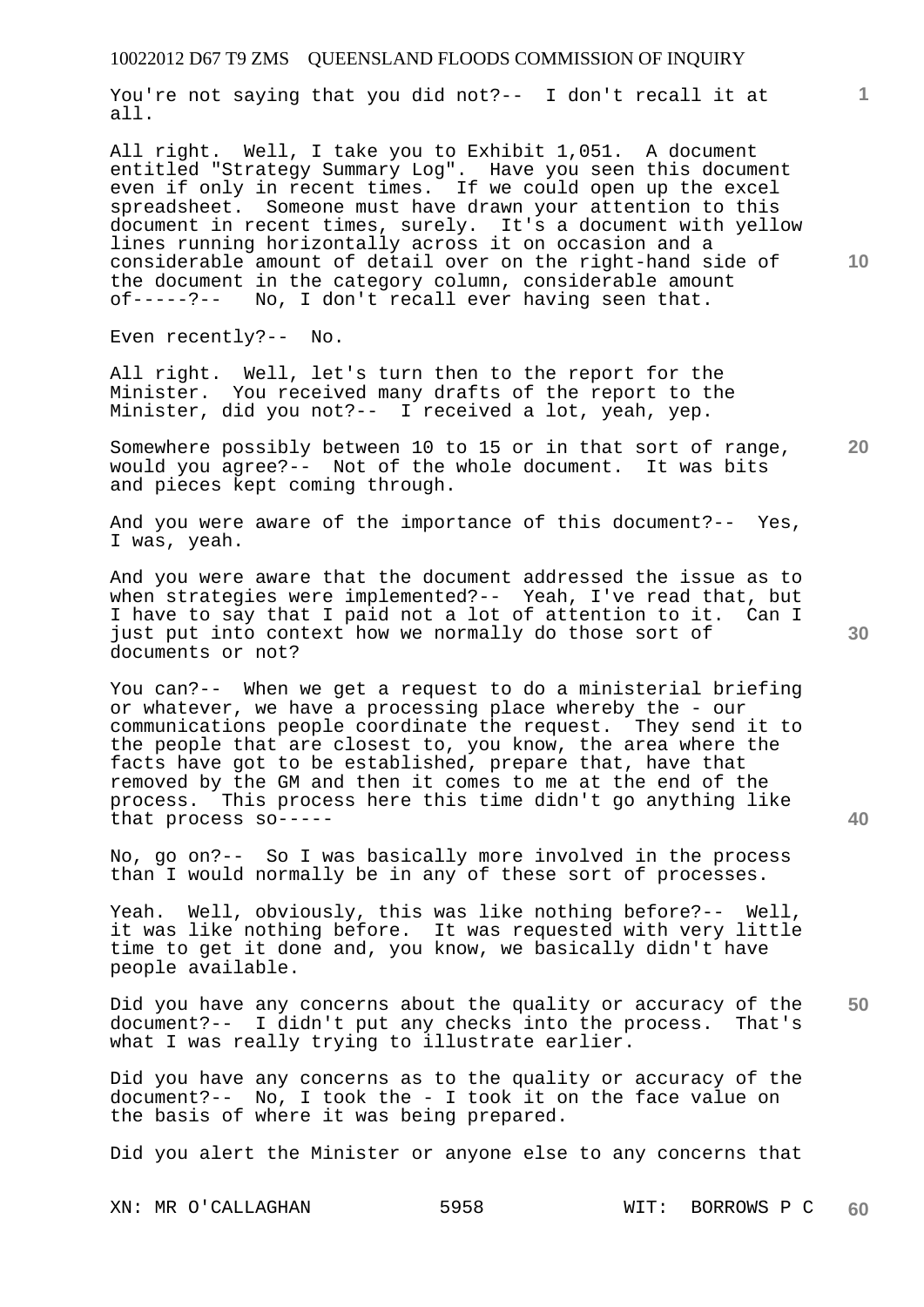you might have had about the accuracy or quality of the document?-- No, I didn't.

And you must have read the document in its entirety yourself?-- I read the Seqwater contribution to it in entirety, yes. There was some other attachments that went onto the document which I saw after the full document was was circulated after it had been sent to wherever.

And you read that part of the report which summarised when strategies were implemented at the dams?-- I did.

That document, as at that date anyway, formed your understanding as to what had occurred during the event?-- Yes.

When did you first realise that there were discrepancies between that account and the version in the March report?-- When the article appeared in the newspaper just a couple of weeks ago.

When the March report came out did anyone at all suggest to you that the earlier account should be looked at for comparison?-- No.

No-one - none of the flood engineers, none of your staff drew your you attention to the fact that you even had an earlier account?-- No.

And your first awareness of it was, you tell us, when the newspaper reports-----?-- That's when it was, yes.

Recently?-- I think it was the 24th of January.

Okay. Now, when you told us before that resources were going to be allocated to the preparation of the report I think you said internal and external?-- Correct.

**40**  Apart from the peer review process what external resources?-- There was representatives from our legal representatives and representatives from Rowlands.

Is the process of obtaining peer reviews something which is established within Seqwater? Is there a formal process, in other words?-- Yeah. I understand the question.

Okay?-- I don't know. I'm not close enough to that. My the way that I would be dealing with it is if you have got to get something done you get a peer review done. What processes behind that will be done somewhere else in the organisation.

Well, let's just examine what you just said. If you are going to get something done you get a peer review done, presumably you mean if you are going to get a technical report of any kind?-- If you wanted to have something peer review, so if you wanted to have some document or proposal or a couple of works project or whatever, peer reviewed, then I'd be saying to the person, if I requested it, go and get a peer review or

**10** 

**1**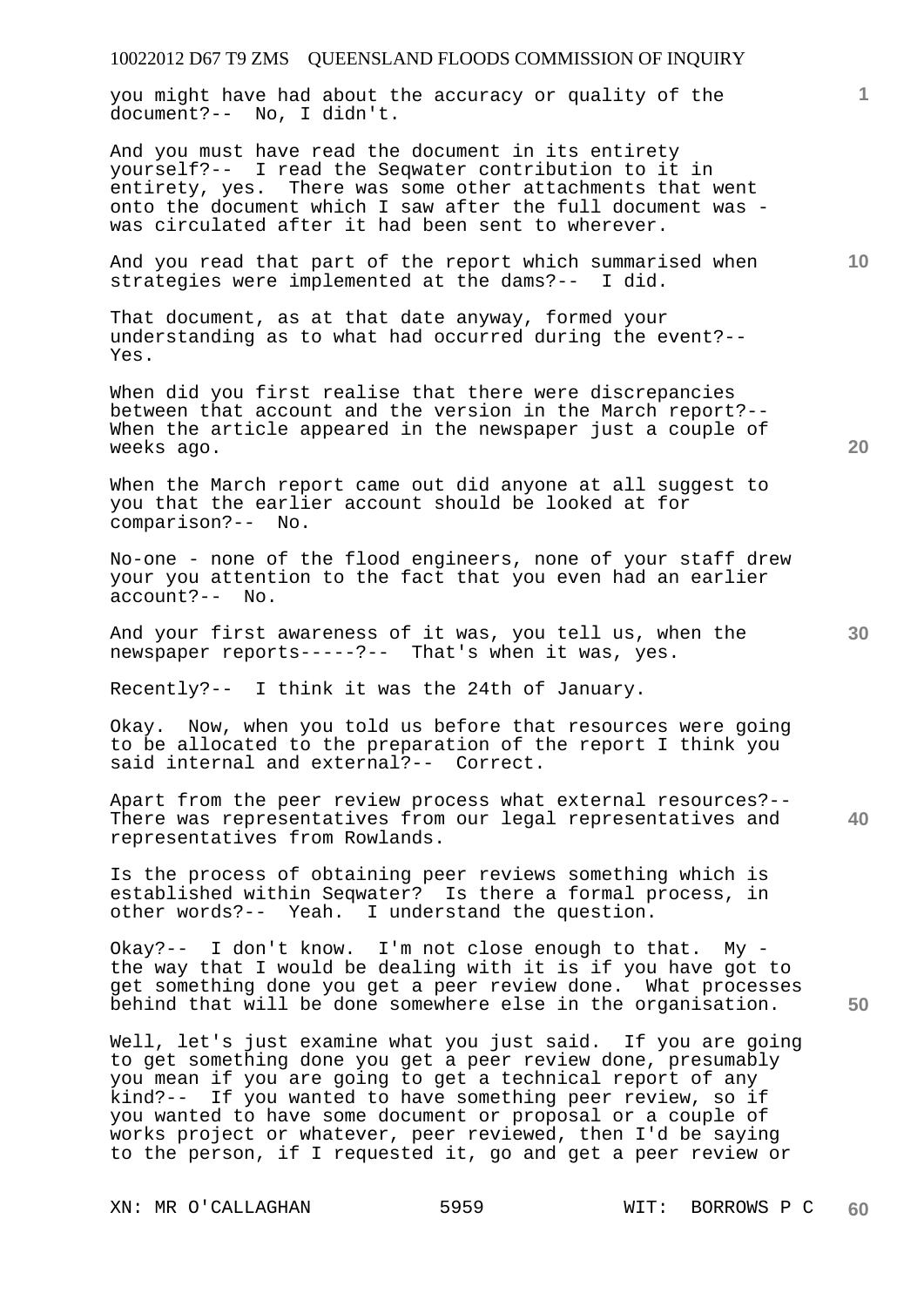they would do it as a matter of course depending on what the issues were.

Okay. So there's no formal process in place, it's just a matter of habit or practice; is that-----?-- That's correct, yes. An example would be in the - in the - if we go back to review the manual, the revision 7 review of the manual.

Yes?-- There was a peer review or an expert review panel put in place for that consisting of which was agreed to by the by the executive within Seqwater and that consisted of people from different organisations that are involved in that process and independent as required as determined by the people doing it.

So-----?-- So general.

Okay. Can I show you this e-mail which is from you to a number of people. It's the 18th of January at 9.05 a.m. It's in the trail of those e-mails I was showing you previously. And it is, in fact, the same one at 9.02 p.m. Mr Hennessy in that same series of dot points that I was drawing your attention to before, suggests the engagement of "one or two external respected engineers, hydrologists to peer review our work". Do you see that there?-- I do.

Was the process already under way as far as you were concerned of ensuring that peer review would take place or did it follow on from this suggestion?-- I don't know that it was done in any other place, but I know that I acted on that. I had some discussions with the chairman around about that time. I'm not sure if it was just before or after that and I knew he was we were talking - we were both talking about external review and - but as a result specifically of that I made some approaches to a peer reviewer to get them on because I guess we knew that a lot of people would be tied up fairly quickly given that this Commission had been announced.

**40**  We don't have to get caught up in the way he's expressed himself in that sentence, but was there any concern - prior to him expressing that - himself in that way, was there any resistance to the proposition that there should be a peer review?-- No, absolutely not. The style of that question and dealing with the chairman is so that you don't get caught up in your own group thing. So it wasn't a question of there are problems. It was a question don't start kidding yourselves that you've done something. Let's get somebody to check it out.

Yes, I tender that.

COMMISSIONER: That will be Exhibit 1,131.

ADMITTED AND MARKED "EXHIBIT 1,131"

**10** 

**1**

**20** 

**30**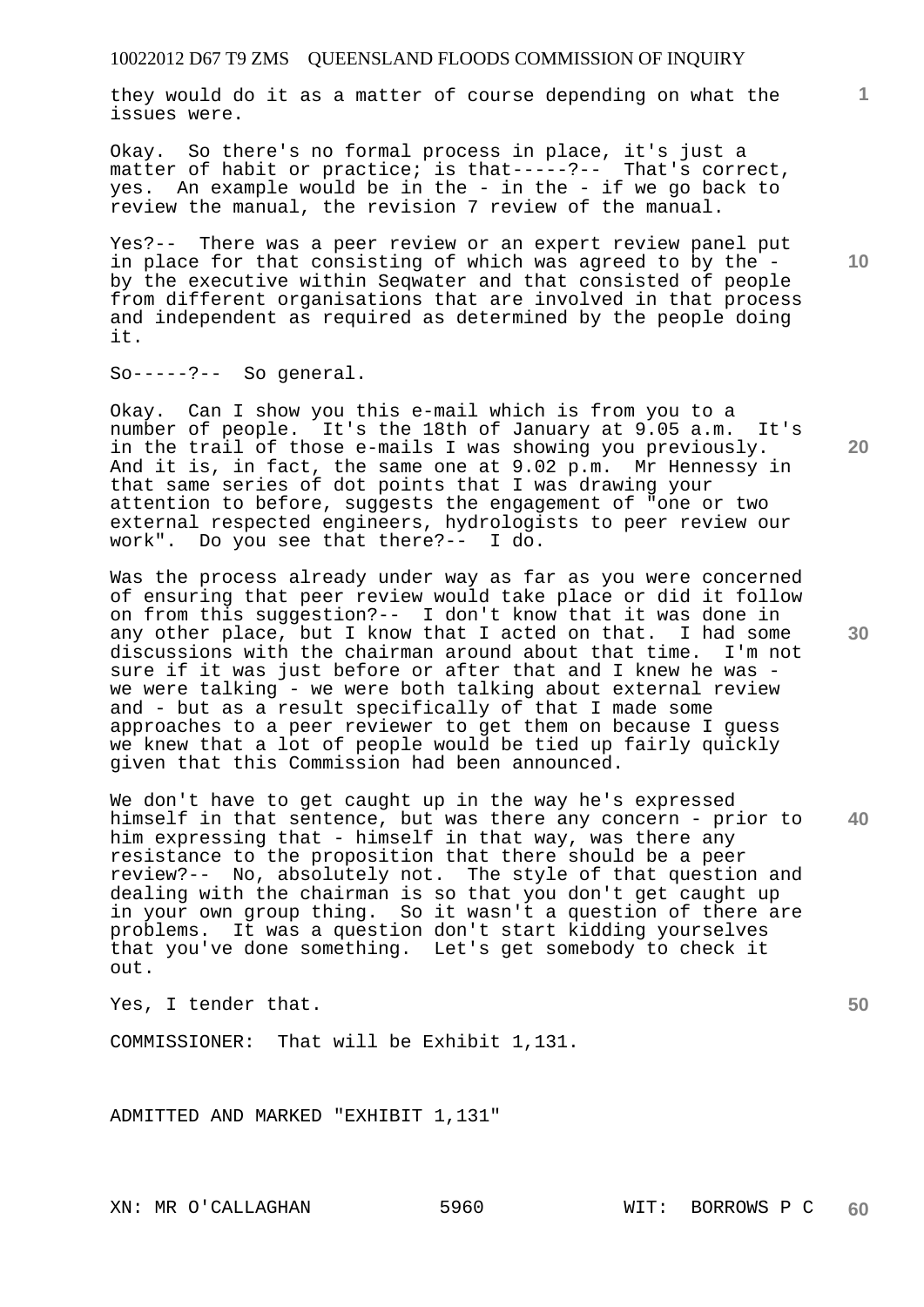MR CALLAGHAN: A day or two after that e-mail is it the case that you approached Professor Apelt?-- Yes, I did.

You met with him on the 20th of January; is that correct?-- It would have been about then. I just have to see the documents as to when I met with him, but it was very close to that date.

And was this - was the involvement with him principally him and Mr Pruss' responsibility?-- Subsequently, but the approach was made following this e-mail and discussion with the chairman and I'd spoke to the chairman about the sort of both skill base that I was aware of that Professor Apelt had, plus his experience in the Brisbane Valley catchment. So I suggested that he would have been a good person to have on to do that peer review.

**20**  And just the peer review, nothing else?-- Well, I'd actually scoped - well, there was a bit of work on the scoping of that, the engagement.

Can you just explain that to us?-- It was suggestion - I'd ask then Mr Drury to give some considerations to a scope of an engagement. He sent something through, I had a look at it, made some changes to it as a basis for discussing with the Professor the sort of stuff that we'd want him to be looking at on our behalf.

Well, moving forward, do you recall seeing Professor Apelt's e-mail to Mr Tibaldi, it's Exhibit 1,039, in which - Professor Apelt indicated the outcome of the review?-- No, I don't recall that. I actually didn't have anything - any conversation with Professor Apelt again after we - there was toing and froing in terms of getting him engaged and the commercial arrangements around that with his engagement through - through UniQuest.

That wasn't what I was asking you. I was asking you whether you recall seeing that e-mail?-- No. Actually, I did get caught up with the discussion about him getting paid or something.

Yes?-- So I'm just not sure how that came in.

All right. I might show you, just to refresh your memory, perhaps. Another e-mail of 20 February 2011, at 8.09 a.m. Does that jog your memory now?-- It does, yes.

You did see that. Yes?-- I guess the reason why - well, the reason for my first response was that - my focus on the discussion with Professor Apelt was to get his commercial stuff sorted out. I didn't actually have any discussions with him about the review itself.

And is that what you're referring to with the reference to "Helen" there?-- Yes. She's the person that was dealing with the contract.

XN: MR O'CALLAGHAN 5961 WIT: BORROWS P C

**1**

**10** 

**40**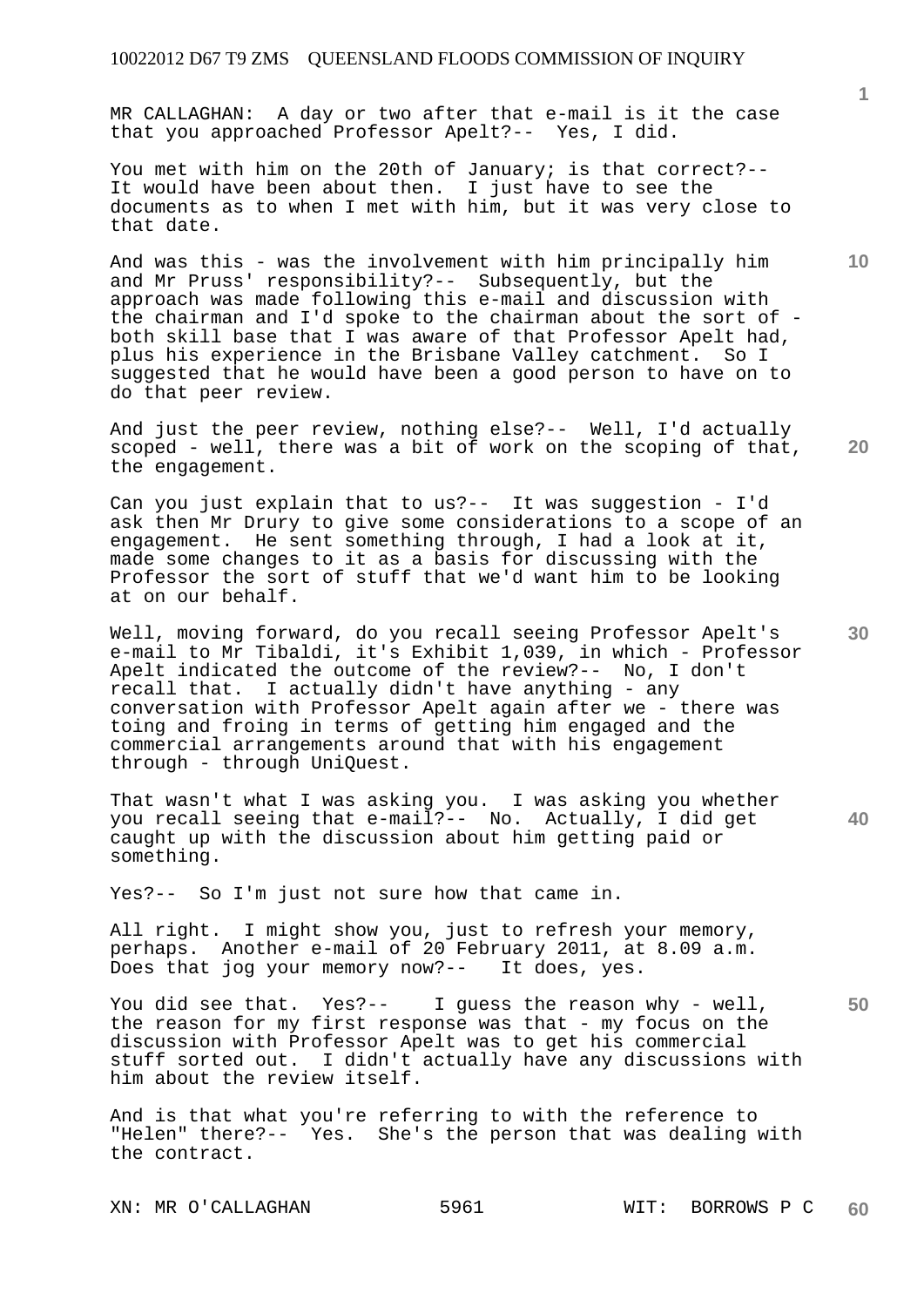Did you - I tender that. COMMISSIONER: Exhibit 1,132.

ADMITTED AND MARKED "EXHIBIT 1,132"

MR CALLAGHAN: Did you though at some stage request any request Mr Apelt to make any - I'll start that again. Did you express to anyone a desire that Professor Apelt provide the same sort of endorsement for the recommendations and a clear statement that the one instance of discretion that he was reporting on was within the purview of the manual?-- I don't - I don't recall that.

All right. Can you have a look at Exhibit 1,041. And particularly the e-mail from Mr Pruss to Mr Tibaldi beginning "I was talking to the boss this morning." Could you be the "boss" referred to?-- No doubt I am, but I don't recall discussing it.

You don't recall any request along those lines?-- I don't recall it at all, but Jim wouldn't have put that in if he hadn't of had some discussion with him.

Okay. You might have answered this before, I think you did, but you're still unaware as to the suggestion that there were serious deficiencies in the materials with which at least two peer reviewers were provided; is that right?-- Sorry, I just didn't get what you were after-----

There's a suggestion that the materials provided to at least two of the peer reviewers were seriously deficient in important respects. You're still unaware of the details; is that right?-- Yes, yes.

The timeframe within which the peer reviewers had to complete their task was something which must have been known to you, though?-- Again, generally. Not in detail. The timeframe in which we all had to do the whole lot I was aware of.

And you were aware of the size of the report?-- Yes.

Did that cause you any concern, that a report of that magnitude was required to be reviewed in such a short space of time?-- I think what gave concern was the extent that we had to prepare the report and have a peer review. So, you know, it follows on the answer is, yes, the constraint is we had to get what we had to get done within the timeframe. You are well, you may not be aware, we didn't have any opportunity to extend. We didn't make - we did make - we had questions about that.

But I suppose the other thing is that you were aware that the

**1**

**10** 

**20** 

**30** 

**50**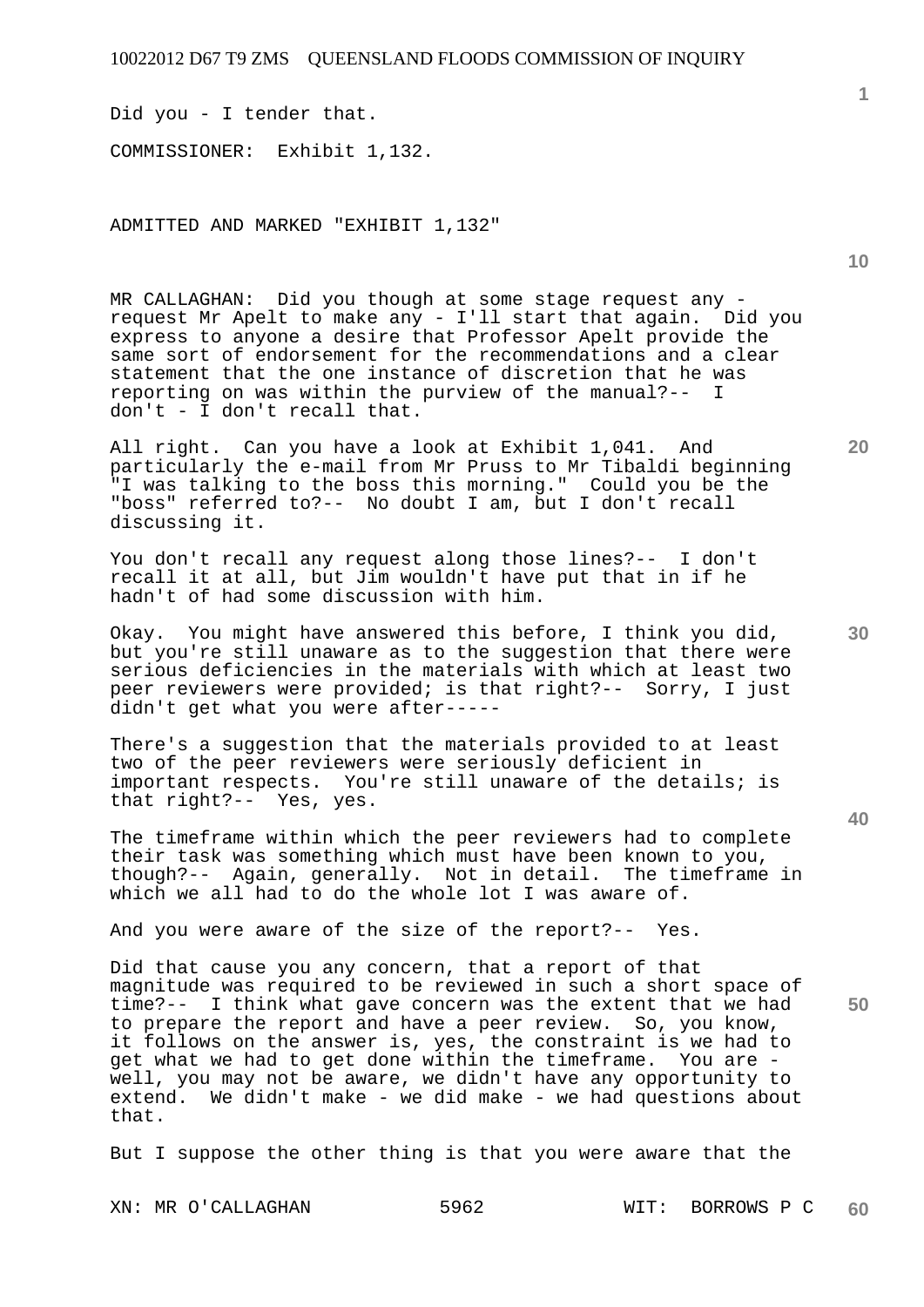**1** report is required to be reviewed by the dam safety regulator, Mr Allen?-- Mmm-hmm.

You're aware that hadn't occurred yet?-- Well, the last I heard he hadn't.

Well, have you been monitoring that?-- Only by responses to letters. I was aware it hadn't been done, but I hadn't done it actively, it was just passively. In other words, I'd ask people from time to time have we got anything back yet.

And were you not concerned, even as this current wet season approached that the report had not been thoroughly reviewed by him?-- The approach of this wet season we were still - we were operating under the new manual. So effectively it would have been good to have been done, but we had a new manual to work with. My take on that is we've got what we got to get us through the next wet season.

All right. That's all I have for the moment.

COMMISSIONER: Mr Murdoch?

MR MURDOCH: No questions.

MR MacSPORRAN: Nothing, thank you, Commissioner.

COMMISSIONER: Mr Sullivan?

MR SULLIVAN: Nothing, thank you.

MR BURNS: No questions.

COMMISSIONER: Mr Ambrose?

MR AMBROSE: No questions.

COMMISSIONER: Mr O'Donnell?

MR O'DONNELL: Just one thing. Sorry, two things. Regarding the operating strategies for managing Wivenhoe that are in the manual W1, W4, you said you had a general understanding of them but you had never used them. It was only a general familiarity. You're asked whether you ever discussed them with Mr Drury and as I took down your answer you said you<br>hadn't. Your focus was on releases and release volumes?--Your focus was on releases and release volumes?--That is correct.

Can you explain why that was your focus?-- The information that I needed was what was the outcome of what they were doing in the dam as it affected people downstream and as it - as it would affect people that I was going to communicate to to be able to tell them what happened downstream. My focus was, therefore, on what was happening with the release volumes and what were the implication of those release volumes on people's property and where was that release volume predictions likely

**10** 

**20** 

**30** 

**40**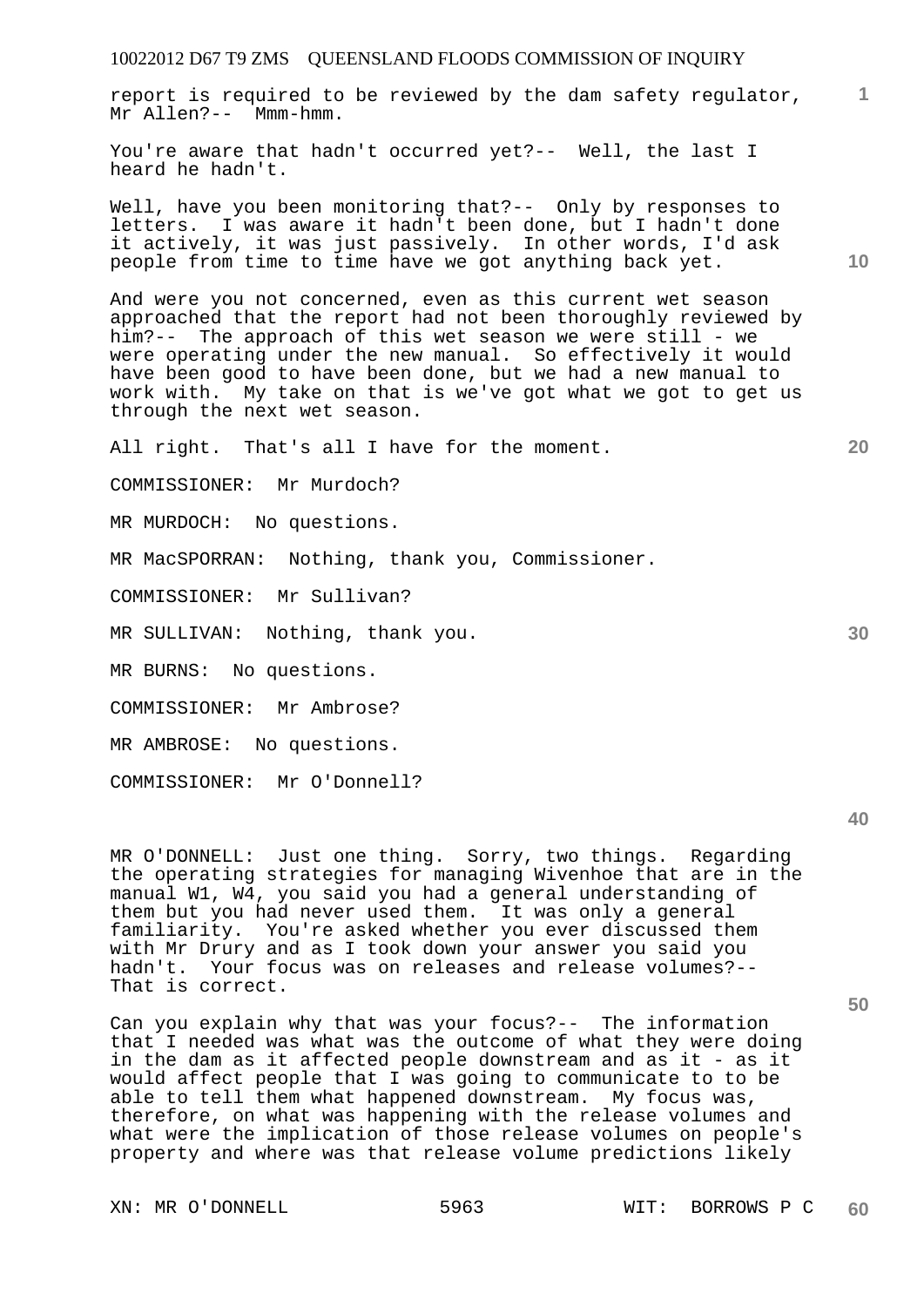to be going.

Thank you. You also spoke about a telephone conference you phoned in for on Monday the 10th at about 8.30. What's the best recollection of the substance of that conversation?-- It was that and the subsequent meetings were really generated out of that phone call that the counsel assisting referred to from the night before to say we were moving into damaging phase and the question was around were we going to be having flows of three and a half thousand or 4,000 at the model gauge and it was in the context that also there'd be other calls to the Flood Centre that night from people - from Brisbane questioning whether the damaging flows were three and a half thousand, 4,000. So all that discussion was generated from my perspective on, you know, what was happening with respect to the downstream releases and were we were going to get in the damaging phase or not.

Counsel assisting took you to someone's diary note, not yours, but someone else's which mentioned W2 and W3?-- Hmm.

Can you recall during that discussion was there - was the subject of that discussion one of the operating strategies which the flood engineers are currently using in managing<br>Wivenhoe?-- No, I'm not aware of those discussions. It was a Wivenhoe?-- No, I'm not aware of those discussions. flow.

The flows and the impacts?-- Yes.

Thank you. Thank you, Commissioner.

COMMISSIONER: Mr Callaghan?

MR CALLAGHAN: Mr Borrows might be excused.

COMMISSIONER: Thank you, Mr Borrows, you're excused.

WITNESS EXCUSED

MR DUNNING: Before the next witness is called can I raise one matter. Mr Ablitt gave some evidence about it - gave some evidence about a supposed call with Mr Morris. Mr Morris has dealt with that in the statement. I'm told he's not required to be called, but should I formally ask your Honour to make that an exhibit or is that unnecessary?

COMMISSIONER: Mr Morris' statement?

MR DUNNING: Yes, his first statement sworn 6 February.

COMMISSIONER: I think it will probably sooner or later anyway. Mr Callaghan, what's the position?

MR CALLAGHAN: Yes, we propose to tender it.

**20** 

**1**

**40**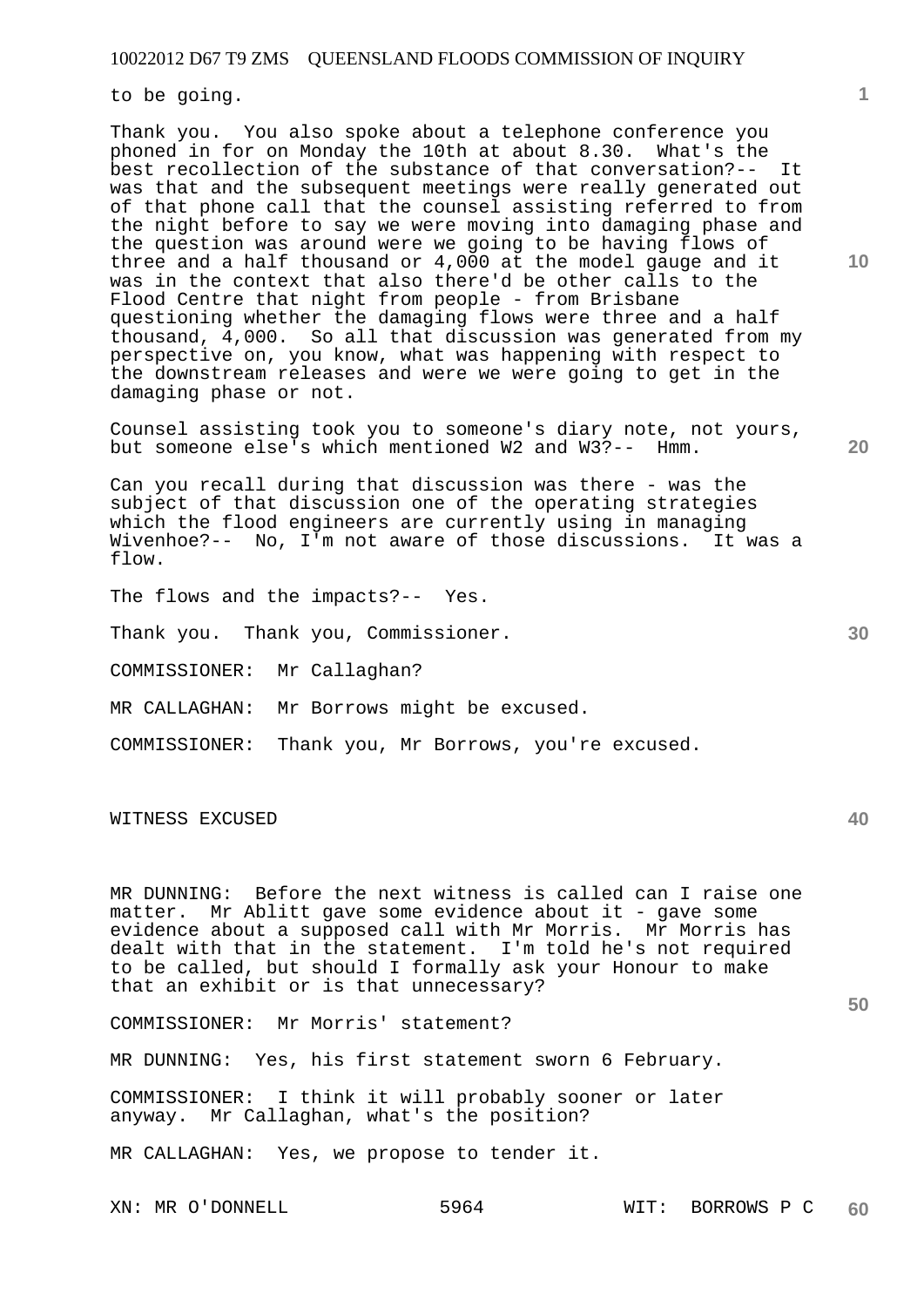XN: MS WILSON 5965 WIT: NAVRUK A J **1 10 20 30 40 50 60**  MR DUNNING: Very good. Thanks, Commissioner. MS WILSON: Thank you, Madam Commissioner, I call Albert Navruk. ALBERT JOHN NAVRUK, AFFIRMED AND EXAMINED: MS WILSON: Is your full name Albert John Navruk?-- Yes. And can you tell us where you're presently employed?-- I'm with SunWater. And what's your position there?-- My position is senior technical officer drafting. Sorry, what was that?-- Senior technical officer drafting. A draftsman. A civil draftsman. Okay. And during the December 2010/January 2011 flood event were you employed with SunWater?-- Yes. And what were you employed at that point in time as?-- As a civil draftsman. And you are also a flood officer?-- Yes. And you prepared a statement for the Queensland Floods Commission of Inquiry?-- Yes. Can I show you this document, please. Is this the statement that you prepared?-- Yes. And you prepared that statement in response to a requirement from the Commissioner of Inquiry?-- Yes. Is it true and correct?-- Yes. Is there anything that you wish to add or amend?-- No. Madam Commissioner, I tender that statement. COMMISSIONER: Exhibit 1,133. ADMITTED AND MARKED "EXHIBIT 1,133." MS WILSON: Now, have you got a copy of this open, Mr Navruk?-- Yes, I have. MR O'DONNELL: Sorry, Commissioner, I couldn't quite hear the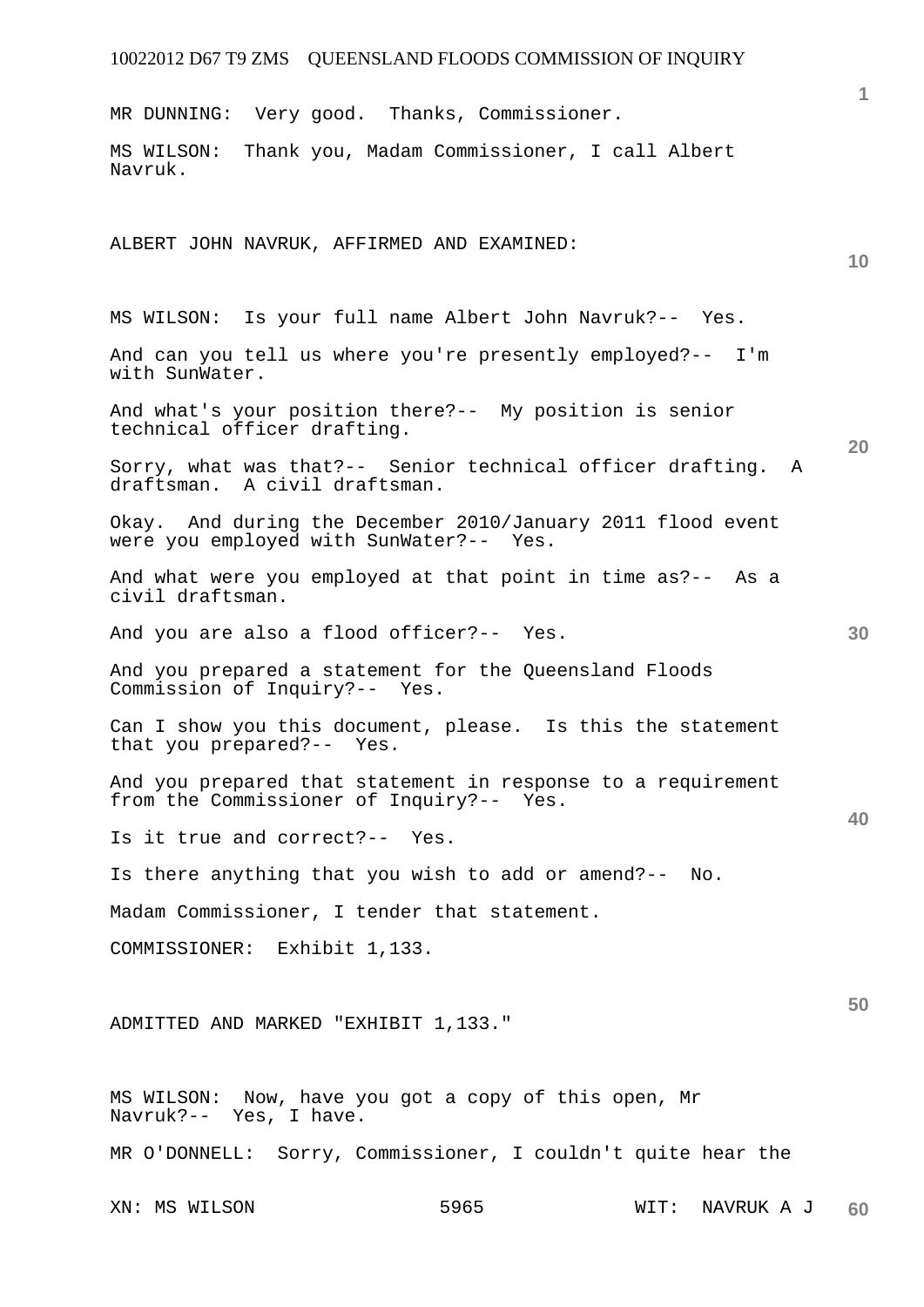10022012 D67 T9 ZMS QUEENSLAND FLOODS COMMISSION OF INQUIRY **1 10 20 30 40 50**  number. COMMISSIONER: 1,133. I think that's right. MS WILSON: So you've got a copy of your statement in front of you?-- Yes. Now, if I can take you to paragraph 8 of your statement where you set out that you worked as a flood officer?-- Yes. Commonly known as a technical assistant in the Flood Operation Centre and in 8A to 8CU set out the shifts that you worked?-- Yes. Now, if we can go to 8C which is the shift from about 7 a.m. to 7 p.m. Saturday, the 15th of January?-- Yes. Do you recall that shift that you worked?-- Yes. Now, there also is a flood event log, isn't there?-- Yes. And as a flood officer you make entries into that flood event log?-- That's right. Now, can we have a look at Exhibit 23, please. Now, this is the flood event log?-- Yes. And it's been brought up on Saturday, the 15th of January-----?-- Yes. -----2011. Now, if I can just - if you can just tell me about your role as a flood officer in relation to the flood event log?-- The log is just something that we kept to attract mainly telephone calls that came in and out of the flood room or Flood Centre and maybe visitors that may have come and gone or any meeting or special event that occurred. And whose role was it to make entries into the log?-- That was my role. As the flood officer?-- Yes. Now, flood engineers also made entries into the log?-- Not usually but occasionally they might have. And was the - this log was in one form as an excel spreadsheet, was it?-- Yes. For example, when we're looking at Saturday, the 15th of January 2011 entries, we can go through those entries. We see that there's the time on the left-hand side?-- Yes. And then there is an entry which gives a description of the event that occurred?-- Yes. And if we can keep on going along there's a category type of column?-- Yes.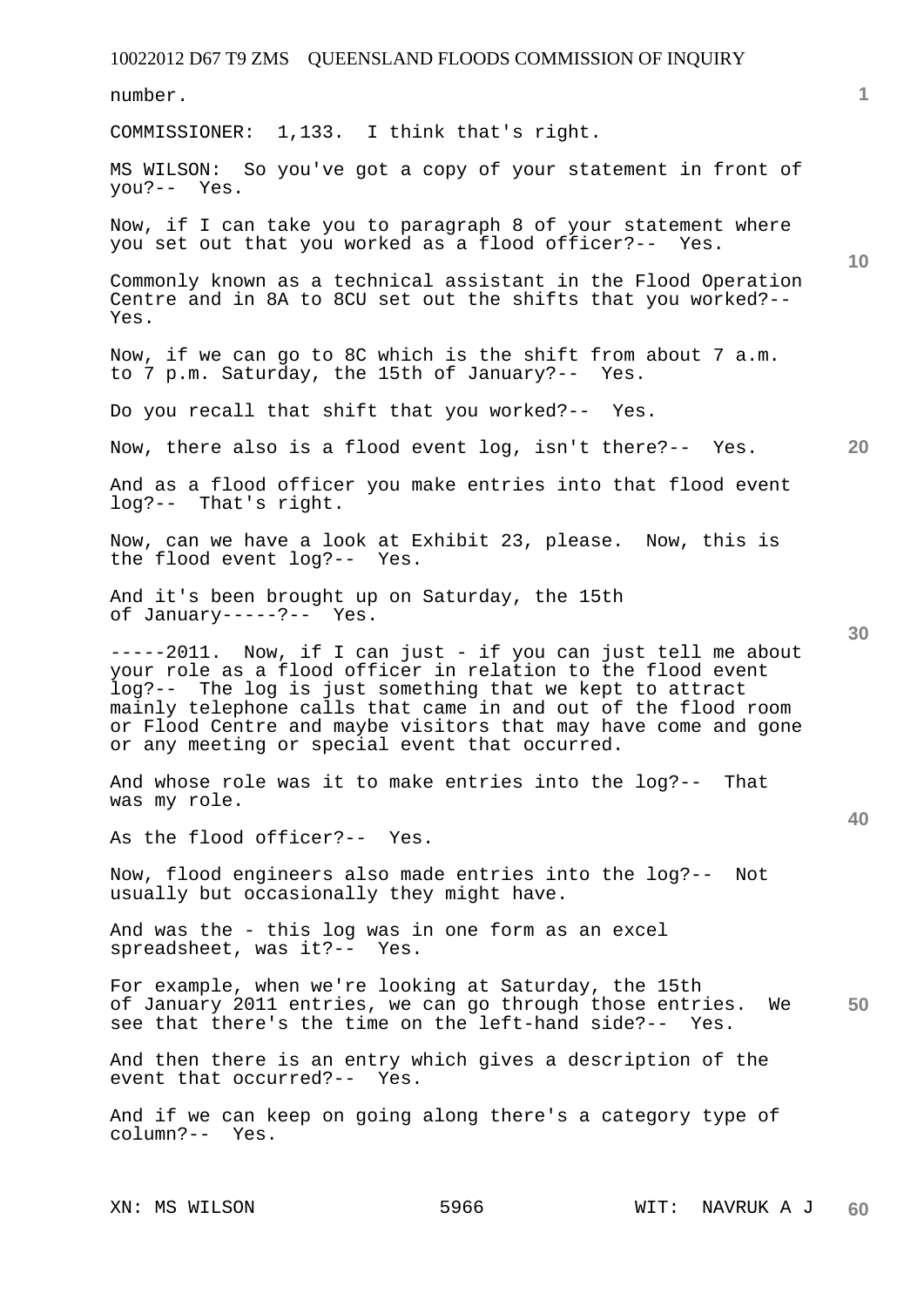And then on the far column is "initials"?-- Yes.

And "A N" they're your initials?-- Yes.

When you were working on the excel spreadsheet did they have the "initials" column there?-- Yes.

**10**  Did they have the "category" column there?-- I'm not absolutely sure. I know in earlier events we didn't have the category column. I just can't recall if this was added later or if it was there during the event.

Would you then, when you were making entries into the log, would you put down - can you recall putting down the category?-- No, I just don't recall that column at all. I may have done it, but I just don't recall it.

Do you recall - once the excel spreadsheet was - was it a working progress, was it? It kept on being added to?-- Yes.

Was there ever any time that you knew that deletions were ever made?-- No, I don't know.

Were you aware whether there was more than one excel spreadsheet in operation at any point time?-- No, as far as I know when I was in there there was only one event log.

Okay. If we can just go back to the left-hand column which sets out the time and date. If we can look at, for example, 11.30?-- Yes.

Look at that entry "Rob Drury rang to request a summary of the operation manual for Wivenhoe. Terry to provide after checking with all duty engineers." You made that entry?-- Yes.

Now, where did you get the information for that entry?-- I would have - I may have taken the call or overheard the call to Terry. What usually happens is after a call I will either - if I don't know what it was about I would ask the engineer and he would tell me and I would write that entry in the log.

How was it ensured that all calls were logged into this log?-- There was nothing really to ensure they were. It was just our - that was our job to put every call in there.

**50** 

**30** 

**40** 

**20**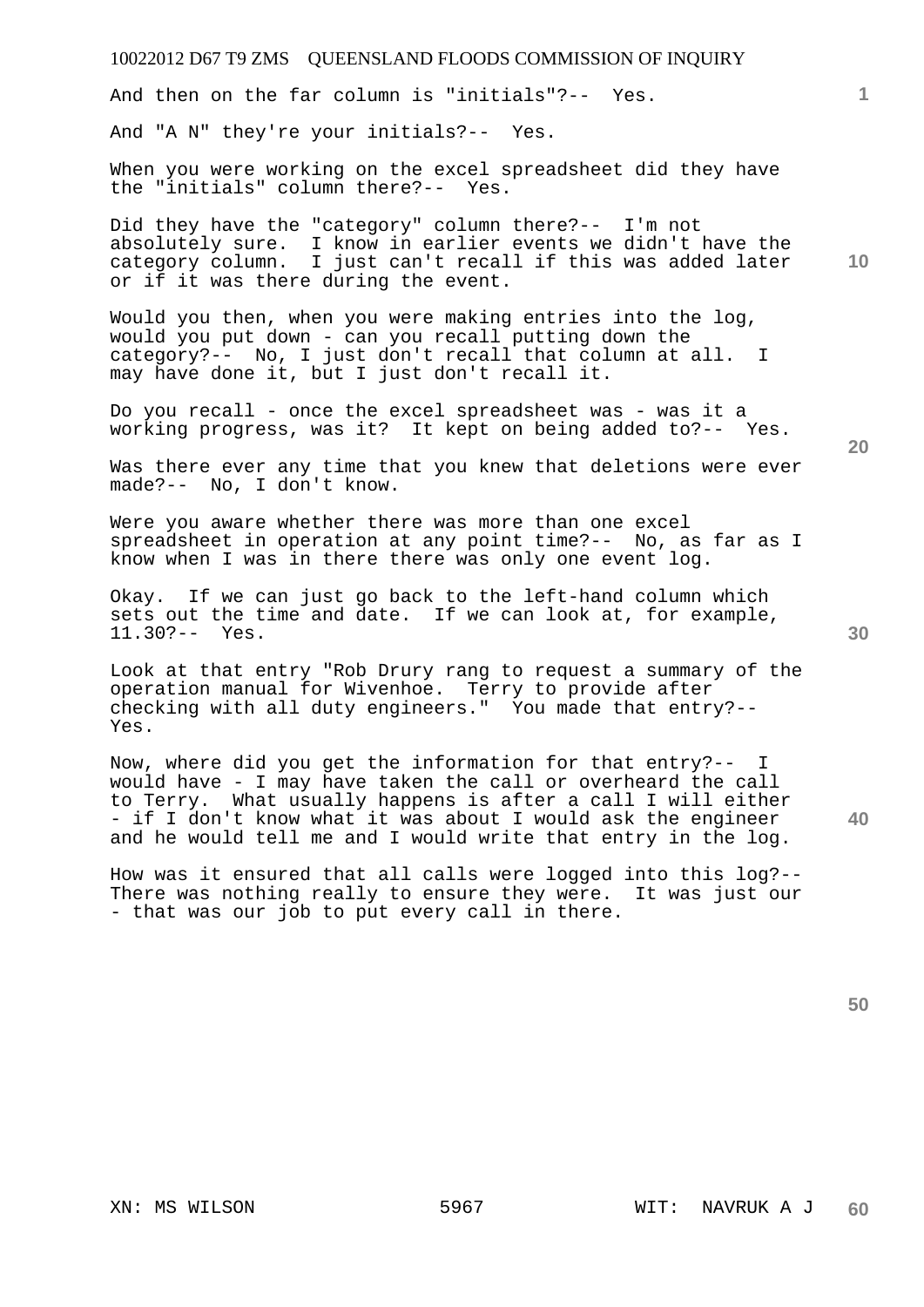Would flood engineers come to you and say, "Hey, listen, I just got a call" - for example, this 11.30 entry - "Rob Drury just rang"?-- I think they were aware that we were adding to the log. I mean, we sit next to each other. They could probably see that I've done it. Otherwise if - I mean, I think I would normally ask him after the phone call what the contents of the call was so that I could write an accurate reflection of it in the log.

Or you would listen to phone calls or listen to information?-- Yes.

Did you ever get the flood engineer to check your entries to ensure that they were accurate?-- Not once I've written it in there. I think I might have confirmed with them before I'd written it in that this is what the entry was and then just went ahead and put it in.

Okay. Now, if we just take that 11.30 a.m., "Rob Drury ringing to request a summary of operational manual for Wivenhoe". Do you know Rob Drury?-- Yes.

And what do you understand his role is?-- I am not quite sure. I know he works for Seqwater, and I think his role is the Flood Operations Manager. And I thought the flood room operated under him, is what I believed.

The flood room operated under him?-- The flood centre, the Flood Operations Centre.

You set out your shifts in paragraph 8 of your statement. During any of those shifts that you were working did Rob Drury come to the Flood Operations Centre?-- Yes, he did.

We will work through the 15th but put the 15th to the side for one moment?-- Yes.

What about the other shifts you've set out in 8A and 8B of your statement?-- No, I don't recall him on the first Saturday.

That's Saturday the 8th-----?-- The 8th.

-----of January?-- On Tuesday the 11th there was an awful lot of people in the room. He may have been there but I don't recall him specifically being there but it wouldn't have surprised me because it was a busy night.

**50**  Why do you say it wouldn't have surprised you?-- Oh, because the four duty engineers were there, there was a lot of releases happening at the time. He was - would be very interested with what's happening. It just wouldn't surprise me if he was there in those circumstances.

Let's look at the broader picture, I suppose. The shifts that you've outlined in paragraphs 8A to 8C, they are not the only shifts that you worked during the flood event in December 2010

**1**

**10** 

**20**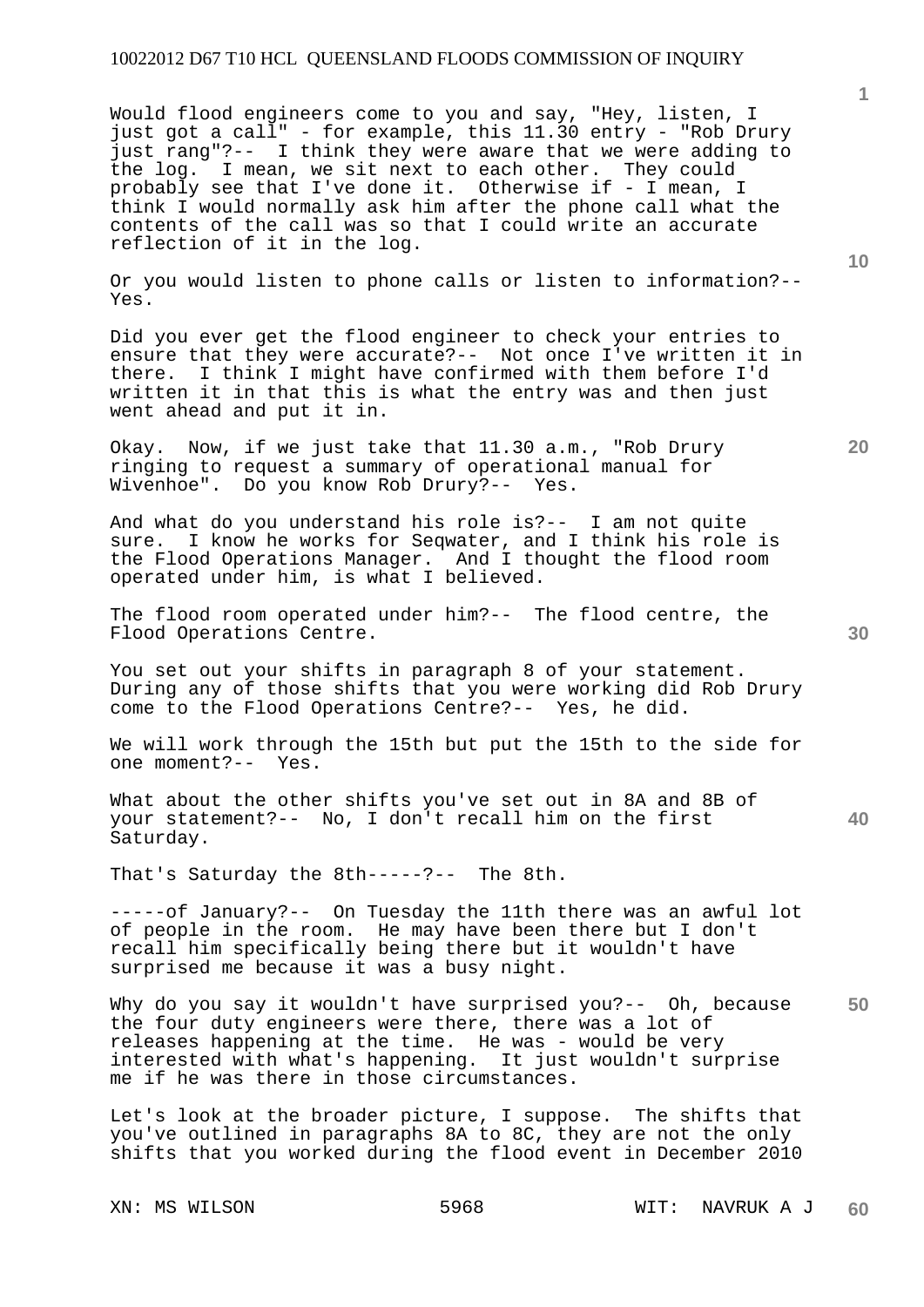XN: MS WILSON 5969 WIT: NAVRUK A J **1 10 30**  Well, anyone in the room who was sitting at that - at one of **40 50 60**  and-----?-- Yes, they are. They are the only shifts?-- I worked three 12-hour shifts. They were the only shifts between December-----?-- Oh, sorry, December - no, sorry. December 2010, January 2011?-- No, I worked several shifts in December as well. Okay. During any of those shifts did Rob Drury come into the Flood Operations Centre?-- Not that I can recall. Okay. Now, if we can go back to Exhibit 23 on the 15th of January 2011. And if we can stay with that 11.30 a.m. entry. "Terry is to provide after checking with all duty engineers". Are you aware whether Terry did provide a summary of the operations manual for Wivenhoe?-- I assume he did, but I don't----- Can I show you this document? It I think is Exhibit 1,050. Just, actually, while we're on this, this is Exhibit 1050, it is an email from duty engineer and it sets out who that email is to. You see that duty engineer email account?-- Yes. Are you aware of that email account?-- Yes, that's just the standard duty engineer account. Who could send emails from that account, can you tell me?-the computers with the email account open. Okay. Well, can you tell me about the room with the computers and the email accounts? Was there one computer with this email account?-- I believe there was two. They would be the two computers near - on the window. Yes?-- I didn't use the email so I think they are the only two computers that had the email account on. The only two computers that had this email account?-- This email account, yes. And who sat at those computers during the general shifts?-- Well, during the single shifts there was the duty engineer and the flood officer who used those computers. So if you were just working with a flood engineer on a shift?-- Yes. You would have one computer?-- Yes. And the flood engineer would have the other computer?-- Yes. How many other computers were in the room?-- There was one more on that desk. Off to the right I think there were two two other computers that hooked into the same network, which we could look at a lot of the data - the flood data. In the

#### 10022012 D67 T10 HCL QUEENSLAND FLOODS COMMISSION OF INQUIRY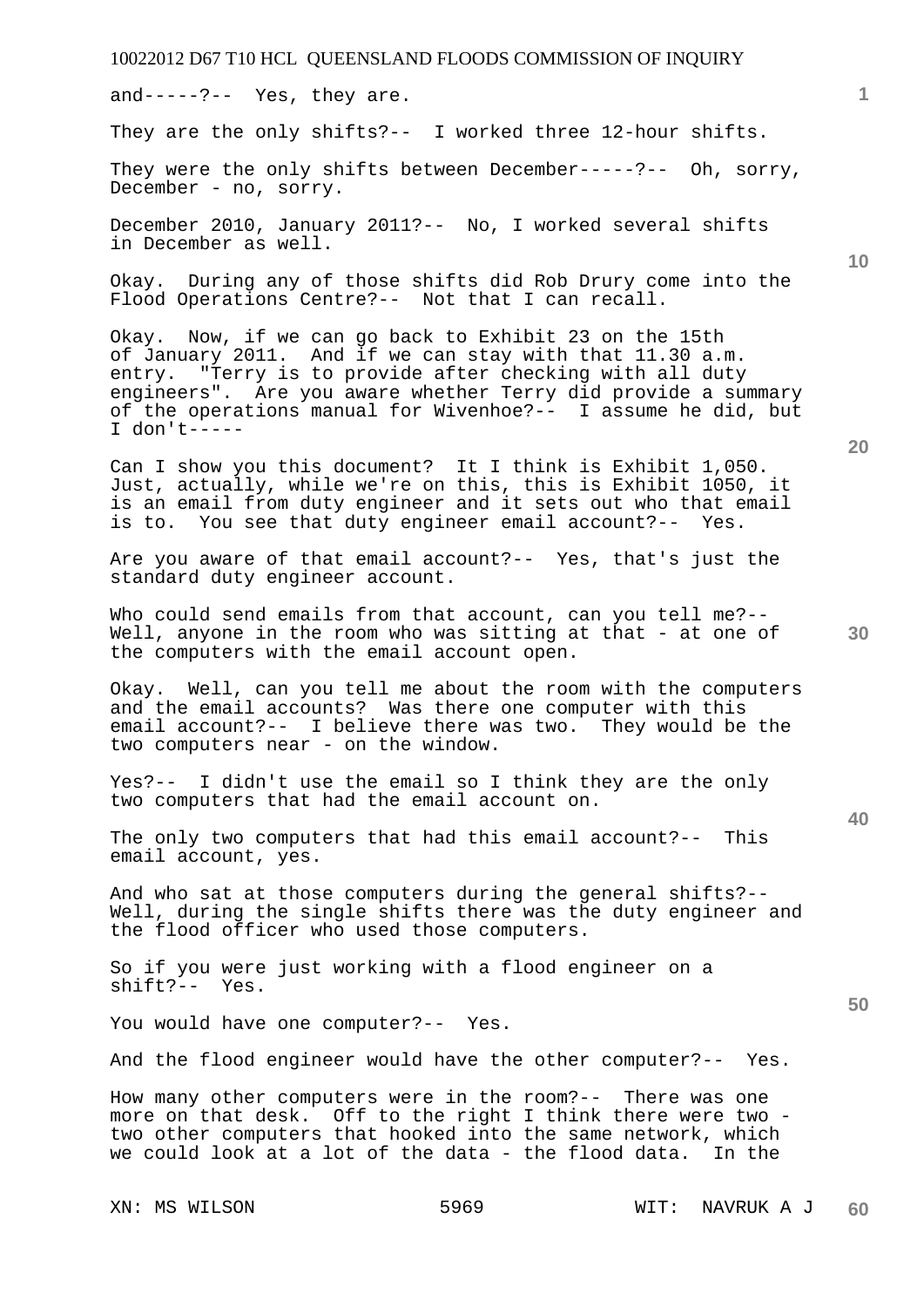room was also a Ross River Dam computer because that was used also to operate the Ross River Dam, and there was one up the other end for Scrivener Dam.

Okay. Of those computers, how many computers had the capacity to work on an excel spreadsheet?-- All of them, I'd imagine.

All of them. Well, perhaps we can open up the summary of the manual. So let's just summarise that. How many computers were there in the Flood Operations Centre?-- Six or seven.

Six or seven?-- Yeah. One was a UNEX-----

Sorry, I couldn't quite hear you?-- One of those was on a UNEX platform. I am not sure if that could operate Excel or not. I just can't remember.

And the others?-- The others all could.

**20**  So when it was just you and the flood engineer, there was some computers that had no-one working at them?-- Well, they weren't - they might not have been turned on.

Well, perhaps now if we can open this document. Can you have a look at this document in front of you - and this is the attachment to Exhibit 1,050. It is a Summary of Manual of Operational Procedures for Flood Mitigation at Wivenhoe and Somerset Dam." We will just scroll down. If you could familiarise yourself with the document. Now, Mr Navruk, have you ever seen that document before?-- No.

If we can go back to Exhibit 23, please, the entries on the 15th of January? So we go back to the 11.30 a.m. entry, "Terry to provide after checking with all duty engineers." Your evidence - what is your evidence in relation to whether he did provide that?-- I assume he provided it.

When you say assume, why do you say that?-- Well, I don't think there is - well, one is there is not a further entry saying he hadn't provided it.

Yes?-- And I guess he was asked to do it so I assume he would have done it.

The Flood Operations Centre, it is not a big room, is it?--  $N<sub>O</sub>$ 

Did you see Terry Malone during your shift after you made this entry talking to the flood engineers at any point in time?-- Well, the other engineers weren't in the room at the time, so no.

Okay. If we can work our way down, if we can go to 1.50 p.m. entry. "Rob Drury rang with some questions on the Wivenhoe Flood Manual Summary"?-- Mmm.

Now, you made this entry?-- Yes.

**30** 

**40** 

**50** 

**10**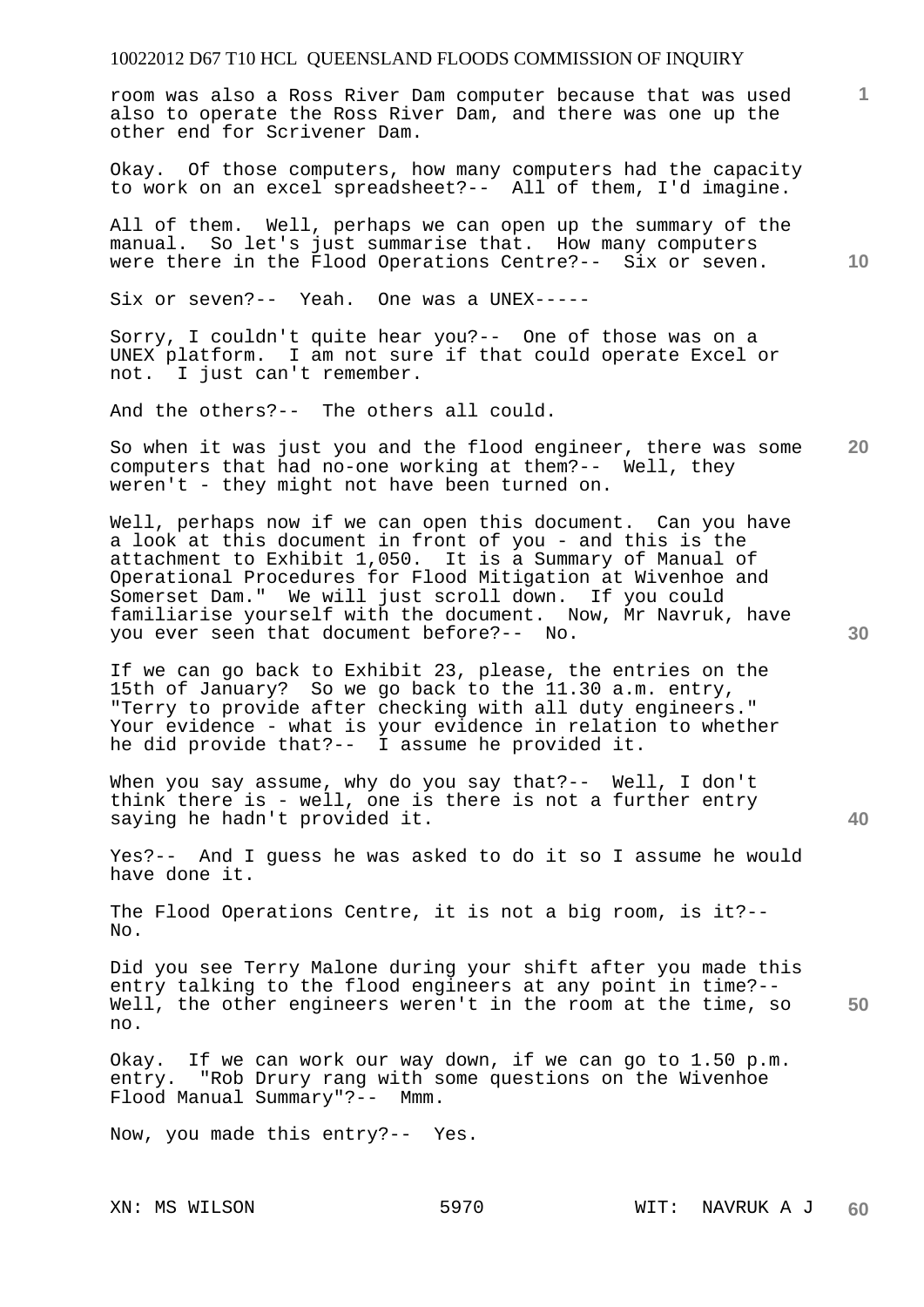# 10022012 D67 T10 HCL QUEENSLAND FLOODS COMMISSION OF INQUIRY XN: MS WILSON 5971 WIT: NAVRUK A J **1 10 20 30 40 50 60**  Can you recall what that entry was about?-- Nothing more than is stated there, that he's made some inquiries about it. So did you take that telephone call?-- I can't be - I don't recall. I don't know if I took it or if Terry took the call. There seems to be - at least there is these two entries about a Flood Manual Summary - Summary of the Operational Manual for Wivenhoe at 11.30, and at 1.15 a Wivenhoe Flood Manual Summary. You made the entry into the flood event log?-- Mmm. Did you - were you interested to know what this was about?--  $T-----$ They are not the usual entries, are they, in the flood event log?-- No, not - well - they are not usual events, no, but that's what happened so I put them in. Yes, but apart from the words written down in that entry, you can give me no further information about that at all?-- No. Okay. "Rob Ayre and John Tibaldi arrived at the Flood Operations Centre for the 2 p.m. phone hook-up"?-- Yes. And then at 2 p.m. the entry is the "phone hook-up with TM", that's Terry Malone?-- Yes. "RA", Rob Ayre, "JT", John Tibaldi?-- Yes. "With Rob Drury, Peter Allen, Peter Borrows"?-- Yes. Do you know who Peter Borrows is?-- I think he's the CEO of Seqwater. Okay. "Joh Bradley and Bob Reilly to discuss a report for the Minister by COB Sunday"?-- I think that may be John Bradley but I don't know those two gentlemen. Okay. Now, if we can just go across, it appears that you made that entry as well?-- Yes. Now, a phone hook-up, does that mean that it was on speaker phone?-- Yes. So the engineers were sitting around a telephone that could be heard by everyone?-- Yes. And is it the case that it could be heard by everyone in the room?-- Yes. Okay. Now, you were also in the room at the time?-- Yes. So you heard this conversation?-- I could hear it but I wasn't actually listening to the particulars of it. One of your - is one of your roles, though, to record conversations into the flood event log?-- Yes. Well, not not record conversations but record maybe the meat of the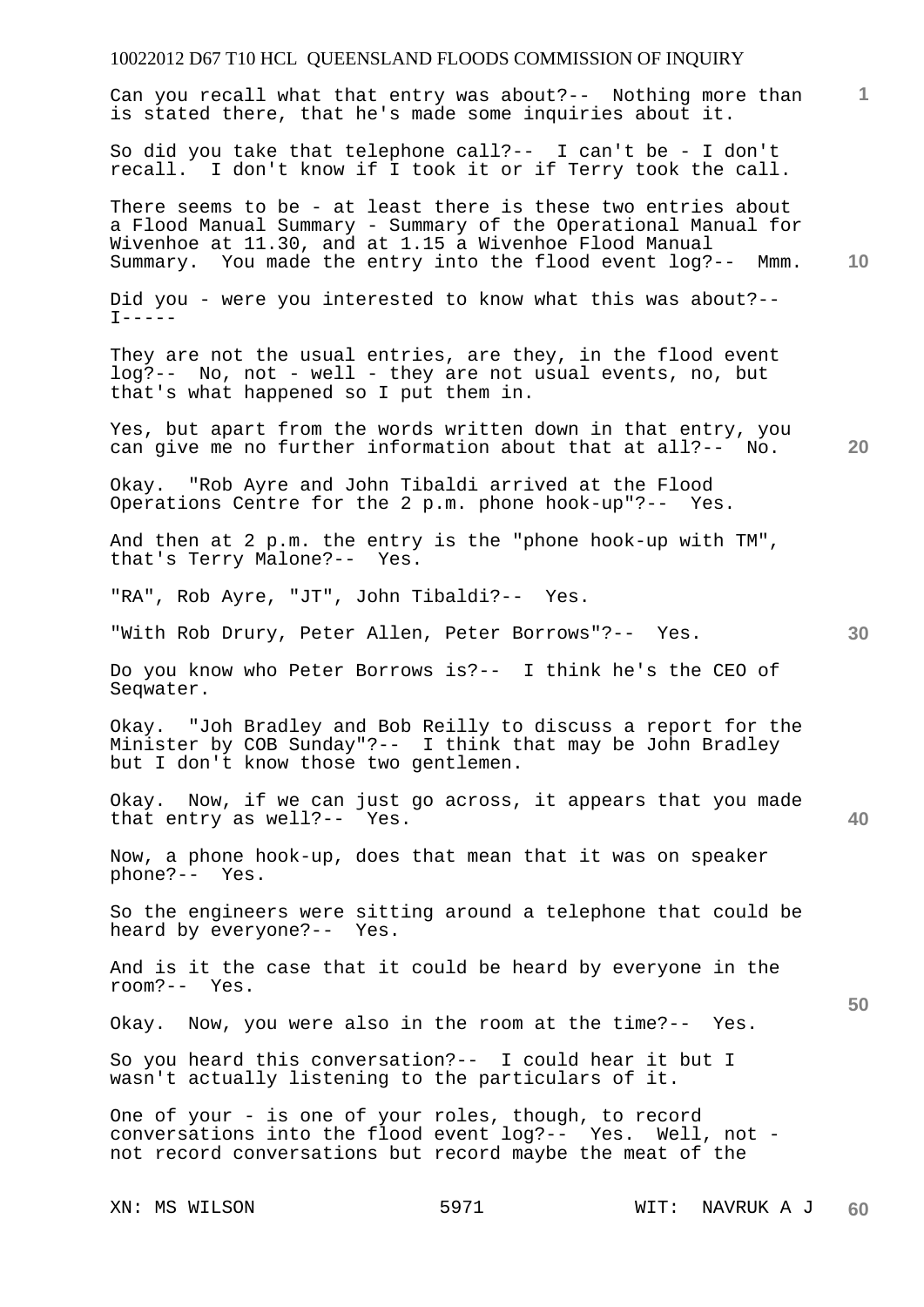conversation.

Sorry, Mr Navruk, I just didn't hear you?-- To record the meat of the conversation. The meat?-- Yes.

So-----?-- The meaning of.

**10**  The contents?-- The contents - well, not - yeah, contents.

The big issues?-- I guess.

What's the meat, the big points?-- Yes.

I don't want to put words in your mouth, Mr Navruk. When you talk about meat, what do you mean by that?-- The main thrust of the phone call.

**20**  Okay. And what was the main thrust of that phone call?-- It was - they were talking about a request from the Minister to provide a briefing to him either the next day or the day after.

And do you recall whether the Wivenhoe Flood Manual Summary was discussed at any point in time in that conference?-- No.

So at 2 o'clock, can you tell me who is in the Flood Operations Centre on the 15th of January 2011?-- There was myself, Terry Malone, Rob Ayre, John Tibaldi.

Anyone else?-- No.

Okay. Then we see at 5 o'clock "Rob Drury arrived to help write report for Minister briefing"?-- Yes.

If we could just go along and see who - "AN"?-- Yes.

That's your last entry before it goes to DP?-- Yes.

And who is DP?-- David Pokariar.

Okay. If we could just go back. Now, your shift, you still had some time on your shift, didn't you?-- Yes.

It had another two hours?-- Yes.

**50**  So when Rob Drury arrived to help write the report for the Minister briefing, can you tell us who was in the Flood Operations Centre from 5 o'clock to 7 o'clock that night?-- Well, Terry Malone - myself and Terry Malone were there because we were on duty.

Yes?-- I believe Rob Ayre and - Rob Ayre was there, Rob Drury had just arrived. I don't recall if John Tibaldi was still there at that stage or if he'd left.

Okay. So-----?-- I am not sure who the other three were.

**1**

**30**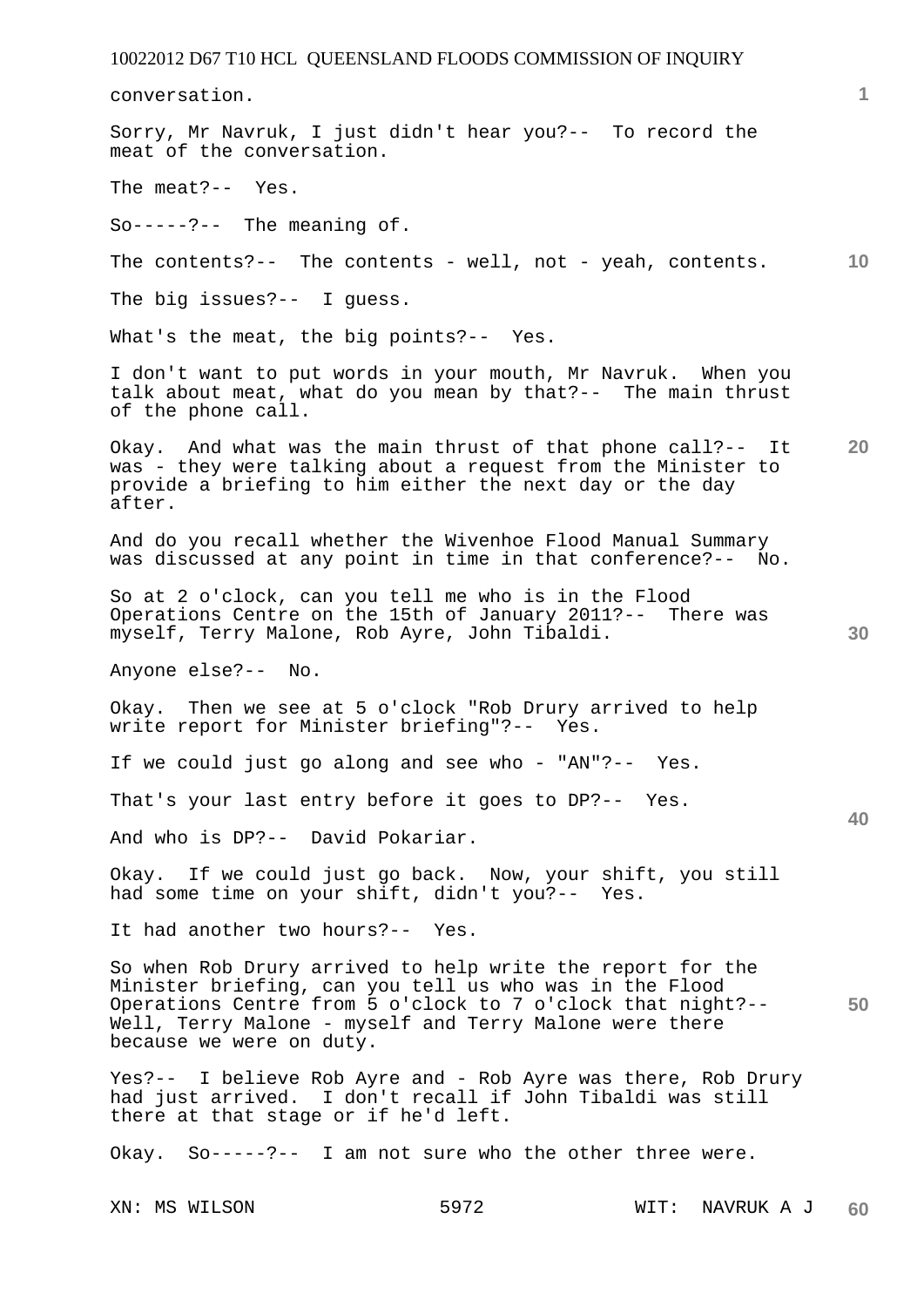So we've got the entry of Rob Drury arriving to help write the report for the Minister briefing?-- Yes.

What happened after this time with those persons in the room? I think we can start with - what was Terry Malone doing?-- Oh, Terry was - well, he was still on duty as engineer, so he - at the same time as the phone hook up and anything else, he was still monitoring events and keeping an eye on that.

Mmm. What about the others?-- This is at 5 o'clock when Rob Drury arrived?

Yes. And if you can take us through to 7 o'clock, if you can tell us what those others were doing during that time?-- Once Rob arrived - actually, I do think John Tibaldi was still there because I think there was a discussion between the four of them as to who might prepare what for the briefing.

Mmm?-- Allocating different parts of what was required.

So John Tibaldi was-----?-- I-----

-----directing about who would write what for the-----?-- Oh, he wasn't directing. I think there was a discussion between the four of them deciding who would write what.

Okay. And that four being?-- Terry Malone, Rob Ayre, John Tibaldi, and Rob Drury.

Right. And so there was a discussion and after the discussion did anything happen?-- I think they - they all headed off in different directions to do their part of the submission.

When you say different directions, different directions in the room?-- In the room, yes.

Now, perhaps you can assist me with - we talked about it is not a big room. Can you give me some dimensions of this room?-- The flood room?

Yes?-- Eight by four metres.

Eight metres by four metres?-- Yes. That's the - and then to the back of that there is another - I talked about the Scrivener Dam area. That's another four by four, but that's sort of partitioned off a little bit. So eight by four, I guess.

**50**  So eight by four metres, and when it was - they had a discussion about what to do, these people - these persons then went off to do the work, is that the case, to write this ministerial briefing?-- Yes.

And did they remain in that eight by four room?-- Yes.

Were they each at a computer or were they - what were they doing?-- I - I believe they were each at a computer, yes.

XN: MS WILSON 5973 WIT: NAVRUK A J **60** 

**20** 

**1**

**10**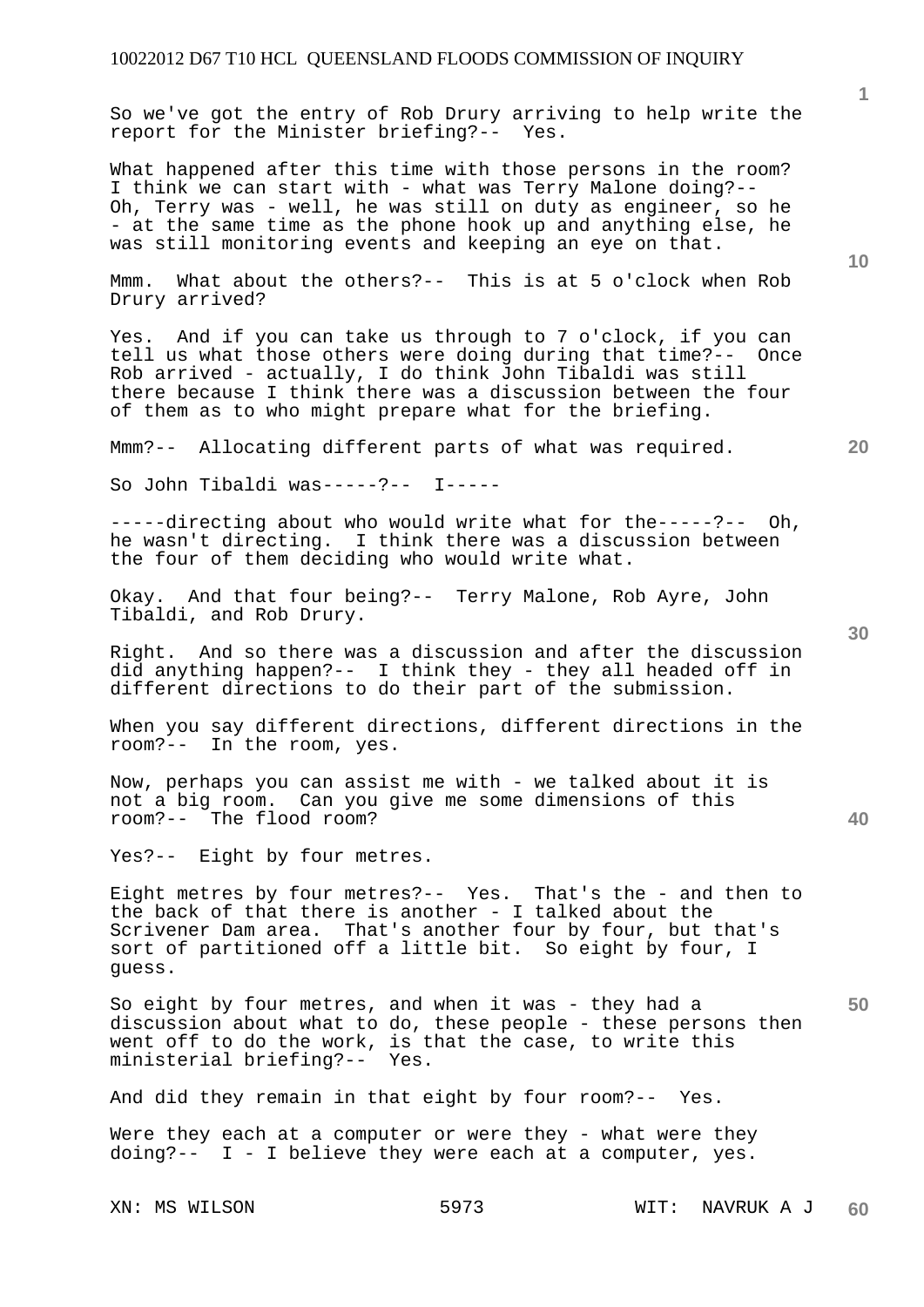Do you recall what Rob Drury did?-- No. I don't know what the break-up of the tasks were.

Do you recall seeing - well, can you just tell me what - was Rob Drury on a computer, was he sitting somewhere else?-- My memory is that he was sitting on the Ross River Dam computer.

Sitting on the Ross River Dam computer?-- Sitting at the desk.

Can I show you this exhibit, 1,053? No, I got the wrong one. Just excuse me one moment, Mr Navruk. I have got the wrong exhibit number.

COMMISSIONER: Just while we're waiting, there is an account called the NQwater duty engineer account?-- Yes.

Do you access that on the Ross River computer?-- Yes, yes.

Can you access it on the other computers?-- No. That computer is not normally on. If someone was using it, it would have been turned on for that special reason.

Well, you had a few people that night needing computers?-- My memory is that it was - it must have been turned on for Rob Drury, who I thought was sitting there, to be able to do some work.

Thanks.

MS WILSON: We will come to that exhibit in a moment. I was wanting to show you - if I could show you Exhibit 1,064? There we go. Madam Commissioner was just asking you some questions about - is that the email account North Queensland water duty engineer?-- I don't know but that - I mean, it is the North Queensland water computer, so I assume that's where it's come from.

**40**  Is that in a separate space, is it?-- No, it is in the same eight by four.

Same eight by four?-- Except at the back.

And you said before that computer is not often on?-- Not for our purposes. Not for Seqwater flood events, no.

And was it your belief that that's where Rob Drury was working at? It was put on for him?-- I can't be absolutely sure but I think that's where he was, yes.

Okay. Can I show you one - Exhibit 1,051? Now, if we could open up that document, please? Now, this is a document - we can go through column by column. We see there is Thursday just the document in front of us - Thursday 6th of January on the far left, then we have the time, then we have the action?-- Yes.

**10** 

**20**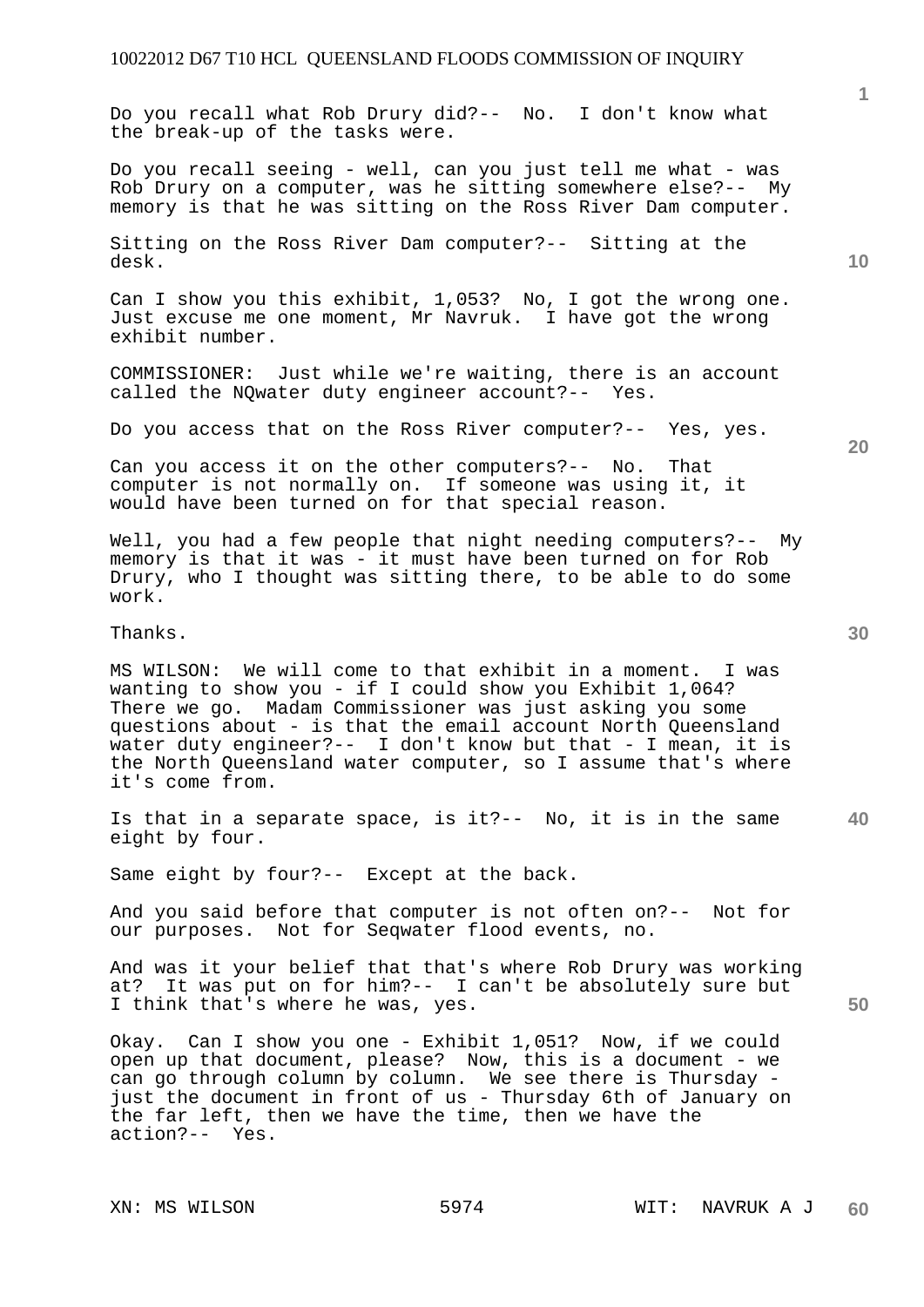**1** And then we have the category, then we have the initials?-- Yes.

If we can go back, please, and we have a strategy - you see the yellow line, strategy W1, various?-- Yes.

If we can just scroll down. If you could just stop there. And we see strategy 2 just above the entry 3.30 p.m., "duty engineer conference held at the FOC attended by RA, JR, TM, JT on the conference phone"?-- Yes.

If we can go across. "Situation report, strategy W2, NGA". If you can just go back again to the left-hand side, just scroll down, I am just trying to familiarise yourself with that document. Have you seen this document before?-- Yes, I have.

And when did you see that document?-- I think it was on the weekend after I was asked to provide a statement to this Commission. It was shown to me by my lawyer.

So your lawyer showed you this document?-- Yes.

The weekend after you provided a statement to the Commission?-- The weekend of - of providing the statement, sorry.

Some time this year?-- Yes. Two or three - two weeks ago. Two weeks ago.

Two weeks ago. So that was the first time that you saw this document?-- Yes.

Did you see - so from that answer it is clear that you didn't see this document on the night of the 15th?-- No.

**40**  So we can take it to another assumption you did not create this document, is that the case?--  $I$  - since I saw that document, I don't believe I created it, but I know it is a copy of the flood event log, and I know the flood event log is something that I work on and I sort of maintain that. I don't remember making a copy of it but I don't know if I can rule it out absolutely.

Well-----?-- Because I was in the room at the time and someone in the room has created it but I just don't remember doing it.

Someone in the room has created it?-- Yes.

Is that what you've been told?-- That's my summation, yes, on that day.

You were working on the basis that someone in the room has created this document?-- Well, I think someone had to.

On the night of the 15th?-- On the day of the 15th.

XN: MS WILSON 5975 WIT: NAVRUK A J **60** 

**50** 

**10**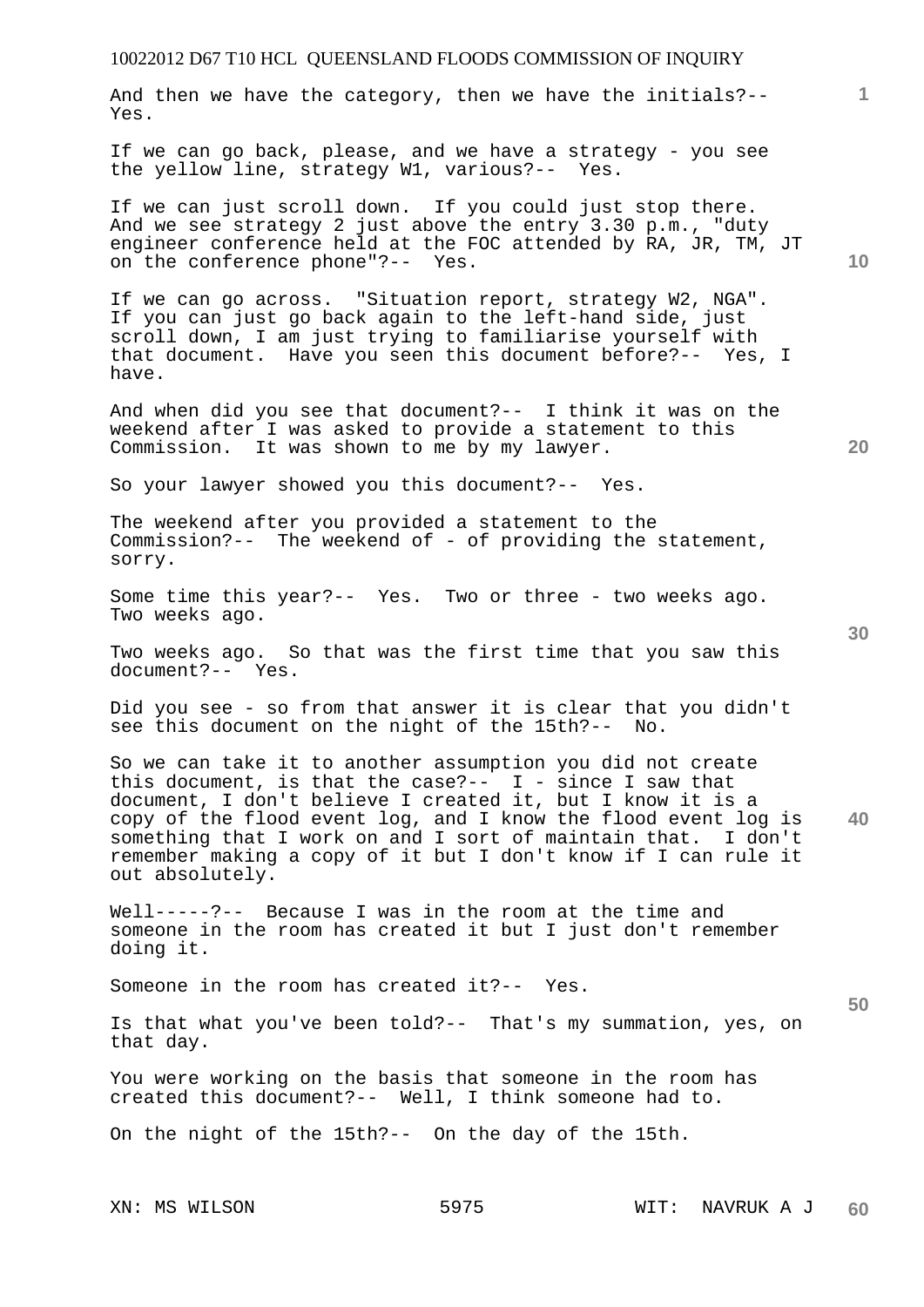Day of the 15th?-- After - after 10.20, I think.

But you told me the first time that you saw this document was this year?-- Yes.

2012?-- Yes.

COMMISSIONER: Can I just stop you? You said after 10.20. 10.20 a.m.? 10.20 p.m.?-- 10.20 a.m.

And why do you say that?-- Because that's the time of the last entry in this copy document, and it is a copy, so that's my assumption, that it was created after that time.

MS WILSON: Okay. So you told me that the first time you saw this document was in 2012?-- Yes.

So why are you even considering that you may have created this document?-- Well, I don't think I did, but what I'm saying is it might be the sort of task that an engineer would ask me to do. I don't recall it and I don't think I did but I am not sure if I can categorically say that I didn't do it.

COMMISSIONER: So do you put strategies in?-- I wouldn't put strategies in.

Well, it has got strategies in?-- Yes. I am just saying make a copy of the original - it was made from a copy of the log and then the strategies were added. So all I'm saying is I may have made a copy and provided that to someone but I certainly didn't add any of the strategies.

MS WILSON: So I am just trying to understand your evidence-----?-- Yes.

-----so that I'm clear in my mind?-- Yep.

Are you saying that you may have been asked by a flood engineer to copy the flood event log to another document?-- I may have been asked that, yes.

Okay. If we can go back to exhibit 23, please? I am just wanting to understand your evidence. You're saying that you may have been asked on the 15th of January 2011 to copy this document that we've got in front of us?-- I may have been asked, yes.

Okay. And who - can you tell us who may have asked you?-- I imagine it would only have been whoever was in the room at the time, either - who was the three duty engineers or Rob Drury. I think they are the only other people. Like, I wouldn't have created it off my own bat.

Okay?-- Like, I work for these people. If they ask me to do something, I'll do it, so-----

But your - you would have only just copied that document copy one - copy the data in that document to another document. May

**10** 

**1**

**20** 

**30** 

**40**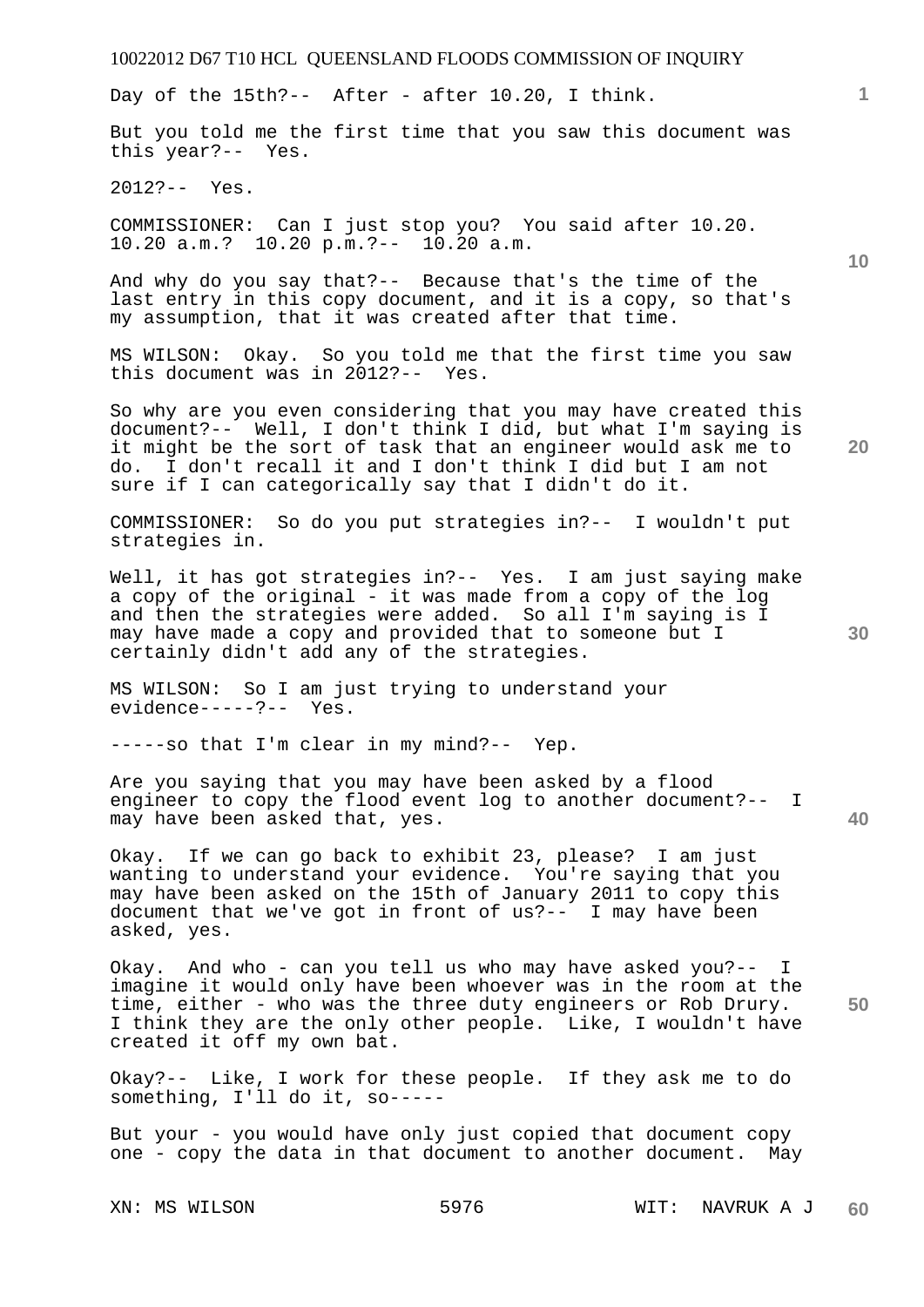have?-- Well, I don't - may have, yes.

Let's go back to Exhibit 1,051, and if we could open up that document. And if we could open up the strategy summary log please? See we've got there a yellow line?-- Mmm.

On that yellow line above 9.04 p.m. the strategy W3?-- Yes.

Did you put that - did you put that information in there?-- No.

If we can scroll along. We see the categories, situation report, strategy W3. That's a new column that has been added to the flood event report. Did you do that?

COMMISSIONER: Flood event log.

MS WILSON: Flood event log. Did you do that?-- No, I did not do that. I don't think it is a new - no, I didn't do it.

Well, so the -----?-- It is not a new column. It is the same column.

You are right. It is the same column, but strategy W3 has been entered in there?-- No, I didn't add any of the strategies.

So the only thing you did was copy-----

COMMISSIONER: If he did it.

MS WILSON: If you did it - if you did it, if - you may have done it - was to copy one document, the flood event log, to another document, and that's where your acts would have finished?

**40**  COMMISSIONER: What about taking things out?-- Well, that's my next thought. It is possible I could have taken lines out that didn't - didn't relate to the Wivenhoe, is what the missing lines are. That's another thing I could have done but I have no memory of it. I just know that that sounds like a task that a flood officer might be asked to do as well. So I'm actually trying to, I guess, rethink about what might have happened on the day because I have no recollection of doing it. I am just saying that's a possibility. A possibility that I made a copy of the flood log, a possibility that I deleted a number of rows, but I certainly would not have added any of the W strategies. I don't believe I have that capability.

MS WILSON: So you didn't add any of the information where it refers to strategies?-- No.

COMMISSIONER: Were you familiar with the strategies? I mean, you know what they are, W1 to 4?-- Oh, to a degree. But I have a lot of trouble with W2 and W3-----

You are not the only one?-- -----as a lot of people do. I am

**10** 

**1**

**20** 

**30**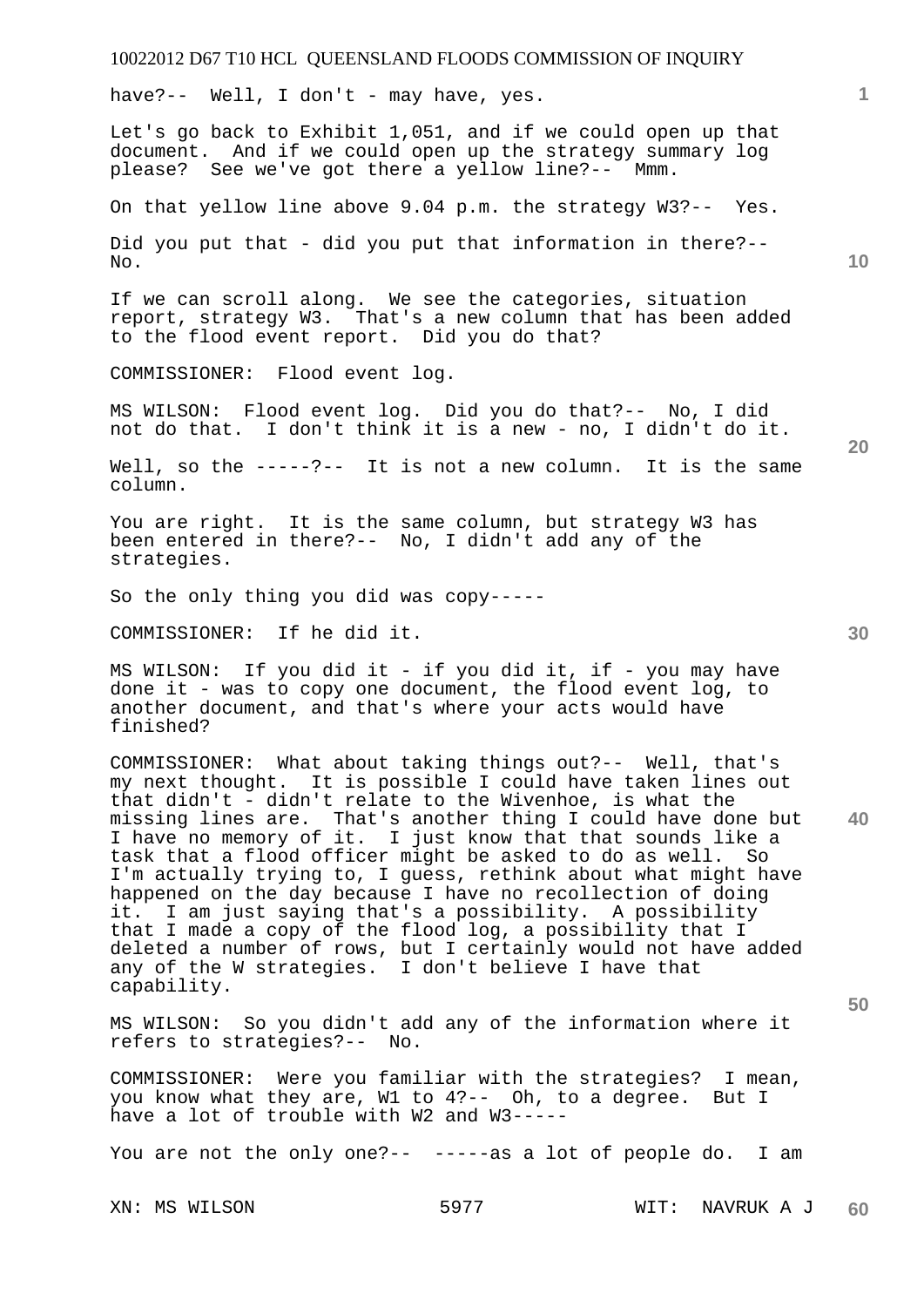quite clear on W4 and when that kicks in.

When you are on a shift do you know what strategy the dam is being operated in?-- It is not - no, I'd say no. W4 I think everyone knows because that's serious. I think the other three, it is not - I don't think it is advertised in the room, so no.

**10**  I suppose I should also ask you during the December/January flood event, on any of your shifts did you actually know which strategy you were in?-- Only on the Tuesday night when we were doing the big releases, I just - I think everyone knew. There was no debate then we were in W4, yes.

MS WILSON: Sorry, but before then you-----?-- I wasn't really aware of what we were in. Excuse me, can I stand up for a minute? I think I've got a cramp.

**1**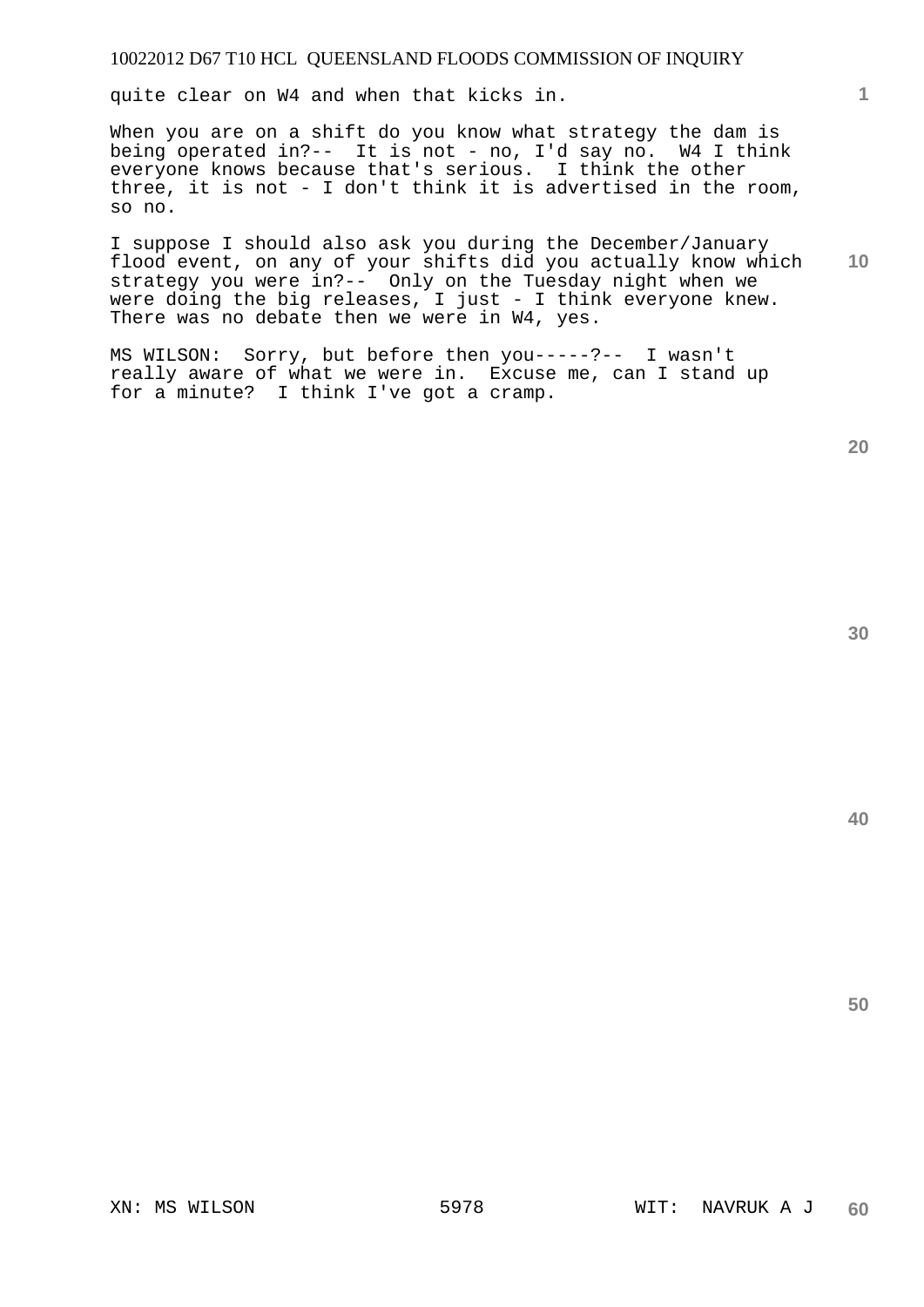| 10022012 D67 T11 KHW QUEENSLAND FLOODS COMMISSION OF INQUIRY                                                                                                                                                                                                                                                                                                   |                 |
|----------------------------------------------------------------------------------------------------------------------------------------------------------------------------------------------------------------------------------------------------------------------------------------------------------------------------------------------------------------|-----------------|
| COMMISSIONER: Do you need to walk a little?-- No, I will -<br>that's all right. Thanks.                                                                                                                                                                                                                                                                        | 1.              |
| MS WILSON: Your shift finished at 7 o'clock?-- Yes.                                                                                                                                                                                                                                                                                                            |                 |
| And do you recall when you left the Flood Operations Centre<br>that night?-- It would be very soon after 7 o'clock, after -<br>we have - I have a brief changeover with the incoming flood<br>officer.                                                                                                                                                         | 10 <sup>°</sup> |
| And do you recall when you left who was there?-- Well, I'm -<br>well, the - I can't remember who the flood officer replacing<br>me was, but he was there. I am quite sure Terry, Rob Ayre and<br>Rob Drury were still there working on the brief, and I - as I<br>said before, I think John Tibaldi had already gone, so there<br>was three - three engineers. |                 |
| Do you know when you think John Tibaldi left?-- The five -<br>when Rob Drury arrived at 5 o'clock they - they had the<br>discussion about who would do what in the brief. It would be<br>some time soon after that is my memory.                                                                                                                               | <b>20</b>       |
| Okay. When you left Rob Drury was still there?-- Yes.                                                                                                                                                                                                                                                                                                          |                 |
| And was he still working at a computer?-- Yes.                                                                                                                                                                                                                                                                                                                 |                 |
| And what computer did you believe that to be at?-- Still at<br>the Ross River computer.                                                                                                                                                                                                                                                                        |                 |
| Did you assist in any way in preparing the Ministerial<br>brief?-- No.                                                                                                                                                                                                                                                                                         | 30              |
| What about the Flood Event Report published on the 2nd of<br>March 2011?-- No. No.                                                                                                                                                                                                                                                                             |                 |
| Thank you, Mr Navruk. I have no further questions, thank you.                                                                                                                                                                                                                                                                                                  |                 |
| MR DUNNING: Commissioner, I think you can assume I don't have<br>any further questions.                                                                                                                                                                                                                                                                        | 40              |
| COMMISSIONER: Mr Murdoch?                                                                                                                                                                                                                                                                                                                                      |                 |
| MR MURDOCH:<br>None, thank you, Commissioner.                                                                                                                                                                                                                                                                                                                  |                 |
| COMMISSIONER:<br>It is your witness, I suppose, Mr MacSporran.                                                                                                                                                                                                                                                                                                 |                 |
| MR MacSPORRAN: No, he's not mine.                                                                                                                                                                                                                                                                                                                              |                 |
| COMMISSIONER: No, sorry, Sunwater.                                                                                                                                                                                                                                                                                                                             | 50              |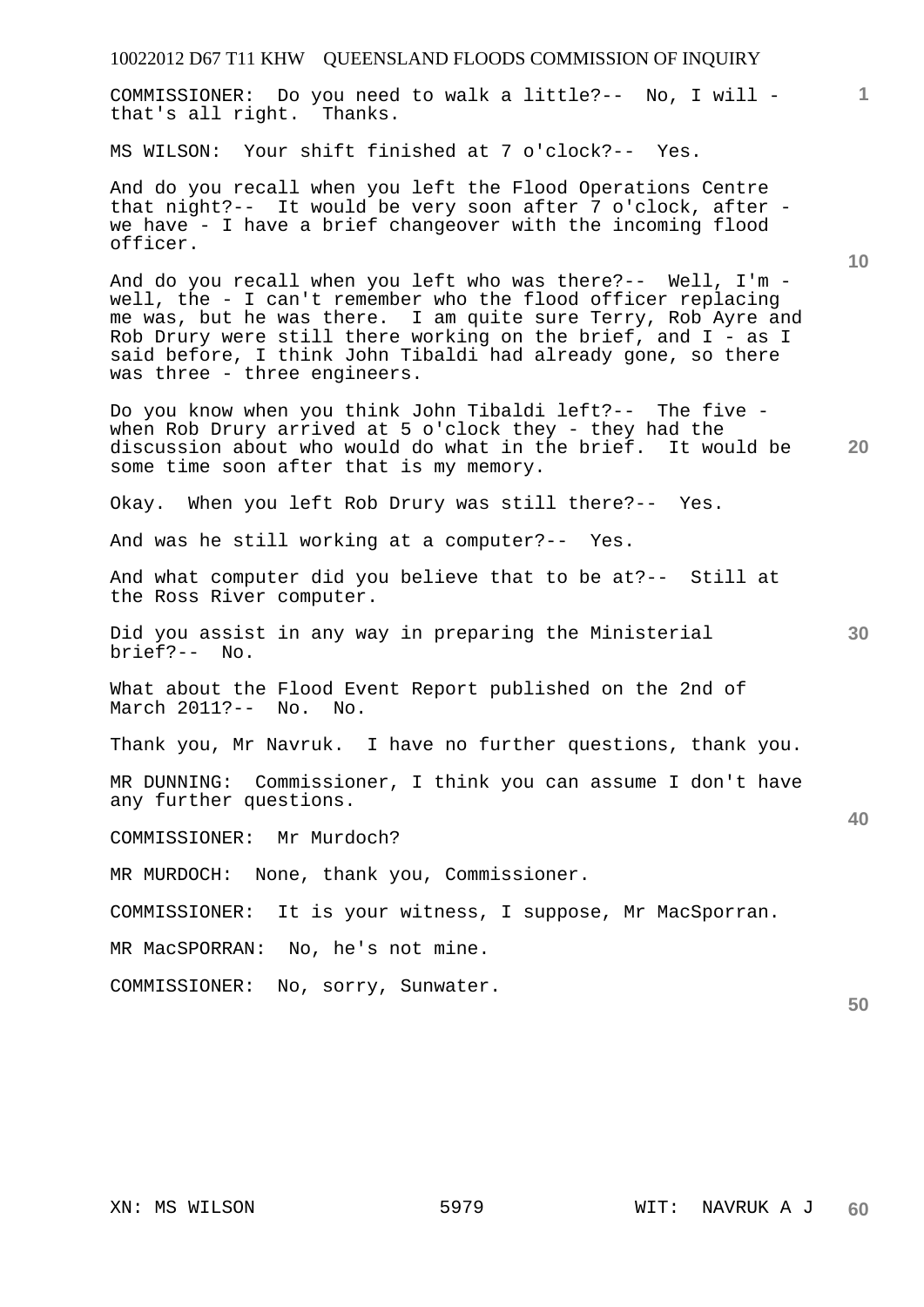MR MacSPORRAN: Just one matter. You said that Mr Drury was, to your knowledge, at the NQ computer?-- Yep.

Do you say that because that was the computer that wasn't normally used by the flood engineers on duty in that room?-- I think so, yes. I mean, my memory is he was there, but I guess also it's because that's the spare computer that we someone would sit.

**10**  Yes, and Mr Drury wasn't a normal attendee at the operations centre, was he?-- No.

So on that particular night he was there it would make sense that he would be at the computer that wasn't normally occupied by the flood engineers?-- Yes.

That's your memory of it?-- That's my memory, yes.

Thank you.

COMMISSIONER: Mr Sullivan?

MR SULLIVAN: Thank you. I will be short as well. I think you have just given evidence about your recollection when Mr Tibaldi left?-- Yes.

And you thought that was shortly after Mr Drury arrived?-- Yes.

The flood log recalls 5 p.m., so does that mean shortly after 5 p.m.?-- The flood-----

The Flood Log records Mr Drury arriving to help-----?-- Arriving at 5.

-----write the Ministerial briefing, so was it shortly after 5 p.m.?-- Oh, well, I think they had their discussion about breaking up. My memory is it was shortly after that.

Thank you.

COMMISSIONER: Mr Burns?

**50** 

**20** 

**40**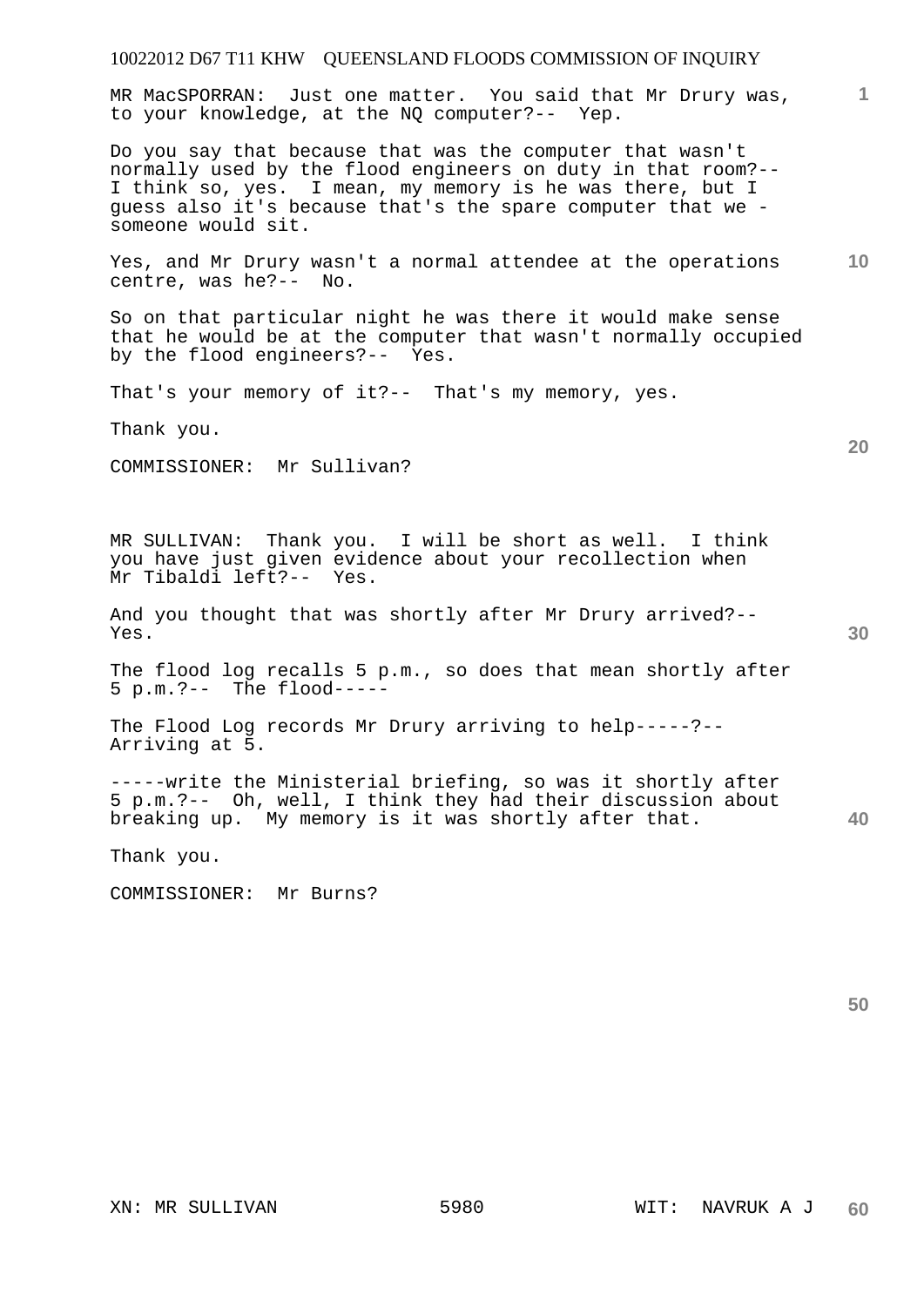MR BURNS: Just on that discussion, Mr Navruk, was Mr Drury present for that?-- Yes.

And the engineers obviously?-- Yes.

And I think you said in evidence that after that the engineers headed off in different directions to do different parts of the briefing-----?-- Yes.

**10**  -----to put it together. Mr Malone was the duty engineer?-- Yes.

Am I right to assume he returned to his duties?-- He would have returned to his duties, but I think he also helped with the brief.

All right. But you can't remember what bit or bits-----?-- I don't know which bits.

-----anyone did?-- No.

All right. Thank you.

COMMISSIONER: Mr O'Donnell?

MR O'DONNELL: You said that Mr Drury was working at the North Queensland dam computer, but during the course - he was there for a couple of hours, wasn't he?-- Yes.

During the course of a couple hours he could have utilised one of the other computers?-- Yes, certainly.

There were more computers than people-----?-- Yes.

-----to put it bluntly, and you wouldn't dismiss the possibility he might have accessed it?-- No, not at all, no.

**40**  Could you look again at that e-mail, Exhibit 1051, please? Just read the covering e-mail to yourself?-- Hasn't come up yet. Yes?

See it's from the duty engineer account, it's addressed to John Tibaldi?-- Yes.

At his Seqwater e-mail address?-- Yep.

**50**  You can read what it says and it's signed, "Rob." Can you assist as to who might have prepared that e-mail?-- Well, there's - there were two Robs in the room, so one of the two. I wouldn't know which one.

Not sure. All right. Is it fair to say that you appreciated that they were all or the ones you have mentioned were doing their own parts towards preparing this briefing note?-- Mmm.

And it was being done in a rush?-- Yes.

**1**

**20**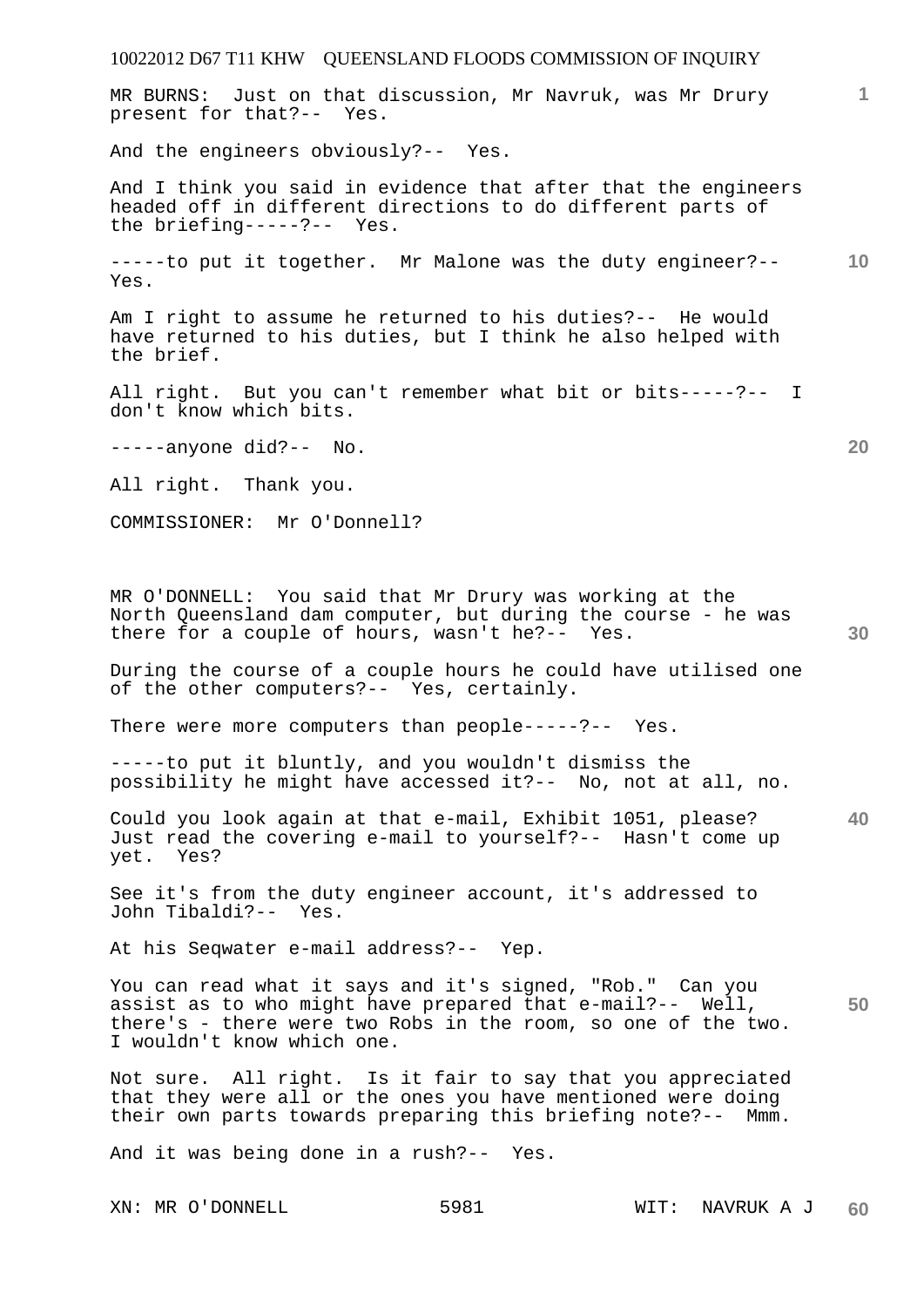It was due the next day, wasn't it, something like that?-- Yeah.

So it's feasible, isn't it, that the engineers who were working, and Mr Drury, working on preparing this briefing note might well have said to you, "Can you assist me with some task or other?", in the course of the afternoon?-- Yes, that's feasible.

You're there until just after 7?-- I was there till 7, yes.

So, if one of engineers had said to you, "Look, I want to have a good look at the Situation Reports and the directives that issued, gate opening directives regarding Wivenhoe, could you assist me? Could you copy the log, keep in it the Situation Reports and the gate opening directives, strip out other things?", that's something you could have done?-- Yes, I could have done that.

And you had access to the manual for operating Wivenhoe and Somerset?-- Yes.

You'd seen it before?-- Yes.

Read the manual? If one of them had said, "Look, I would like you to help me with a task. Would you go through the manual" - sorry, "Sit down the document which has Situation Reports and gate opening directives, look at that, have the manual open next to you and try and plot out for me when by reference to the Situation Reports and gate opening directives it appears that different strategies were employed."; that is<br>something you could have attempted, isn't it?-- I could have something you could have attempted,  $isn't$  it?-attempted it, I wouldn't - as I said before, I wouldn't be confident with W2 and W3 differentiation, but I - I could have had an attempt of it, yes.

Yes. Particularly if you could see that the flood engineers and Mr Drury were working under some pressure to meet a deadline?-- You're asking if it could have happened.

Yes?-- If it's something that I might - well, I have no recollection of that happening, but-----

It could have?-- It could have, but I - it could have, but it didn't.

When you say it didn't, you said it could have. You don't recall it happening?-- No.

Isn't that a fair statement?-- Mmm.

But if you're doing what you would see as effectively a relatively clerical task, you might not remember it a year later, that's fair, isn't it?-- I just don't think I had enough of an understanding of the W strategies to be able to allocate them to the different - different rows on the spreadsheet.

**1**

**40**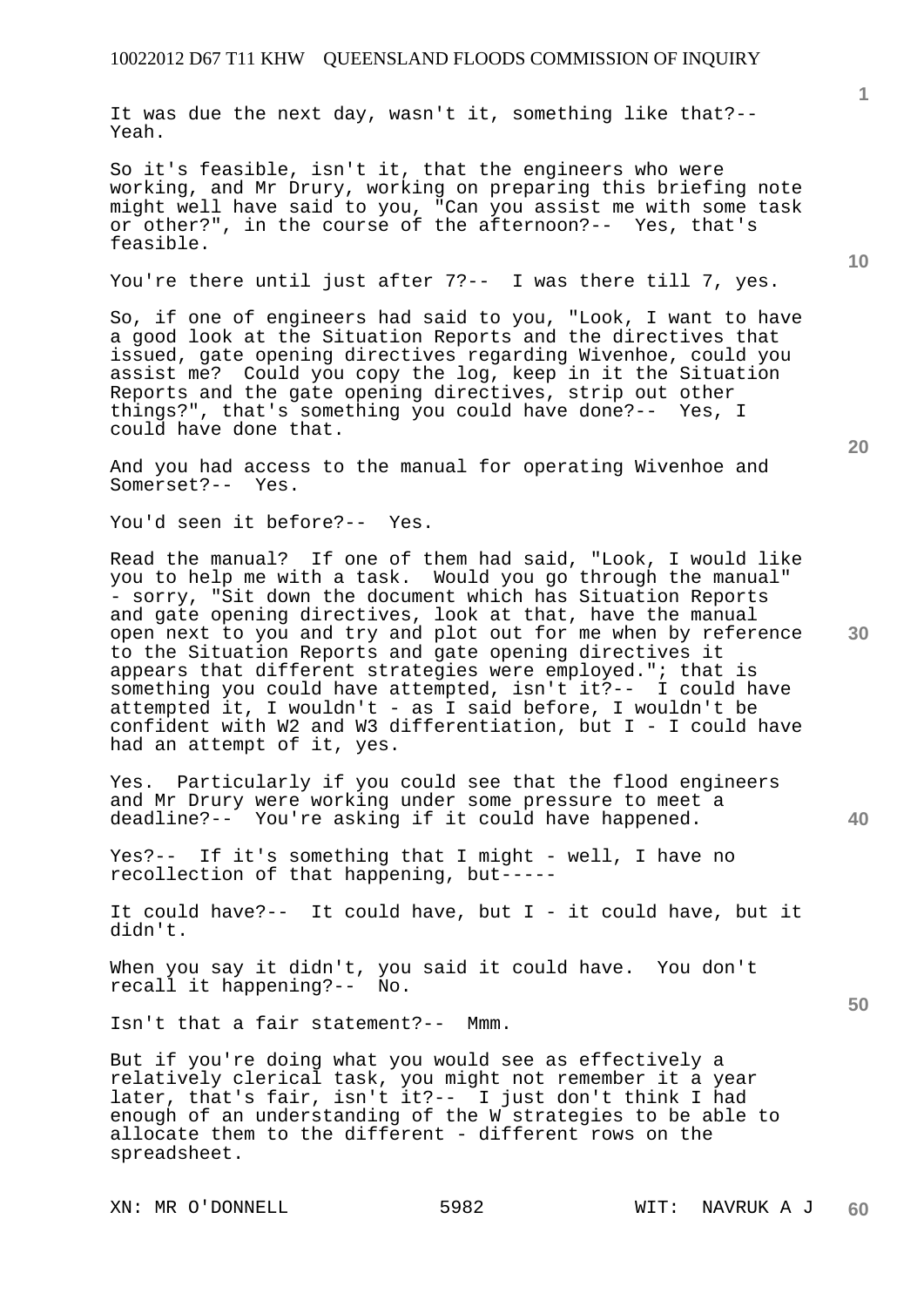But you could read what was in each W strategy, what release rates were required, couldn't you?-- I could read that but and I have read it since and I still don't understand the difference between W2 and W3 and I think I wouldn't be looking - I mean, if I was doing it I wouldn't use release rates anyway, I'd use lake levels, I think, to depict the W1, when you get out of W1, and I would do it a different way.

All right. But it's something if one of the flood engineers or Drury had asked you to do it you would have made your best effort, wouldn't you?-- I would have made my best effort.

Thank you. Thank you, Commissioner.

COMMISSIONER: So does that 68.5 you'd put W2 or W3?-- Well, if - yeah, if it was me, I - everything up to 68.5 W1, above that is 2 or 3, and above 74 is W4. That's my understanding of the release strategies.

Okay. Thanks. Mr Ambrose?

MR AMBROSE: During a flood operation, a flood event-----?-- Yes.

-----do the engineers talk in terms of Strategies by W numbers?-- No.

Did you have any awareness during the times you were on shift as to the lake levels, for example, at Wivenhoe?-- Yes.

How did you come by that awareness?-- Well, that's one of our duties, is to monitor the flood alert system where each of the lakes and river stations have the levels come through, we also get faxes from the three dams indicating what the level is hourly or something like that. So, it - information was coming in all the time, so we are aware of it.

What do you do to keep that lake level, for example, in the forefront of your mine?-- Well, we - in the Flood Control Operations Centre we have a fairly large whiteboard with the three dams listed on them and each dam has a category for you know, date, time, lake level, a category for each of the gate openings and the corresponding flow rates for those openings, and when a fax comes in with the most recent time the flood officer will update the whiteboard with the correct information, so at any stage any one in the room or coming into the room can get a snapshot of what the situation is for all dams.

I understand. Yes, thank you.

COMMISSIONER: Ms Wilson?

**20** 

**1**

**10** 

**40** 

**50**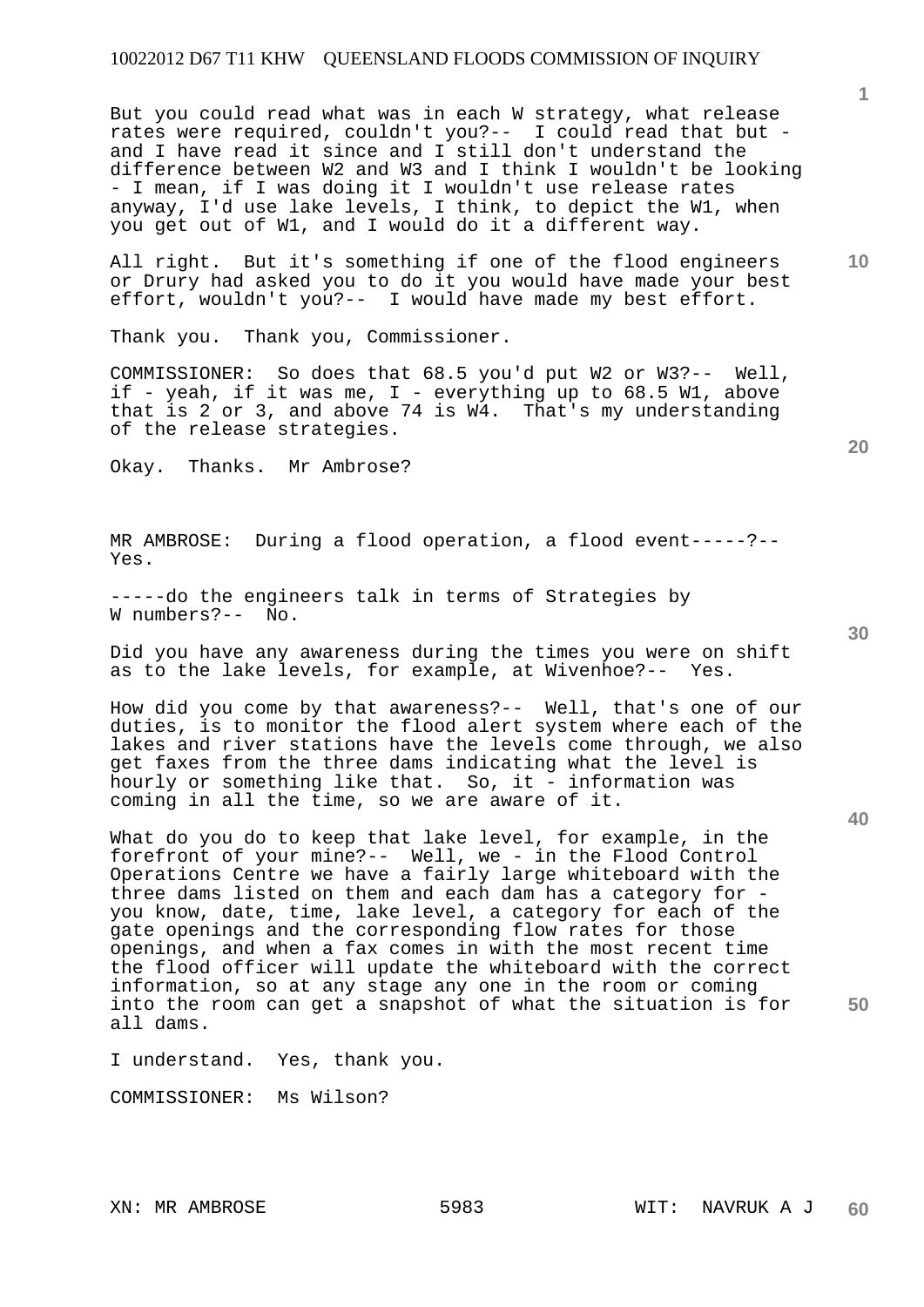**1 10 20 30 40 50**  MS WILSON: Yes. Can we have a look at Exhibit 1051? Can you open it up to the Strategy Summary Log, please? Mr O'Donnell asked you some questions about whether you could have put in these strategy - the notations of strategies-----?-- Mmm. -----and when they occurred?-- Yeah. And I believe one of your answers was, "I could have, but I didn't."?-- My memory is I didn't. That's your best evidence? Thank you. No further questions, mixer. May Mr Navruk be excused? COMMISSIONER: Thanks, Mr Navruk, you are excused. WITNESS EXCUSED MS WILSON: I call David Pokarier. DAVID JAMES POKARIER, SWORN AND EXAMINED: MS WILSON: Is your full David James Pokarier?-- Yes. And you are employed by Queensland Bulk Water Supply Authority, Seqwater?-- That's correct. You are employed as a flood officer?-- No, technically not correct. Okay?-- I'm an engineer and A hydrologist. You're an engineer?-- And a hydrologist. Okay. So, what are you employed as at Seqwater presently?-- An engineer and a hydrologist. And in December '10/January 2011 flood event what were you employed as?-- I was employed at Sunwater as a senior engineer in the flood hydrology group. Okay. You prepared a statement for the Queensland Floods Commission of Inquiry?-- That's correct. Can you have a look at this document, please? Is that your statement, Mr Pokarier?-- That's correct, yes. I tender that statement. COMMISSIONER: Exhibit 1,134.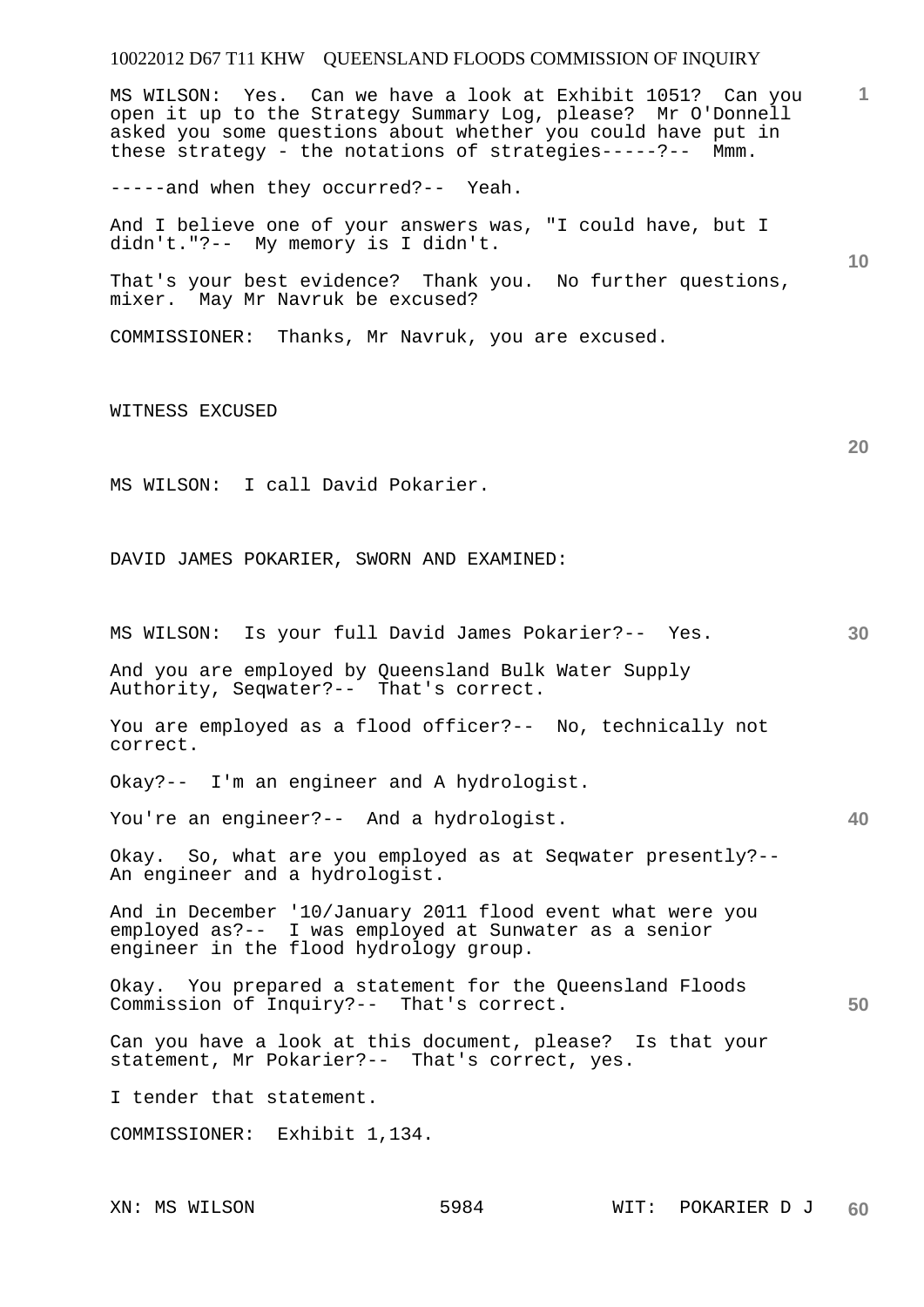ADMITTED AND MARKED "EXHIBIT 1,134"

MS WILSON: May the witness see Exhibit 23? You are aware of this document? It's a Flood Event Log?-- Yes.

And can you give me your understanding of this document, of how this document was constructed?-- Flood officers in during the event would record significant information or telephone conversations-----

Mmm?-- -----and enter it into the spreadsheet.

Now, were you working at the Flood Operations Centre in December 2010/January 2011?-- Yes.

And what was your role when you were working at the Flood Operations Centre?-- A flood officer.

Okay. And in relation to entries in this log, what was your role?-- I was - I entered the entries into the log.

Okay. Now, if we can go to paragraph 6 of your statement, and paragraph 6 sets out the dates that you were present at the Flood Operations Centre from the 6th of January to the 19th of January 2011?-- Yes.

Now, if we can go to paragraph 6A, you refer to, "From around 7 a.m. to around 7 p.m. on Tuesday, the 11th of January"?-- Mmm-hmm.

Do you say "around" because your shift starts at 7 and finishes at 7 but you might be early or work a bit later?-- That's correct.

**40**  Okay. Can we go to the entry on the 11th of January 2011 at 10.29 a.m.? Now, this is at 10.29 on the 11th. If we can go across? We see "DP". They're your initials?-- That's correct.

If we can go back? So, the entry that is recorded at 10.29, did you make that entry into the log?-- I can't recall specifically, but based on the fact my initials are, there I'd assume I did.

Now, the log was sort of a running log, isn't it, so every time there's a new event or a new matter that needs to be recorded, it is added into the log?-- Yes, not a new flood event, but, yes.

During a flood event if a new action is required - we can see at 10.25 Brett at the North Pine Dam to record the lake level, 10.29 Stan from Seqwater?-- Mmm-hmm.

Whatever happened at the next point of time, it just gets -

XN: MS WILSON 5985 WIT: POKARIER D J **60** 

**50** 

**10** 

**20**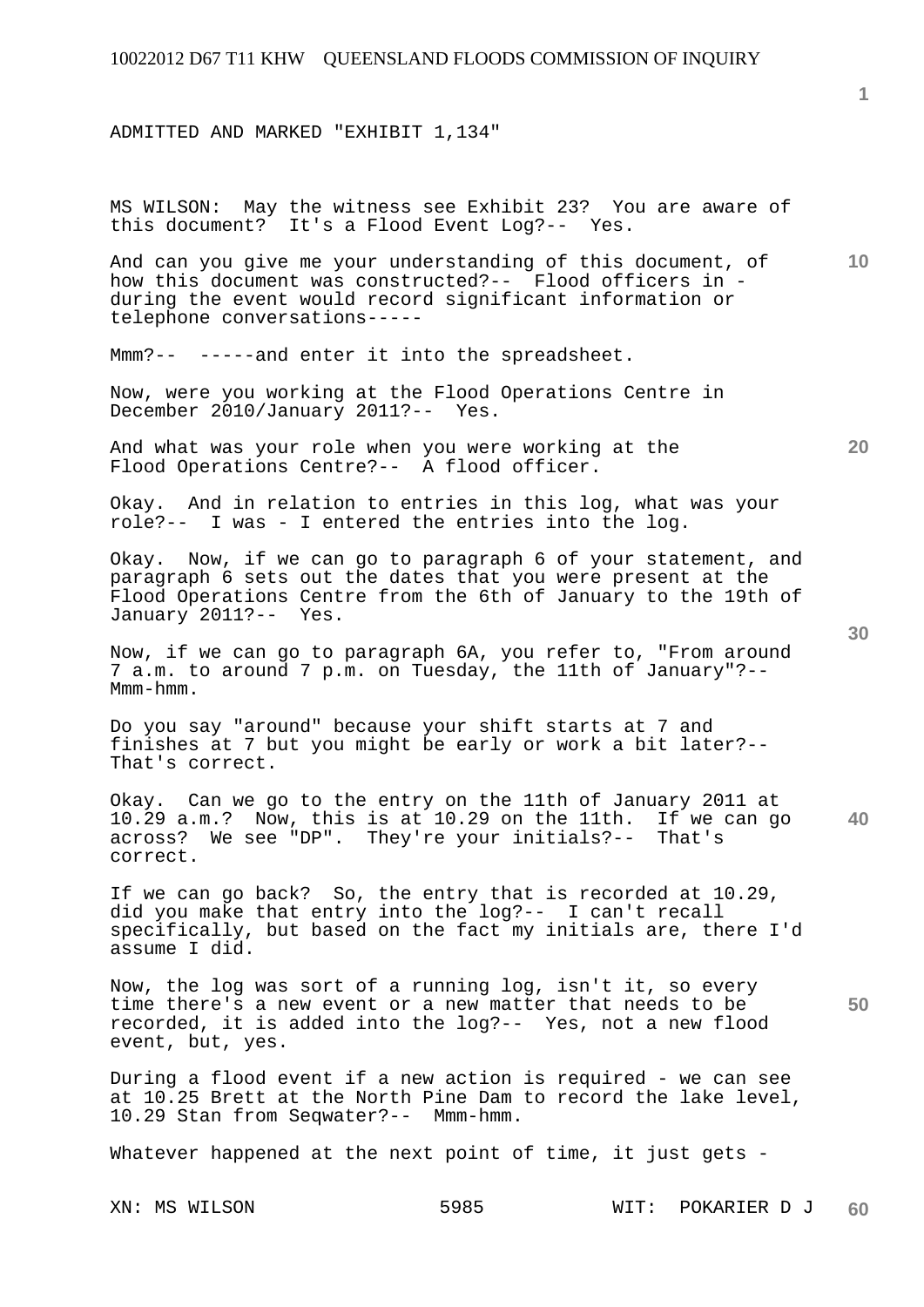# 10022012 D67 T11 KHW QUEENSLAND FLOODS COMMISSION OF INQUIRY **1 10 20 30 40 50**  keeps on added to the log?-- That's right. And the log when you were working on it at the time-----?-- Mmm-hmm. -----was an Excel spreadsheet; is that the case?-- That's correct. Now, how many Excel spreadsheets at any one point in time were being used?-- By me, just one. Okay. How many to your knowledge were being used, for example, on the 11th?-- On the 11th, I can only recall one log. And that was the one that you were using?-- That's correct. Things were being added to the log. What about were there ever any deletions to the log?-- Not that I'm aware of, no. So, in relation to the 10.29, "Stan from Seqwater called.<br>TM.", that would be Terry Malone?-- That's correct. TM.", that would be Terry Malone?--Do you have any independent recollection of this conversation?-- No. I can't recall. The only information you can give me is in the log?-- That's right. Then if we can go to paragraph 6E of your statement? We don't need to go it to - oh, we're here now. 6C, you refer to working from 7 p.m. on Saturday, the 15th of January 2011 to 7 a.m. on the 16th of January 2011?-- Yes. Now, if we can go, then, to that part in the log? We see an entry at 7.30 p.m., "Doug from Wivenhoe called.", and if we can go along to that, to the right-hand, we see, "DP."?-- Sorry, I missed that one. We can go back. 7.30 p.m. on the 15th?-- Mmm-hmm. "Doug from Wivenhoe called.", and we can go back and see your initials there. So, that appears to be your first entry on the 15th?-- Yes. Do you recall what time you arrived at the Flood Operations Centre on the 15th?-- No. Okay. You would have been there for your 7 o'clock shift?-- That's right. Do you come a bit earlier or do you just arrive on the-----?-- No, I would have thought I would have been a little bit earlier. Do you recall when you arrived at the Flood Operations Centre on the 15th who was there?-- No, no.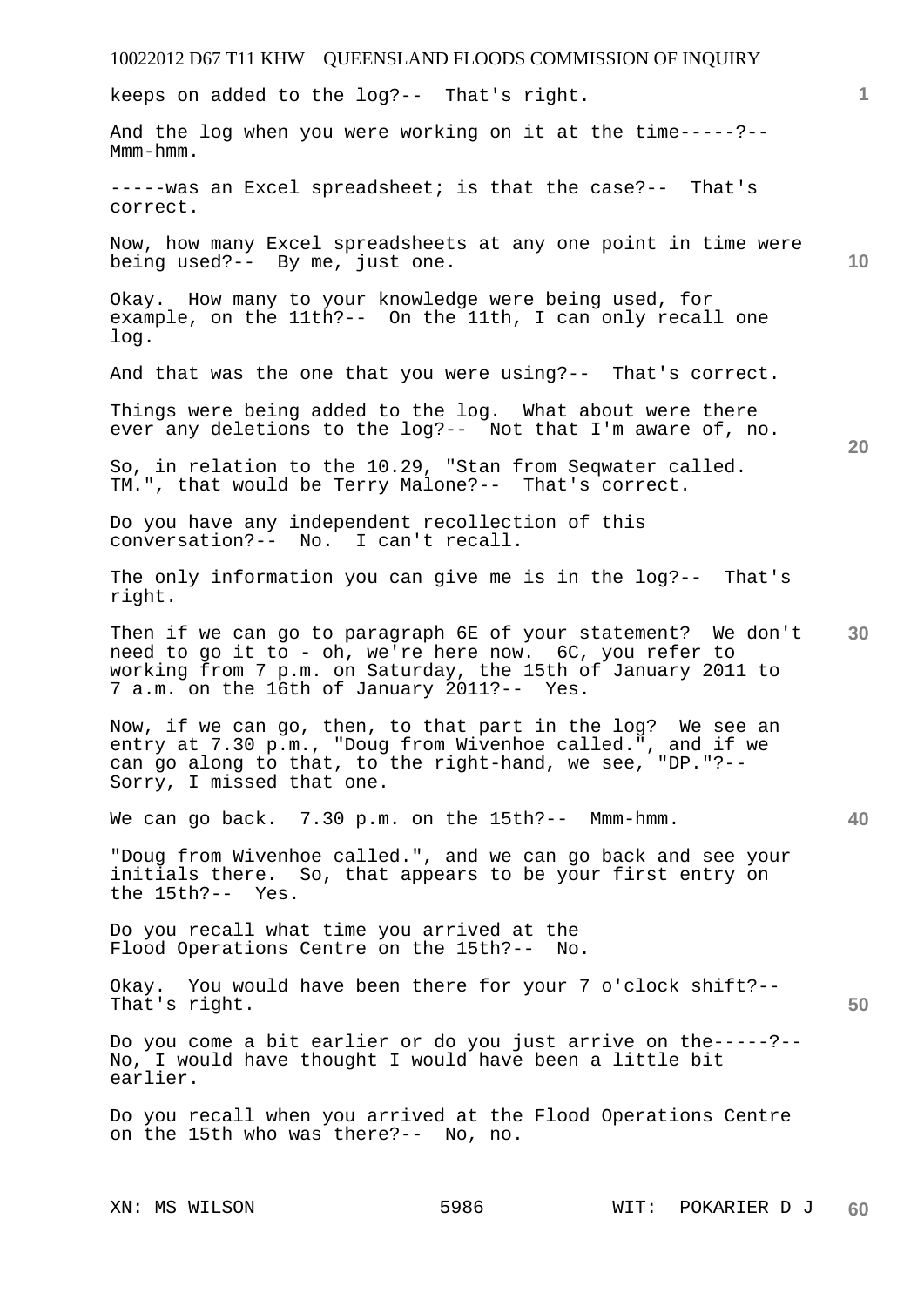| 10022012 D67 T11 KHW QUEENSLAND FLOODS COMMISSION OF INQUIRY                                                                                                                                                                                                                                                                                                  |                 |
|---------------------------------------------------------------------------------------------------------------------------------------------------------------------------------------------------------------------------------------------------------------------------------------------------------------------------------------------------------------|-----------------|
| Do you recall anything about the 15th of January whatsoever<br>when you were working at the Flood Operations Centre?-- No.                                                                                                                                                                                                                                    | $\mathbf{1}$    |
| COMMISSIONER: Does it help if you are reminded that it's a<br>night when there are three or four of the flood engineers<br>working on something, on a briefing for a Minister? Does that<br>ring any bells?-- No, no.                                                                                                                                         |                 |
| MS WILSON: Can I show you this document, Exhibit 1,051? And<br>if we can open up this document, please? This is a document -<br>if you can go just to the top so we can - it's got the date,<br>obviously we can see that, the time, and then the action and<br>then if we can keep on going across, we can see the category<br>and then initials?-- Mmm-hmm. | 10 <sup>°</sup> |
| If we can scroll down a little bit and go across, just<br>scrolling down, just wanting to familiarise yourself with the<br>document, we can see there, for example, at 3.30 p.m., do you<br>see a yellow line above that?-- Yes.                                                                                                                              | <b>20</b>       |
| And that yellow line has written in it, "Strategy W2."?--<br>That's correct.                                                                                                                                                                                                                                                                                  |                 |
| Okay. And we can just scroll across - if we can scroll<br>across? And then we have got in the, "Category.", "Situation<br>Report - Strategy W2.", and the initials. Do you see that?--<br>Yes.                                                                                                                                                                |                 |
| Now, have you seen this document before?-- Yes.                                                                                                                                                                                                                                                                                                               | 30              |
| Can you tell me when you saw this document?-- In the last one<br>or two weeks.                                                                                                                                                                                                                                                                                |                 |
| Okay. And that's some time then in late January,<br>early February 2012?-- That's correct.                                                                                                                                                                                                                                                                    |                 |
| Before late January early February 2012, you have never seen<br>this document before?-- I can't recall seeing the document.<br>It looks familiar because it looks like the event log, but I<br>can't recall seeing it - that document.                                                                                                                        | 40              |
| Have you ever seen an event log with strategies assigned to<br>various events?-- Not that I can recall.                                                                                                                                                                                                                                                       |                 |
| Well, I think - I mean, have you or have you not seen-----?--<br>I believe I haven't.                                                                                                                                                                                                                                                                         |                 |
| You say "believe". There's a little bit of doubt in that.<br>Why's that?-- It was 13 months ago, so I'm - I can't remember<br>seeing a document with strategies in it, an event log with<br>strategies in it.                                                                                                                                                 | 50              |
| The event log that you worked on, were strategies prescribed<br>like we can see here? The event log that you worked on during<br>the flood event with strategies, did you ever see strategies<br>put in place as we see here?-- No.                                                                                                                           |                 |
| On the 19th - night of the 15th of January, did you see this                                                                                                                                                                                                                                                                                                  |                 |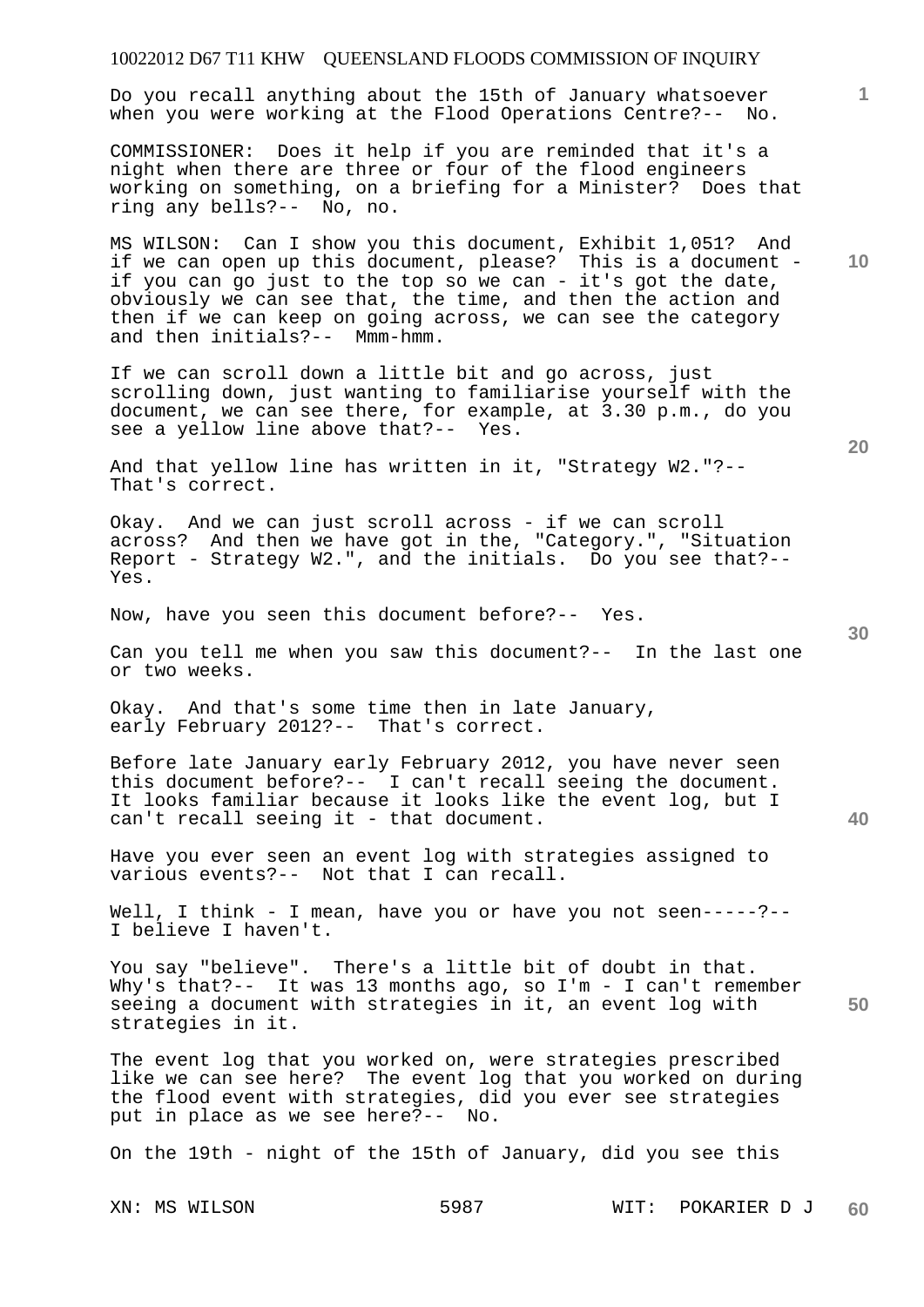document at all?-- I don't believe so, no.

And when you were shown this document in December sorry, February 2012 or January in the last couple of weeks, did that come as a surprise to you to see a document like this?-- Not as a surprise, no, but I had - I hadn't seen it before.

Okay.

COMMISSIONER: When you were working as a flood officer, did you know what strategies the dam was operated in over the December/January flood event?-- Not specifically, no. I was recording phone calls and providing administrative support, but, no, I can't - I don't believe I knew the exact strategy at this time.

You never heard anybody discuss either then or in the weeks after the flood event what strategies they'd been in?-- I can't recall.

MS WILSON: If we can scroll down in this document, which is Exhibit 1051, to the entry at 10.29 a.m. the 11th of January? You see this entry here, 10.29 a.m., "Stan from Seqwater called. TM. In conference with Barton Maher. Internal TM. In conference with Barton Maher. Internal questioning of release strategy, internal discussion regarding current approved strategy.", and this document has - and this is the entry that I took you to before in Exhibit 23, which is the Flood Event Log, do you recall that?-- Yes.

This document has an additional sentence, "Preparing a briefing - preparing a briefing note."?-- Yes.

In the entry that you made to the Flood Event Log, did it have that additional sentence, "Preparing a briefing note."?-- I can't recall if I've - if I typed that in at the time. It wasn't in the previous document.

**40**  No. I am just wondering if you could assist me whether at any stage it was in the previous document and got taken out?-- I really don't know, I'm sorry.

Thank you, Madam Commissioner. I have no further questions.

COMMISSIONER: Mr Murdoch?

MR MURDOCH: No.

COMMISSIONER: Mr MacSporran?

MR MacSPORRAN: Nothing, thank you.

MR SULLIVAN: No questions, thank you.

COMMISSIONER: Mr Burns?

**20** 

**10**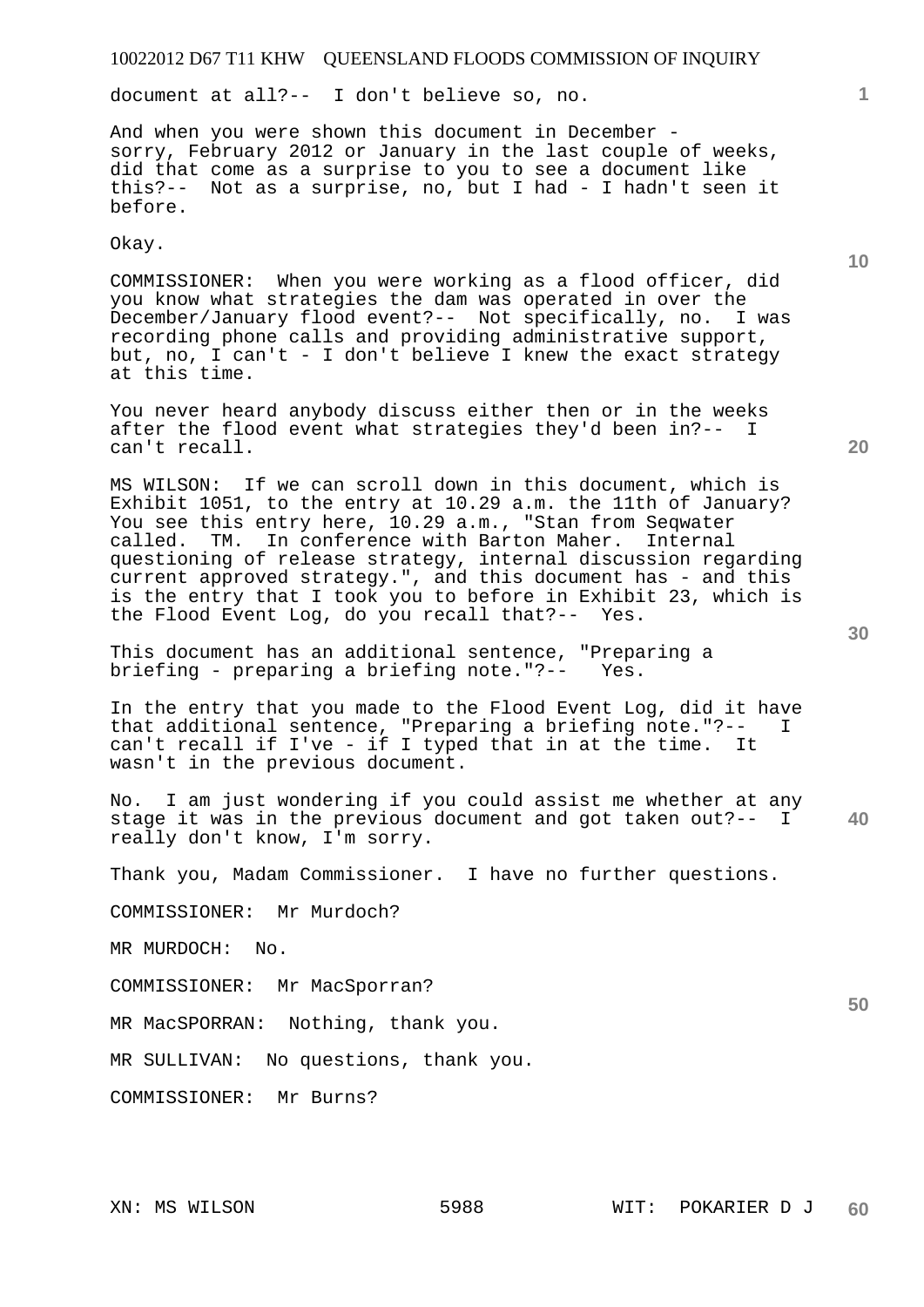MR BURNS: Mr Pokarier, I just have to ask one thing only. You were filling the role of flood officer in the time you were there in January 2011?-- That's correct.

As I understand it, flood officer sits at a desk alongside the work station of the duty engineer?-- Yes.

In front of both men is a whiteboard on the wall?-- Well, behind or - the room was shaped in a corner.

All right. Well, there's a whiteboard up on the wall-----?-- Mmm-hmm.

-----in full view of both of you containing details of the levels and releases of each of the dams?-- Yes.

The key information?-- That's correct.

And in terms of the level of the dam, the lake level of Wivenhoe, to take that as an example, data would come in through with respect every hour?-- Or in realtime.

In realtime?-- Yes.

Was it your job to check that - sorry, a flood officer's job to check that or-----?-- Yes, to check the data collection system-----

Right?-- -----to check the validity of the data, yes.

Once you have done that, would you then enter the data on the whiteboard?-- On occasions, yeah, on - usually on an hourly basis.

On an hourly basis. So, the releases currently being made and the lake level, that is for all the dams?-- Oh, at least the lake level.

**40**  At least the lake level. Again, restrict it to the Wivenhoe, so the lake level for the Wivenhoe each hour being updated, if the level's changing of course?-- That's correct, and if time permitted.

**50** 

**60** 

**20** 

**10**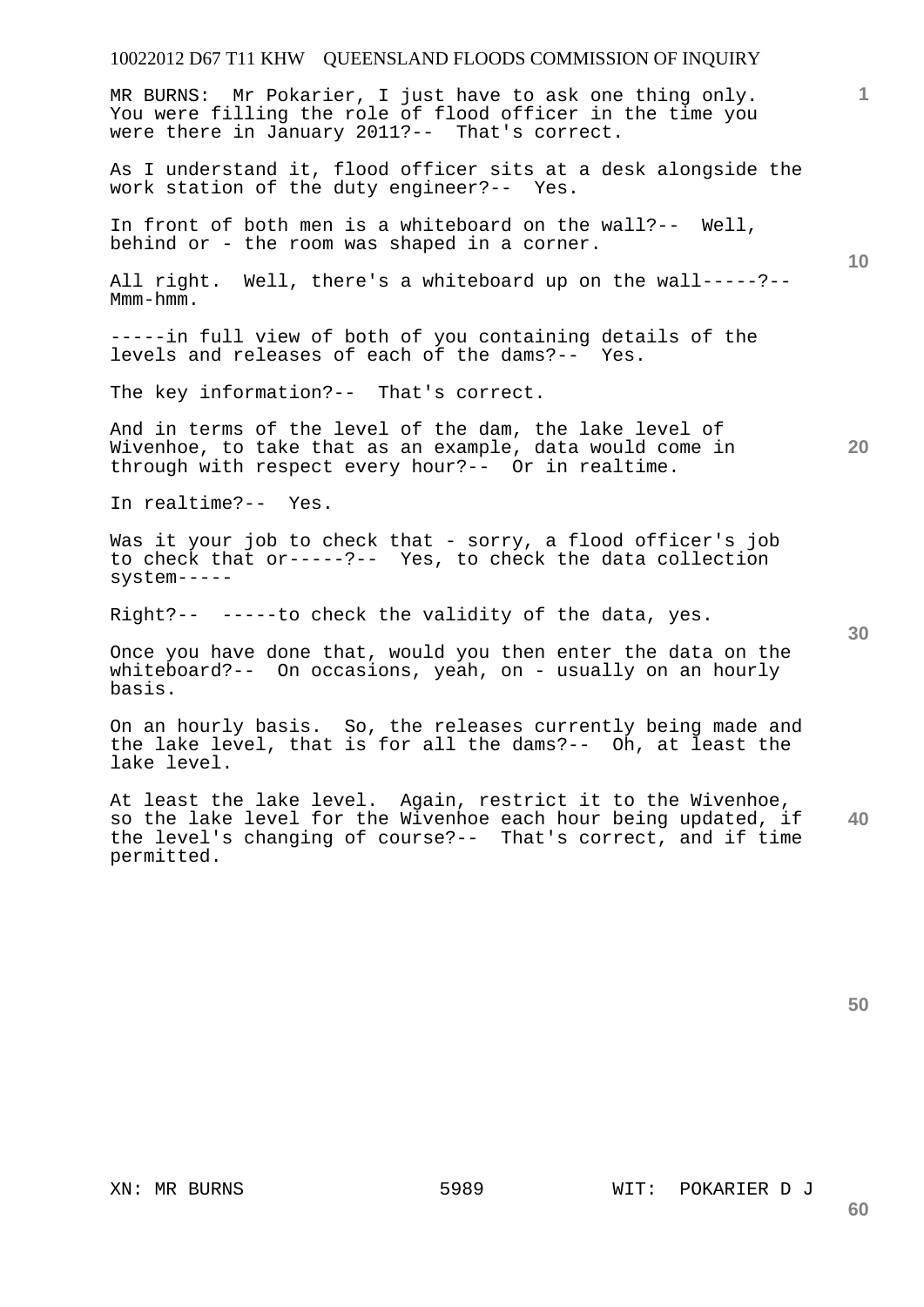| 10022012 D67 T12 ZMS QUEENSLAND FLOODS COMMISSION OF INQUIRY                                                                                               |    |
|------------------------------------------------------------------------------------------------------------------------------------------------------------|----|
| Right. Okay. So that's your experience throughout this<br>whole January event?-- Recording phone calls.                                                    | 1  |
| Sure. Okay. I appreciate there may be other tasks, but I'm<br>just interested in the whiteboard?-- Yes.                                                    |    |
| And then it's the engineer who also receives data at the same<br>time, real time data?-- That's correct.                                                   |    |
| And you're familiar because you are an engineer that - a duty<br>engineer will then be engaged in a great deal of modelling<br>whilst on his shift?-- Yes. | 10 |
| Thank you.                                                                                                                                                 |    |
| COMMISSIONER: Mr Ambrose?                                                                                                                                  |    |
| MR AMBROSE: No questions.                                                                                                                                  |    |
| MR O'DONNELL: No questions.                                                                                                                                | 20 |
| MS WILSON: I have no additional questions. May the witness<br>be excused.                                                                                  |    |
| WITNESS EXCUSED                                                                                                                                            |    |

MS WILSON: I call Richard Stephens.

**40** 

**50**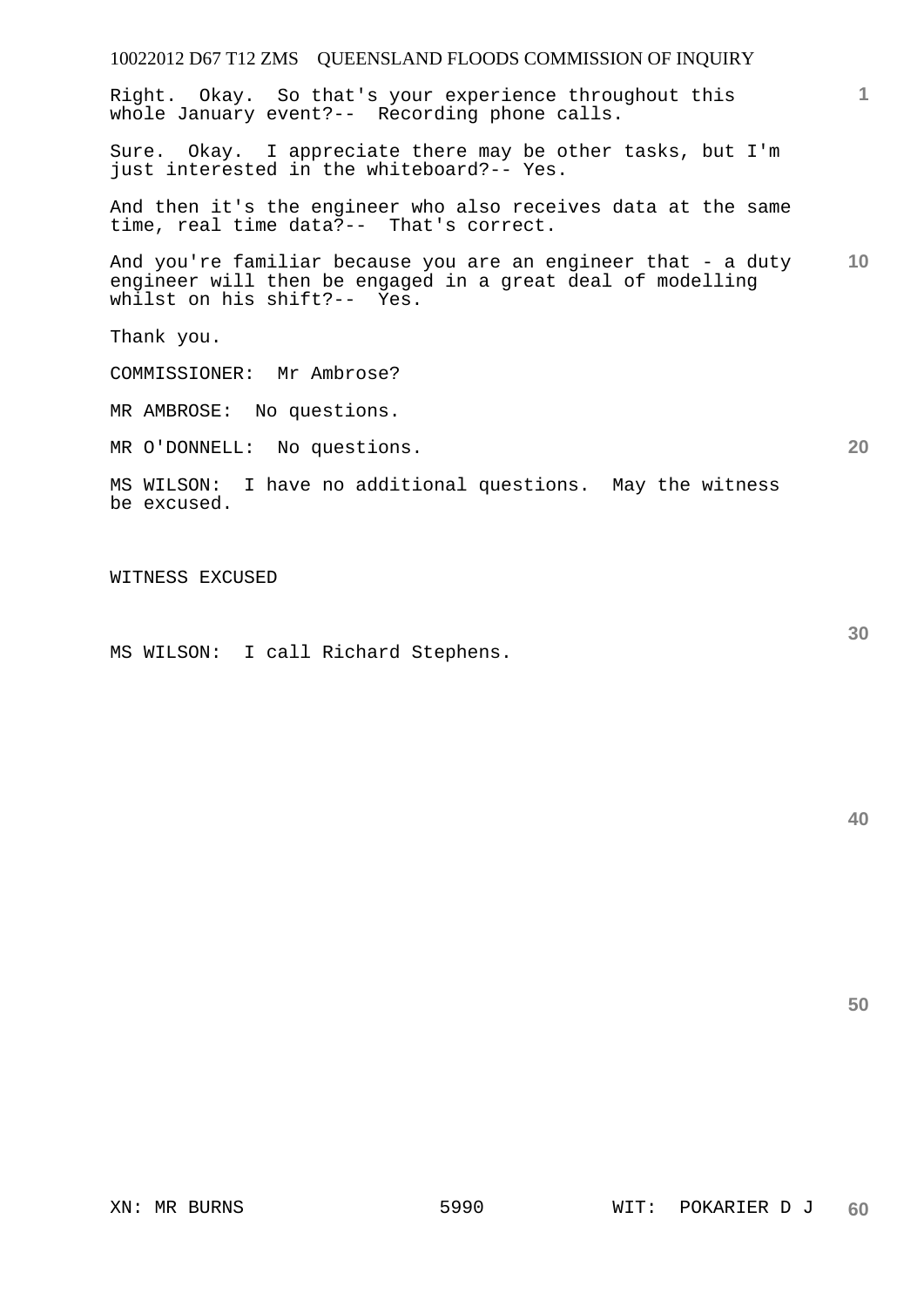RICHARD WILLIAMS STEPHENS, ON AFFIRMATION, EXAMINED:

MS WILSON: Is your full name Richard William Stephens?-- Yes.

And you're known as Bill?-- That's correct, yes.

And you're presently employed by SunWater Limited?-- That's right.

And can you tell us your position that you have at SunWater?-- I'm a project manager within our project development area. I work mainly in the areas of culture Heritage, native title, negotiations, that type of thing.

And you've prepared a statement for the Queensland Floods Commission of Inquiry?-- That's correct.

Can you have a look at this document, please?-- I've actually prepared this statement. Yes, that's my signature on it. My<br>initials. Yes, that's the statement - the second statement I Yes, that's the statement - the second statement I presented.

All right. I tender that statement.

COMMISSIONER: Exhibit 1,135.

ADMITTED AND MARKED "EXHIBIT 1,135."

COMMISSIONER: Is there another one as well?

**40**  MS WILSON: No, there is not another one to be tendered. It's unrelated to this topic. It's unrelated to what's contained in this statement?-- Yes, I'd have to say, yeah.

Now, during the December 2010 and January 2011 flood event?-- Yes.

You were working at the Flood Operations Centre at various times?-- I had two shifts, yes.

And what was your role when you were working at the Flood Operation Centre?-- Well, I guess my primary role was the data checking that we do throughout the year which is basically making sure that the data coming in from all of the gauging stations is reasonable. We check that data, we get rid of any data that looks as though it's rubbish data and we make that data available to the engineers, the duty engineers when they need it. In addition to that we - we keep a record of events that have - particularly external phone calls. When the various correspondence goes out, faxes to the dams, if

**20** 

**50** 

**10**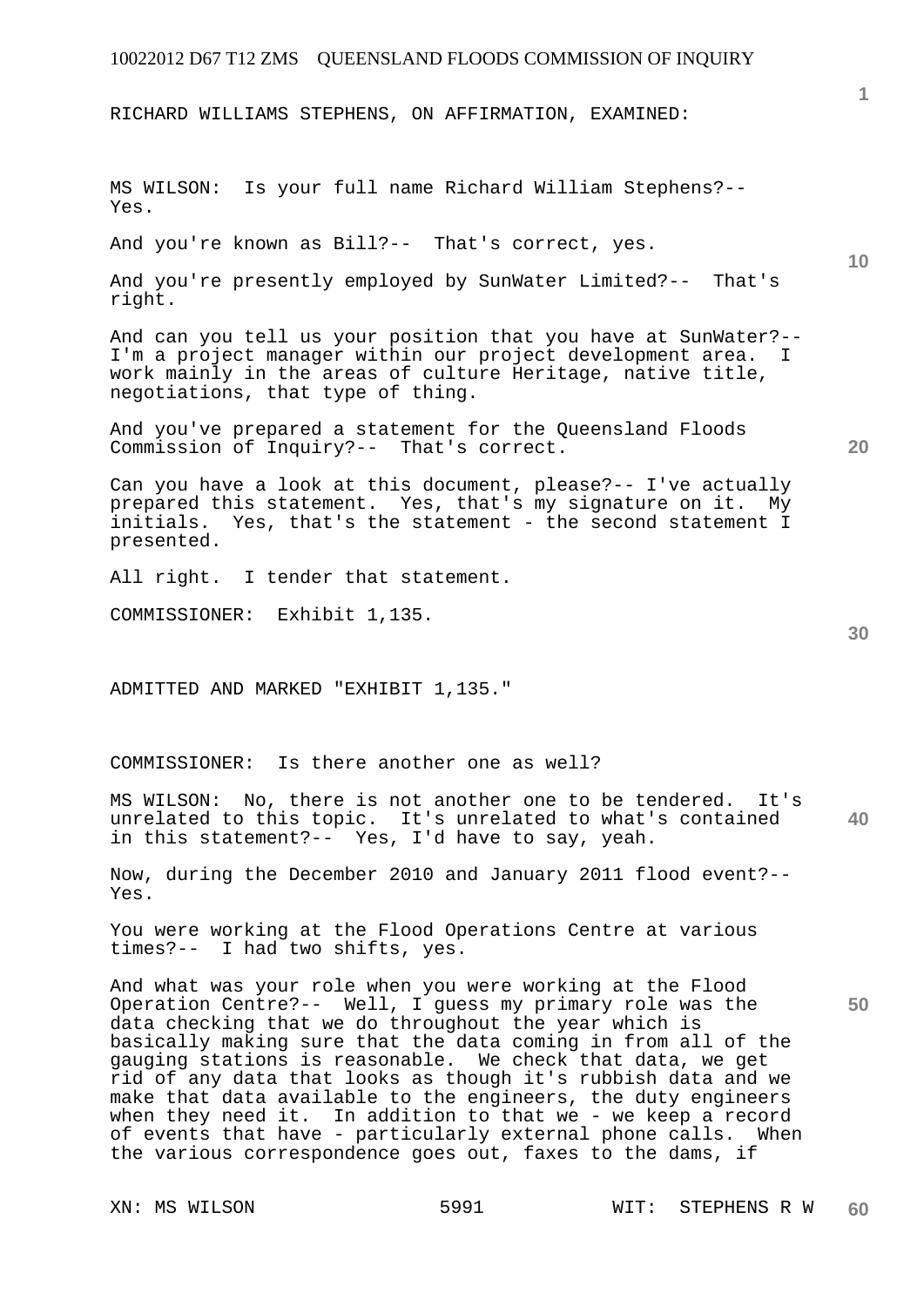there's any directive to change the gate settings, that type of thing. Any official information like that that comes out of the Flood Centre we record in the log. We keep the - on the whiteboard we keep that up-to-date for the flood duty engineers so they can see that. Gate openings, that sort of thing.

If we can go to Exhibit 23. And if I can take you to some entries on the 9th of January 2011 at 7.10 p.m.?-- Mmm-hmm.

Have you got the log there?-- I've got the log that was given to me, yes.

You've also got in front of you Mr Stephens, if that's any assistance?-- Yes. This is what my first statement was about, it covers this issue, yes.

So what we can see here is that there's an entry at 7.10 p.m. The entry is written down?-- Yep.

If we can just go to the right. You see category "correspondence"?-- That's correct.

And then we see "BS"?-- Yes.

So that's you?-- Yes.

Now, when did you make these entries into the log?-- I'd have made that entry well virtually - well while that call is being made I'd been trying to assess what was said and then making that entry. You can see there was - it was just after I started the shift. I started the shift at seven and then the entry is recorded at 10 past 7. So, yeah, I'd just come in.

And where do you get the information to make that entry into the log?-- Purely what I hear from the phone conversation. The duty engineer side of that conversation. I'm not privy to the other side of the conversation.

So in terms of conversations that are recorded?-- Yes.

Is it just that what you can eavesdrop in?-- Basically, yeah.

Or is there a process so that you can ensure that the log is accurate?-- Well, I would normally and, in fact, obviously I didn't in this one, but normally I would go back to the engineer afterwards and just get him to check that entry and say, look, does that look like a true representation of what was said, I would, but in that instance I think I don't believe that I have as I've noted in my statement.

And we'll just get to that in one moment, but I'm just looking at your - the general systems that you operated-----?-- Yes.

-----under in making entries in the log?-- Yes. Right.

When you heard a conversation you made an entry?-- Yes.

**10** 

**20** 

**1**

**30** 

**40**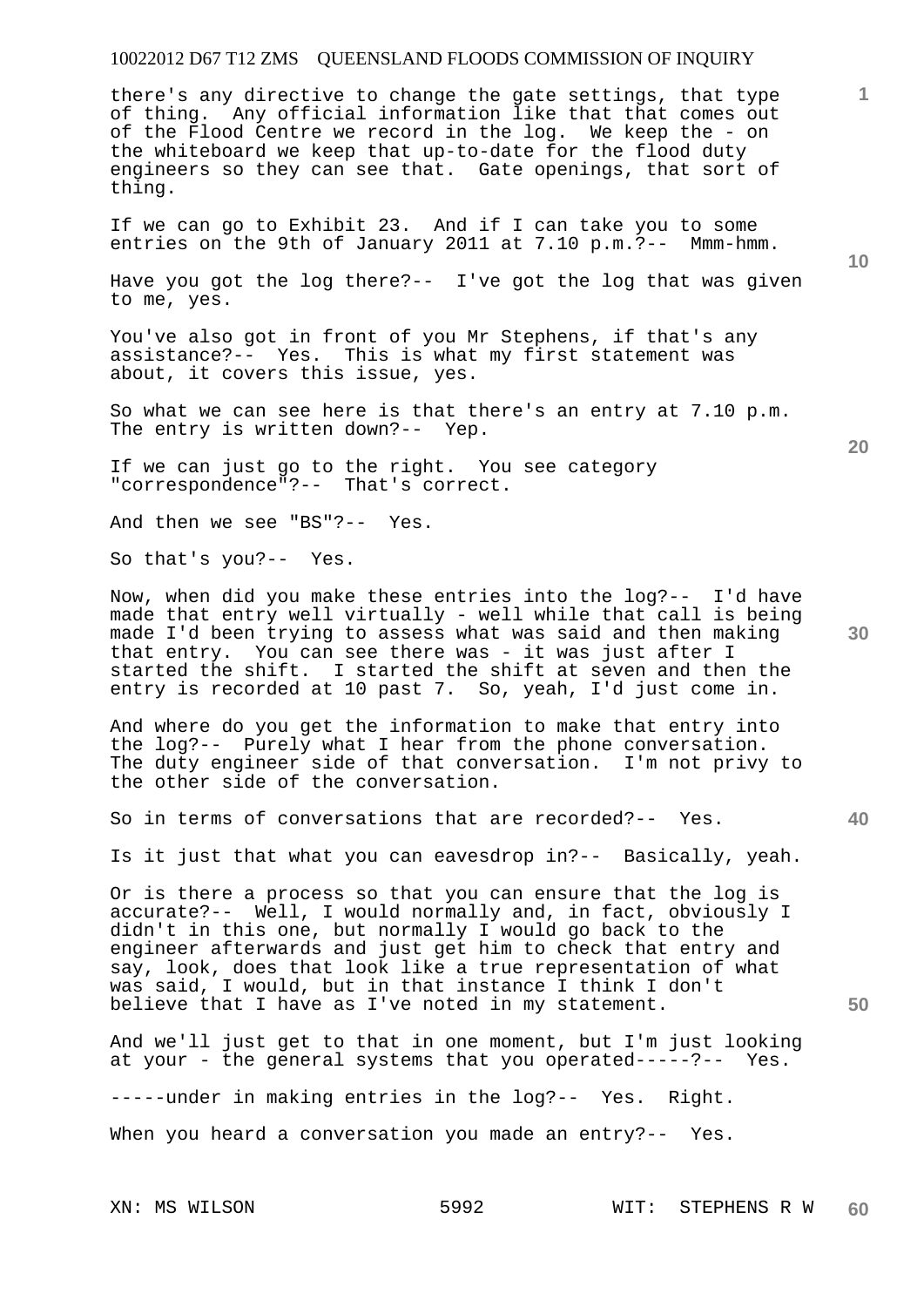**1 10 20 30 40 50**  And as I'm understanding your evidence then you got a flood engineer to look at it or you ran it past them to check it?-- I normally would, yes, I normally would, yeah. That was a very hectic time. I'm not surprised that - it's not surprising I didn't, I suppose. In your statement at paragraph 10?-- Yep. In terms of that entry at 7.10 p.m.?-- Yep. And the second at 7.15 p.m. entry?-- Yeah. That it may - that there's an error there?-- Mmm-hmm. And that the reference to 3,000 CUMECS-----?-- Yep. -----may be an error?-- I believe so, yeah, I believe so. Yeah. Yep. Okay?-- Only because it doesn't seem to make any sense. When you were working the shift who was the flood engineer that you were working with?-- John Ruffini was the flood engineer on duty, but there were three flood engineers in the room at that time. Okay?-- Terry Malone and Rob Ayre were both in there as well. Now, you didn't believe it was an error when you made that entry?-- I guess I didn't think about it as an error, no. But in your statement that you have identified that it may have been an error?-- Hmm. And I'm referring to paragraph 10?-- Yes. Because, "I recall that I was told - I was told during discussions with the flood engineers a number of weeks after the flood event"-----?-- Yeah, that's right: -----"that it could not have been the case that Wivenhoe Dam would be releasing 3,000 CUMECS at that stage."?-- Yeah, yes. They asked me if I had any recollection of why I would have made an entry like that in the log, yeah. When you say "they" who's they?-- I think it was - I can't remember who was in the room at the time. I think - I think----- Take your time?-- Yeah. It was in relation to the preparation of the report. Preparation of the report. What report are you referring to?-- The final report for the flood. The March report?-- Yes, yes. I believe it was Terry and John. Terry - Terry and John Tibaldi, I think.

XN: MS WILSON 5993 WIT: STEPHENS R W **60**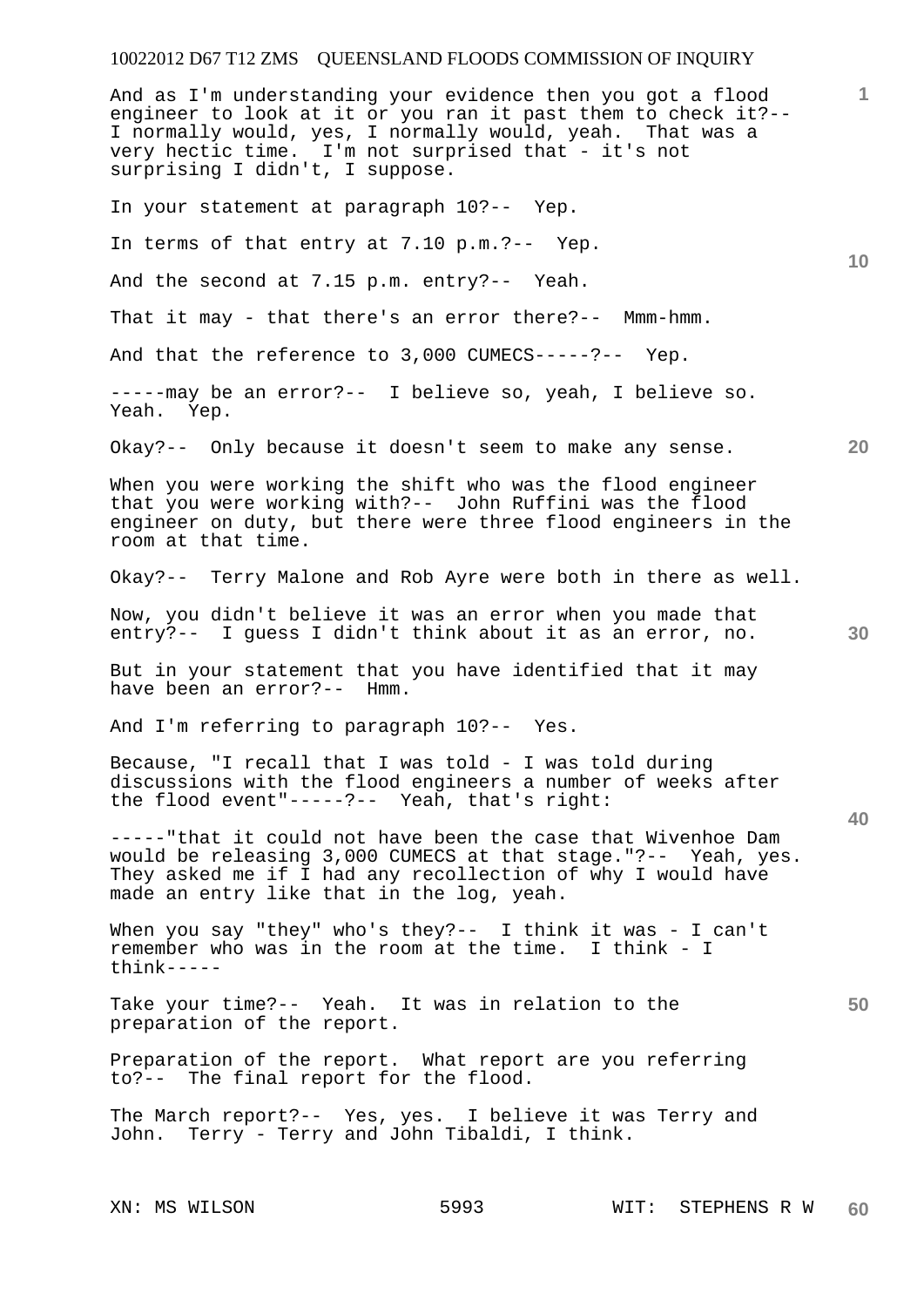Sorry, when you say "Terry" Terry Malone?-- Terry Malone, yeah, and John.

What were the circumstances around you discussing the flood event log with the flood engineers at this point in time?-- Just that they wanted to ask me my recollection of why I would have made an entry like that because it just didn't seem to make sense, that's all, and I looked at it and thought, well, yeah, I mean, as I said, I'd only just come into the flood room. I didn't really know what sort of releases were being made. If I had realised at the time they were that much lower I would have realised it wasn't a sensible number to be in there.

So the discussions you had with the flood engineers?-- Yeah.

When did that occur?-- Oh, that was - that was well afterwards, a couple of weeks after I'd imagine.

A couple of weeks after?-- Yeah.

The 9th of January?-- Mmm-hmm.

That you had a discussion with some flood engineers?-- Yeah, we will - yeah, you know, we worked together, yeah, yeah.

So you worked together. I'm just wanting to know the circumstance around this discussion?-- Yeah.

**30**  And if you could assist me with as much detail as you possibly can?-- Absolutely. Yeah, sure.

So did they call you in and say, "Bill, what's this?" Or were they going through the log. Can you just give me the circumstances. Oh, no I was asked to come and talk to them about it, yeah, yeah.

So you're asked to come into the Flood Operation Centre?-- Yeah, that's right.

And when you went to the Flood Operation Centre who was there?-- My recollection is of those two. I don't remember any others, no.

Okay. And can you - I wasn't there, Mr Stephens, so can you take me through the conversations and discussions that occurred with these engineers?-- I just remember - I think they were referring to a printed copy of this report and just asked me if I recall, you know, what - what was that statement about and because they couldn't recall anything about it. They couldn't recall that number. They couldn't understand why I would have made an entry like that and I was asked, you know, can you remember the circumstances of making that entry because they couldn't and I thought, well, no, I can't either.

And you say that they were doing this exercise in preparation of the report?-- Yeah, that's right. I think - I think they - yeah, it was - it was - I think the report - it - I

**10** 

**1**

**20** 

**40**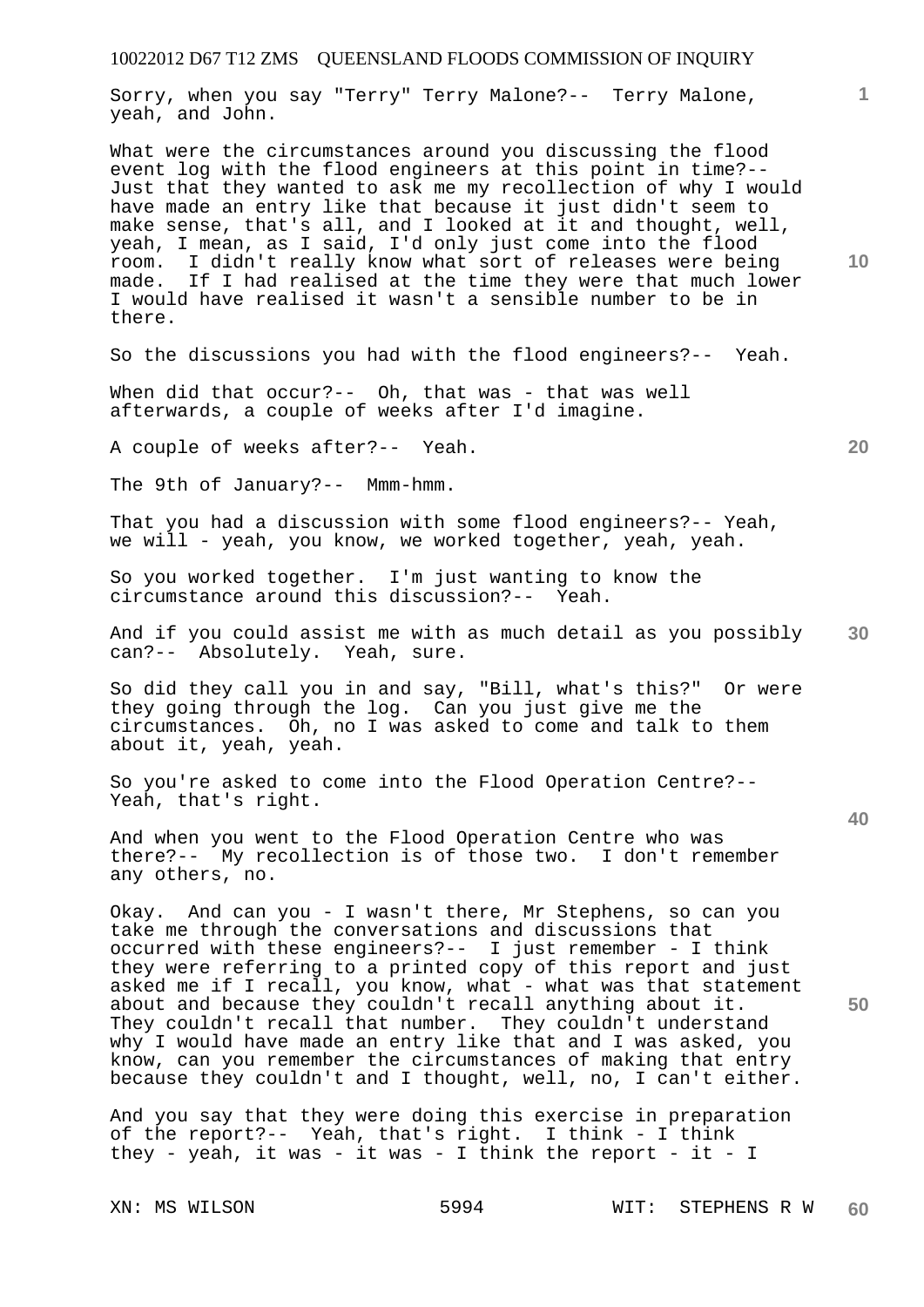imagine it was an appendix to the report. Look, I didn't see the report as such, but this was - it was a printed log - a printed log that they showed me. It wasn't on the computer.

Was the purpose of this discussion, were they telling you to, look, we're going through to try and ensure the accuracy of this log or what was - why were they going through the log?-- I think it was just - my feeling - I mean, my feeling - I mean, this is what it is, my feeling, because it's not what was said, is that maybe they'd been asked, you know, "What does this mean?", and they didn't know and so they asked me, can you tell us what it means because we don't, you know, it doesn't make sense to us. You recorded it. What's your recollection of what was being talked about and I couldn't - I couldn't elaborate on it, I'm afraid. It's just I was a bit disappointed, I suppose, that I made an entry that was incorrect.

Now, we can see the entries that you've made in the-----?-- Yes.

-----flood event log and have you gone through the flood event log to determine that the entries that have your initials are the actual entries that you made?-- I believe they are. think - my feeling is it's been fleshed out. I don't believe I would have made entries before the situation reports, for instance. I think probably all we would have done - look, I can't guarantee this, but I would have thought that for a situation report we would have just said the situation report was sent out. I don't see any reason why we would have elaborated to that extent. I certainly - when the faxes went to the dam I would have recorded that, you know, that the directive had gone out. So, yeah, I couldn't guarantee that everything under my name is what I recorded in here. I think it's been elaborated.

If you can just excuse me one moment. You've just told me that some things may have been added to the flood event log with more detail. For example, the situation reports?-- Well, that's my feeling. I mean, maybe I did, but yeah, I just - it looks to me like it's cut and paste out of the actual - out of the actual situation reports. I'm not sure though, but I can't imagine me sitting down and typing all that up, to be honest. That may be a cut and paste out of an e-mail, I suppose, but I don't recall it, no.

Do you know who did?-- No idea.

**50**  Now, can flood engineers also have the capacity to make entries into the flood event log?-- Well, they certainly would have had capacity. I don't recall flood engineers doing so while I was there.

If we can go to the 9th of January 2011?-- Hmm. On Exhibit 23 which is the flood event log?-- Yep. And if we can go to 6.50 p.m. - sorry, 8.50 p.m. Now, we can

XN: MS WILSON 5995 WIT: STEPHENS R W **60** 

**30** 

**40** 

**20** 

**10**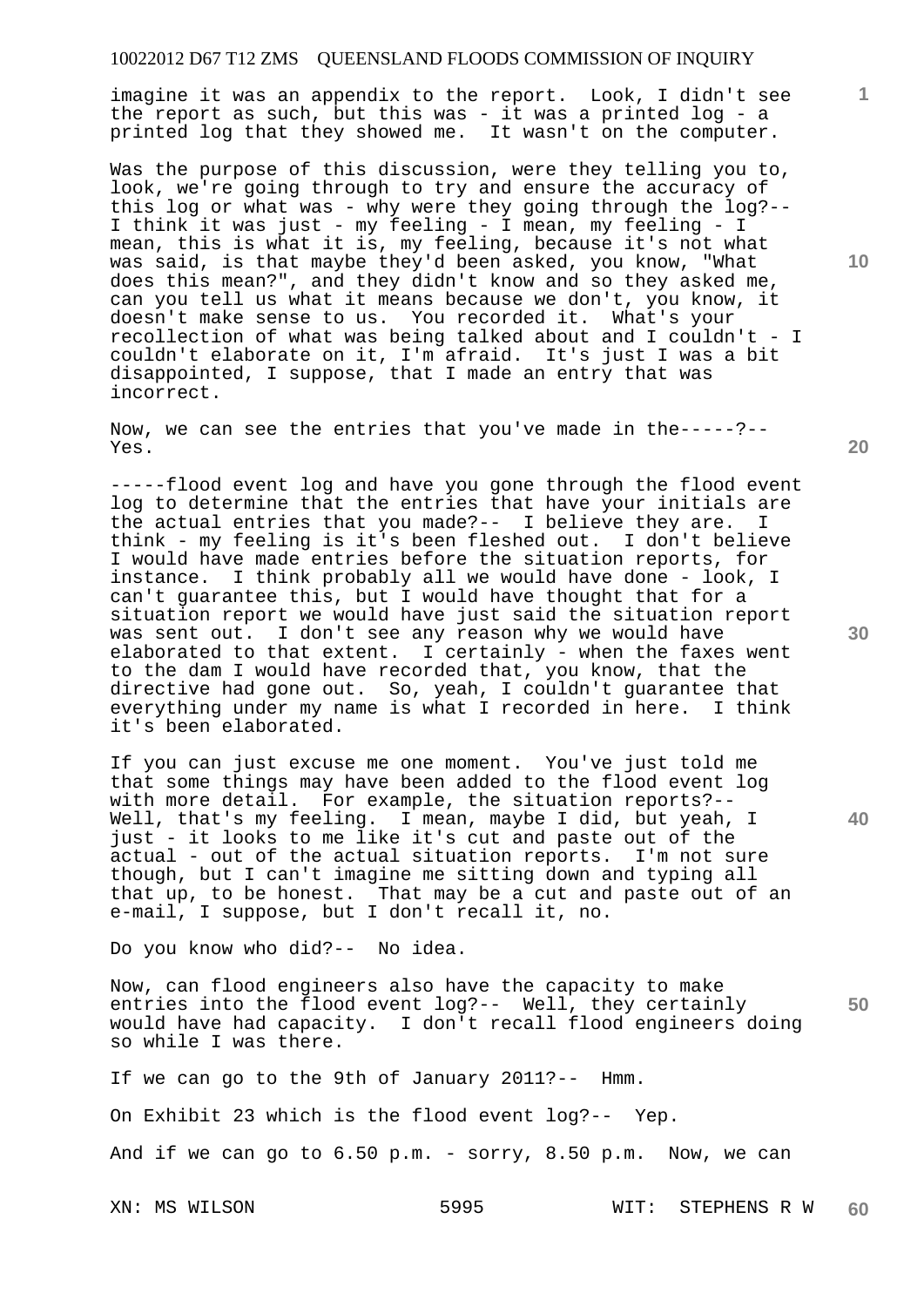see the first three entries there?-- Mmm-hmm.

From 8 o'clock to 8.30 and if we can go across to the right. "JW", that's John West?-- John West wasn't in there. My recollection John West wasn't in the room.

Righto. "BS"?-- Yeah, that's me.

BS. Okay?-- So which one are we looking at, 8.55, was it? 8.50.

Yes. And then if we go to the 8.50 one?-- Yes.

You see "RA" that's Rob Ayre, is it?-- "RA", yeah, Rob Ayre called Ken Morris.

Ken Morris to request a copy and it goes on. And then we can go across?-- Yep.

**20**  And we see the initials "RA". Did you make that entry or did Rob Arye make that entry?-- Maybe Ken - maybe Rob made the entry because I was busy on something else. He easily could. He could have sat down at this station where we had the log open and made that entry. He could well have done, yeah.

It was easy-----?-- That doesn't surprise me.

It was easy to make entries into the excel spreadsheet that was being used as the log?-- Yeah, it would be easy for anyone to make those entries. We normally did, but I guess it doesn't surprise me that Rob would have made an entry like that. Particularly if I was busy on something else, he just made a phone call. He might not want to disturb me from maybe doing some - checking of data out of the system he might have gone off and recorded it himself, yeah, absolutely.

If you can go to paragraph 15 of your statement, Mr Stephens. In that photograph you talk about the flood officers not using the term W1 to W4?-- No, not at all.

Not at all?-- Not at all.

And your recollection is that the flood engineers usually discussed matters such as rates of release and downstream flow?-- Yep.

As well as the impact of flow rates downstream?-- Yeah.

**50**  Such as particular bridges being affected or levels of inundation to urban areas?-- That type of thing, yeah, and the lake level as well.

Can you recall which shifts that were discussed of levels of inundation to urban areas?-- Can I recall where the shifts were?

The shifts where you worked where they discussed levels of inundation to urban areas?-- During my shift was the level of

XN: MS WILSON 5996 WIT: STEPHENS R W **60** 

**30** 

**40**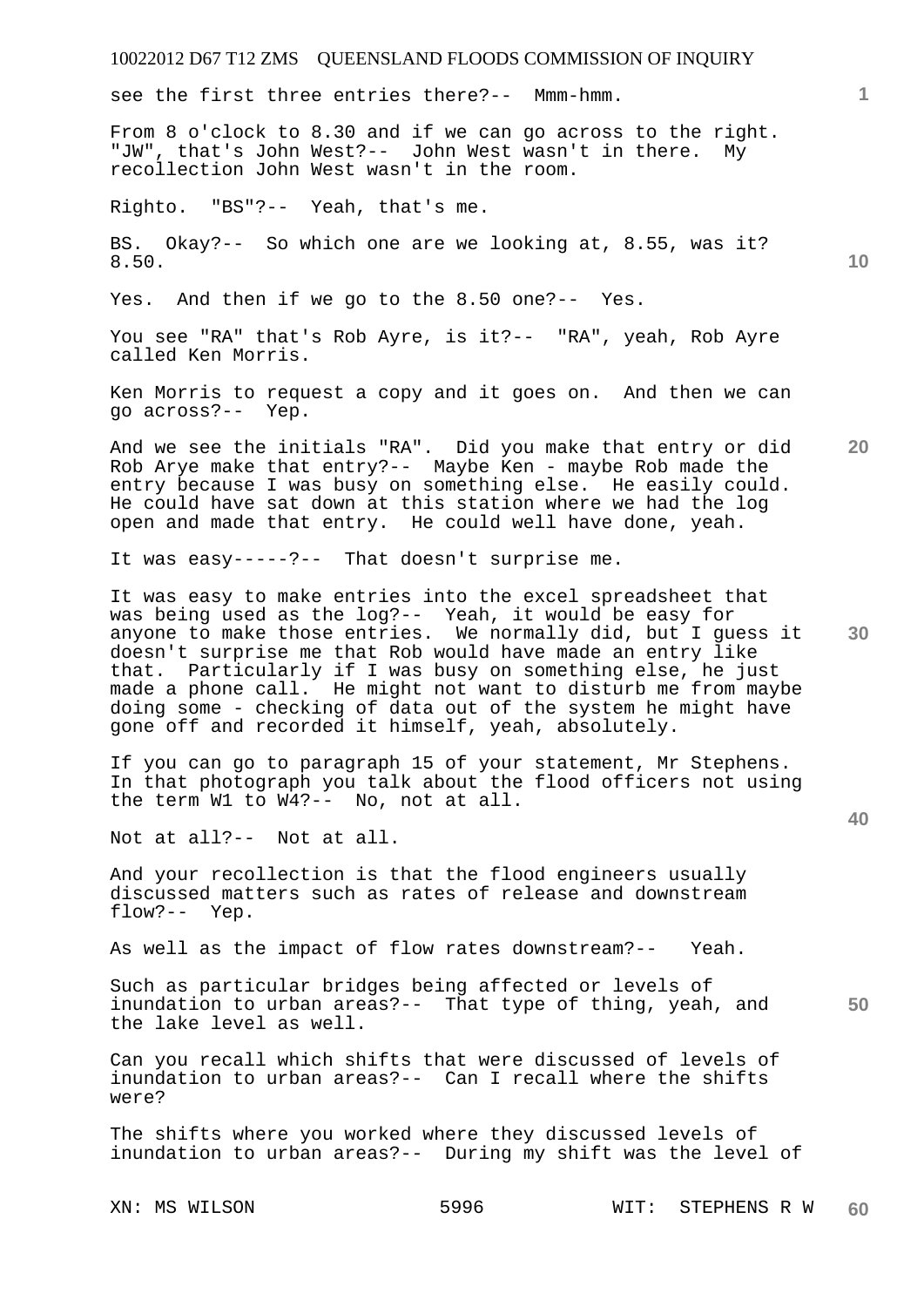inundation to urban areas discussed?

Yes?-- Yes.

Which shift?-- My first shift.

**10**  Which is that shift?-- That was on Sunday night, the 9th and 10th. I mean, that was the key discussion point, I think, was you know, as you see from the notes there the - like most of the discussions were with the councils warning them that there would likely to be more damaging flows coming.

Did you on that night of the 9th of January, that's where you're referring to?-- Yes, that's right, yeah.

You said that was one of the key parts of that night of levels of urban inundation?-- Well, it wasn't happening, but-----

It was being discussed?-- -----it was being discussed, yes, that's right. I mean, I was there when the last two bridges were being sort of closed down.

And can you tell me the context about how it was being discussed?-- The urban inundation site, just the - I guess the potential. You know, the fact that there was a lot of rain around at the time, that there was potential that we could get to that, you know, the phase of coming into, you know, urban damage, and that's why the phone calls were being made to the councils, you know warning them that things could happen faster than was previously expected to get into those levels that would cause urban damage.

So was there - you said coming into?-- Yeah.

What do you mean by coming into?-- Just the expectation was that the flows were going to have to be increased.

Right?-- Whether it would come to a stage of being a consideration - well, I think it was, really, yeah, the primary consideration was urban damage at the time. Minimising urban damage, yeah.

Thank you, Mr Stephens. I have no further question?--

COMMISSIONER: Mr Murdoch?

MR MURDOCH: No, Commissioner.

MR MacSPORRAN: Nothing, thank you, Commissioner.

COMMISSIONER: Mr Sullivan?

MR SULLIVAN: Thank you. Mr Stephens, can I ask you in the flood room was there a white board at all?-- Yes, there's a white board. That's where we keep the - it's - basically it's

**1**

**20** 

**30** 

**40**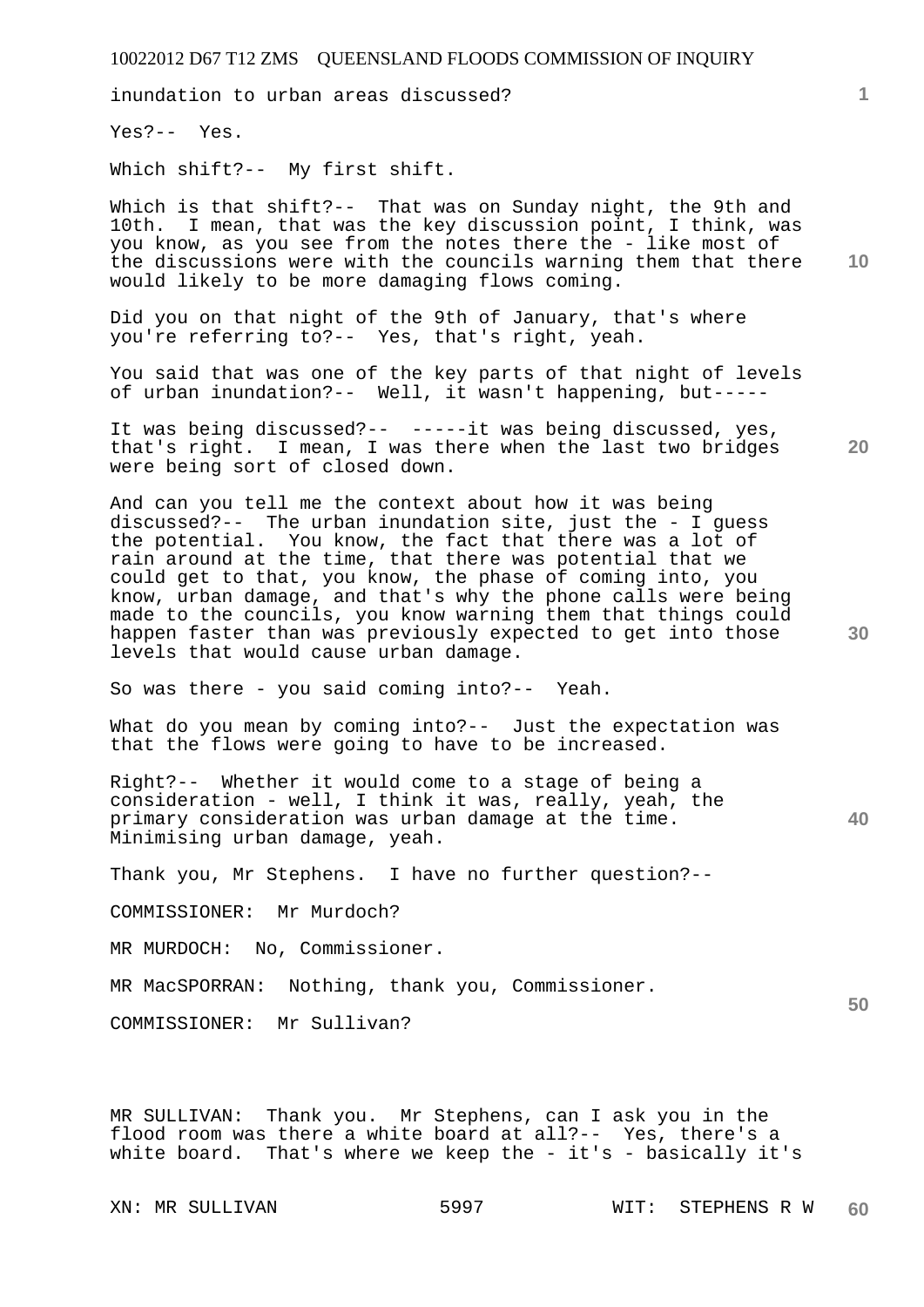updated as soon as we get the gauge water readings, the faxes come in from the dams, or some send emails. As soon as we get that information, yeah, it's all updated, yes.

I just wanted to ask you a few questions, and you've given some of the information, but where is it situated in relation to where you were in the flood-----?-- Well, we sit out facing Turbot Street, with windows, and the board is to the back of us to the right, the back right corner of the room as  $you---$ 

And when the information comes in?-- Yes.

What I'd call essential information, would you agree with that?-- Yes, yes.

And that includes, for instance, lake height?-- Yes, that's the key thing that goes up, yeah, the update to the lake height, yep.

Excuse me one moment. And when you discuss lake height as a key thing, that information doesn't come in - how regularly does it come into the flood room?-- Generally about hourly. It should be about hourly.

And when it comes in, what happens in relation to the recordings that are on the white board?-- It's my job to update those readings, to put the lake level reading in, to put the latest gate openings, to ensure that those gate openings are in line with the latest directive, the time of the latest directive, that goes in, and also the flow rates that we update the flow rates coming out of each of the gates, and then the total flow as well.

So at any point in time, part of your job-----?-- Hmm.

-----and your understanding the job of flood officer-----?-- Yes.

**40**  -----is to keep that completely updated to the most recent information?-- Yes.

And that information is obvious both to you and the flood engineer on that board?-- Yes.

No further questions.

COMMISSIONER: Mr Burns?

MR BURNS: No.

COMMISSIONER: Mr O'Donnell?

MR O'DONNELL: No questions, thank you.

COMMISSIONER: Mr Ambrose?

**20** 

**10** 

**1**

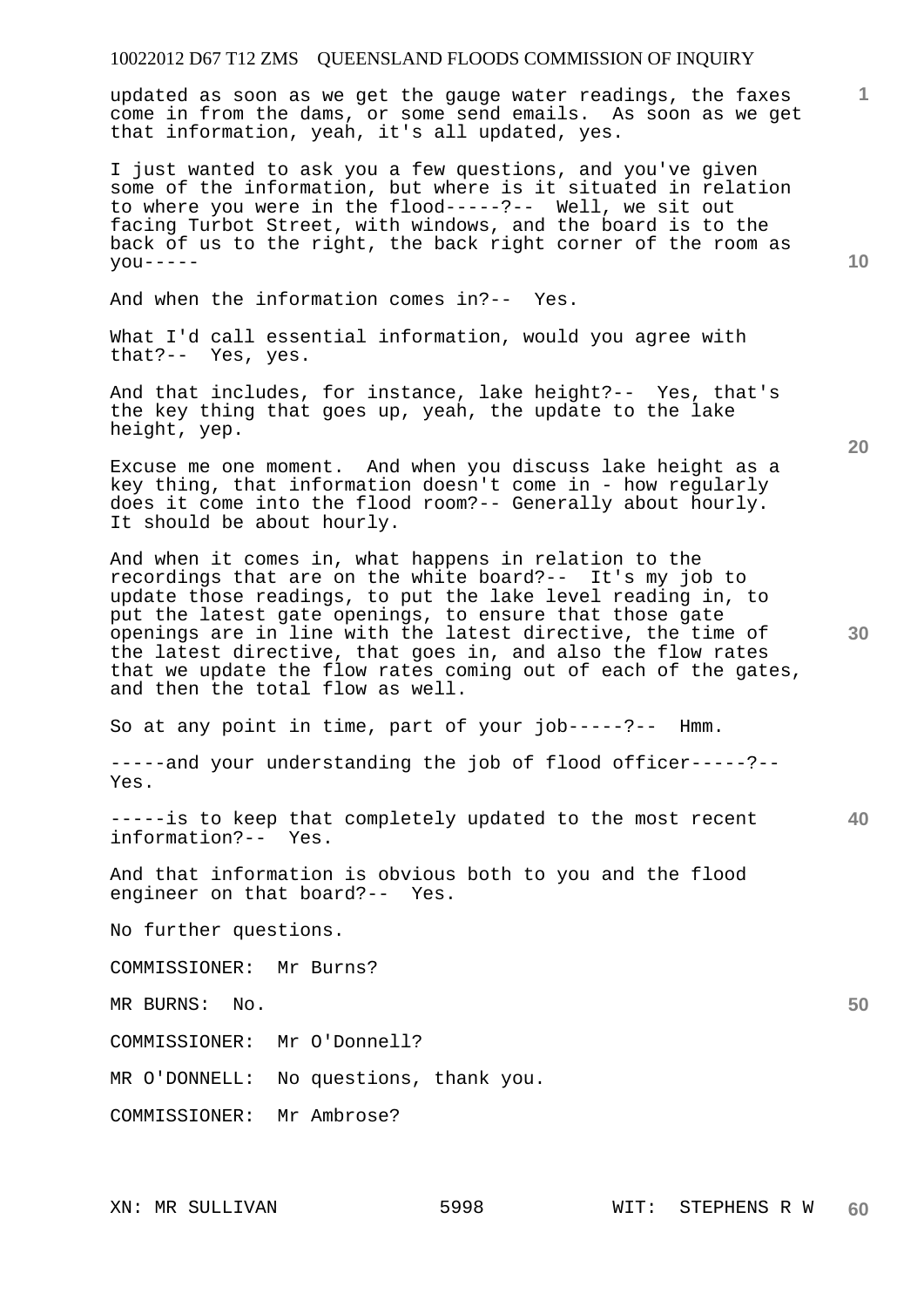**10 20 30 40**  MR AMBROSE: Just at paragraph 15 of your statement, if I could take you back to that?-- Yes. If you just read that first sentence?-- Yes. So 15 we're talking about. Yes?-- That's correct, yep. In that first line where you refer to the "flood officers did not use those terms in discussions with me", do you mean to say the flood engineers?-- Yeah, I mean flood engineers. Yes, thank you. COMMISSIONER: Ms Wilson? MS WILSON: Perhaps I should also have shown Mr Stephens Exhibit 1,051, just to see if he has ever seen this document. If you could open that document up? Mr Stephens, have you ever seen this document which-----?-- Only - only recently when it was shown to me by our lawyers, yeah. Some time in 2012 you've seen this?-- Yes. The document. Never before?-- Never - absolutely never before. Thank you. I have no further questions. COMMISSIONER: Did anyone have anything arising out of that? MR O'DONNELL: No, thank you. MS WILSON: May Mr Stephens be excused? WITNESS EXCUSED MS WILSON: I call Kim Hang.

**50** 

**1**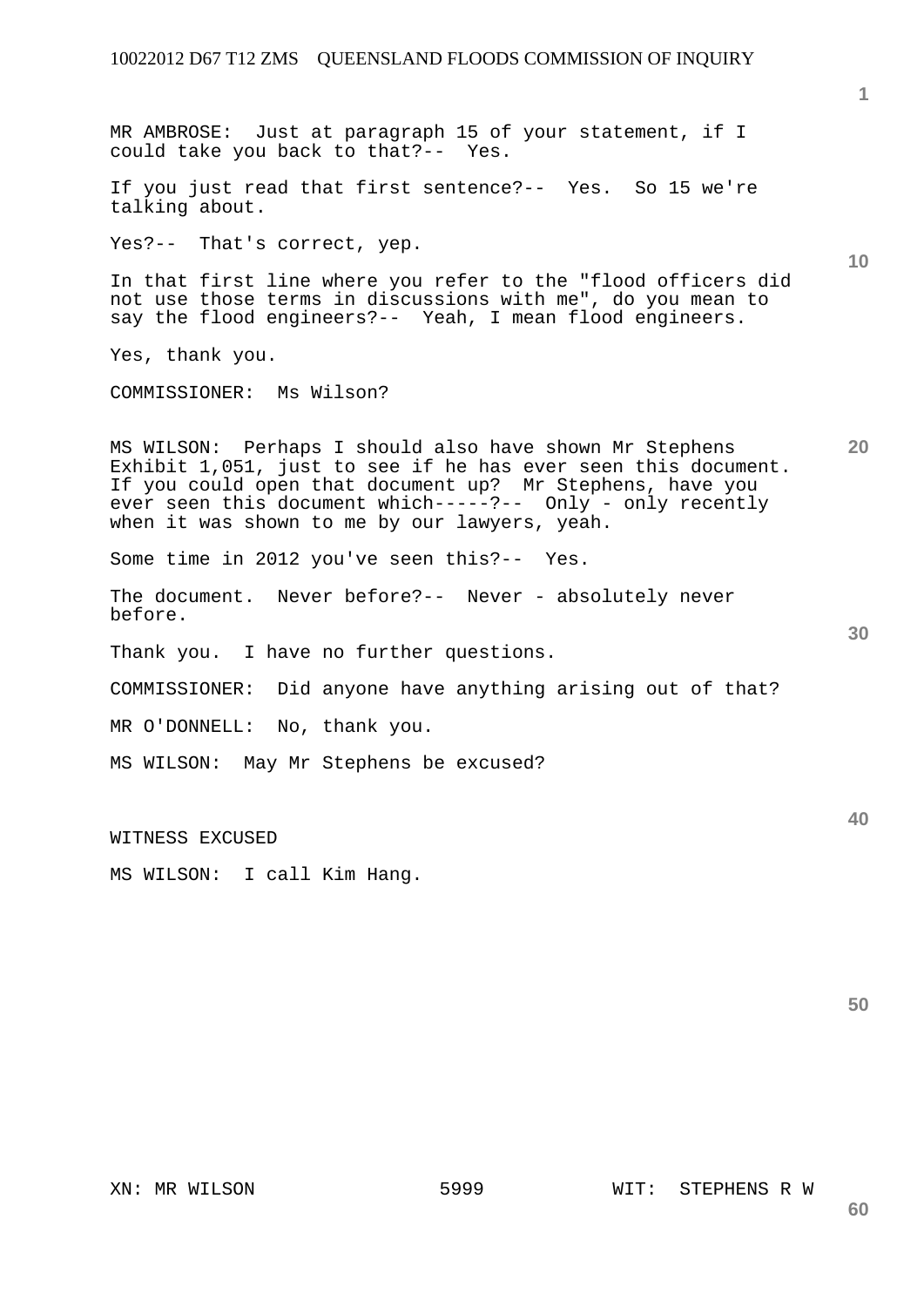KIM HO HANG, ON AFFIRMATION, EXAMINED:

MS WILSON: Your full name is Kim Hang?-- Kim Ho Hang.

And you were employed at Sunwater Limited?-- Yes.

And what are you presently employed there as?-- Senior engineer, hydrologist.

And you provided a statement to the Queensland Floods Commission of Inquiry?-- Yes.

Can you have a look at this document, please? Is that your statement?-- Yes.

Madam Commissioner, I tender that statement.

COMMISSIONER: 1,136.

ADMITTED AND MARKED "EXHIBIT 1,136"

MS WILSON: During the December and January 2011 flood event you were working at the Flood Operations Centre?-- Yes.

And what was your role when you were working in the Flood Operations Centre?-- Data collector, but for this proceeding I think it's called flood officer.

Flood officer. And you've set out certain matters in your statement in response to the - from the Commission of Inquiry and you set out your shifts that you were - the dates and times that you were present in the Flood Operation Centre at paragraph 9?-- Can I make an amendment to that?

Sure?-- Paragraph 9B.

Yes?-- I can recall not starting at 7 a.m.

What time did you start?-- Around 9 to 10.

What time did you finish?-- Probably 7 p.m.

**50**  Okay. Would you like to amend your statement by handwriting that in. We can give you a pen. If we can go to paragraph A on that page, the shift that you particularised there is from about 7 p.m. Saturday, the 8th of January to 7 a.m, Sunday the 9th, and you were walking with John Tibaldi as your flood engineer?-- Yes.

At any time during that - when you came - sorry, were you told about a change of strategy when you came on shift?-- No.

**20** 

**10** 

**1**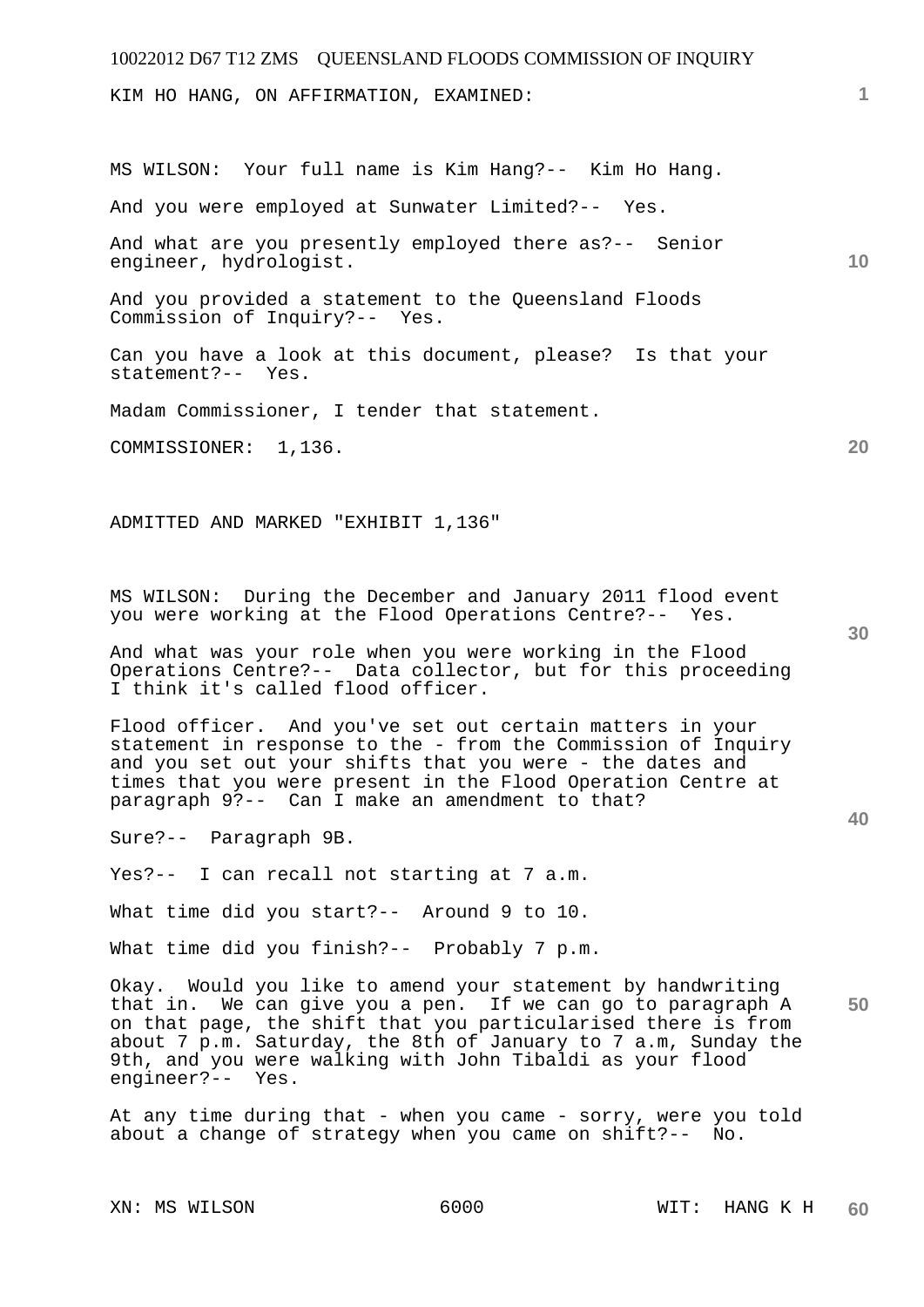At any time during your shift were you told about a change of strategy?-- I can't recall. When I said "no", I can't recall that I was told.

Sorry, I didn't quite get that?-- When I said, "no", I meant I can't recall that I was told.

Okay?-- Not that is - yeah.

You just have no memory of it?-- Yeah.

And you can't assist the Commission in any way in relation to that about the change of strategy?-- I can't.

Can you have a look at this document, please, which is Exhibit 1,051. Can you open up this document, please, which is under the strategy summary log. Just if you can scroll down. Just stop there. Mr Hang, have you seen this document before?-- Can you scroll across?

**20** 

**1**

**10** 

**40**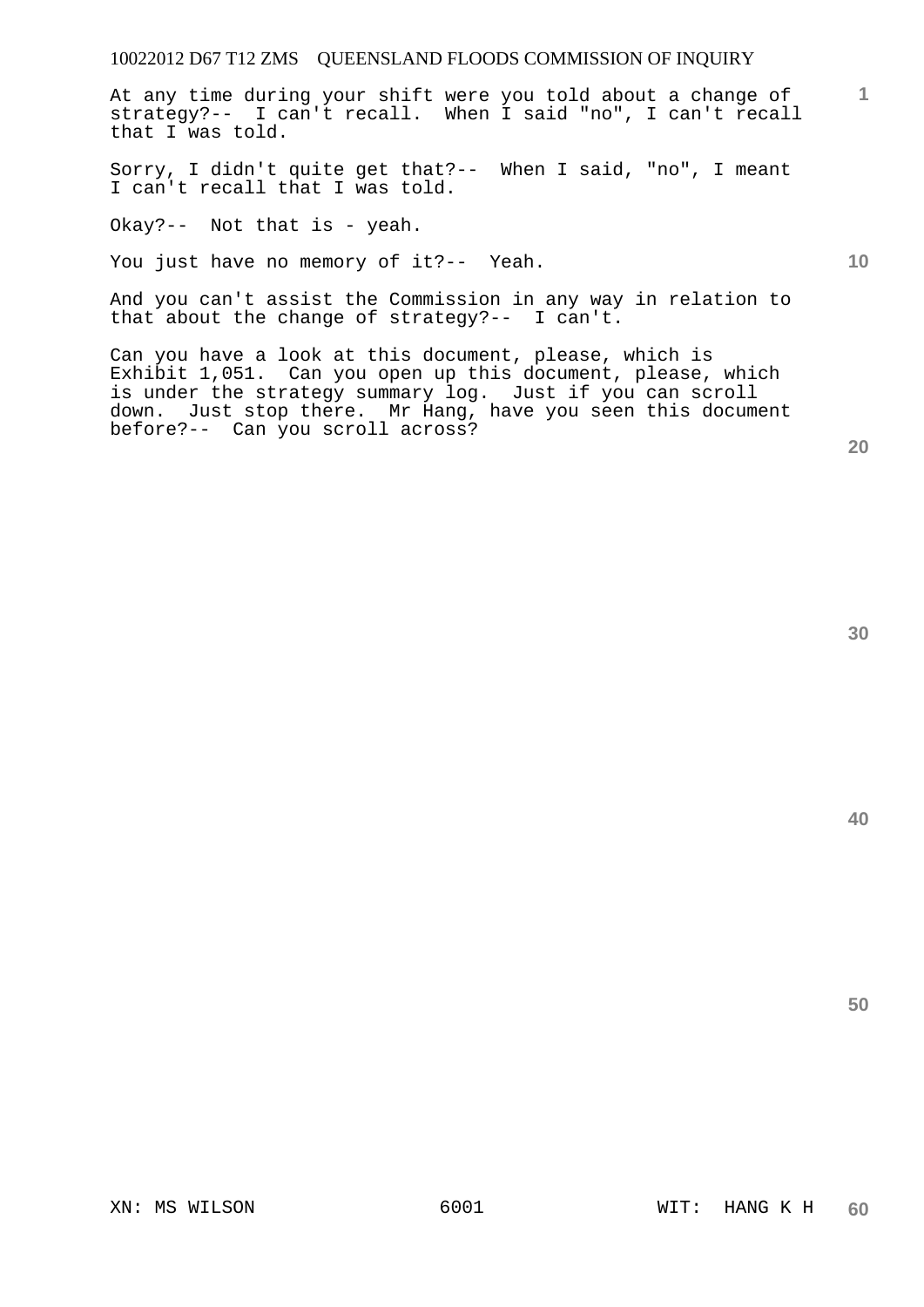**1 10 20 30 40 50**  Yes, we can go across to the right. If you need more time to familiarise yourself with it?-- No, I haven't seen this spreadsheet. Never?-- Well, I was shown in preparation for this. Okay?-- But - yeah. In 2012 you were shown this spreadsheet?-- Yes. Okay. In preparation for your statement?-- Yes. Okay. Before 2012 had you ever seen this document before?--  $N<sub>O</sub>$ . Sorry, what was that?-- No. You didn't create this document in any way?-- I hadn't created. Thank you, Mr Hang. I have no further questions. COMMISSIONER: Did you know much about strategies when you were working in the Flood Operations Centre, and that's the manual strategies I am talking about, W1 to 4?-- I probably knew that it started W1 and when you are into W4 you protect the dam, but everything in between I can only interpolate. All right. Did you have any idea when you were working any of your shifts what strategies you were working under?-- No. And did you hear anything in the weeks following the flood events about what strategies the dam had been operated under?-- No. Thank you. Mr Murdoch? MR MURDOCH: No. COMMISSIONER: Mr MacSporran? MR MacSPORRAN: I have nothing, thank you. COMMISSIONER: Mr Sullivan? MR SULLIVAN: I have no questions. COMMISSIONER: Mr Burns? MR BURNS: Nothing, thank you. COMMISSIONER: Mr O'Donnell. MR O'DONNELL: Had you read the manual?-- Yes.

XN: MR O'DONNELL 6002 WIT: HANG K H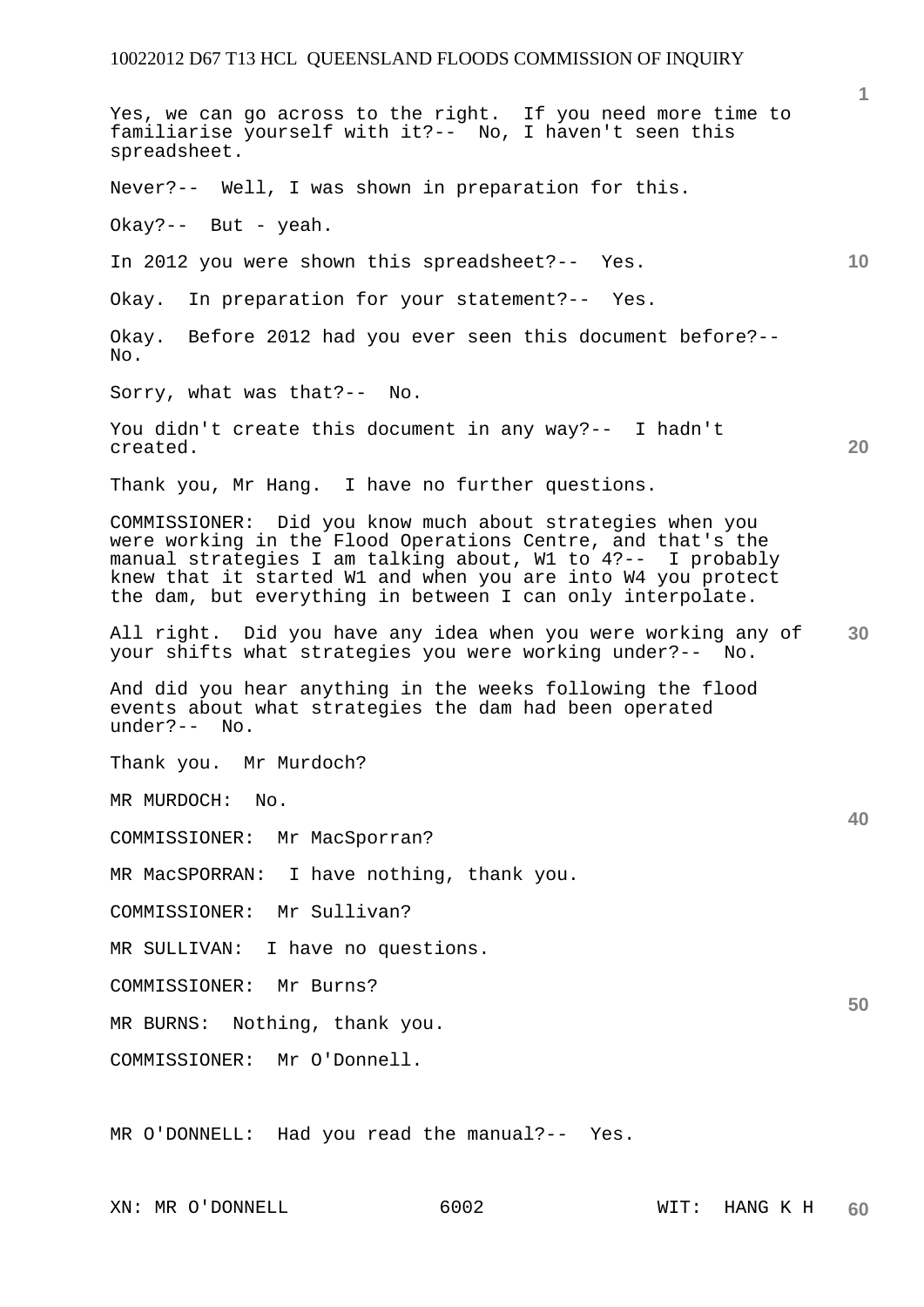# 10022012 D67 T13 HCL QUEENSLAND FLOODS COMMISSION OF INQUIRY XN: MR O'DONNELL 6003 WIT: HANG K H **1 10 20 30 40 50 60**  And you read the manual prior to the January flood event or during the January flood event?-- Not completely. Most of it?-- Probably scanned through it. All right?-- Scanned through it. You would have seen there were different strategies for use in managing Wivenhoe?-- Yes. And there were different strategies to be used in managing Somerset Dam?-- Yes. And those strategies regulated what releases were to be made during a flood event?-- Yes. And those strategies were triggered by rises in the lake levels either in Wivenhoe or in Somerset? You would have seen that?-- Yes. And you knew there were some key levels for each dam?-- Yes, but I can't recall the exact numbers. No-one is asking you to. It is a year ago. It is all right, we understand. But when you were there in January you knew there were some key levels?-- Yes. And if the lake hit a certain level, you had to change strategy. You knew that?-- Yes. All right. And you recall that there was close monitoring of the levels in each - in each dam?-- Yes. And was it one of your jobs to record or to note information coming as to changes in level of each dam?-- Yes, I update the dam status form. And the flood engineer would see that?-- Yes, it is for everybody in the Flood Operations Centre to see. And the flood engineer would type in - type into - is it called flood operations schedule?-- I don't know what it is called. I think it is a spreadsheet. It was a big spreadsheet?-- Yeah. You would type in the changes in levels?-- Yeah. All right. So there was close attention made to changes in levels in each lake?-- Yes. In each dam?-- Yep. And you were aware that some of the changes in levels could trigger a change in the strategy under the manual?-- Yes. All right. Do you recall - you worked the shift on - I realise your memory doesn't seem to be very good of those days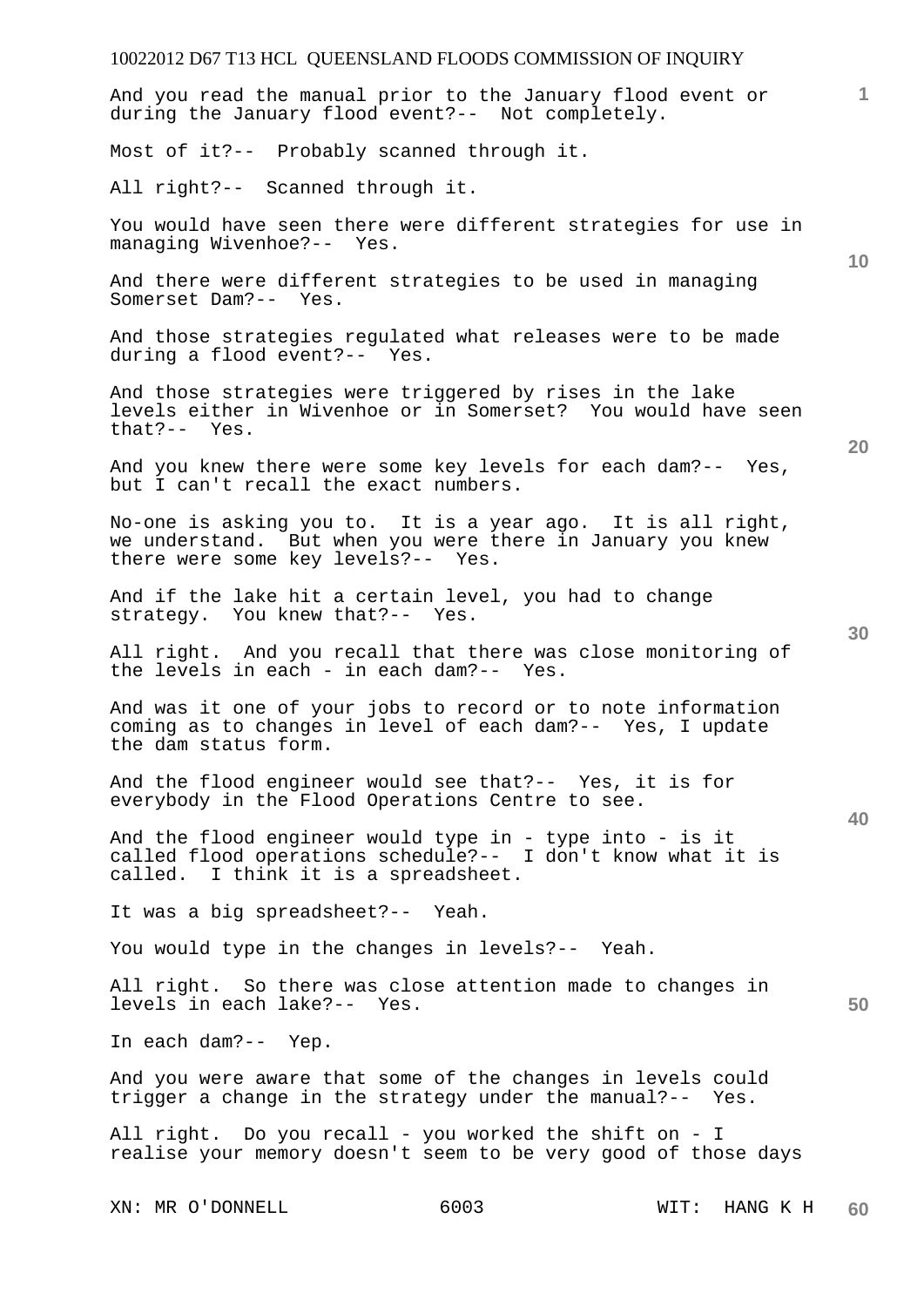**1 10 20**  but you worked the shift on Saturday, 8th of January?-- Yep. And Mr Ayre was the flood engineer on duty from 7 a.m. on that shift, to 7 p.m.?-- I was on the shift after that one. I thought you were on the shift from 7 a.m.? COMMISSIONER: 7 p.m. to 7 a.m. 7 p.m. on Saturday the 8th to 7 a.m. on Sunday the 9th. MR O'DONNELL: Quite. All right, thank you. Nothing further. COMMISSIONER: Mr Ambrose? Ms Wilson? MS WILSON: I have no further questions. May Mr Hang be excused? COMMISSIONER: Thanks, Mr Hang, you are excused.

WITNESS EXCUSED

MS WILSON: I call John West.

**30**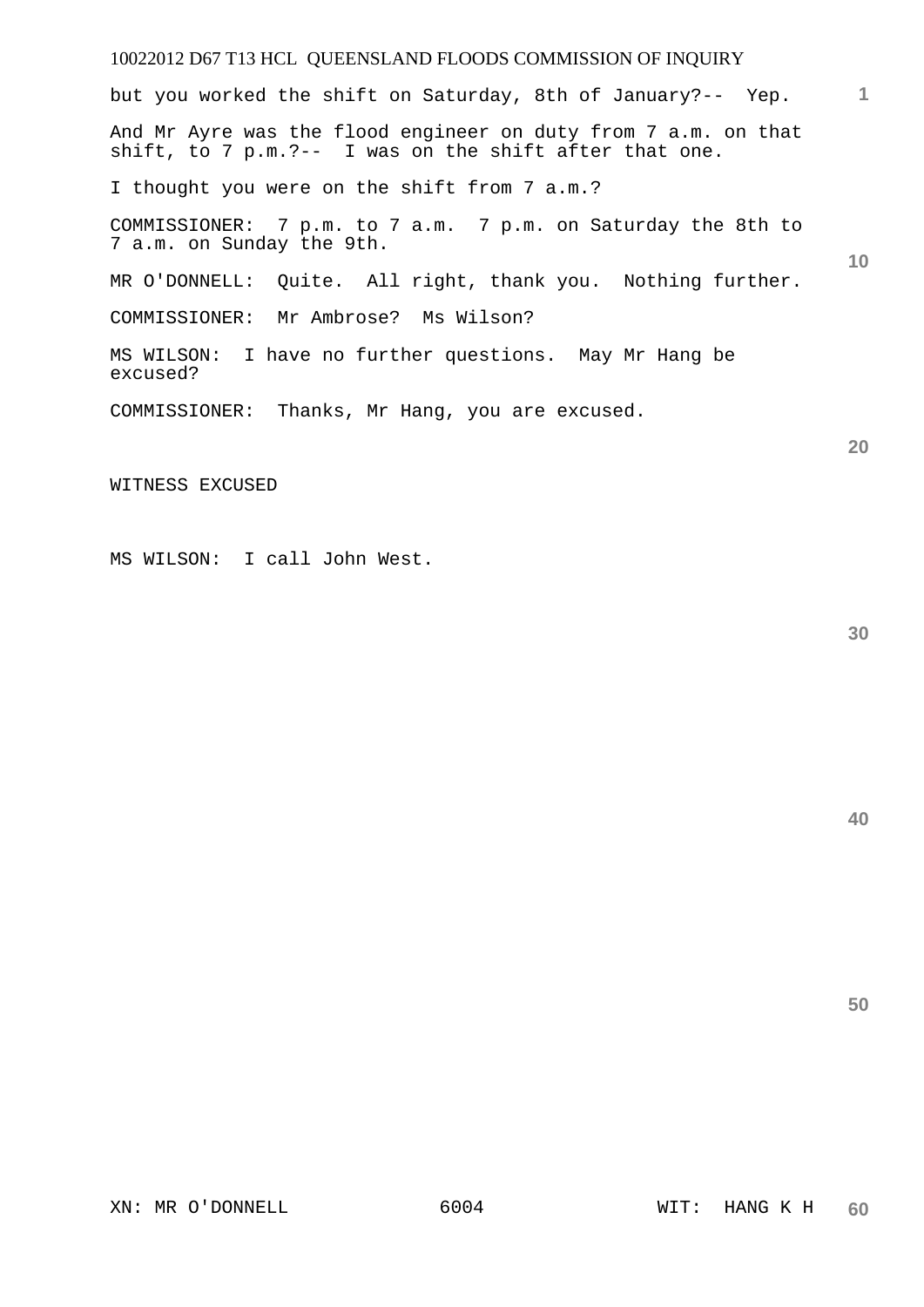JOHN JOSEPH WEST, SWORN AND EXAMINED:

MS WILSON: Is your full name John Joseph West?-- That's right.

And you are currently employed by Queensland Bulk Water Supply Authority Seqwater as a Senior Operation Analyst and flood officer?-- That's right.

And you prepared a statement for the Queensland Floods Commission of Inquiry?-- Yes.

Can you have a look at this document, please? Is that your statement?-- Yes, it is.

Is there anything you wish to add or amend to that statement?-- No.

Madam Commissioner, I tender that statement.

COMMISSIONER: Exhibit 1,137.

ADMITTED AND MARKED "EXHIBIT 1,137"

MS WILSON: If I can take you to some parts of your statement, in particular paragraph 10C where you refer to, "During the January 2011 flood event, we had two or three spreadsheets open at different computers at any one time."?-- During certain periods, yes.

Okay. You - that was done to make it possible to make entries simultaneously?-- Yeah. When we began the event, it was more or less one flood officer but as the event progressed there might be two, so-----

And flood officers and flood engineers entered information into this excel spreadsheet?-- The norm was just for the flood officers to, but I am aware of certain periods flood engineers probably would have as well.

Sorry, what was that?-- Flood engineers could have as well.

**50**  Well, I'm just looking at your statement, paragraph C paragraph 10C, "The flood officers and to a lesser extent the flood engineers entered information into the spreadsheets"?-- I don't recollect particular times but I do know that, for instance, if I had to step out of the room, I might come back and I would potentially have a note on my desk saying "made an entry" or "here is the entry, can you please enter it?"

Okay. Have you got any particular - do you remember which flood engineer did make an entry?-- No, no. It might have

**30** 

**20** 

**40**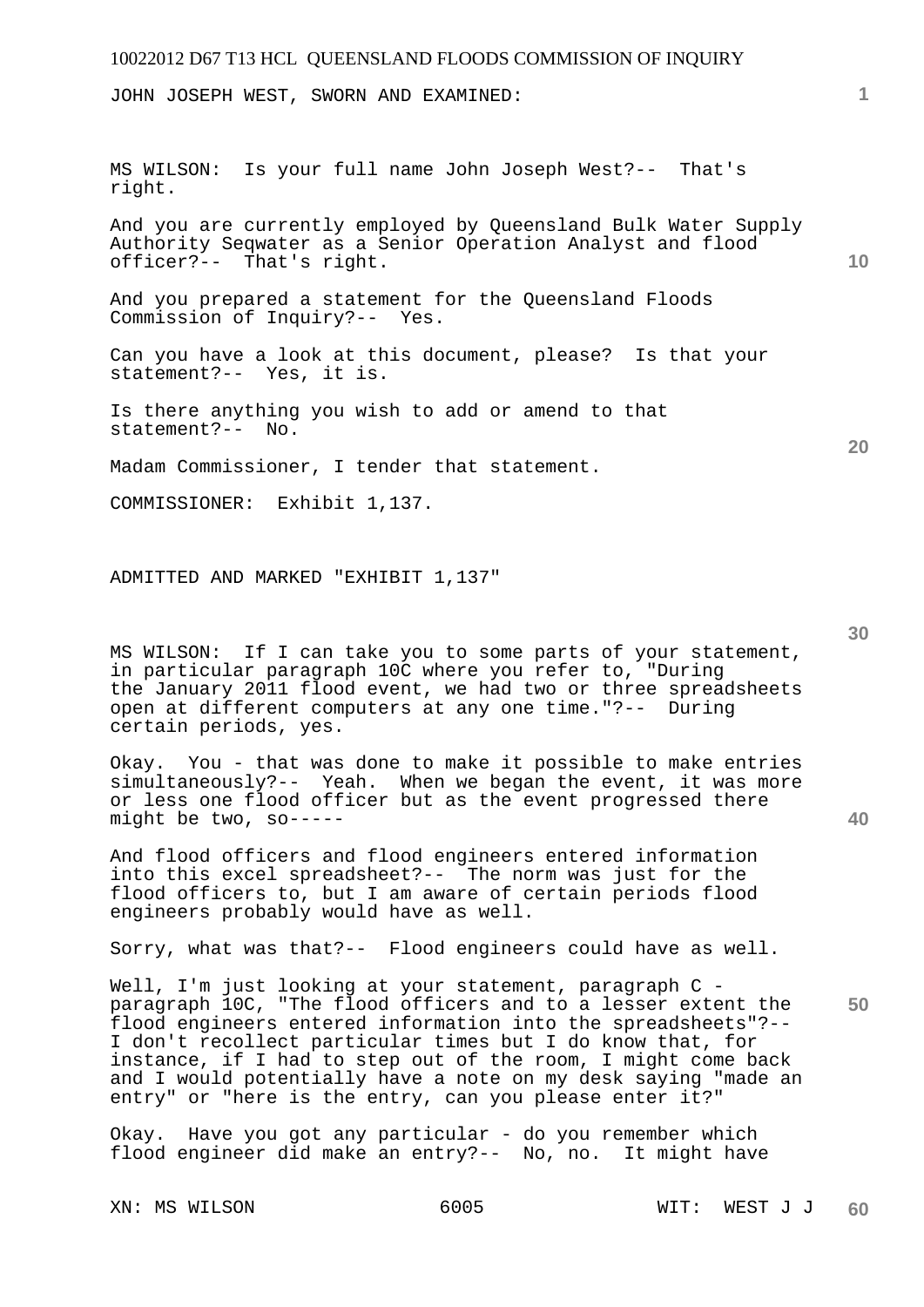happened once or twice.

But you can't tell me which flood engineer that was?-- No, no.

Now, in paragraph D you talk - you refer there to when there was a spare moment it was your practice to compile the information entered into the spreadsheets into the one document?-- Yes.

Can you tell me about this procedure?-- I guess in order to make the document as complete as possible, I would take - I guess when it is fairly busy, you're just writing into the flood event log in shorthand. And during quieter moments I would copy - I guess copy and paste verbatim from - for instance, if a directive was referred to, or a situation report was referred to, I would copy and paste that in under the shorthand entry that had been made at the time.

So are you talking - you refer there to situation reports. So tell me - I want in as much detail as you can give me about that process of compiling these documents?-- Okay. So I believe when whoever set the event log up first, so the first flood officer when the event was initiated, had the full situation report in the event log.

Yes?-- But as the event progressed it just wasn't possible to do that at - we didn't have time to do that, there was a lot going on, so myself and, I guess, my fellow flood officers would have just entered in shorthand that a directive might have been issued, or a situation report might have been issued. I was present at the flood centre for quite a period of time and I would have taken it upon myself to - when things got quiet, to complete the document, copying and pasting where I saw a shorthand reference-----

Yes?-- -----to a situation report or a directive being issued, I would have just copied and pasted from that email or from that word document.

Okay. What about when you've got two - there was two Excel spreadsheets operating at one time. How was that compiled?-- Okay, so that wasn't - it is not - certainly wasn't the norm for other events and it did happen during this event but it wasn't a regular thing that happened. It was more during a busy period, especially when we brought two flood officers on, and occasionally we would even have three in the room. You would have the master event log and then potentially if we were getting, you know - for instance, we had two phones in the flood centre, plus people's mobile phones. It wasn't possible to record all of that into one event log, so you might open up another spreadsheet, record details in there with the second flood officer, and then at a later point copy those across to the master.

Can I take you to the flood event log, which is exhibit 23? If I can take you to an entry at 3.30 p.m. on the 9th? Have a look at that entry?-- Yes, I'm familiar with the entry.

**10** 

**1**

**20** 

**40** 

**50**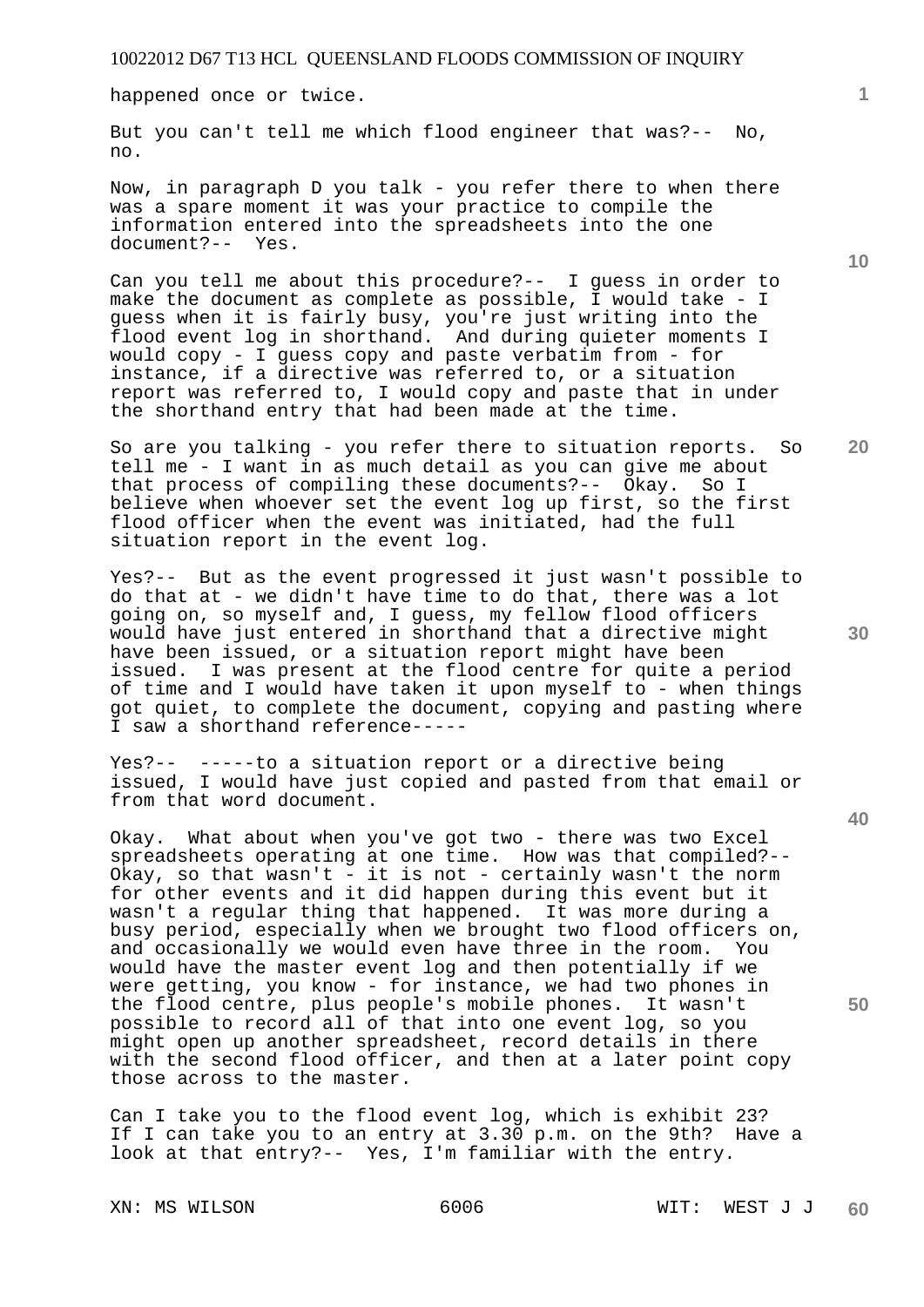Did you make any part of that entry?-- No.

At 10I in your statement you refer to your understanding of the flood event log would have been reviewed subsequent to the flood event but you're not sure who would have done so. So what is your understanding of the review of the flood event log?-- Well, I guess when a flood officer's on duty, they're responsible for the period that they're on duty for maintaining, you know, the goings on in the Flood Operations Centre, and what they see as important, putting that into the event log. But at the end of an event, my understanding is a report would have been done to the dam safety regulator, and as part of this process the event log would be reviewed and things like spelling mistakes corrected, et cetera.

Is that your understanding or did you know that that occurred?-- Okay, so I knew that that occurred.

And how-----?-- For - I just know that as being standard process for all events.

If I can take you to Exhibit 1,051? We can see that this document - just scroll down a bit - stop there. Have you seen this document before?-- Yes.

And when have you seen it?-- For the first time probably two weeks ago.

Did you create this document?-- No.

Do you know who did create this document?-- No.

Was this document ever discussed at the Flood Operations Centre?-- No, I have never seen it or seen anything like it.

**40**  Did you ever hear flood engineers discussing strategies W1 to W4 when you were at the flood centre?-- I might have but I was a fairly new flood officer at the time so I probably didn't understand the significance of them. Now I do but at the time I don't remember W1, W2, 34 being discussed at all.

So is it your evidence that you have no memory of W1 to W4 being discussed?-- Yes.

In terms of looking at the flood event log, if a flood engineer asked you to put in an entry, would you still put your own initials in it or would the flood engineer put in their initials?-- I would put my own initials.

Okay. Now-----

COMMISSIONER: Are you going to be much longer, Ms Wilson? MS WILSON: I will be about three, four more questions. COMMISSIONER: All right.

**10** 

**20** 

**1**

**30**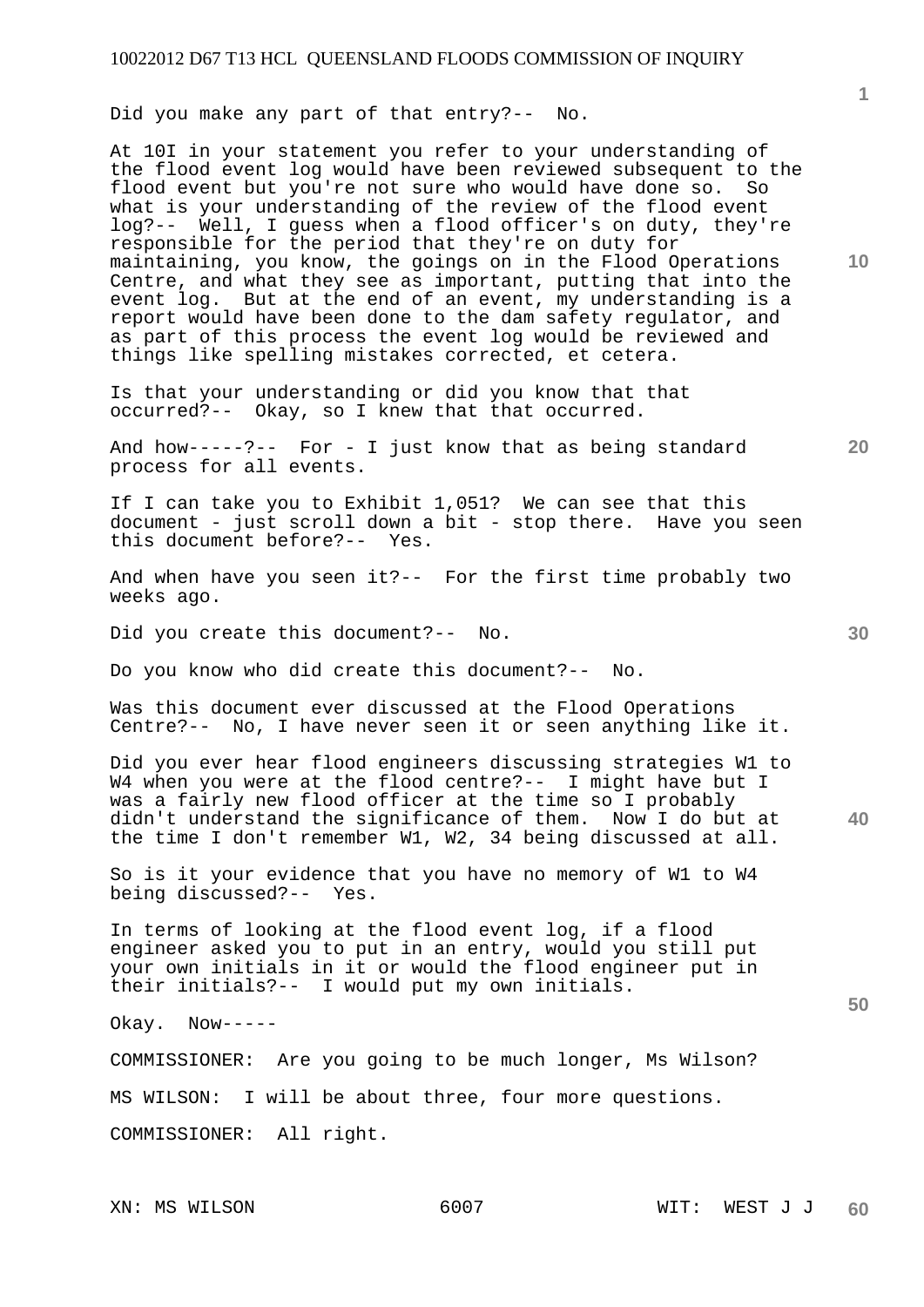**1** MS WILSON: You spent some time at the Flood Operations Centre because you were concerned about being flooded yourself?-- That's right.

Did you ever see Rob Drury visit the Flood Operations Centre?-- I - possibly. There are a lot of people coming and going. I certainly spoke to him on the phone. I don't specifically recall seeing him there.

**10**  You don't recall seeing him coming into any of the shifts at the Flood Operations Centre?-- He could have done but I don't recall. There were a lot of people coming and going.

And, finally, just in terms of W1 to W4, you said that you really had no understanding of what those terms meant?-- Possibly a very high level of understanding but not of any real significance, no.

**20**  Did you ever see Peter Allen come to the Flood Operations Centre?-- Again, I don't - I don't recall seeing Peter Allen there.

Thank you. I have no further questions.

COMMISSIONER: Mr Murdoch?

MR MURDOCH: No, Commissioner.

MR MacSPORRAN: Nothing, thank you.

COMMISSIONER: Mr Sullivan?

MR SULLIVAN: Nothing, thank you, Commissioner.

MR BURNS: No questions, thank you.

COMMISSIONER: Mr O'Donnell?

MR O'DONNELL: No questions.

MR AMBROSE: I do have questions. During the drawdown after the flood event there was a compilation made of the flood event log correcting errors, I suggest to you, perhaps spelling errors, checking the accuracy?-- Uh-huh.

Adding references to directives, perhaps, and situation reports?-- Uh-huh.

Were you involved in that compilation?-- No.

Do you know anyone who was?-- I believe there might have been some administrative staff from Seqwater who were involved in that, and perhaps consultants, but otherwise no.

You just don't know?-- No.

**30** 

**40**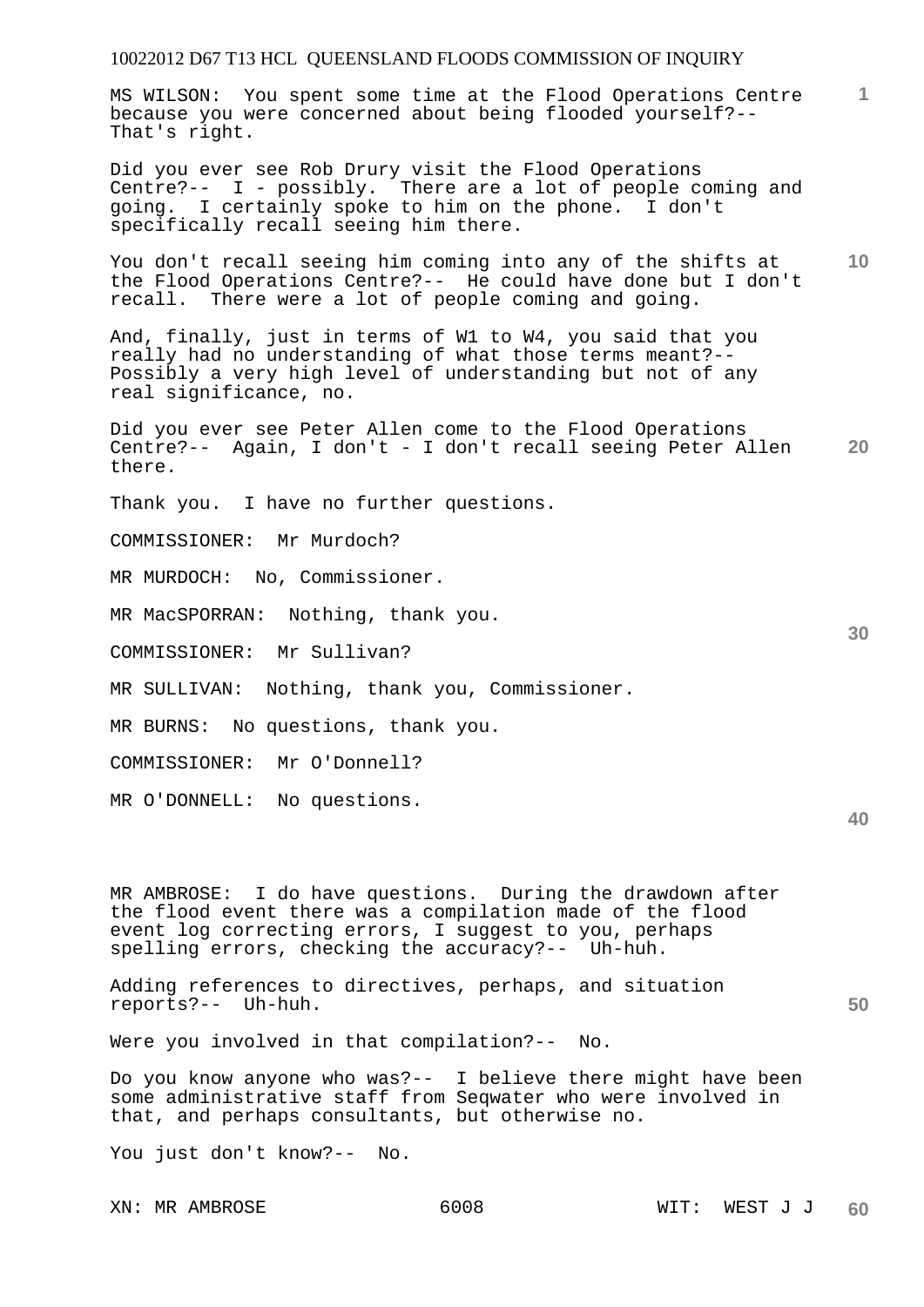All right, thank you.

COMMISSIONER: Ms Wilson?

MS WILSON: I have no further questions. May the witness be excused.

COMMISSIONER: Yes.

WITNESS EXCUSED

COMMISSIONER: And I understand we've got to get Mr Smith on the phone, so we'll adjourn very briefly while that is set up.

THE COMMISSION ADJOURNED AT 5.01 P.M.

**40** 

**50** 

**10**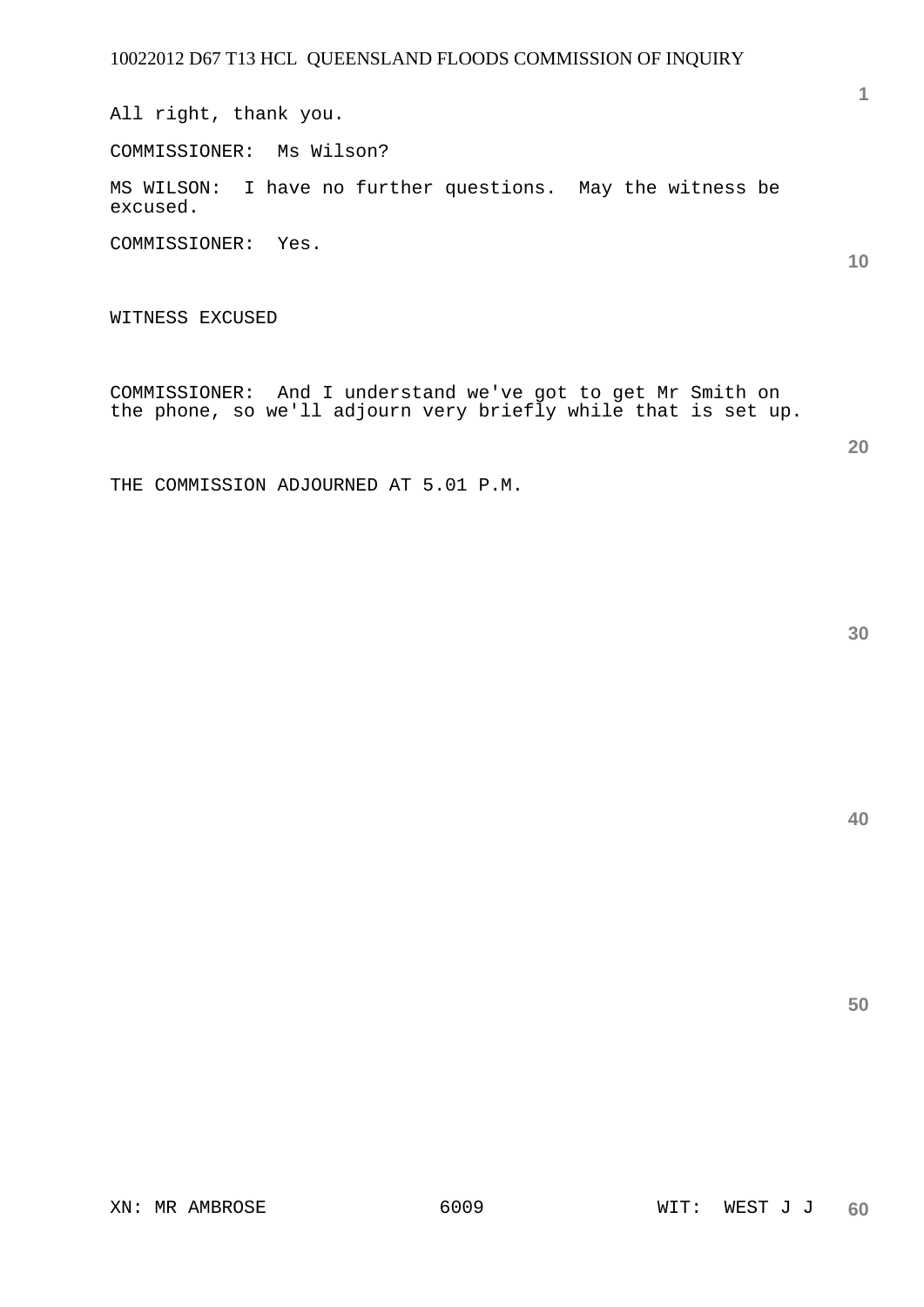# 10022012 D67 T13 HCL QUEENSLAND FLOODS COMMISSION OF INQUIRY **1 10 20 30 40 50**  THE COMMISSION RESUMED AT 5.03 P.M. COMMISSIONER: I understand we have Mr Smith on the line. KENNETH JOHN SMITH, ON AFFIRMATION, EXAMINED VIA TELEPHONE LINK: MS WILSON: Thank you, Madam Commissioner. My name is Elizabeth Wilson and I am the Counsel Assisting and I am going to ask you some questions?-- Yes, hi. Can you hear me?-- Yes, I can. Your full name is Kenneth John Smith?-- That's correct. And you are presently the Agent-General for Queensland and Queensland Trade and Investment Commissioner Europe?-- That's right. And you ever held that position since the 5th of July 2011?-- That's correct. And at the time of the December 2010 and January 2011 floods, you were the Director-General of the Queensland Government Department of the Premier and Cabinet?-- That's correct. And you have provided a statement to the Queensland Floods Commission of Inquiry dated the 1st of February 2012?-- Yes, that's correct. Do you have that document in front of you?-- I do. That is a ten-page statement?-- Sorry, what was that? That is a ten-page - sorry, a five-page statement?-- Yes, yes, it is a five-page statement. With 16 paragraphs?-- Yep. And exhibits attached?-- Yeah, that's right. And you affirmed this statement on the 1st of February 2012 in London?-- I did, here in London, yes. Madam Commissioner, I tender that statement with exhibits. COMMISSIONER: Exhibit 1,138. ADMITTED AND MARKED "EXHIBIT 1,138"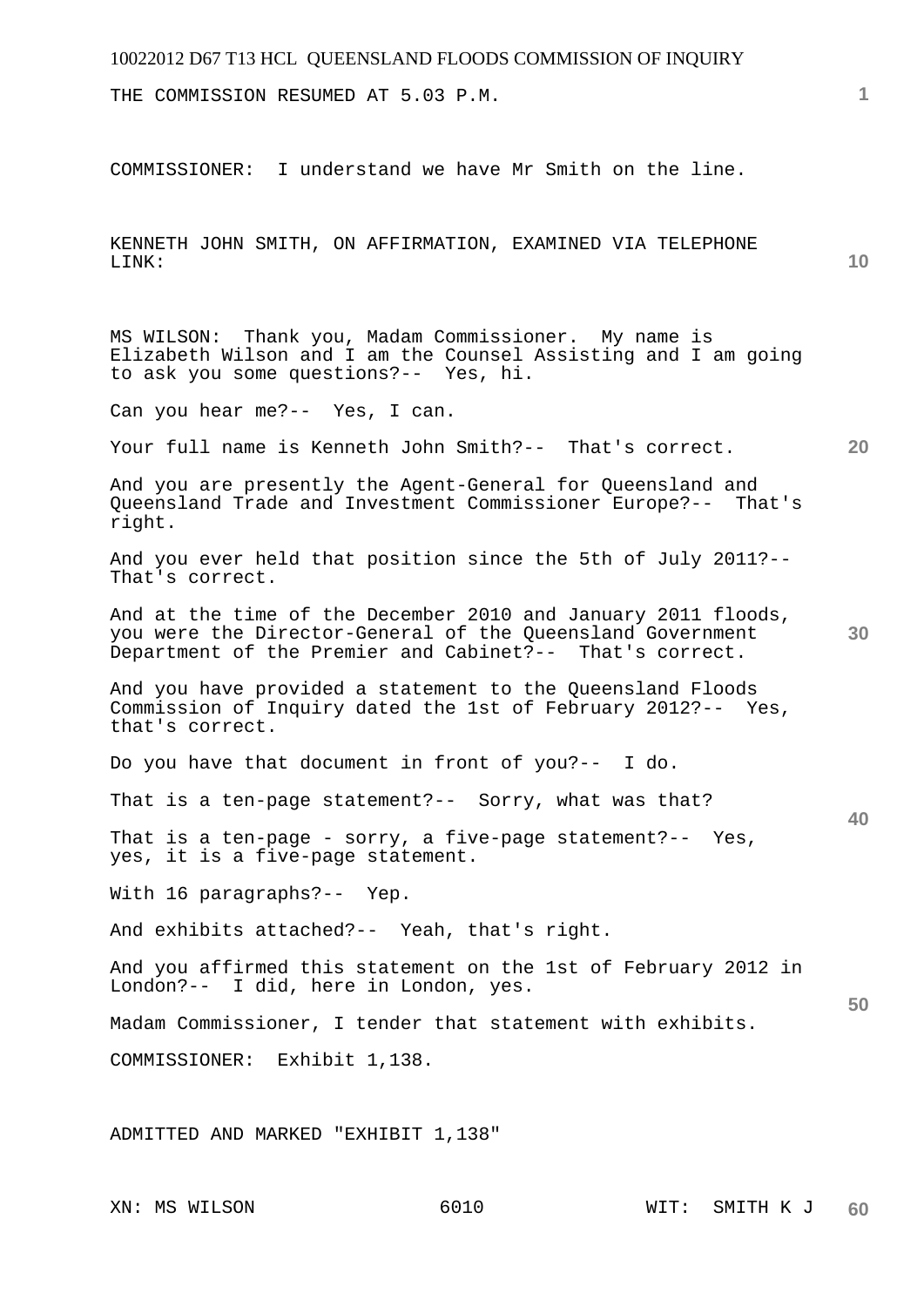MS WILSON: I should ask you this, Mr Smith, is that statement true and correct?-- That statement is true and correct.

Is there anything that you wish to add or amend to that statement?-- No, Ms Wilson.

As Director-General of the Department of Premier and Cabinet, can you tell me what your role was during the December 2010, January 2011 floods?-- Yes, my role was as Chair of the State Disaster Management Group, and I chaired meetings throughout that - those events through December/January and then beyond into the events in early February with the cyclone in far North Queensland.

You received information which is set out in your statement about the operation of Wivenhoe Dam during that time?-- That's correct.

And are you aware that the Wivenhoe Dam is operated pursuant to a manual?-- I am aware of that, yes.

And were you aware of that at the time?-- I was aware of the fact that there was a manual. I am not a technical expert and wasn't aware of the details within the manual.

Has the - has the manual ever been explained to you in any way?-- Yes, particularly during and after the event, the manual was explained to me and, you know, I was provided verbal and in some cases written material with respect to the manual itself. Before that, it - I would have only had a very general understanding of the manual which supported the technical staff in operating the dam.

During the flood event, you were aware that the manual referred to certain operational strategies; W1, W2, W3 and W4?-- That wasn't an issue, Ms Wilson, that I was concerned with. My main concern was, in fact, what the impact of any releases would be on downstream but also non-releases on upstream community.

That may be your concern but were you aware that the manual referred to certain operational strategies W1 to W4?-- I don't believe that I would have had that level of detail of understanding at the time of the event.

So is the answer to that no?-- Yes, that's right. No.

**50**  Did you have any understanding during the 2010 - December 2010 and January 2011 flood event about what was meant by the Wivenhoe Dam strategies in a general sense?-- Oh, in a general sense and that is why I sought briefings and participated in some important briefings during the event to get a fuller understanding of the impacts of the releases, together with other relevant information that was important in terms of the impacts.

**10** 

**1**

**40**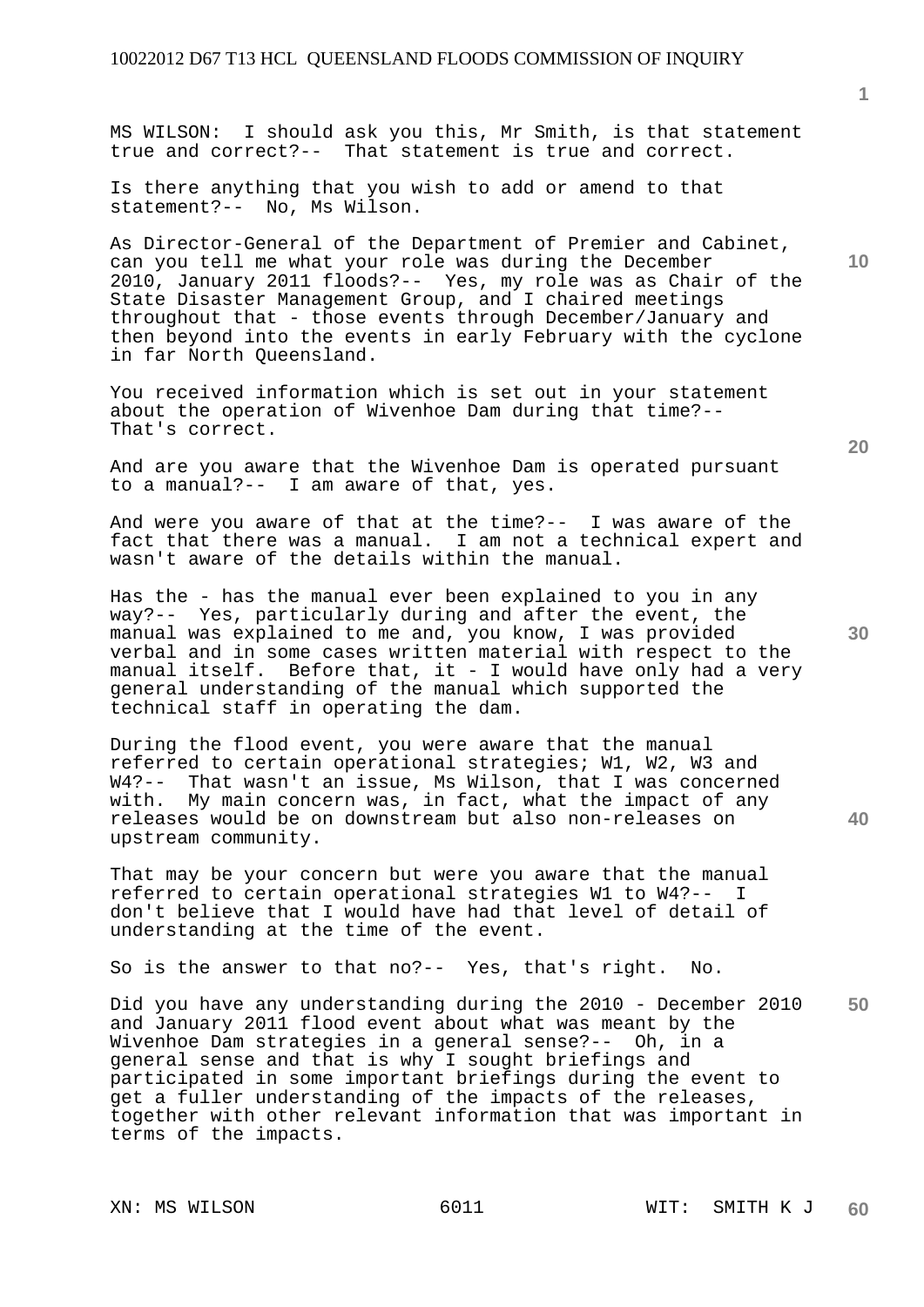So from what I can understand your evidence, you didn't appreciate the details of W1 to W4, is that the case?-- That's correct.

But did you know that terminology existed?-- No, no, I learnt of that terminology subsequent.

When you say subsequent, subsequent to the December 2010 and January 2011 flood event?-- Yes, that's right, particularly as those matters came to the attention of the Commission and the reports that were in the public realm about the various strategies, 1 to 4.

Okay. That's dealing with the terms W1 to W4. What about your understanding of the primary objective of various strategies. Did you have any knowledge of that?-- Oh, during the briefings that I was provided during the event, there was reference to various strategies. That related to obviously at the highest level protecting the dam and - and the safety issues regarding the dam. And of the fact that higher levels of releases were related to - to increasing order of magnitude of those items, you know W1, W4.

So you are aware that there was an escalating - there was escalating primary objectives in relation to the operation-----?-- Yeah, yes, I was aware of that, and in terms of the technical situation reports, I reviewed those reports, you know, throughout the event in the context of the objectives that the Seqwater was putting in place at various times.

Mr Smith, were you involved in any way in the choice and timing of dam operation strategies at Wivenhoe Dam?-- No, I was briefed about those issues, Ms Wilson, but I wasn't directly involved, nor would it be appropriate given that I had no statutory authority or responsibility to provide direction in that regard.

Now, have you got your statement in front of you?-- Yes, I have.

That's the statement of 1st of February 2012 that's in front of you?-- Yep.

Now, that statement was prepared in response to a requirement issued by the Commission, is that the case?-- That's correct.

And that requirement appears as attachment 1 to your statement?-- That's correct.

And paragraph 1 of that requirement issued by the Commission asked you to explain your understanding in the period 7 January to 12 January 2012 of the flood operations strategies that were in use at Wivenhoe Dam during the period?-- Yeah, that's correct. It was 2011.

Sorry, 2011?-- Yes, yep.

**30** 

**20** 

**50** 

**10**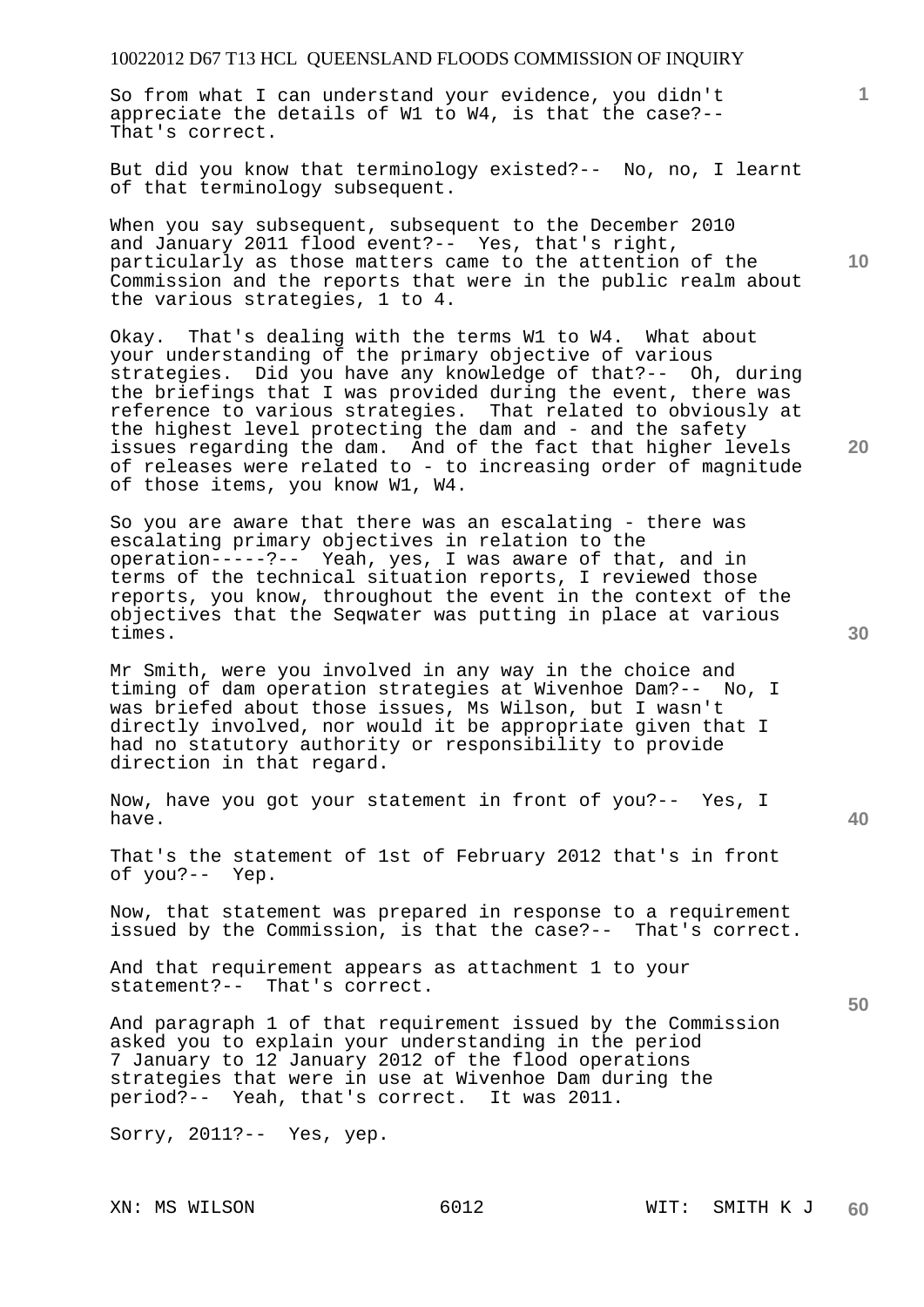The times of each and the times at which each strategy was in use. You can see that?-- Yeah, yes.

Now, in paragraphs 7 to 11?-- Yep.

In answer to that requirement, you outline the briefings and emails you received from 7 to 12 January?-- That's correct.

You also refer to meetings you attended?-- That's correct.

**10** 

**1**

And advice you received?-- That's correct. And, Ms Wilson, I must emphasise that as I am here in London I have had limited access to papers, so I requested my previous department, the Premier and Cabinet, to prepare all relevant material between those two dates. So I am relying on the advice I received.

**40** 

**50**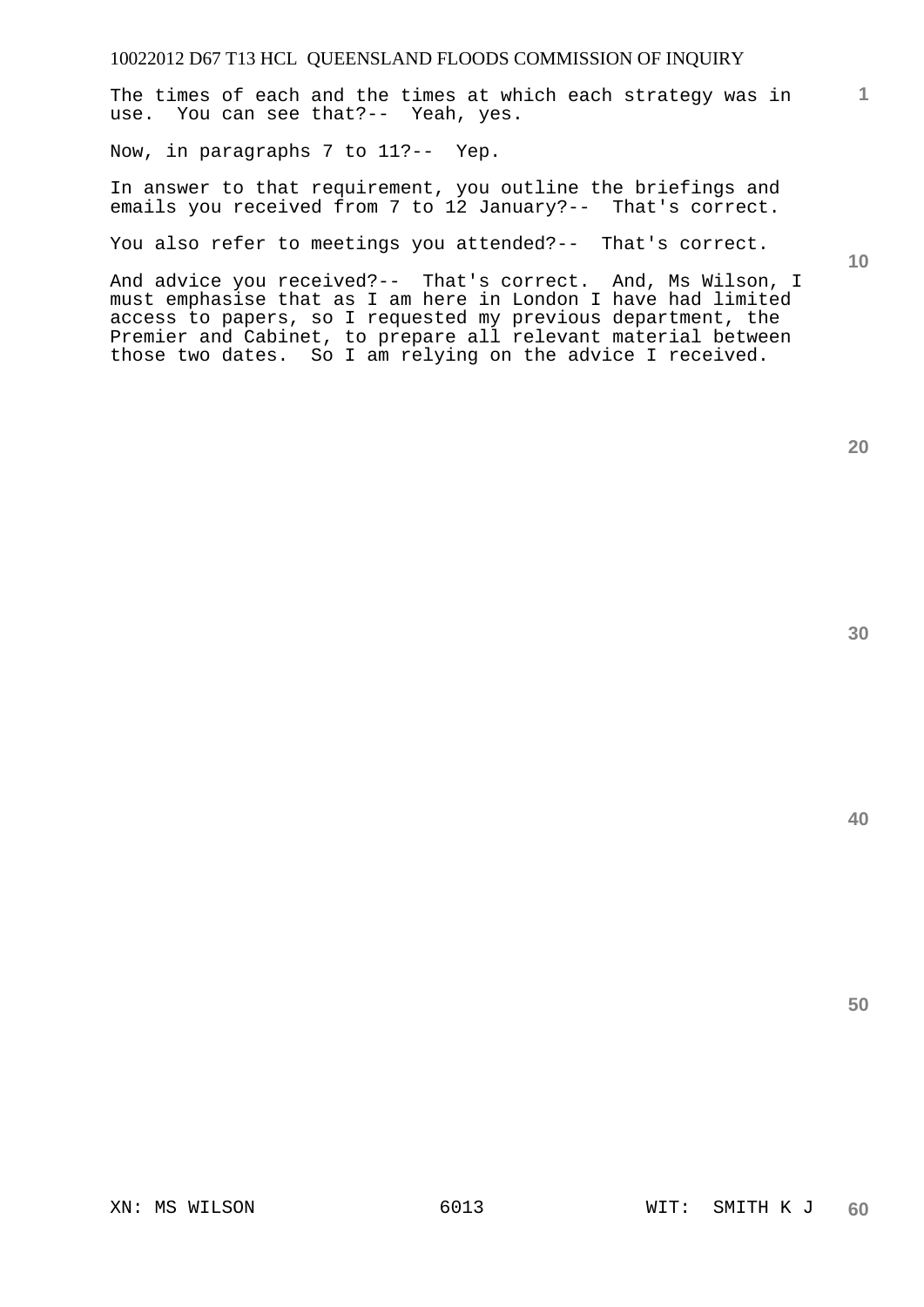Yes, but if we're going back to the response - to your response to the requirement issued by the Commission, that is your understanding?-- Yep, that's right.

That is set out in paragraphs 7 to 11?-- That's true.

But you don't explain what understanding you actually gained from the information that you set out in those paragraphs?-- Well, the information I gained from all of that material was used for the purposes of, as I mentioned, understanding what the potential impacts were on communities both downstream and upstream of the dam and to inform my role as chair of the State Disaster Management Group.

You can see, though, the first paragraph requires for you to particularise your understanding?-- Yes.

Those paragraphs don't particularise any of your understanding, rather it sets out documents you received, or information you received?-- Yeah, and in those documents there is details of the information as you mentioned that I received, and I can, I hope, elaborate, if you have questions on any of that material, on how that material was then subsequently enacted upon.

Well, Mr Smith, you were asked about in the requirement of your understanding and I'm wanting to know what was your understanding in the time period from 7 to 12 January of the strategies that were in place at Wivenhoe Dam?-- Well, my understanding was based on the briefings that I was given, including e-mails from the Water Grid Management that are attached, Technical Situation Reports that I received, and briefings that were provided through the State Disaster Management Group by those with specific responsibilities in this area.

COMMISSIONER: Mr Smith, you're telling us what you based your understanding on, but you're not telling us what your understanding was. What Ms Wilson's asking you is what did you know about the strategies being used in that period; what did you actually understand was happening, if anything; and what did you understand the strategies were; if you understood them, how did you understand them to have been applied, and when?-- Right. Commissioner, clearly the documents that I provided are the basis upon which my understanding was formed of what occurred at different points, at different dates over that period, so really it rests with the reports on the release levels and then, as I did, in meetings seek clarification of what the likely impacts of that - that was.

Well, what do you remember now about what you were told?--What I remember is that there were critical periods in terms of the releases and the - then the impact that that had, together with downstream impacts of flooding on the - if you like the City side of the dam wall.

MS WILSON: So can I take it, Mr Smith, that your understanding is all of the information that is included in

**10** 

**1**

**20** 

**30** 

**40**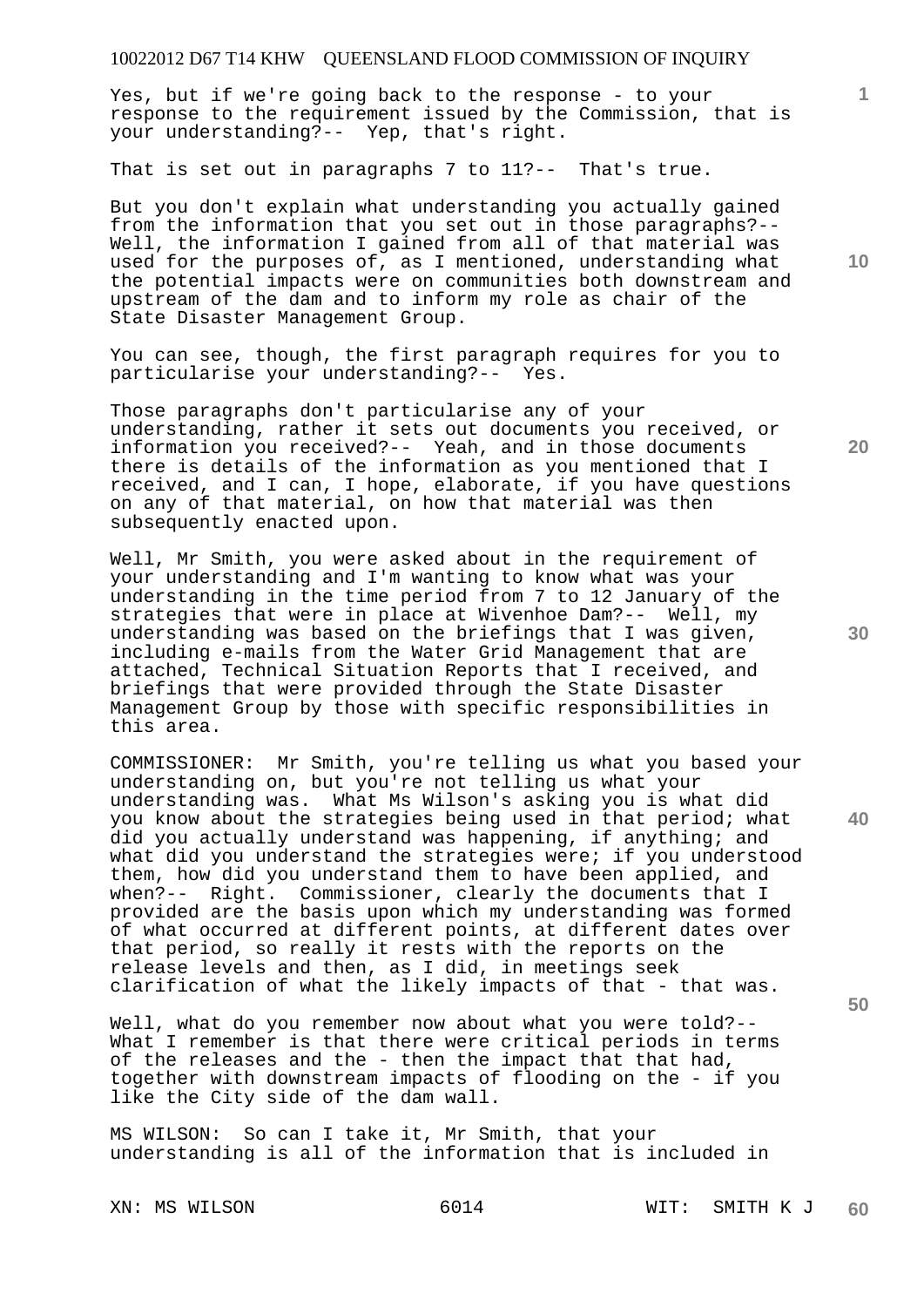those paragraphs?-- I had, Ms Sullivan, access to a range of information in this area, together with a large range of information in a variety of other areas, and acted on that information in the best way I possibly could.

Paragraph 7 of your statement - have you got that there?--Yes, I have.

You state that you have "received expert advice from many key parties over the period from January 2011 to 12th of January 2011." Do you see that?-- Yes, yep.

Then you set out those parties?-- That's right.

Now, that would go beyond the documents that you have included in those paragraphs?-- Mmm-hmm.

**20**  So, what was the advice that you received?-- Sorry, I don't really understand your question. The advice I received from other parties or the advice I received from Seqwater, the grid manager?

Mr Smith, you were asked to provide your understanding in the period between 7 January 2011 to 12 January 2011?-- Yes.

Of which the Flood Operations strategies, and I won't go on to read item 1 verbatim, but that's there, isn't it, you can see that?-- Yes, yes, yep.

**30**  Okay. You haven't particularised your understanding, you have just stated that you have been - received expert advice and attached documents?-- That's correct.

So that doesn't assist me in trying to clarify what your understanding was at variety points in time?-- Well, Ms Sullivan, I don't know if I can say anything more than I did receive advice from range of parties. My understanding of the issues at stake, particularly between the 7th and 12th of January, were all of that information that I had provided in the evidence, the 471 pages of evidence attached - of exhibits, sorry.

Can I take you to page 1 of attachment 5 to your statement?-- Yes.

You can see it's a chain of e-mails, and if I could take you to the second e-mail on that page which is from Dan Spiller. Do you see that?-- Right. Sorry, have you got the folio number there?

234?-- Yes, thank you very much. I'm sorry about this, but, yeah, it is just in order of - yes, I have that.

Do you see that?-- Yep.

Do you see the e-mail from Dan Spiller sent on Sunday, January the 9th at 11.07 p.m.?-- Yes, I do.

**1**

**10** 

**40**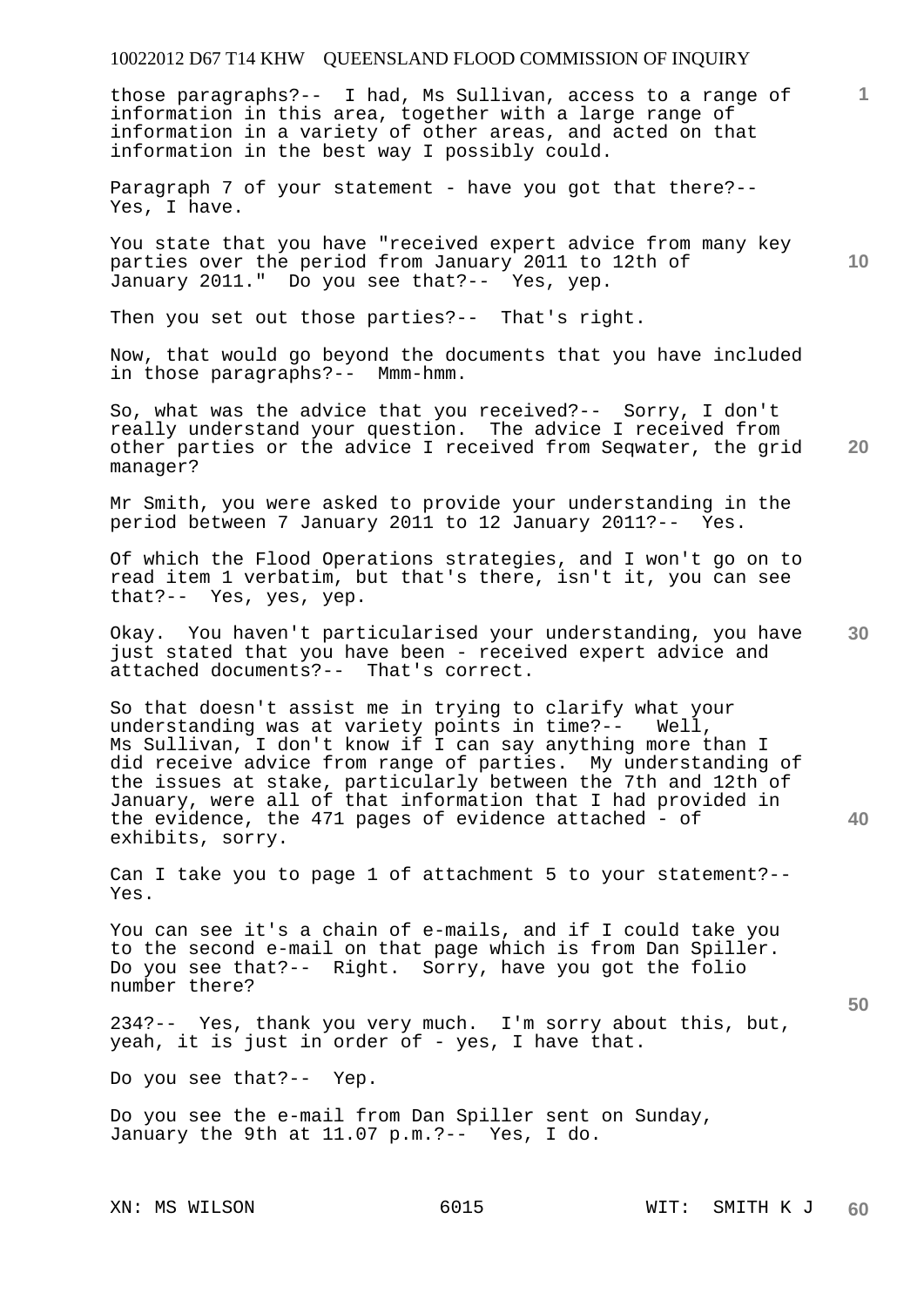Now, this is - this document, then, forms part of your understanding of - in response to the first question in the requirement, the first issue in the requirement?-- Yes, it does.

Okay. So, if we can read that e-mail, your understanding, then, would be that the primary objective up to this point in time has been managing to prevent the inundation of the Mt Crosby Weir and Fernvale Bridges?-- Yeah, that's true, that's in the fourth paragraph of that e-mail.

So, can I take it that your understanding changed at this time where it reads, "The primary objective is being changed to minimise the risk of urban inundation."?-- I took that minute, you know, on face value, that, yes, that was the objective.

So, there was a change of primary objective, as far as you were concerned, on January, the 9th at 11.07 p.m. when you received that?-- Yes, I - I accepted that, that advice.

Okay. I am just trying to work out your understanding and when you reached that understanding?-- It may have been either on that night or early the following morning, on the on the 10th of January. That was obviously received late. I'd been at Kedron on that Sunday night and I can't recall whether I'd read that e-mail on the Sunday evening or early on the Monday morning.

You chose to forward that e-mail to a number of people including the Premier, the Honourable Anna Bligh MP?-- That's true. I am just trying to find that - where that was forwarded.

On my documents, a copy of your forwarding e-mail was sent at 5.44 a.m. on the 10th of January 2011?-- Yes.

And it appears 45 pages into attachment 7 to your statement?-- Right. Sorry. I'm sorry, I am just working off the folio numbers. That's at folio 342 and 343.

Does that e-mail start - at that page say, "From Ken Smith."?-- Yeah, it does.

Monday, 10 January 2011 at 5.40 a.m.?-- Yeah, 5.44 a.m., that's right.

5.44 a.m.. It's got an attachment of a Technical Situation Report?-- Yep.

And the e-mail states, "Further to your text last night please see below details of increased releases." That's the document you're looking at?-- Yeah, that's true, yep.

And below that is the e-mail that you received from Dan Spiller stating that the primary objective has been changed. Do you see that?-- Yes, that's true, that's true.

**10** 

**20** 

**1**

**30** 

**50**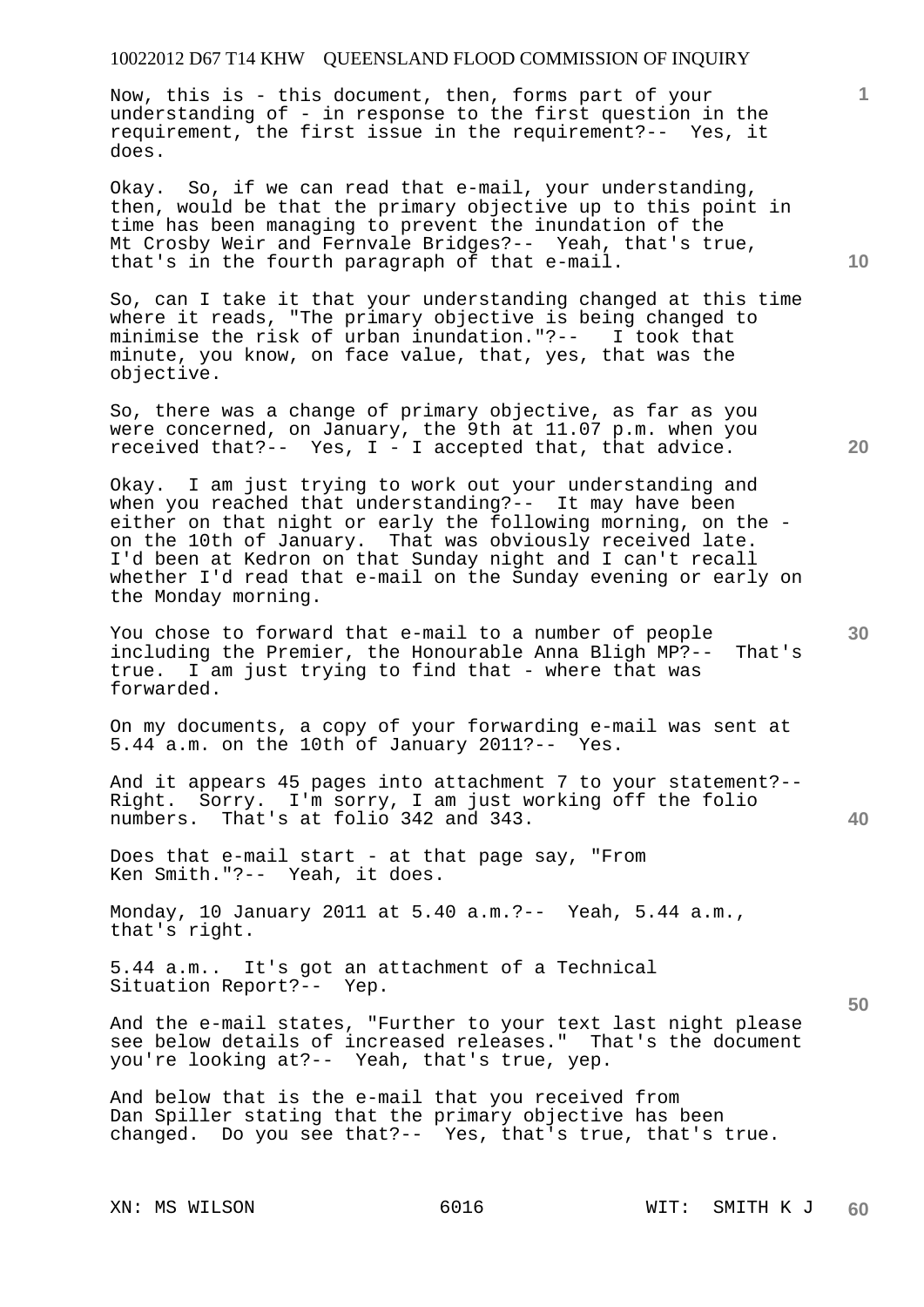Do you forward all e-mails of this type to the Premier?-- No, I would only forward some material to the Premier, otherwise I would discuss that with her staff or in certain cases directly with her.

Is it the case that you only forwarded information that you thought was important enough for her to see?-- Yes, and in this case, as you are aware, we were working through a range of other issues across the State. The referral of this information was, you know, particularly related to the impact on Fernvale Bridge and Mt Crosby Weir being inundated and, therefore, the impact on the communities in the Brisbane Valley.

Did you have any discussion with the Premier in relation to the change in primary objective of the operation of Wivenhoe Dam as set out in the e-mail below?-- No. This discussion then progressed - it is my understanding then at a teleconference that was convened on the 10th of January at 12.30 where the issues were discussed in much greater detail.

If I can now take you to another e-mail from Dan Spiller at 9.46 a.m. on the 10th of January 2011, and you will find that at 336?-- Oh, thank you.

Do you have that e-mail?-- No, sorry, I - 336 is - on my document is a STCC report.

The folio number that you are referring to hasn't shown up on our copy?-- Oh, right, I'm sorry about that.

If I may be assisted? It's an e-mail on the 10th of January 2011 at 9.46 a.m.?-- Sorry about this.

Try 236, Mr Smith?-- Yeah, okay. Sorry. Oh, yes, sorry, this is from Dan, 10th of January at 9.46 a.m.

Yes?-- Yep, yep.

Now, in-----?-- 236, yep, got it.

You have got this e-mail here?-- Yeah, I have.

And this e-mail was sent to you?-- That's right.

And you read this e-mail?-- Yep.

**50**  And in terms of trying to ascertain when you understood strategy changes in relation to Wivenhoe Dam, I can take it this forms part of your understanding?-- Yes, it does.

Okay. We see the third dot point?-- Yep.

"As specified in the operational procedures, the primary"-----?-- Yes.

-----"objective is now to minimising the risk of urban inundation."?-- Yep.

XN: MS WILSON 6017 6017 WIT: SMITH K J **60** 

**10** 

**1**

**20** 

**40**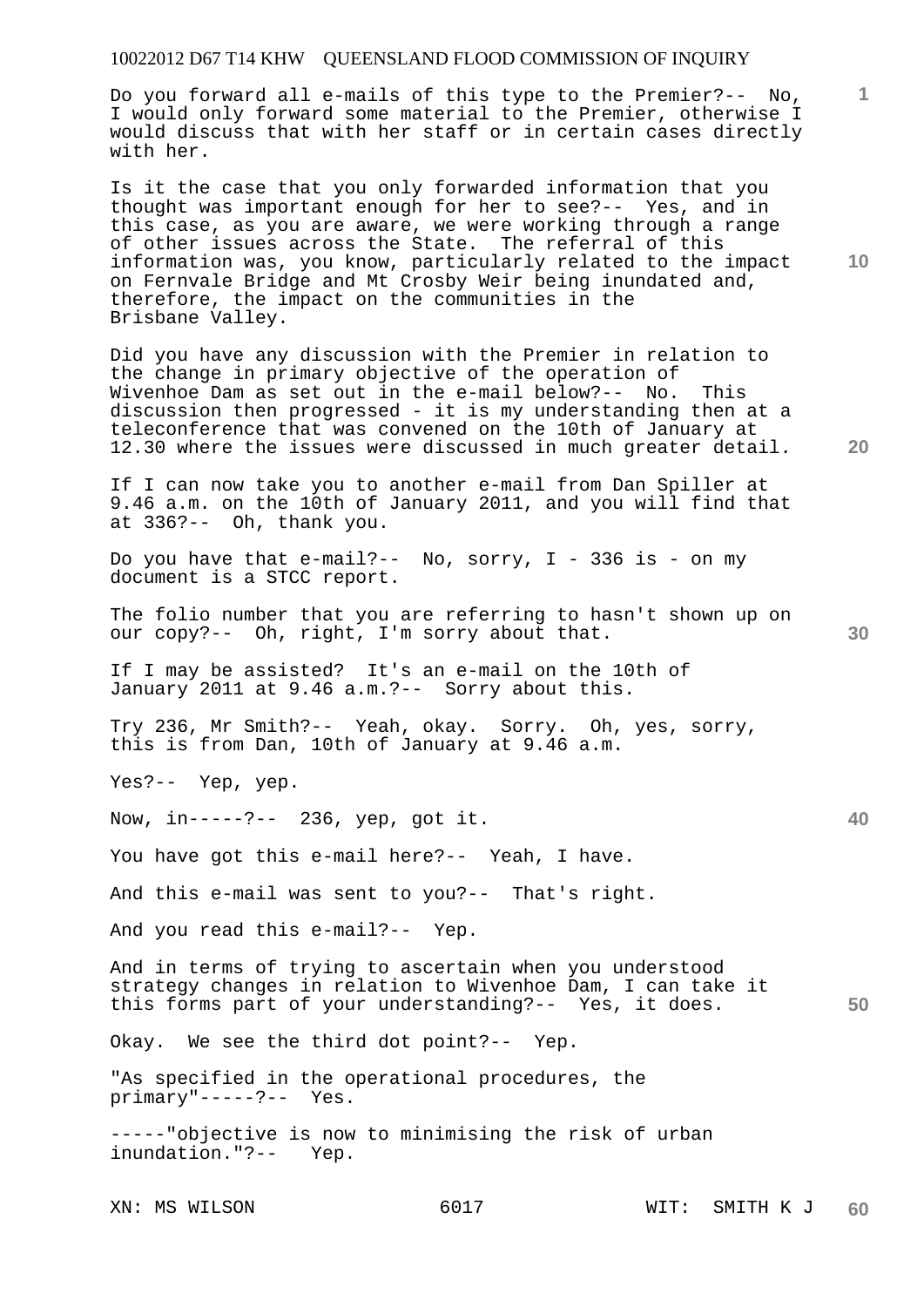"(Release Strategy W2)."?-- That's right.

So when you received this e-mail, did you have any understanding of what release Strategy W2 was?-- No, I didn't. My own thinking wasn't in terms of release strategies W1, W2, W3, W4 at the time. As I mentioned before, the issues for me, which were important, was what the impact of the release strategy was in terms of the quantum of releases and the effects downstream and upstream.

Did you ask anyone about what the release Strategy W2 was?-- No, because - no, I didn't, and I was aware at that stage that there was a teleconference at 12.30 to discuss this in more detail.

But the prima facie of the reading of this document is that you appreciated the release Strategy W2 was engaged on the 10th of January 2011 at 9.46 a.m.; is that the case?-- Look, it was in the e-mail. At that time, I was either briefing the Premier or participating in a - an emergency Cabinet discussion with respect to the flooding situation overall.

Okay?-- So, I can't say that, you know, I dealt with this in great detail at the time and particularly on the issue of release Strategy W2 is bracketed there in that e-mail.

So, you take issue about the time of your understanding on the 10th of January, but certainly is it the case that it was your understanding on the 10th of January that release Strategy W2 was being used?-- I wouldn't have used that terminology, given that in terms of all of the documentation I received, including each one of the Situation Reports and the discussion, then in that teleconference on - at 12.30 on the 10th of January the terms W2, W3, et cetera, are - to my knowledge weren't used extensively. It was used in this minute, I agree with you, but wasn't extensively used in other briefing provided.

**40**  You were asked about your understanding in the period between the 7th of January 2011 and the 12th of January?-- Yep.

In response to that, you've requested the Department of Premier and Cabinet identify and collate the relevant advice regarding the dam operations?-- That's right, that's right.

The Department has identified that?-- Yes.

This is included in the documents, that, as I understand it, form your understanding?-- Yep, that's true.

If we can go to an e-mail of - and you will find it at page 154 of your documents from Gina O'Driscoll on behalf of Barry Dennien to Ken Smith on the 10th of January 2011?-- Yes.

This e-mail refers to a teleconference at 12.30 on the 10th?-- That's true, and, as a range of background briefing for that

XN: MS WILSON 6018 WIT: SMITH K J **60** 

**10** 

**1**

**20**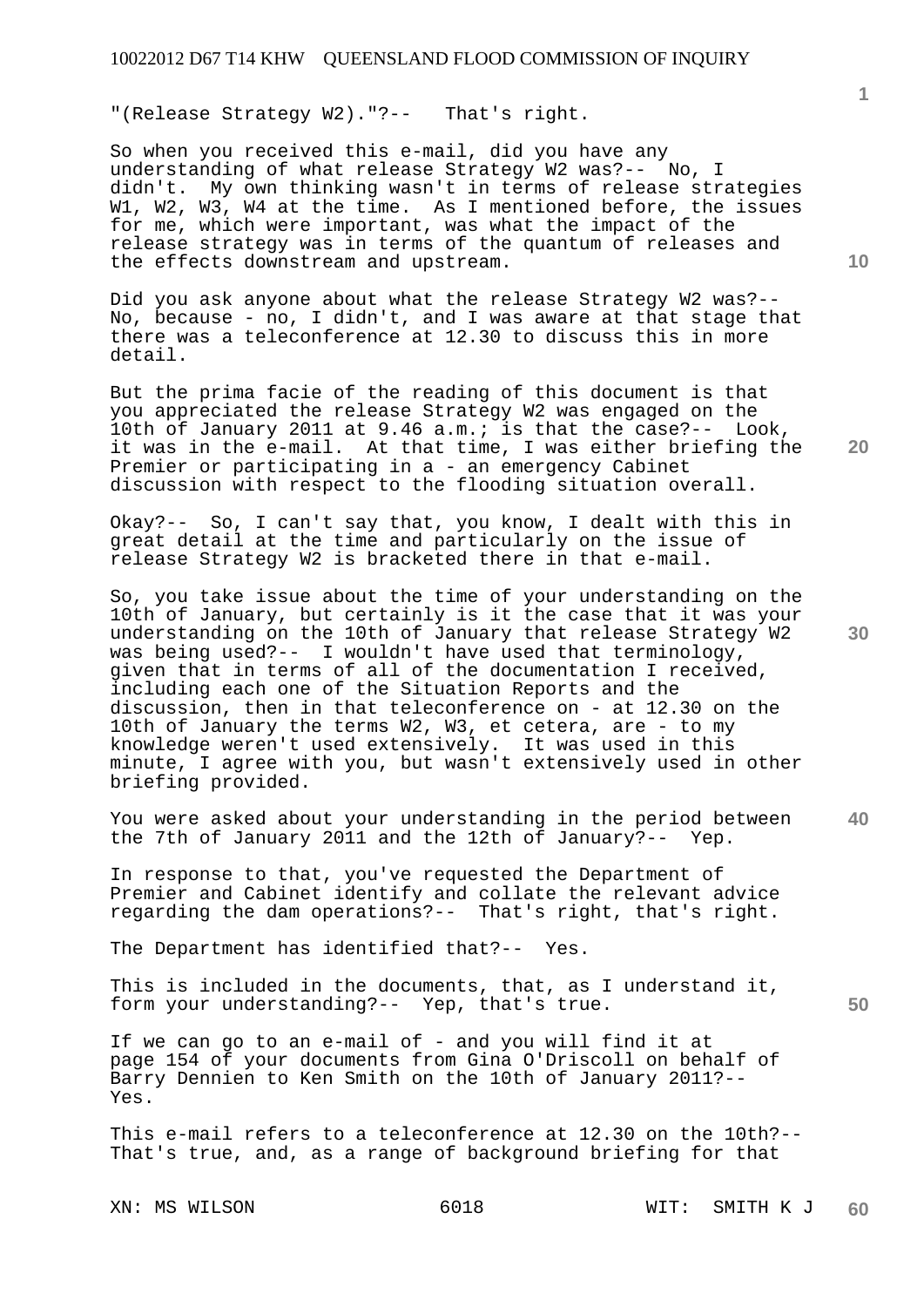teleconference.

Yes. And it includes that e-mail which sets out that the primary objective is now the minimising the risk of urban inundation, release Strategy W2?-- Yeah, in brackets, that's true.

**10**  Okay. And if you can go now to page 466 of your documents, which is a teleconference - it's a subject - looks like a date claimer or something like that, a teleconference-----?-- Yes.

-----re Wivenhoe Dam?-- Yep.

The organiser, it appears to be you?-- No, no - look, I think the organiser was, in fact, the water group manager.

**20** 

**1**

**40**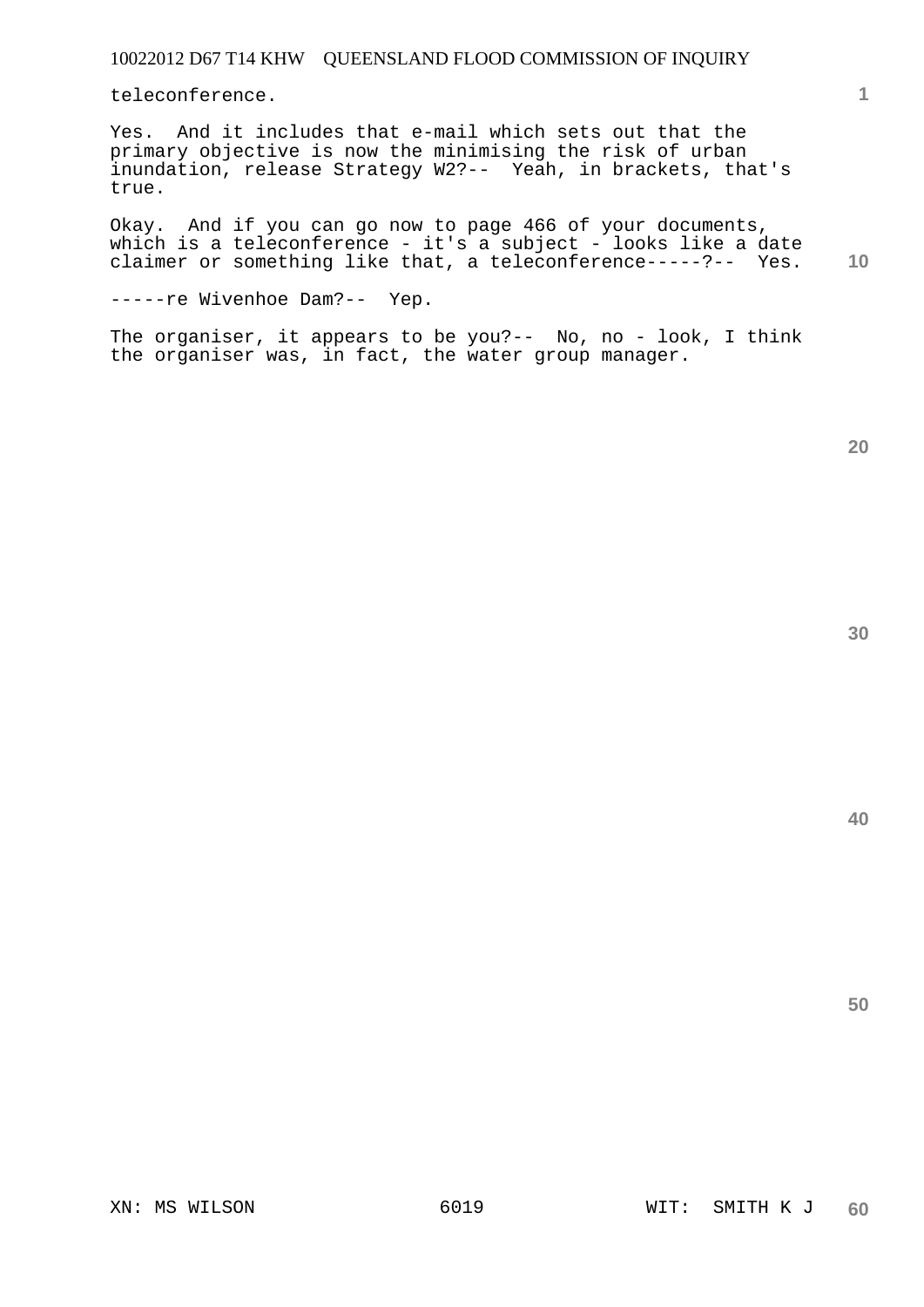## 10022012 D67 T15 ZMS QUEENSLAND FLOODS COMMISSION OF INQUIRY

Right?-- So the - yeah, sorry, I think this is a glitch of when these documents are subsequently printed, but I didn't organise the teleconference. The teleconference was organised bring the Water Grid manager.

But this document sets out that there is a teleconference for update on the current Wivenhoe flood release strategy; do you recall reading this document?-- Yes.

**10**  Okay. And the key points, it appears, for this teleconference are set out below - are set out at the bottom of the page?-- Yep, that's true. That's the same information that moves across Spiller's e-mail, the e-mail we spoke about and as background to the teleconference and this - this note on the organisation of the conference.

So the background to this teleconference is that one of the parts to the background to this teleconference is that the primary objective is now to minimising the risk of urban inundation release strategy W2?-- Yep, yep. No, I confirm that that's in the document and that's basically, you know, is the same document that we've been pointing to throughout this - throughout this part of the evidence.

Yes. And so you attended that teleconference at 12.30 with that-----?-- That's true.

-----that knowledge in mind?-- Yes, yes.

So you've attended that teleconference with the background that the primary objective is now to minimising the risk of urban inundation?-- That's true.

Release strategy  $W2?---$  As soon as I mentioned - I - I - that term was mentioned, as you said, in basically the same documents on that date, but wasn't the focus of my attention.

But it forms part of the documents that you say-----?--  $Yes----$ 

It is part of a document that you say form part of your understanding?-- I fully agree.

Now, you've provided a teleconference was held on the 10th of January 2011?-- Yep.

You didn't take any minutes, but there was a transcript of that teleconference?-- As I subsequently heard, as I outlined in my statement I was aware of the teleconference. I had not received any minutes of that teleconference and only became aware literally in the last week that there was a transcript of that teleconference.

Have you now had the opportunity to read that transcript?-- Yeah, I have. I have, but I have to say that is subsequent to my statement and my statement included the recollection that I had of the content of that meeting and, in fact, I did omit certain participants from my understanding who participated.

**20** 

**1**

**30** 

**40**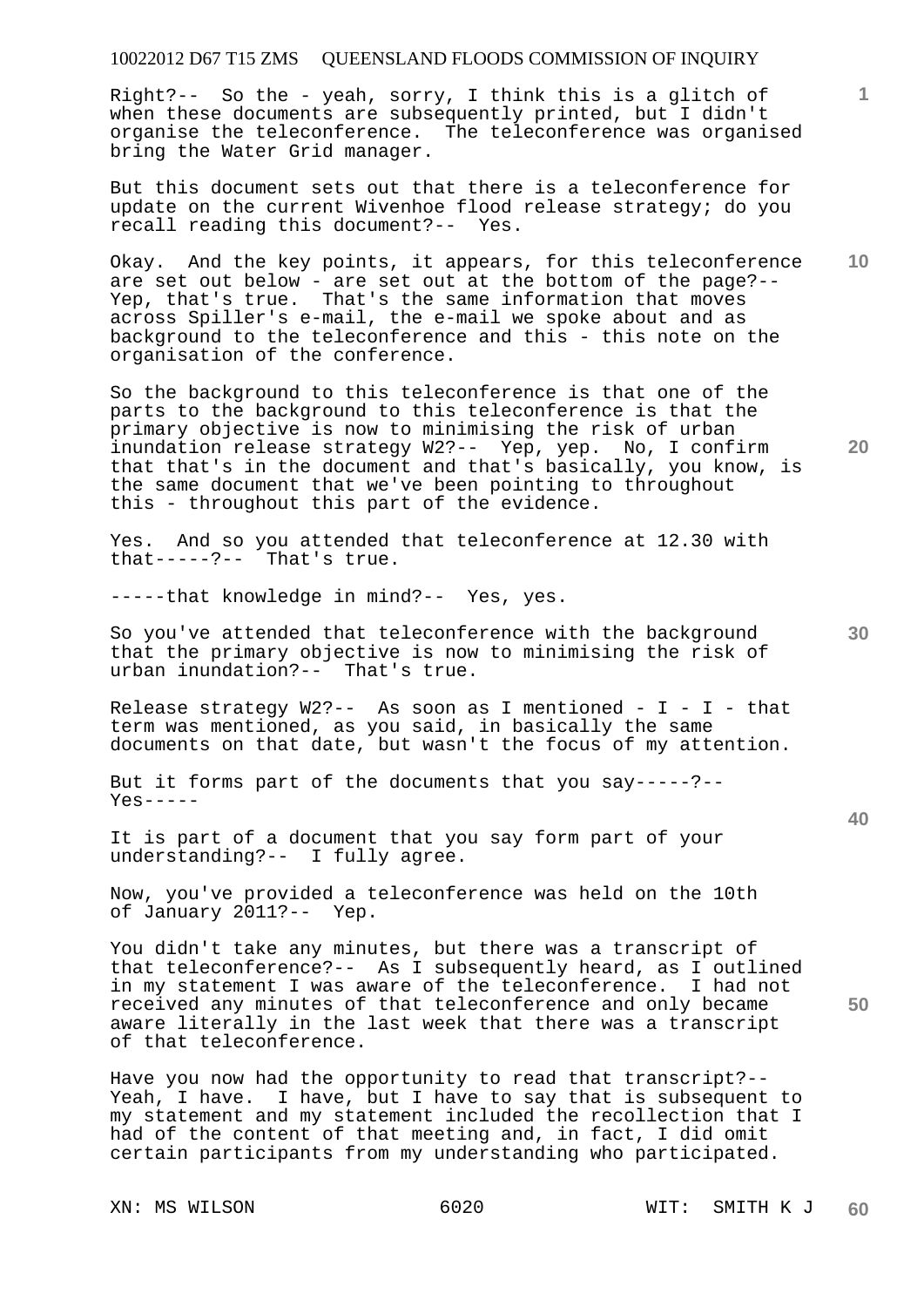Yes, Mr Smith, but you've read the transcript now?-- Yes, I have.

And as far as you're aware it's an accurate account of the teleconference?-- As far as I'm aware it is.

There's no - is there any correction you think should be made to this transcript?-- I've responded to Mr Dennien saying that I believe that the transcript is accurate.

Now, the transcript records that you played somewhat an active role during this teleconference?-- I did ask a number of questions, yes.

For example, have you got that transcript in front of you?-- Yeah, I have.

You can see on page 2 "KS", that's you?-- Yep.

And you ask a question about release rates which began a discussion in which the participants expressed confusion, some confusion about the release rates then being used?-- Yep.

Peter Borrows also attended that conference?-- Yes, that's true.

Did you have any discussions with any persons before or after attending the conference about the operation or strategy that was being used at Wivenhoe Dam?-- No. I definitely didn't talk to Peter Borrows. There would have been discussions with - with Barry Dennien who attended the SEMG meetings and some discussions of the statements after, the coordinating committee as well.

What about in terms of these discussion about the operational strategy that was being used?-- No, no, there was no discussion again on the issues of W2, 3 and 4. The primary discussions were around the issues such as with the release levels, the rainfall event and the impact of Bremer and Lockyer water downstream and a range of issues about what impact that would have on - on various - various flood recording mechanisms like Moggill and the Port Office.

Does your knowledge of the manual go so far to ensure the importance of compliance with the Wivenhoe manual in terms of the immunity grants the operators from certain legal actions?-- No, it didn't.

At any time?-- It would have been subsequent to the events themselves and the general issues raised within the media about the issues during the conduct of the Commission of Inquiry.

Was investigating whether there had been compliance with the manual a concern for you in January 2011?-- There was a discussion with Mr Dennien after - and the Premier - after the statements after management group meeting which had

**20** 

**30** 

**50** 

**1**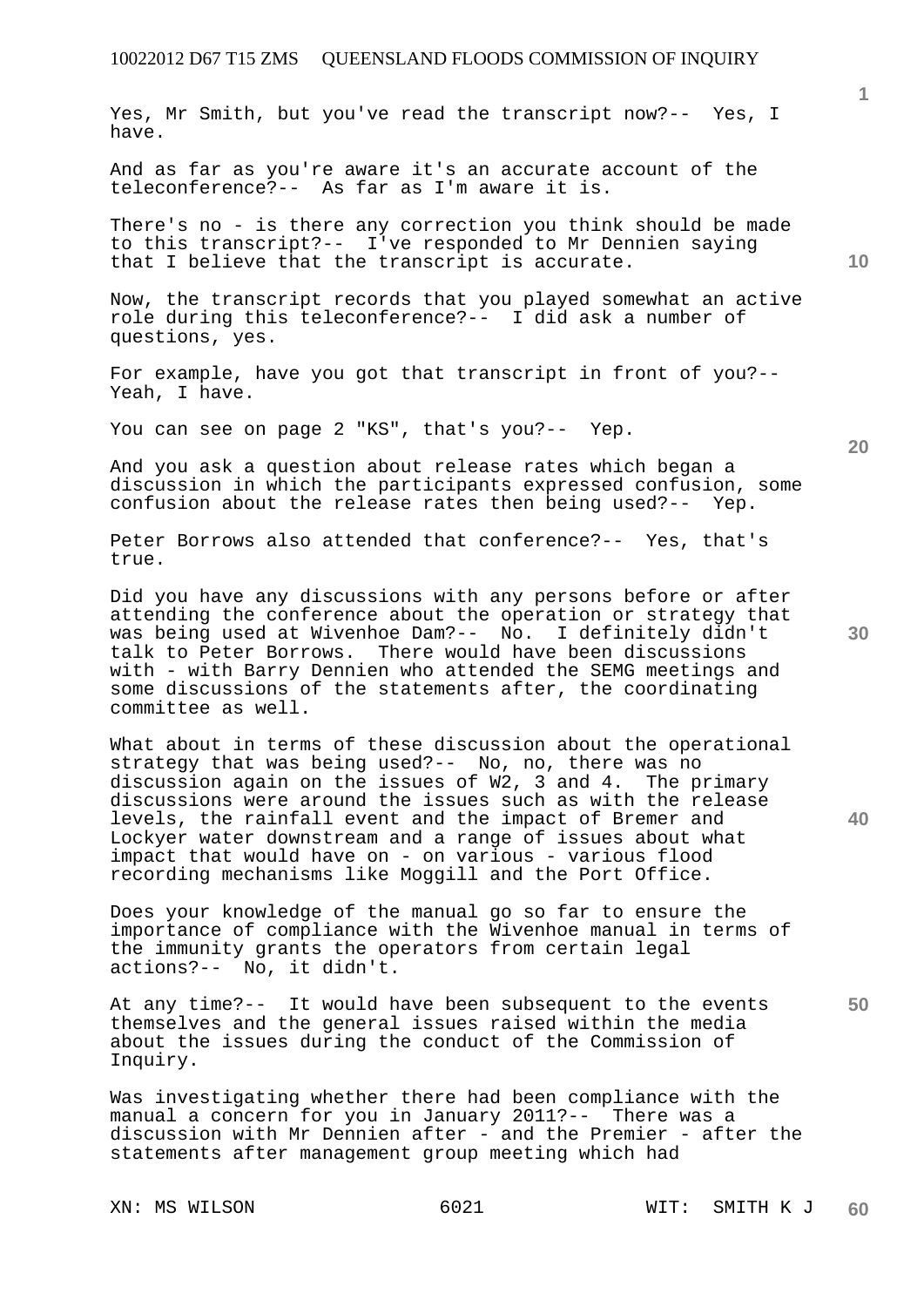## 10022012 D67 T15 ZMS QUEENSLAND FLOODS COMMISSION OF INQUIRY

reconvened - I'm just looking at my diary - on Tuesday the 11th of January and at that point the - the Premier and I discussed with Mr Dennien the need for an independent review of the dam release strategy.

Why was there a need?-- Because of the potential impact, obviously, of those releases that the Premier was concerned that the - there was, if you like, an independent expert oversight that the operators were progressing their operational management of the dam consistent with the - with the manual.

Do you recall that Mr Cooper was chosen to perform that review?-- Yes, I recall that. I asked Mr Dennien to look to - who would be independent experts who could be appointed to review these arrangements with the correct expertise and to proceed to make that-----

Sorry, if you could just repeat that last sentence?-- Yes, sorry, Ms Wilson, it was to proceed to then make an appointment of an appropriate - appropriately qualified person.

And did you receive Mr Cooper's report?-- I did and that was obviously, you know, subsequent to the - to the event and I've been reminded of that this morning. It's obviously not in my exhibit, but in material that I was asked to refer to by the Commission. So I have an e-mail of the Thursday the 13th of January which attaches that independent review by Mr Cooper.

Did you read the report, Mr Barry Cooper's report?-- I - I did not read that report in detail. I read the summary of that report which fundamentally concluded that the strategy's set out in the manual have been followed and that whilst there were issues, particularly raised about the consistency of material in the situation reports, fundamentally the - Mr Cooper had confirmed that the Seqwater officers had operated correctly. I think he qualified that by saying allowing for the discretion, but they would need to make - to maximise flood mitigation effective.

Mr Smith, you said you read a summary. Who provided you with a summary?-- No, the summary was, you know, part of the letter obviously that was sent to Mr Dennien.

Right. So where you said the letter it said, "Dear Barry" and right down to, "Regards, Brian Cooper." Is that what you read?-- Yeah. Look, I honestly can't say I then went through all of the attachments and all of the commentaries in each of the attachments.

In Mr Cooper's report, if I could take you to the second page of his report?-- Yes.

And, Madam Commissioner, this appears in Exhibit 6 - 417. It has 1675 down the bottom of it. You can see until the last day or so Wivenhoe Dam has been below EL74?-- Yes.

**20** 

**40** 

**30** 

**50** 

**1**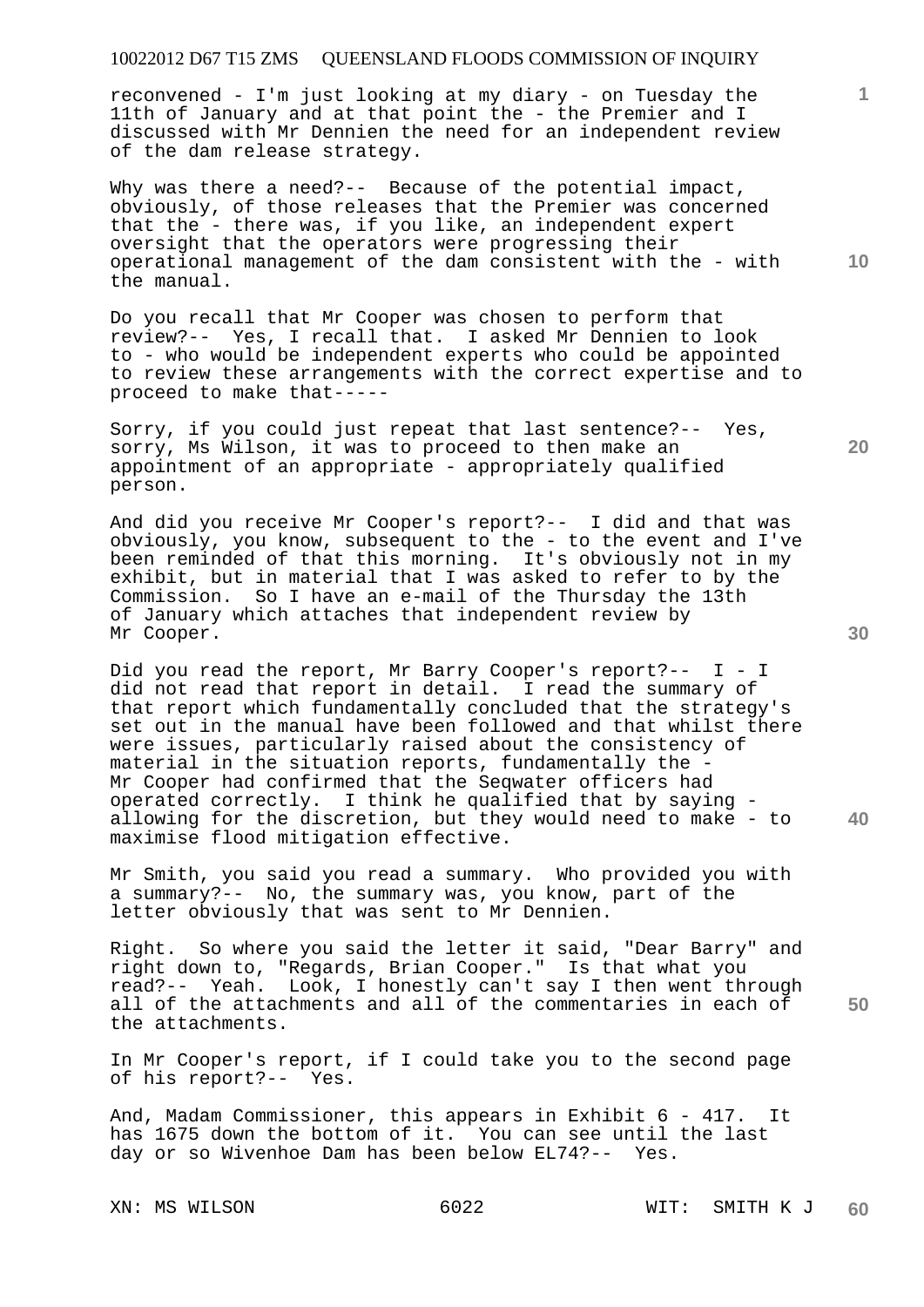And it goes on to say that for the last day or so before yesterday's big rise strategy W2 would be in place. Did you see that?-- Yes, I see that.

And you read that at the time that you were provided this report on the 13th?-- Look, as I mentioned at that time on the 13th of January there were a range of other issues. I was attending to across the State and my main concern was the conclusion of the consultant with respect to where the dam operators were operating consistently with the manual. I - I did not pay attention to the issues in that particular paragraph with respect to the reference to W1, W2.

Did you understand what these references to strategies meant?-- I do subsequently. It wasn't a big issue for me at the time.

When you say "subsequently", when was that?-- When the Commission was dealing with these issues in their interim report and there was publicity particularly in The Australian about the release strategies that were put in place.

Did you read the March report prepared by Seqwater?-- I wouldn't have read that report in great detail because my responsibilities generally - statutory responsibilities were for that particular matter did not sit with me.

So when you said you did read it; is that the case?-- Oh, look, I wouldn't have read it, you know, cover to cover in great detail. Couldn't claim to.

Did you pay any attention to when the strategies were said to be triggered in that report?-- No, no.

**40**  Were you aware that the March report stated that the strategy W3 commenced at 8 a.m. on the 8th of January 2011?-- No, I wasn't. I wasn't aware of that. My - my responsibility throughout these events, as I mentioned, was as chair of the SEMG. My responsibility as Director-General to the Department of Premier and Cabinet were to ensure that there were - there was appropriate advice provided across government to the Cabinet as well as, you know, any advice that was required by the Commission of Inquiry subsequent to its - its establishment.

You read the Commission's interim report?-- I did.

And-----?-- Some time ago.

And did you read that set out in the interim report that whether Wivenhoe Dam operators moved straight from strategy W1 to W3 at 8 a.m. on the 8th of January?-- Yeah, I was generally aware of that in reading the report, yes.

Now, your understanding of - at the time of - during the flood event came from information that you were provided by others; that's the case?-- True, yes.

**10** 

**1**

**20** 

**30**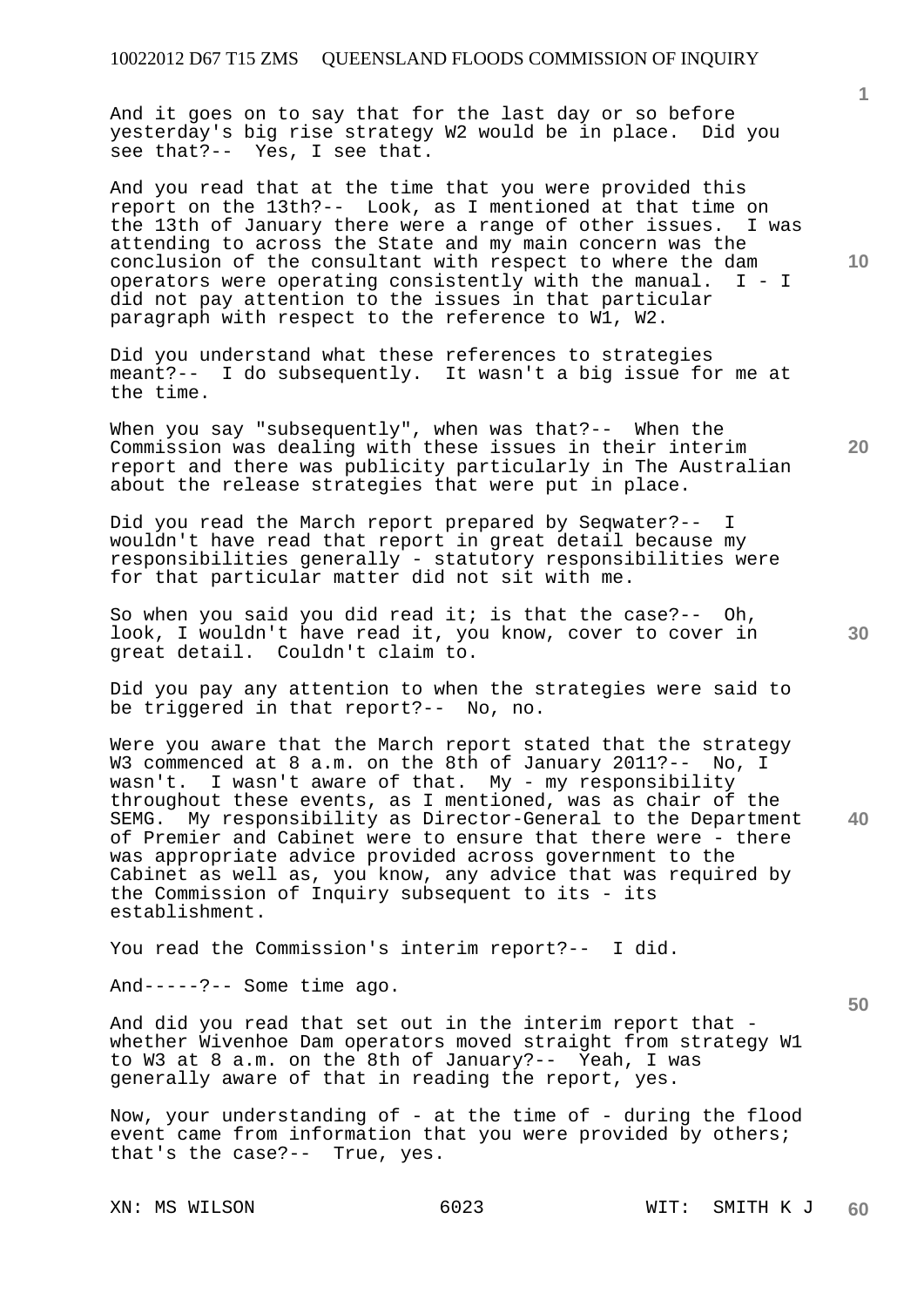And information you were provided by Mr Spiller sets out that - that on the 10th of January the primary objective is now to minimising the risk of urban inundation release strategy W2?-- Yep, I have confirmed that I received that.

Yes. Well, that was your understanding at the time?-- Yes, that's true.

Now, there's a difference between your understanding of the time and information that was contained in the interim report, is there?-- Yeah, but I - look, I didn't actually go back from the interim report and crosscheck against information that I'd received during a very heavy pressurised period of responding to flood events across the State, but I didn't see that as my role to crosscheck that information and whether whether, in fact, it was accurate.

Whose role is that?-- Well, I assume that-----

In your government?-- -----the information - sorry?

In your government whose role is that if and when you were working as the Director-General?-- Well, some of that responsibility would clearly rest in the environment portfolio responsible for the operations of the dam. I'm also not privy to, in detail, how much of this information may have been available to the Commission at the time or was subsequently provided such as these e-mails from Mr Spiller and the references in Mr Cooper's report.

**20** 

**1**

**10**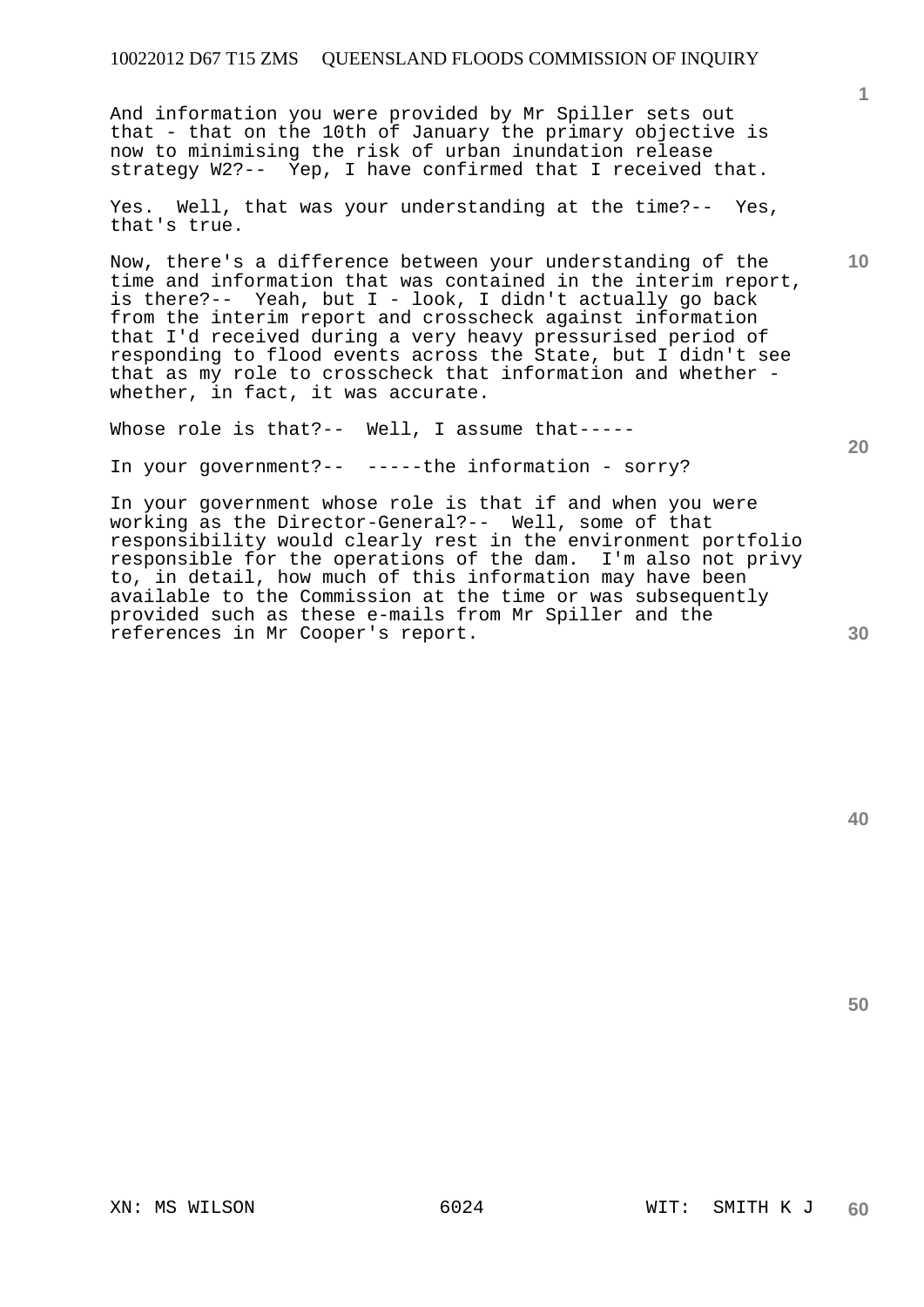Mr Smith, did you see a ministerial briefing and information provided to Minister Robertson on the 17th of January?-- I may have but you would have to point out the document to me. I obviously didn't provide that in my exhibit.

Do you - if there is briefings made to a Minister do you get those briefing notes?-- No, there would be literally thousands of briefing notes to Ministers that go directly to Ministers that I wouldn't receive. In terms of the Cabinet process, there are briefings provided by my department and the Treasury Department to Cabinet submissions that come forward, and I would receive information about, you know, advice that would support a Minister of Cabinet, or I should receive that.

Okay. Can you recall getting any ministerial advice prepared for Minister Robertson on the 17th of January forwarded on to you?-- Well, I can't recall that, no.

Okay. Thank you. I have no further questions.

COMMISSIONER: Mr Murdoch? Any questions?

MR MURDOCH: No, Commissioner.

COMMISSIONER: Mr Sullivan?

MR SULLIVAN: No questions, thank you.

COMMISSIONER: Mr Burns?

MR BURNS: Nothing, thank you.

COMMISSIONER: Mr Ambrose?

MR AMBROSE: No questions.

COMMISSIONER: Mr O'Donnell has given up.

MS HAYES: No questions.

COMMISSIONER: Thank you. Mr MacSporran?

MR MacSPORRAN: I have nothing, thank you, Commissioner.

COMMISSIONER: Ms Wilson?

**50**  MR CALLAGHAN: May the witness be excused? I have no further questions.

COMMISSIONER: Thank you, Mr Smith. You're excused.

WITNESS EXCUSED

**10** 

**20** 

**30**